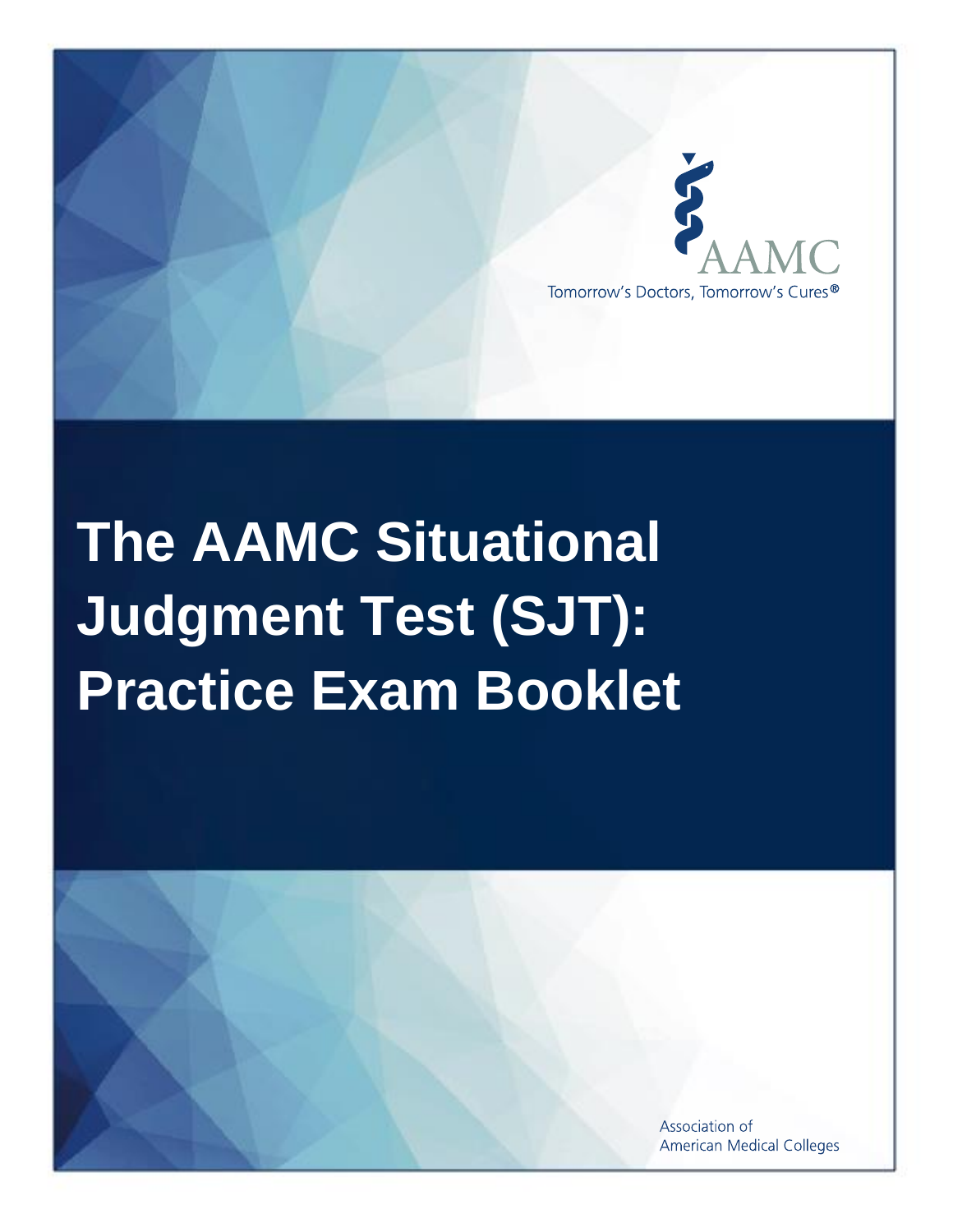## Contents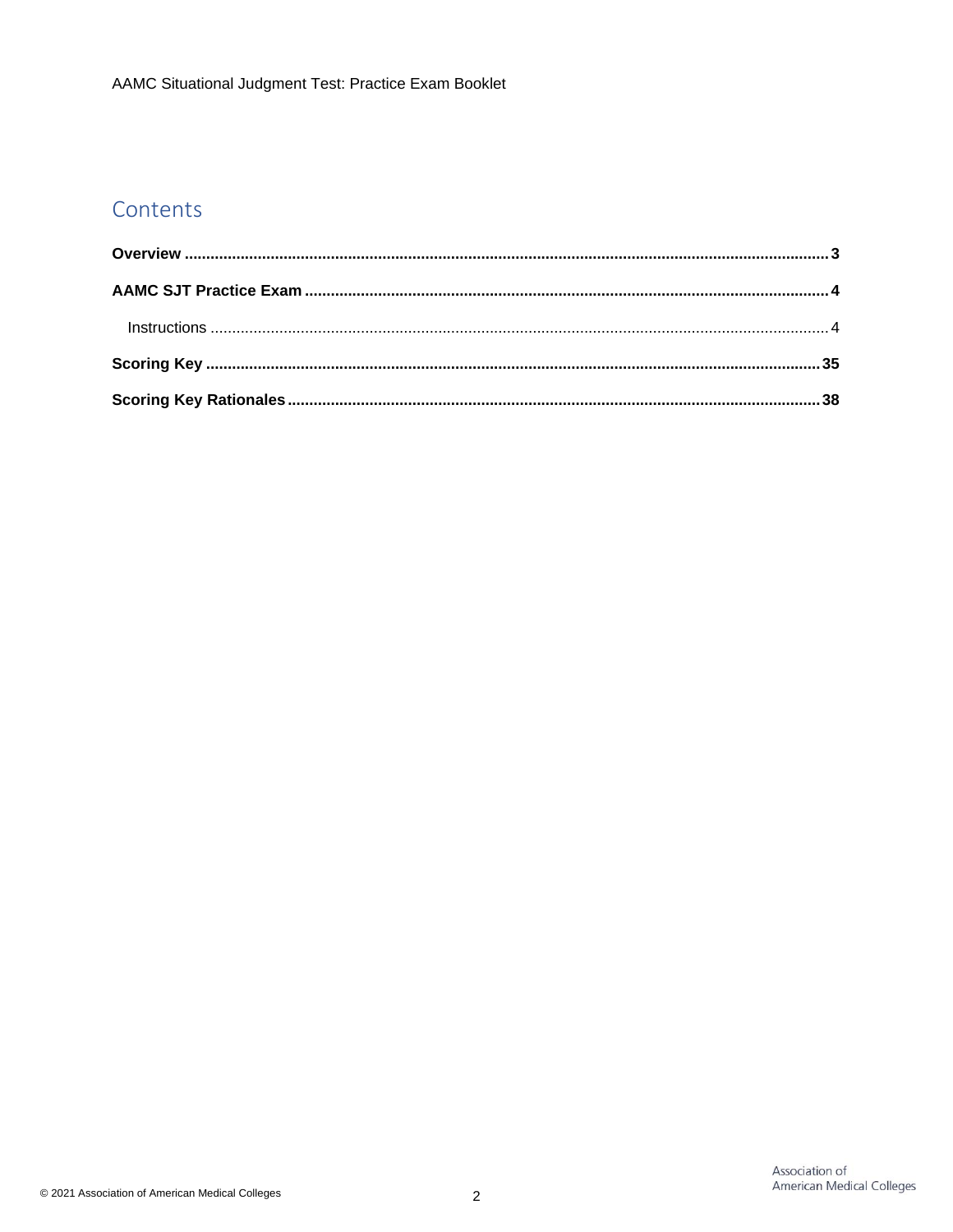# AAMC Situational Judgment Test: Practice Exam Booklet

### <span id="page-2-0"></span>**Overview**

The AAMC Situational Judgment Test (AAMC SJT) is a standardized exam that presents a series of hypothetical scenarios students may encounter in medical school and asks you to evaluate the effectiveness of a series of behavioral responses to each scenario. The exam is designed to measure your knowledge of effective and ineffective pre-professional behavior.

The AAMC has created a set of practice exam materials in collaboration with subject matter experts from the medical school community to help you prepare for the AAMC SJT exam. These include:

- (1) Practice exam
- (2) Scoring key
- (3) Scoring key rationales

These practice exam materials provide you with the opportunity to familiarize yourself with the exam format and the types of scenarios you'll see on the actual AAMC SJT exam and to better understand the process for evaluating the effectiveness of responses (items).

**The practice exam includes 30 scenario sets and 186 items. It is a full-length exam.** If you plan to use the practice exam to practice timing, we recommend allotting 75 minutes to complete the practice exam<sup>1</sup> .

The AAMC has also made a scoring key available for the practice exam and a rationale to explain the scoring key for each response.

<sup>1</sup> If you were approved to take the test with accommodations, we recommend practicing with the amount of time indicated in your approval letter.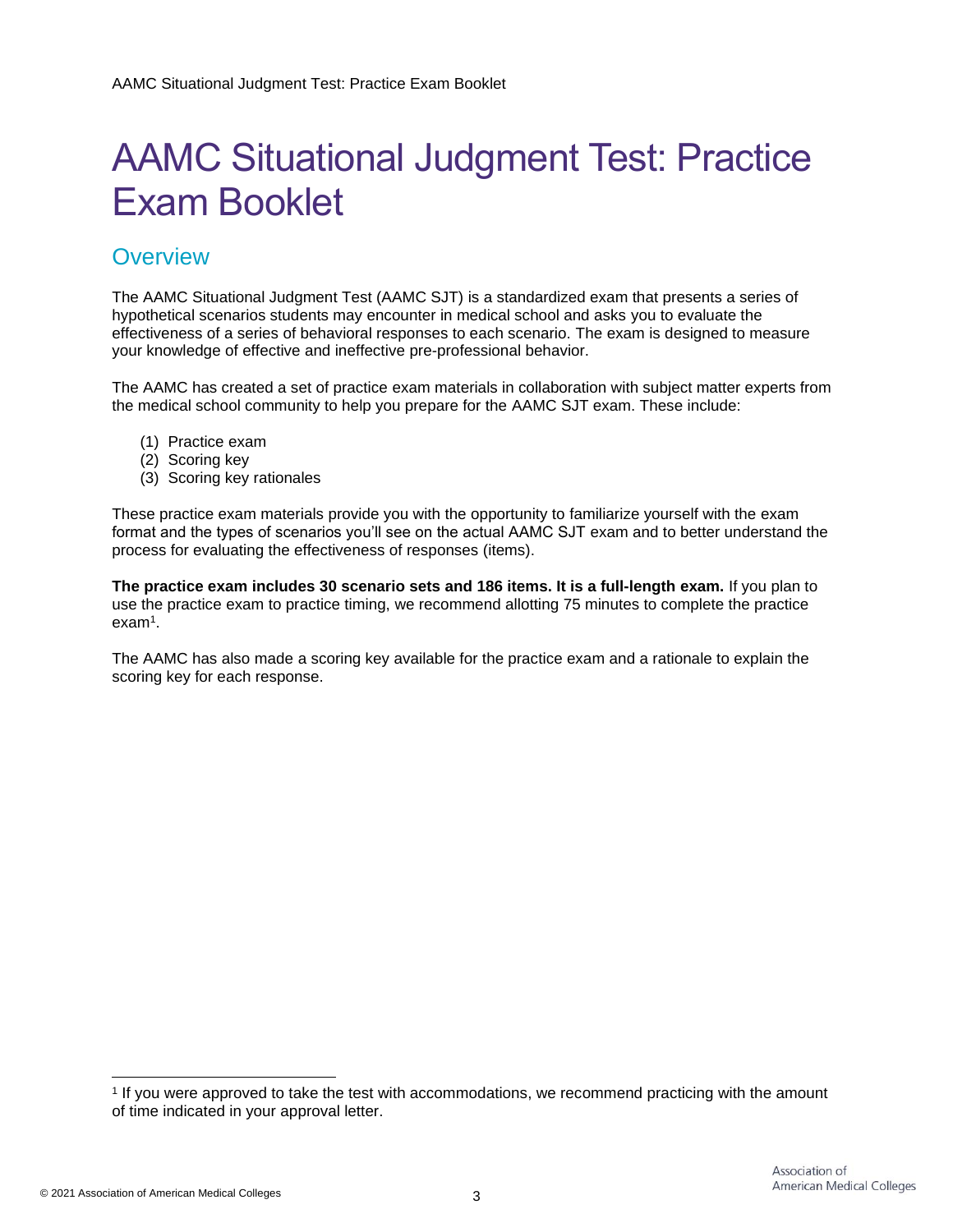# <span id="page-3-0"></span>AAMC SJT Practice Exam

This section includes instructions and the practice exam (30 scenario sets and 186 items). We recommend allotting 75 minutes to complete the practice exam<sup>2</sup>.

#### <span id="page-3-1"></span>**Instructions**

You are about to begin the AAMC Situational Judgment Test exam. This exam contains scenarios that measure competencies that are important to be a successful medical student and doctor.

**You will be presented with 30 scenario sets, which include 186 items.** A scenario set includes a scenario and items. Each scenario is a short paragraph describing a situation that medical students may encounter during medical school. The items (responses) represent a range of possible actions someone could take in response to the situation.

For each scenario, you should assume the role of a medical student. You will be asked to rate the effectiveness of each response on a four-point scale.

| Very Ineffective                                                                  | Ineffective                                                                  | Effective                                                                          | Very Effective                                               |
|-----------------------------------------------------------------------------------|------------------------------------------------------------------------------|------------------------------------------------------------------------------------|--------------------------------------------------------------|
|                                                                                   | 2)                                                                           | (3)                                                                                | '4)                                                          |
| The response will<br>cause additional<br>problems or make the<br>situation worse. | The response will not<br>improve the situation<br>or may cause a<br>problem. | The response could<br>help but will not<br>significantly improve<br>the situation. | The response will<br>significantly improve<br>the situation. |

Read each scenario and response carefully before rating the effectiveness of the response.

As you evaluate the responses, please follow the instructions and guidance below:

- Consider each response as an **immediate next step** in the scenario, unless otherwise noted.
- Everything you need to know to evaluate each response is included in the scenario and the response itself. Do not assume anything beyond what is written in the scenario or response.
- Evaluate and rate each response independently. Do not compare the responses to each other or rank order the responses.
- Within a scenario set, each effectiveness rating can be used more than once or not at all. Not all scenario sets will include responses that reflect each effectiveness rating.
- As in real life, there may be multiple ways to respond to a situation. The response you think may be most or least effective may not be present. Each scenario set includes a sample of possible responses to the situation.

<sup>&</sup>lt;sup>2</sup> If you were approved to take the test with accommodations, we recommend practicing with the amount of time indicated in your approval letter.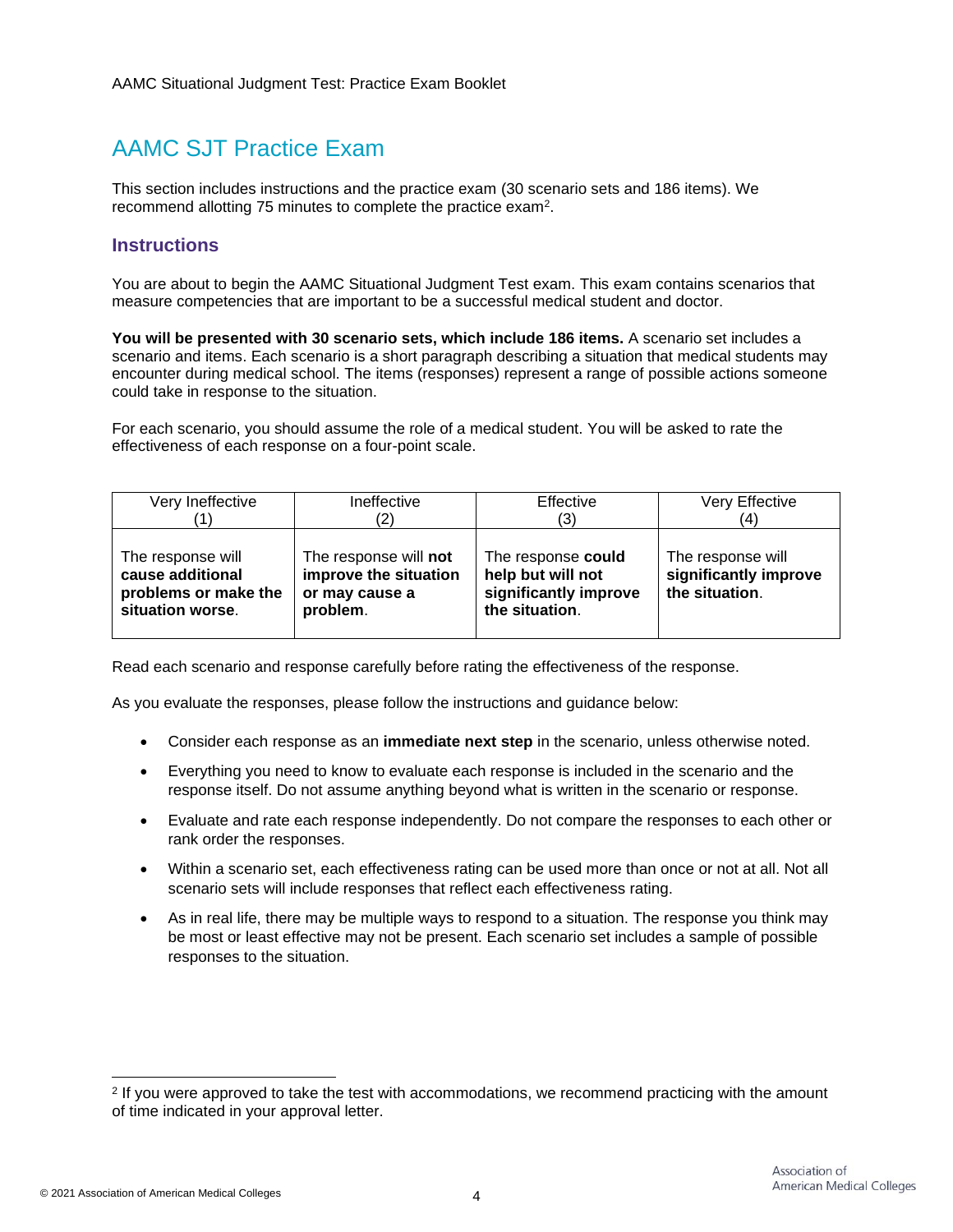#### **Scenario 1 of 30**

You are pursuing a two-week volunteer opportunity at a well-regarded local clinic. When you receive your course schedule, you realize the volunteer opportunity would conflict with your weekly required lab. This is the only time that the lab is offered this semester, so you are not able to make up the lab. Participation in the lab will count toward your grade.

#### *Please rate the effectiveness of each response to this situation.*

1. Skip your lab for two weeks to attend the volunteer opportunity.

| Very Ineffective                                                                                    | Ineffective | Effective | Very Effective |  |
|-----------------------------------------------------------------------------------------------------|-------------|-----------|----------------|--|
| 2. Ask your lab instructor to identify a solution that will allow you to attend both.               |             |           |                |  |
| Very Ineffective                                                                                    | Ineffective | Effective | Very Effective |  |
| 3. Stop pursuing the volunteer opportunity so that you can attend the required lab.                 |             |           |                |  |
| Very Ineffective                                                                                    | Ineffective | Effective | Very Effective |  |
| 4. Tell your lab instructor in advance that you will miss two of your scheduled lab sessions.       |             |           |                |  |
| Very Ineffective                                                                                    | Ineffective | Effective | Very Effective |  |
| 5. Attend the lab and investigate if similar volunteer opportunities are available at another time. |             |           |                |  |
| Very Ineffective                                                                                    | Ineffective | Effective | Very Effective |  |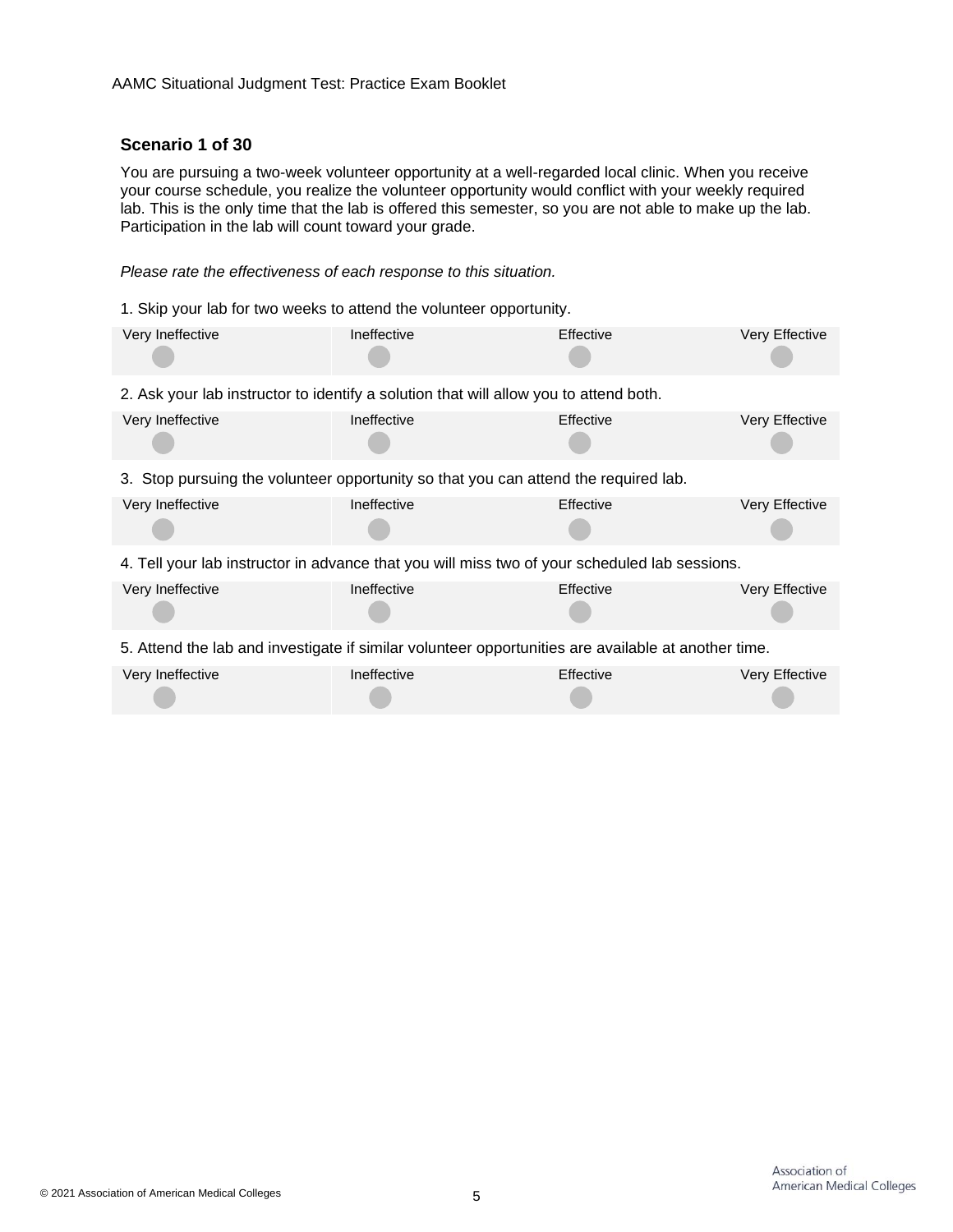#### **Scenario 2 of 30**

You are assigned to a small group in your clinical skills course. One of your group members has recently struggled with their assignments. The group member is often late to sessions, prepares materials of poor quality, and needs numerous reminders to complete tasks. Your group receives a new assignment that is due in three weeks and will be graded based on the group's overall performance.

#### *Please rate the effectiveness of each response to this situation.*

1. Encourage the group member to speak to the professor about creating a plan to handle their workload.

| Very Ineffective                                                                                                         | Ineffective | Effective | Very Effective |
|--------------------------------------------------------------------------------------------------------------------------|-------------|-----------|----------------|
| 2. Meet with the group member one-on-one and ask how you can help them contribute more effectively<br>to the assignment. |             |           |                |
| Very Ineffective                                                                                                         | Ineffective | Effective | Very Effective |
| 3. Meet with your group and evenly divide tasks across all members, making sure expectations are<br>clear.               |             |           |                |
| Very Ineffective                                                                                                         | Ineffective | Effective | Very Effective |
| 4. Ask the professor to assign the group member to a different group.                                                    |             |           |                |
| Very Ineffective                                                                                                         | Ineffective | Effective | Very Effective |
| 5. Work with the other members of your group to complete the assignment without the group member.                        |             |           |                |
| Very Ineffective                                                                                                         | Ineffective | Effective | Very Effective |
| 6. Request that your professor grade each group member independently.                                                    |             |           |                |
| Very Ineffective                                                                                                         | Ineffective | Effective | Very Effective |
| 7. Schedule recurring group meetings to review the work completed by each group member.                                  |             |           |                |
| Very Ineffective                                                                                                         | Ineffective | Effective | Very Effective |
| 8. Tell the group member their lack of accountability places the entire group's performance and grade<br>at risk.        |             |           |                |
| Very Ineffective                                                                                                         | Ineffective | Effective | Very Effective |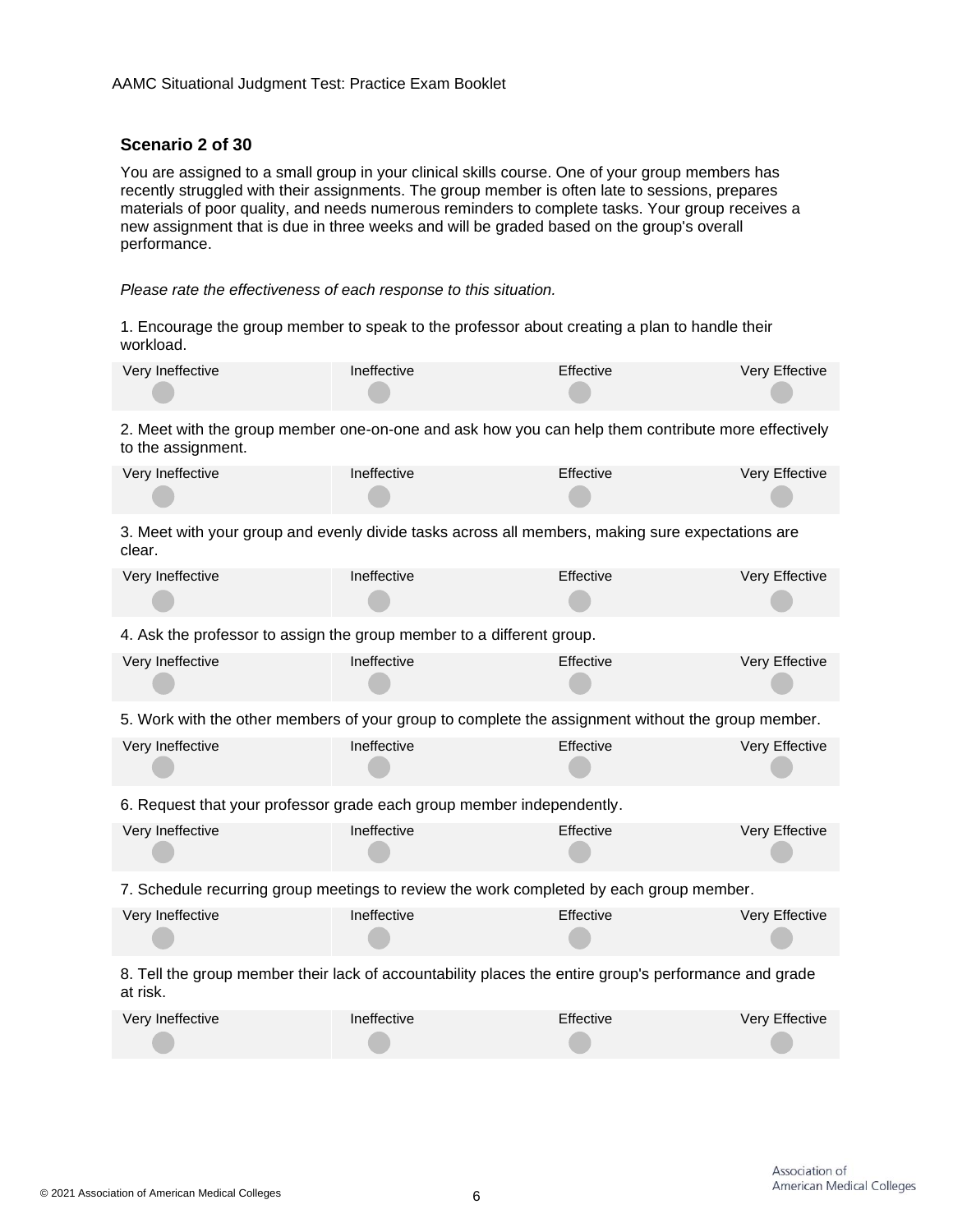#### **Scenario 3 of 30**

During class, your professor observes you participating in a role-play exercise with one of your classmates. You are acting as a doctor, and your classmate is acting as an angry patient. The role-play is tense but stays on course. You think you performed well, but, after class, your classmate gives you unexpected negative feedback that you missed several opportunities to comfort the patient and calm the situation. You are now expected to attend a debriefing session with your professor.

#### *Please rate the effectiveness of each response to this situation.*

1. Tell your classmate that only the professor is qualified to provide feedback.

| Very Ineffective                                                                                                                  | Ineffective                                                                | Effective | Very Effective |  |  |
|-----------------------------------------------------------------------------------------------------------------------------------|----------------------------------------------------------------------------|-----------|----------------|--|--|
| 2. Explain to your professor that you understand you missed some opportunities during the exercise<br>and discuss how to improve. |                                                                            |           |                |  |  |
| Very Ineffective                                                                                                                  | Ineffective                                                                | Effective | Very Effective |  |  |
| 3. Skip the debriefing session because you have already received feedback.                                                        |                                                                            |           |                |  |  |
| Very Ineffective                                                                                                                  | Ineffective                                                                | Effective | Very Effective |  |  |
| 4. Ask your classmate how you could improve your performance in the future.                                                       |                                                                            |           |                |  |  |
| Very Ineffective                                                                                                                  | Ineffective                                                                | Effective | Very Effective |  |  |
|                                                                                                                                   | 5. Explain to your professor why you were satisfied with your performance. |           |                |  |  |
| Very Ineffective                                                                                                                  | Ineffective                                                                | Effective | Very Effective |  |  |
| 6. Ask your classmate if they would be willing to practice role playing in advance of your next exercise.                         |                                                                            |           |                |  |  |
| Very Ineffective                                                                                                                  | Ineffective                                                                | Effective | Very Effective |  |  |
| 7. Ask your classmate not to bring up the negative feedback during your debriefing session.                                       |                                                                            |           |                |  |  |
| Very Ineffective                                                                                                                  | Ineffective                                                                | Effective | Very Effective |  |  |
| 8. Confirm your classmate's feedback with your professor.                                                                         |                                                                            |           |                |  |  |
| Very Ineffective                                                                                                                  | Ineffective                                                                | Effective | Very Effective |  |  |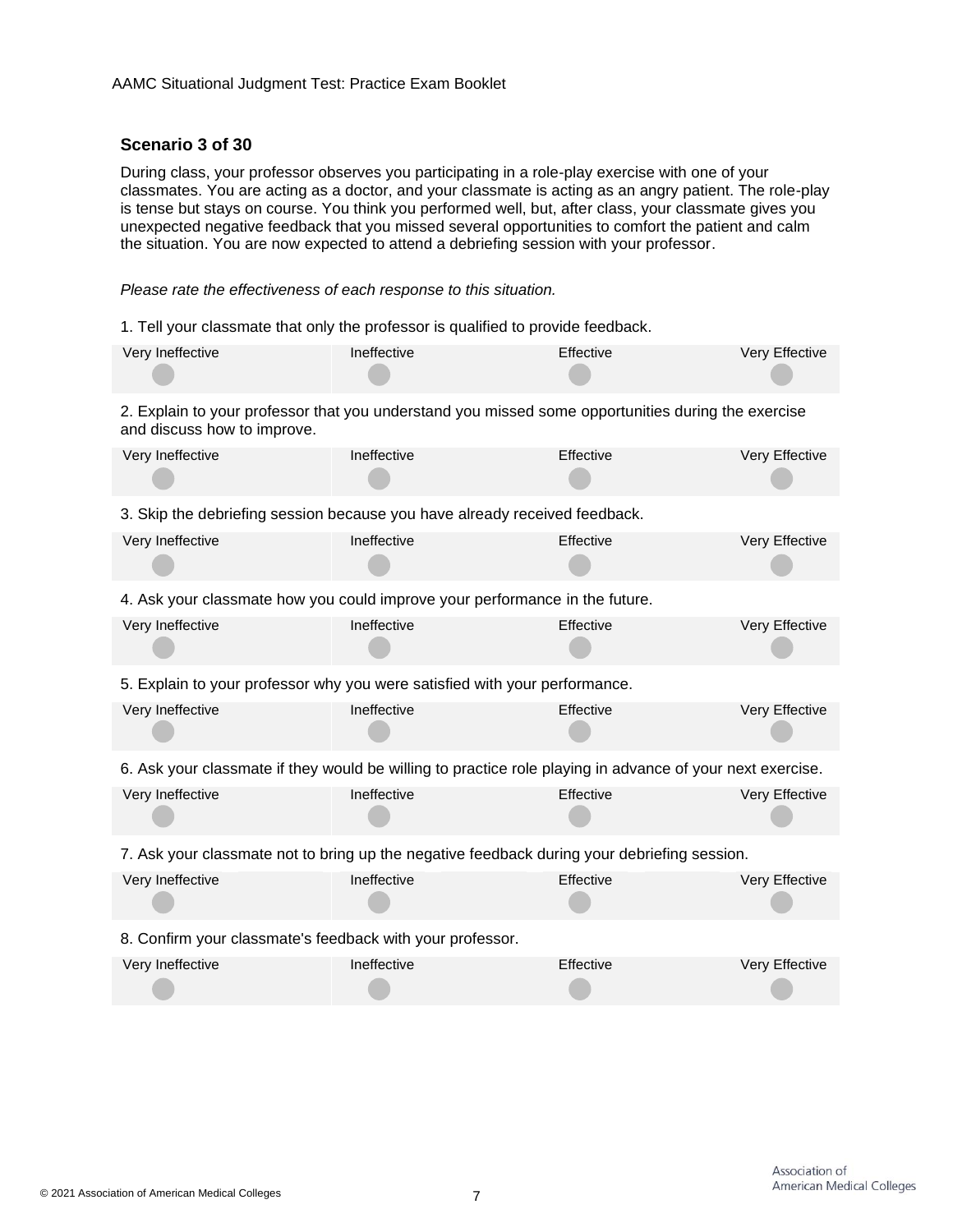#### **Scenario 4 of 30**

For the past few days, you have been checking up on several patients, including a patient who is recovering from surgery. The patient has been in the hospital for one week and has not received any visitors. The patient is friendly, cheerful, and enjoys sharing stories about their career as a photographer. However, you are finding it difficult to politely end your conversations so that you can spend enough time with other patients with whom you were assigned to meet.

#### *Please rate the effectiveness of each response to this situation.*

1. Spend additional time visiting with the patient once you have completed your other patient visits.

| Very Ineffective                                                                                                | Ineffective | Effective | Very Effective |
|-----------------------------------------------------------------------------------------------------------------|-------------|-----------|----------------|
| 2. Tell the patient that you do not enjoy photography, so you can shorten your interactions with them.          |             |           |                |
| Very Ineffective                                                                                                | Ineffective | Effective | Very Effective |
| 3. Ask another student to visit the patient, so you can focus on your other patients.                           |             |           |                |
| Very Ineffective                                                                                                | Ineffective | Effective | Very Effective |
| 4. Determine if any of your tasks can be done more efficiently, so you can spend more time with the<br>patient. |             |           |                |
| Very Ineffective                                                                                                | Ineffective | Effective | Very Effective |
| 5. Create an excuse, so you can leave the patient's room.                                                       |             |           |                |
| Very Ineffective                                                                                                | Ineffective | Effective | Very Effective |
| 6. Tell the patient you have other patients to visit, but you will try to stop by later if you have time.       |             |           |                |
| Very Ineffective                                                                                                | Ineffective | Effective | Very Effective |
| 7. Ask your supervising doctor for advice on how to handle the situation.                                       |             |           |                |
| Very Ineffective                                                                                                | Ineffective | Effective | Very Effective |
| 8. Skip some of your other patient visits, so you can spend additional time with the patient.                   |             |           |                |
| Very Ineffective                                                                                                | Ineffective | Effective | Very Effective |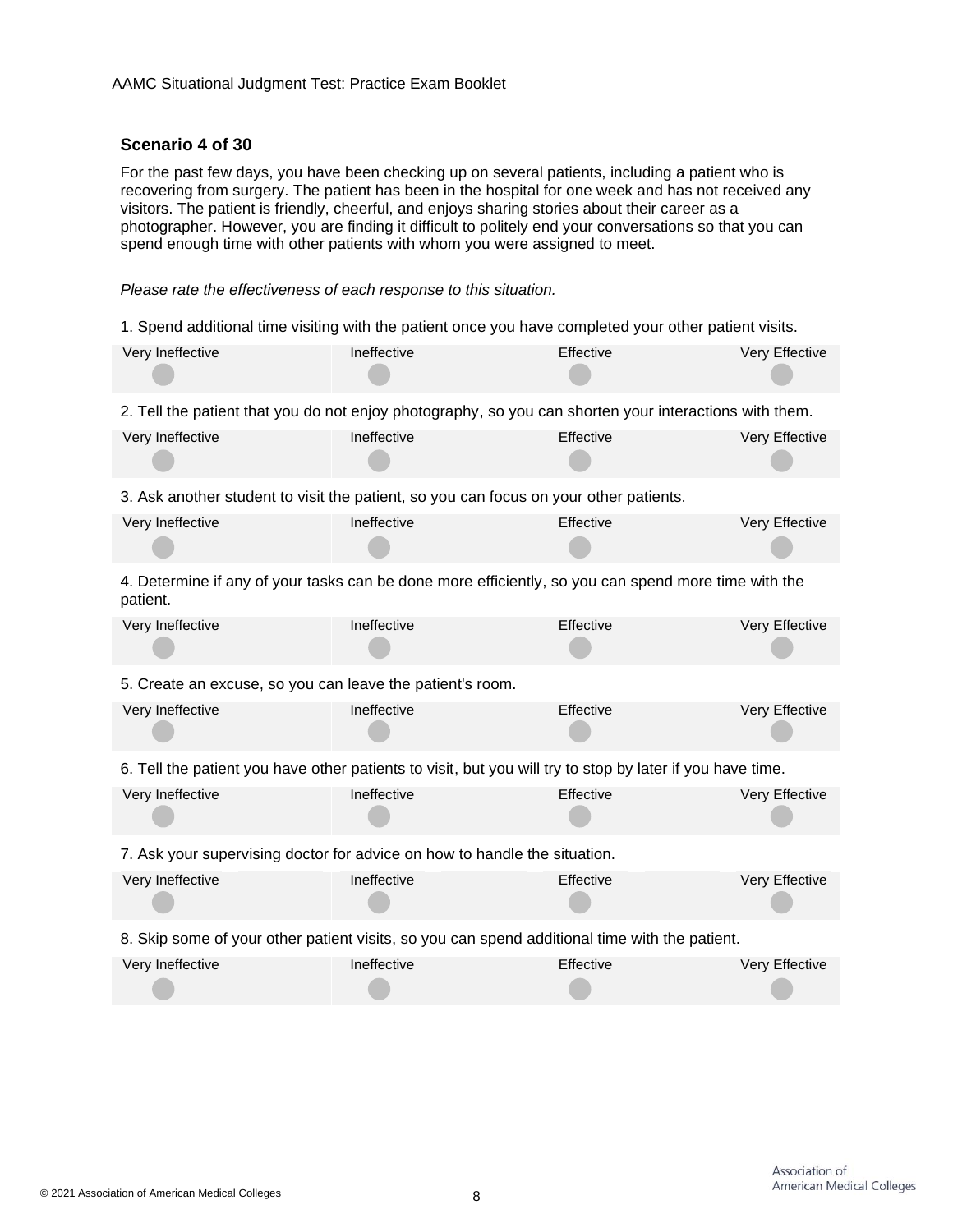#### **Scenario 5 of 30**

While viewing a classmate's social media profile, you notice that your classmate has made negative comments about treating a recent patient. Your classmate describes the patient and the patient's condition in detail, which violates patient privacy regulations.

*Please rate the effectiveness of each response to this situation.*

1. Explain to your classmate the importance of patient privacy and ask them to remove the comments.

| Very Ineffective                                                                                 | Ineffective | Effective | Very Effective |
|--------------------------------------------------------------------------------------------------|-------------|-----------|----------------|
| 2. Report your classmate's behavior as a privacy violation.                                      |             |           |                |
| Very Ineffective                                                                                 | Ineffective | Effective | Very Effective |
| 3. Read through your classmate's previous comments to see how often they comment about patients. |             |           |                |
| Very Ineffective                                                                                 | Ineffective | Effective | Very Effective |
| 4. Let other students know your classmate should not be trusted with private information.        |             |           |                |
| Very Ineffective                                                                                 | Ineffective | Effective | Very Effective |
| 5. Suggest your classmate remove the comments as soon as possible.                               |             |           |                |
| Very Ineffective                                                                                 | Ineffective | Effective | Very Effective |
|                                                                                                  |             |           |                |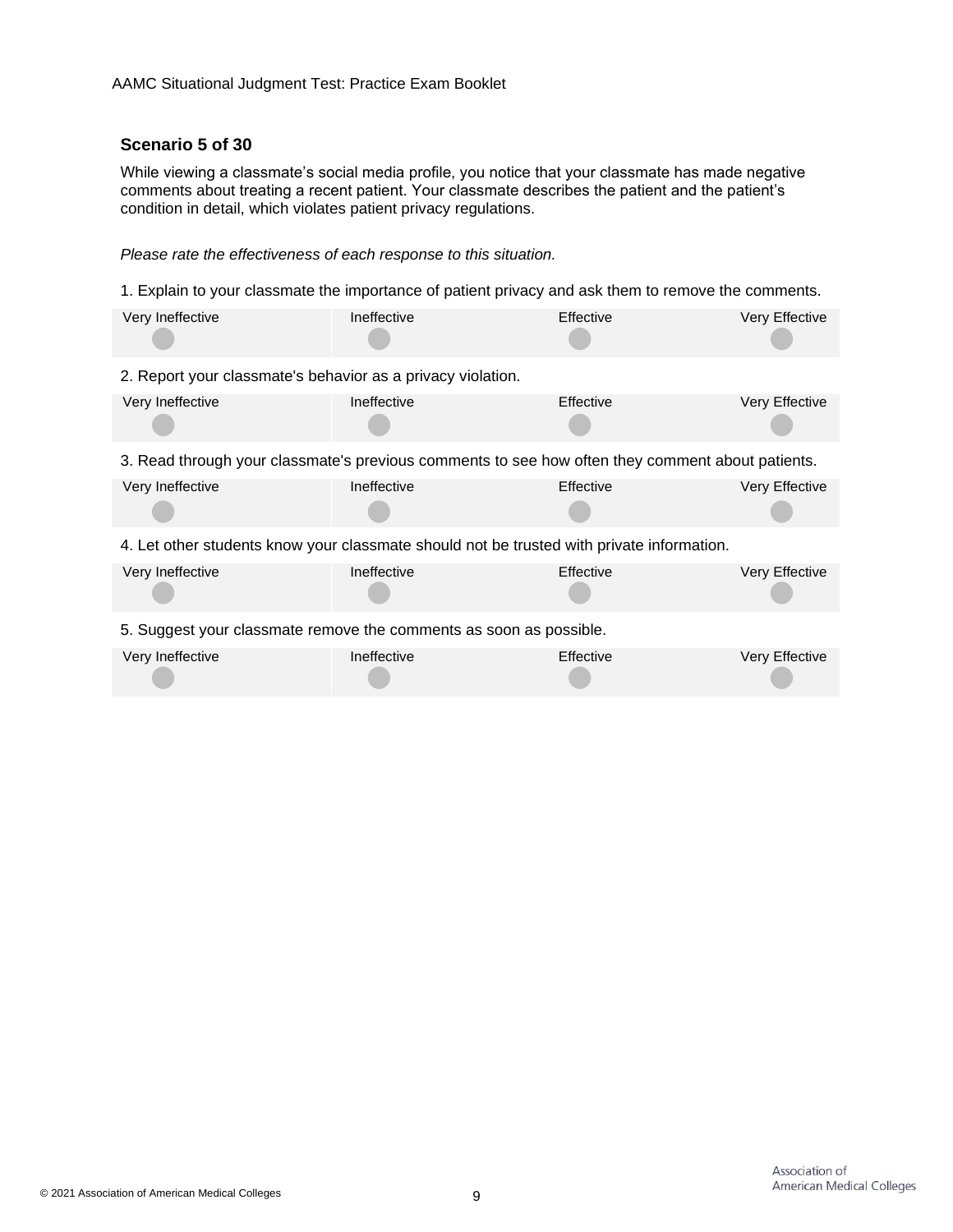#### **Scenario 6 of 30**

Your professor assigned you to a weekly study group with several classmates. During your first session, you are having trouble keeping up with the discussion and think you are not as prepared as the other students. At the end of the study session, you are still confused on the topic, but the rest of the group seems ready to move on to next week's topic.

#### *Please rate the effectiveness of each response to this situation.*

1. Ask one of the study group members if they have time to review the material with you.

| Very Ineffective                                                                                                                                 | Ineffective | Effective | Very Effective |
|--------------------------------------------------------------------------------------------------------------------------------------------------|-------------|-----------|----------------|
| 2. Tell the study group to slow down to accommodate all learning paces in the group.                                                             |             |           |                |
| Very Ineffective                                                                                                                                 | Ineffective | Effective | Very Effective |
| 3. Ask to be assigned to a different study group that may be more conducive to your learning.                                                    |             |           |                |
| Very Ineffective                                                                                                                                 | Ineffective | Effective | Very Effective |
| 4. Stop attending the study group and study on your own for the rest of the semester.                                                            |             |           |                |
| Very Ineffective                                                                                                                                 | Ineffective | Effective | Very Effective |
| 5. Ask the professor if the material that you are confused about will be included on any upcoming<br>exams.                                      |             |           |                |
| Very Ineffective                                                                                                                                 | Ineffective | Effective | Very Effective |
| 6. Ask your study group if any group member would share their notes on the topic you are struggling<br>with, so you can review them on your own. |             |           |                |
| Very Ineffective                                                                                                                                 | Ineffective | Effective | Very Effective |
| 7. Prepare a study plan for next week's topic to make sure you keep up with the next discussion.                                                 |             |           |                |
| Very Ineffective                                                                                                                                 | Ineffective | Effective | Very Effective |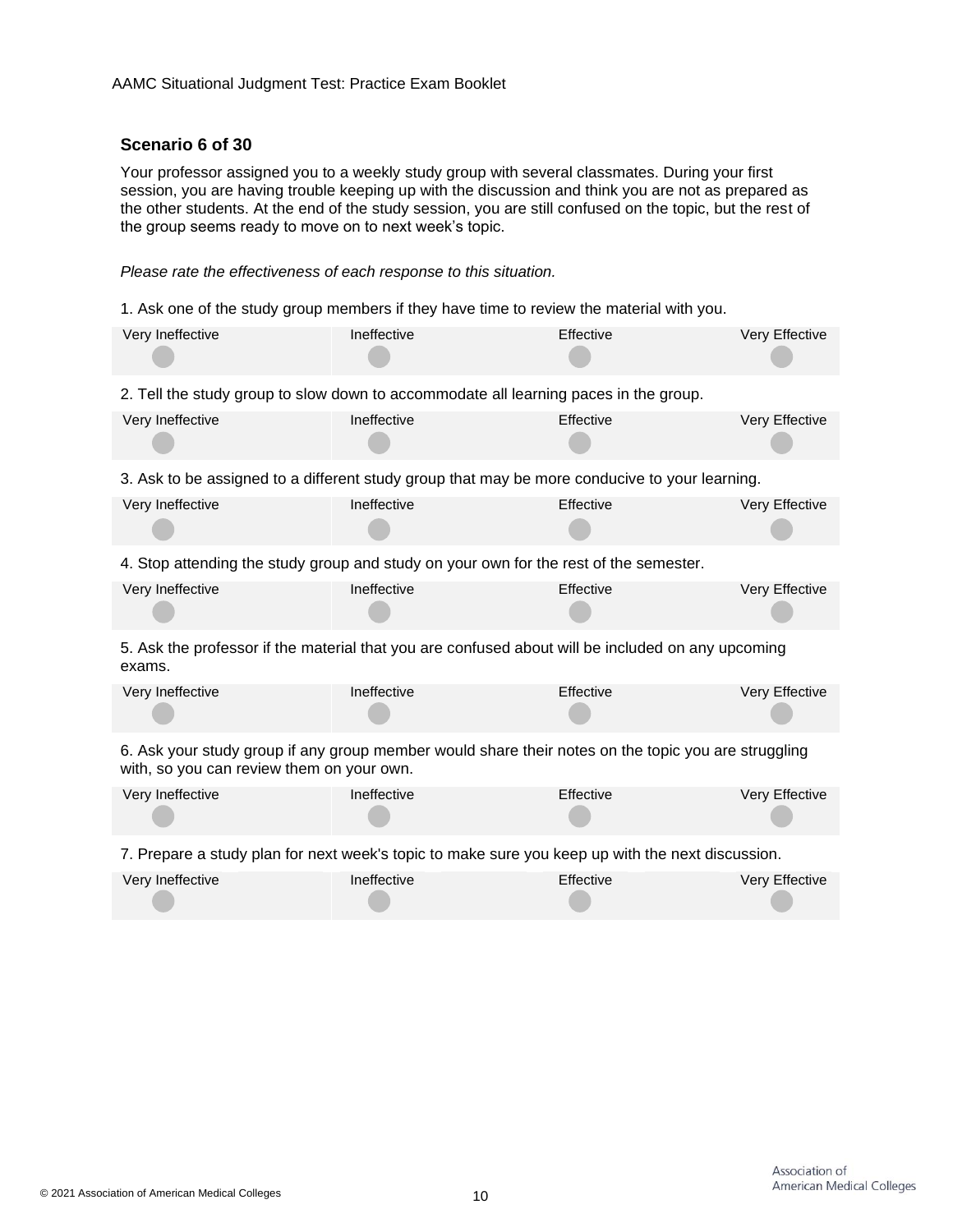#### **Scenario 7 of 30**

You are speaking with a patient who recently immigrated to the United States. The patient is undergoing minor surgery and asks you to contact their family in their home country if anything unexpected occurs. The patient shares the customs that should be followed when someone dies and asks you to ensure that those customs are respected.

#### *Please rate the effectiveness of each response to this situation.*

1. Tell the patient that, because the surgery is minor, it is not necessary to worry about the customs.

| Very Ineffective | Ineffective | <b>Effective</b> | Very Effective |
|------------------|-------------|------------------|----------------|
|                  |             |                  |                |

2. Tell the patient that you will respect the customs, but that you cannot guarantee the actions of other hospital staff.

| Very Ineffective | Ineffective | Effective | Very Effective |
|------------------|-------------|-----------|----------------|
|                  |             |           |                |

3. Suggest the patient share their request with other hospital staff to ensure the customs are respected by everyone.

| Very Ineffective | Ineffective | <b>Effective</b> | Very Effective |
|------------------|-------------|------------------|----------------|
|                  |             |                  |                |

4. Tell the patient that you will ask whether the hospital will be able to honor the patient's requests.

| Very Ineffective | <b>Ineffective</b> | Effective | Very Effective |
|------------------|--------------------|-----------|----------------|
|                  |                    |           |                |

5. Discuss the patient's request with your supervisor and ask how to proceed.

Very Ineffective The Ineffective Ineffective Effective Effective Very Effective

6. Tell the patient you will try to find a different student who is more familiar with their culture.

| Very Ineffective | Ineffective | Effective | Very Effective |
|------------------|-------------|-----------|----------------|
|                  |             |           |                |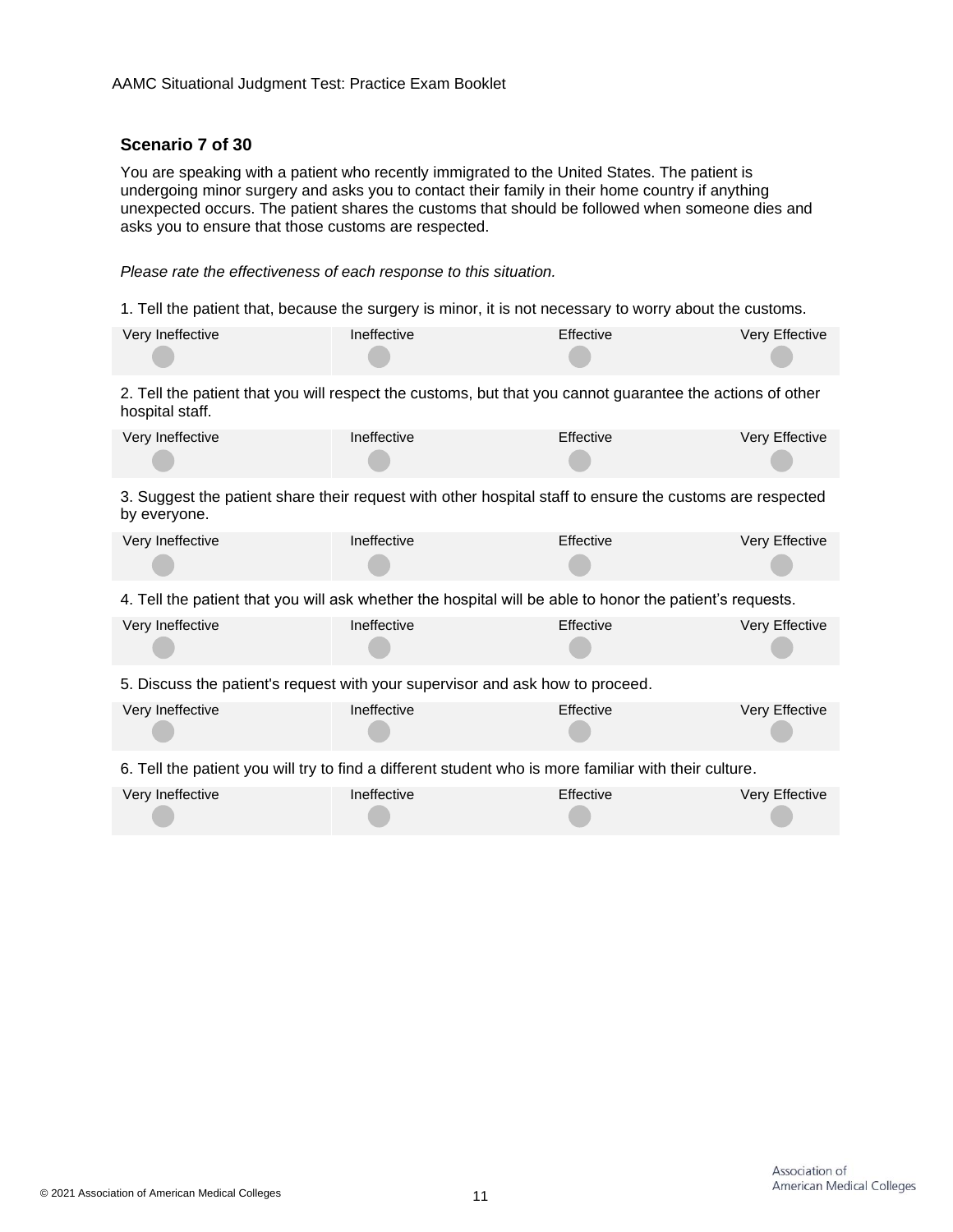#### **Scenario 8 of 30**

You just received a lower course grade than you expected. You worked extremely hard and don't believe your course grade accurately reflects your performance in the course. You are also worried this grade will reflect poorly on you when you apply to residency, so you are meeting with your professor to discuss your grade.

*Please rate the effectiveness of each response to this situation.*

1. Ask the professor for feedback on why you earned a lower grade.

| Very Ineffective                                                                                                           | Ineffective | Effective | Very Effective |
|----------------------------------------------------------------------------------------------------------------------------|-------------|-----------|----------------|
| 2. Tell the professor that you deserve a better grade for this course.                                                     |             |           |                |
| Very Ineffective                                                                                                           | Ineffective | Effective | Very Effective |
| 3. Question the professor's application of the grading rubric.                                                             |             |           |                |
| Very Ineffective                                                                                                           | Ineffective | Effective | Very Effective |
| 4. Ask your professor if there are any additional assignments you can do to raise your grade.                              |             |           |                |
| Very Ineffective                                                                                                           | Ineffective | Effective | Very Effective |
| 5. Ask the professor to make an exception for you given your level of effort.                                              |             |           |                |
| Very Ineffective                                                                                                           | Ineffective | Effective | Very Effective |
| 6. Ask the professor how you can improve your performance in the future.                                                   |             |           |                |
| Very Ineffective                                                                                                           | Ineffective | Effective | Very Effective |
| 7. Discuss your situation with classmates to determine whether their understanding of the grading<br>rubric matches yours. |             |           |                |
| Very Ineffective                                                                                                           | Ineffective | Effective | Very Effective |
| 8. Explain to your professor why you feel the grade does not reflect your performance.                                     |             |           |                |
| Very Ineffective                                                                                                           | Ineffective | Effective | Very Effective |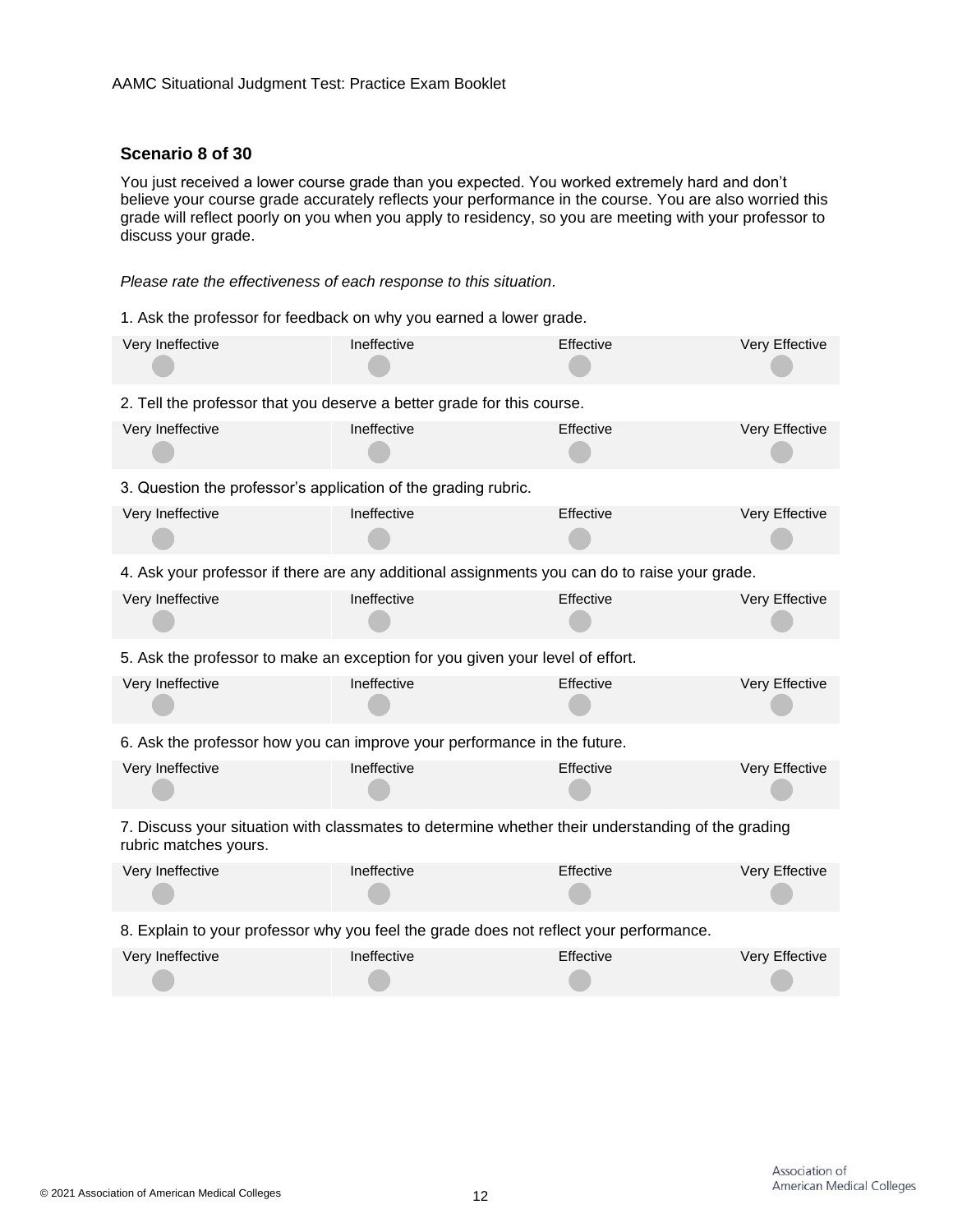#### **Scenario 9 of 30**

You have been elected president of your student government. Students have expressed ongoing concerns that the school's pass rates on national certification exams are below average, and that the school's curriculum is not preparing students adequately for these exams. Even though faculty are aware of this concern, they have been reluctant to make changes to the curriculum. You and the other student representatives are meeting with faculty members to discuss the concern.

*Please rate the effectiveness of each response to this situation.*

1. Present the faculty with a list of expected updates to the curriculum.

| Very Ineffective                                                                                     | Ineffective | Effective | Very Effective |  |
|------------------------------------------------------------------------------------------------------|-------------|-----------|----------------|--|
| 2. Ask the faculty to share their perspective on how students should better prepare for exams.       |             |           |                |  |
| Very Ineffective                                                                                     | Ineffective | Effective | Very Effective |  |
| 3. Ask the faculty to explain why they have been unwilling to change the curriculum.                 |             |           |                |  |
| Very Ineffective                                                                                     | Ineffective | Effective | Very Effective |  |
|                                                                                                      |             |           |                |  |
| 4. Propose setting up a series of meetings with both faculty and students to discuss the curriculum. |             |           |                |  |
| Very Ineffective                                                                                     | Ineffective | Effective | Very Effective |  |
| 5. Tell the faculty that the curriculum must change immediately given the students' concerns.        |             |           |                |  |
| Very Ineffective                                                                                     | Ineffective | Effective | Very Effective |  |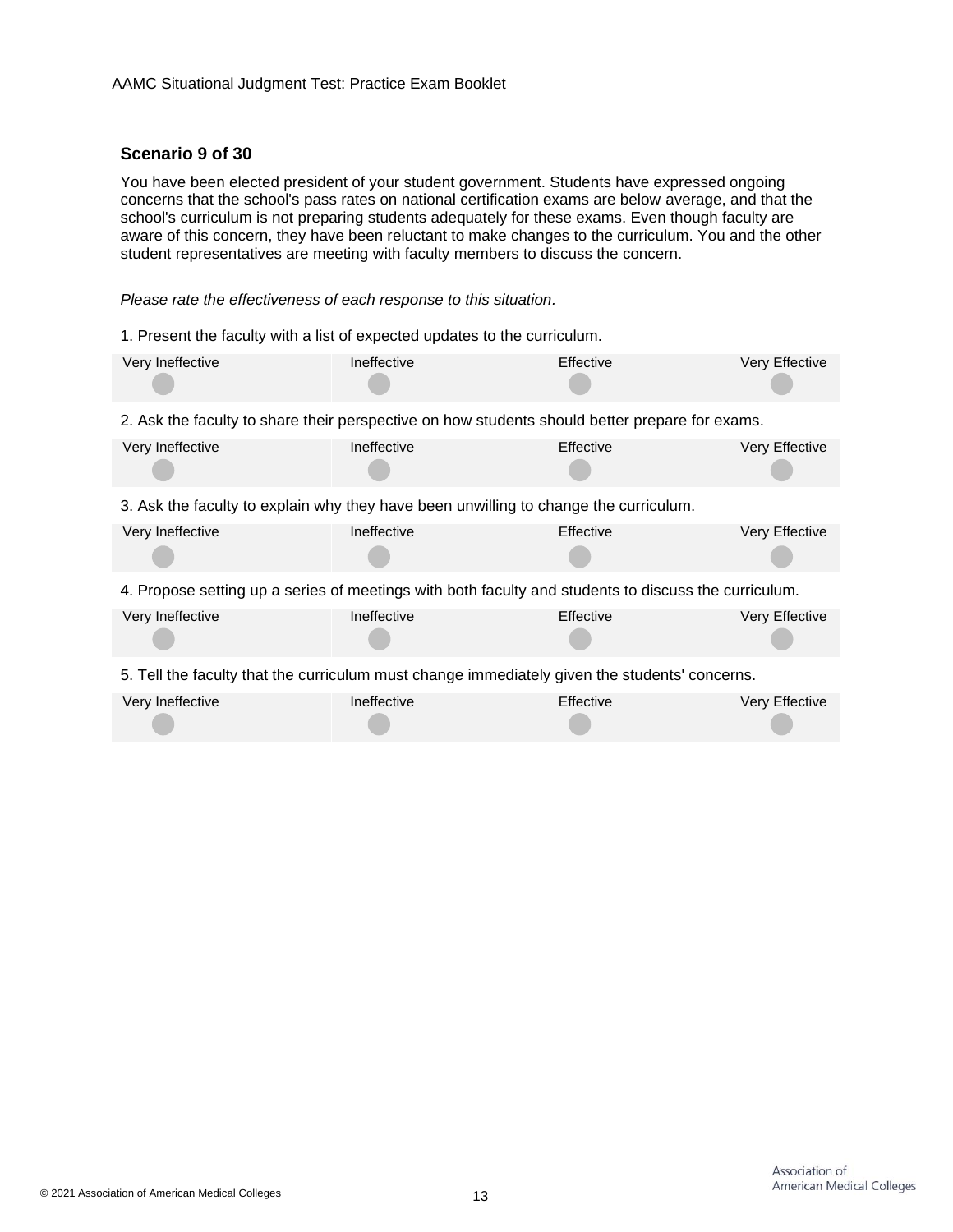#### **Scenario 10 of 30**

You are working in a hospital's emergency department. This clerkship rotation has been particularly challenging. Your workload has become overwhelming and stressful. A lack of sleep combined with stress is starting to impact your judgment. You are concerned because you still have three weeks remaining in your hospital assignment.

*Please rate the effectiveness of each response to this situation.*

1. Join a support group for students who are facing similar challenges.

| Very Ineffective                                                                                                                | Ineffective | Effective | Very Effective |  |
|---------------------------------------------------------------------------------------------------------------------------------|-------------|-----------|----------------|--|
| 2. Seek advice from other students who appear to be successfully coping with their stress.                                      |             |           |                |  |
| Very Ineffective                                                                                                                | Ineffective | Effective | Very Effective |  |
| 3. Tell your supervisor you are concerned that your lack of sleep and stress is starting to impact your<br>judgment.            |             |           |                |  |
| Very Ineffective                                                                                                                | Ineffective | Effective | Very Effective |  |
| 4. Tell your supervisor that you are unable to return to work unless they are willing to reduce your<br>hours.                  |             |           |                |  |
| Very Ineffective                                                                                                                | Ineffective | Effective | Very Effective |  |
| 5. Contact your school's academic support office to seek advice about managing the situation.                                   |             |           |                |  |
| Very Ineffective                                                                                                                | Ineffective | Effective | Very Effective |  |
| 6. Ask your supervisor if it would be possible to have a day off to recuperate.                                                 |             |           |                |  |
| Very Ineffective                                                                                                                | Ineffective | Effective | Very Effective |  |
| 7. Contact your school's academic support office and explain that the hospital's expectations are<br>unreasonable for students. |             |           |                |  |
| Very Ineffective                                                                                                                | Ineffective | Effective | Very Effective |  |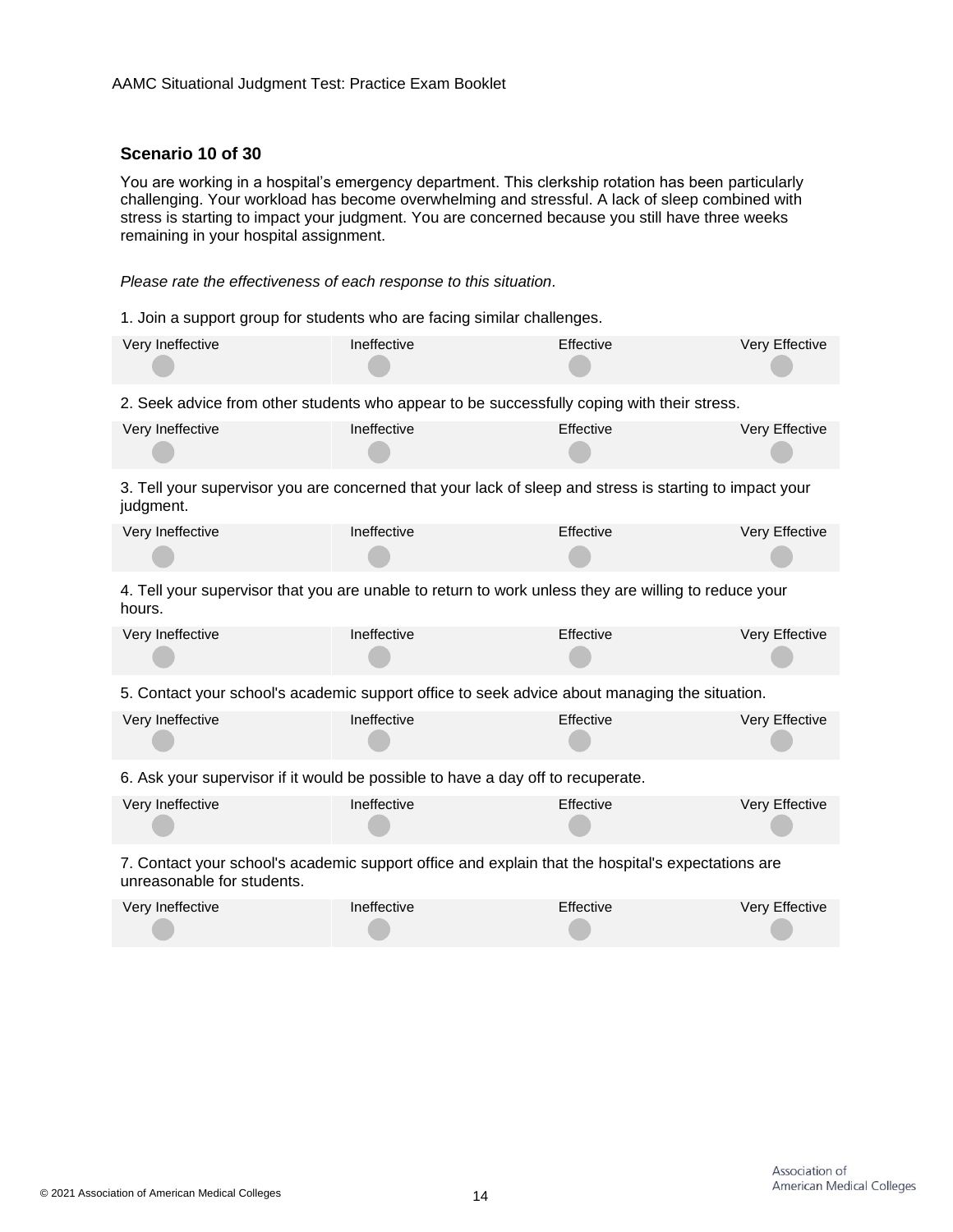#### **Scenario 11 of 30**

You and a classmate stay late after class one day to ask a teaching assistant some questions about an assignment they graded. While the three of you are talking, the teaching assistant teases your classmate about their ethnic background, saying your classmate is the smart kid with the overbearing and pushy parents. You see from your classmate's face that they are offended, and they walk out of the room.

*Please rate the effectiveness of each response to this situation.*

| 1. Ask the teaching assistant to stop making these comments.                                                           |             |           |                |  |
|------------------------------------------------------------------------------------------------------------------------|-------------|-----------|----------------|--|
| Very Ineffective                                                                                                       | Ineffective | Effective | Very Effective |  |
| 2. Report the interaction to a school administrator.                                                                   |             |           |                |  |
| Very Ineffective                                                                                                       | Ineffective | Effective | Very Effective |  |
| 3. Laugh at the teaching assistant's joke to be polite.                                                                |             |           |                |  |
| Very Ineffective                                                                                                       | Ineffective | Effective | Very Effective |  |
| 4. Ask the teaching assistant a question related to the course material to take the attention off of their<br>comment. |             |           |                |  |
| Very Ineffective                                                                                                       | Ineffective | Effective | Very Effective |  |
| 5. Explain to the teaching assistant that it is not okay to make comments about your classmate's<br>ethnicity.         |             |           |                |  |
| Very Ineffective                                                                                                       | Ineffective | Effective | Very Effective |  |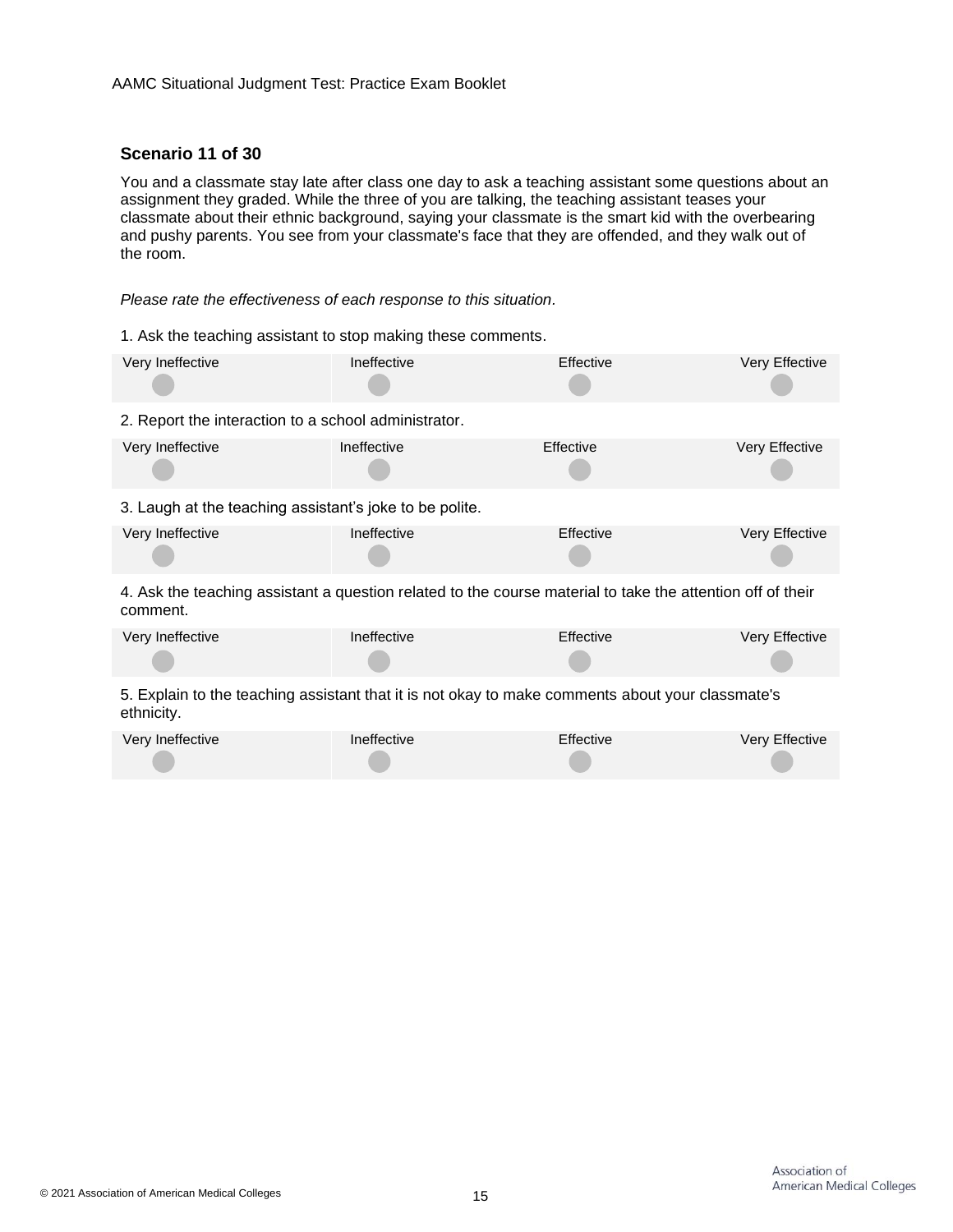#### **Scenario 12 of 30**

You are attending a guest lecture about a subject that is very important to medical students' clinical education. The lecture was organized by one of your professors. Although there are multiple valid perspectives on the subject, the guest lecturer focused their presentation on only one perspective. As the question and answer section begins, the lecturer is quickly dismissing other valid perspectives in their responses to students' questions.

*Please rate the effectiveness of each response to this situation.*

1. Consider the merits of the lecture and what you can learn from the lecturer.

| Very Ineffective                                                                                                          | Ineffective | Effective | Very Effective |
|---------------------------------------------------------------------------------------------------------------------------|-------------|-----------|----------------|
| 2. After the lecture, submit a request to your professor to provide resources on the other perspectives.                  |             |           |                |
| Very Ineffective                                                                                                          | Ineffective | Effective | Very Effective |
| 3. After the lecture, suggest your professor reconsider inviting the guest lecturer back in the future.                   |             |           |                |
| Very Ineffective                                                                                                          | Ineffective | Effective | Very Effective |
| 4. After the lecture, tell the guest lecturer their behavior was unprofessional.                                          |             |           |                |
| Very Ineffective                                                                                                          | Ineffective | Effective | Very Effective |
| 5. After the lecture, suggest to the guest lecturer that they consider alternative perspectives in future<br>discussions. |             |           |                |
| Very Ineffective                                                                                                          | Ineffective | Effective | Very Effective |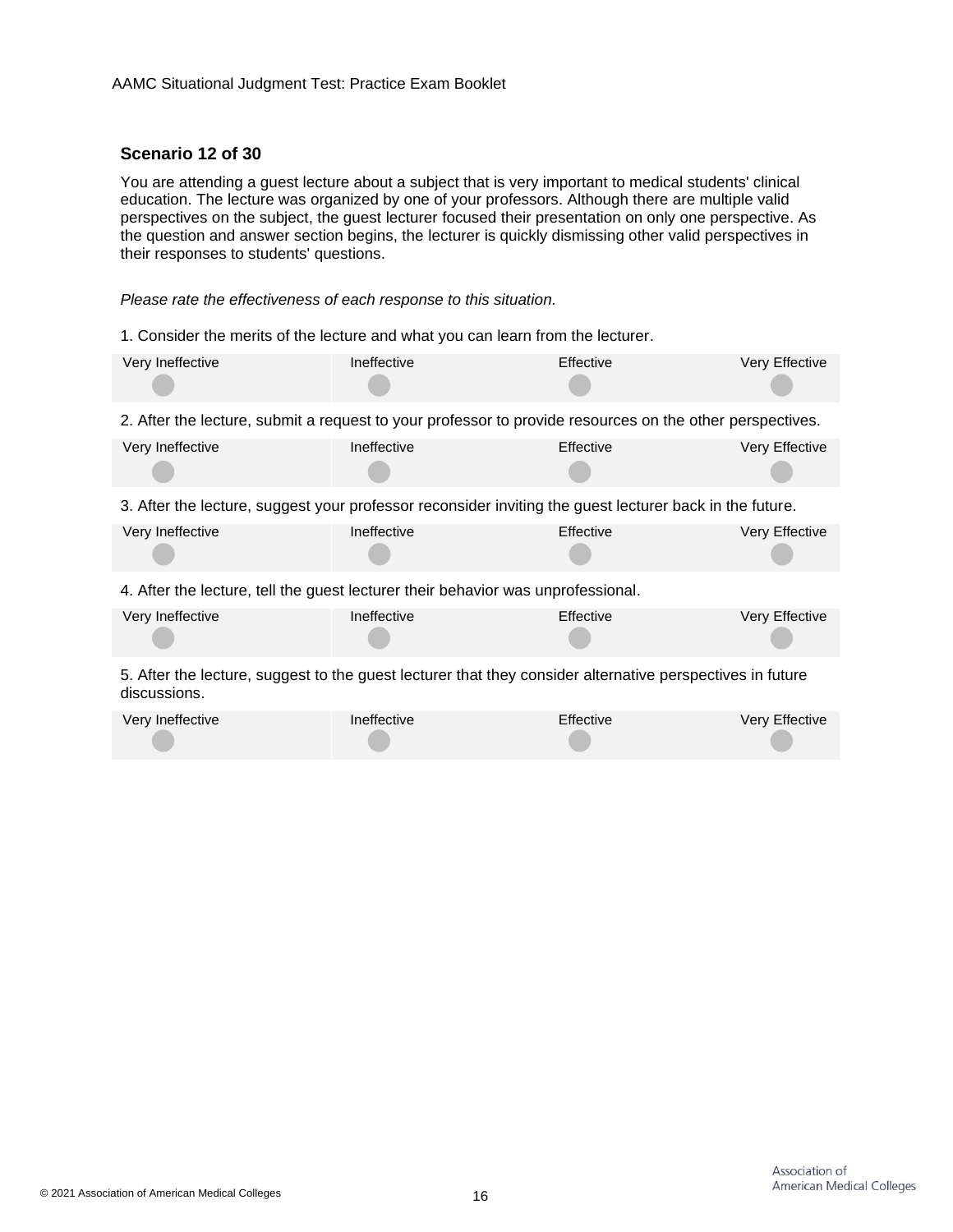#### **Scenario 13 of 30**

You and several classmates are conducting blood pressure screenings at a community clinic. The clinic closes in 30 minutes. You are with a patient when a previous patient interrupts and asks you to explain the blood pressure results. You explained to the patient earlier that their results were normal, but the patient says they still don't understand the numbers or what they mean.

*Please rate the effectiveness of each response to this situation.*

1. Offer to help the patient as soon as you are finished with your current patient.

| Very Ineffective                                                                | Ineffective | Effective                                                                                                    | Very Effective |  |
|---------------------------------------------------------------------------------|-------------|--------------------------------------------------------------------------------------------------------------|----------------|--|
|                                                                                 |             | 2. Tell the patient to find someone else to explain the results to them because you are busy.                |                |  |
| Very Ineffective                                                                | Ineffective | Effective                                                                                                    | Very Effective |  |
| results then.                                                                   |             | 3. Explain to the patient that if they can wait for 30 minutes until the clinic closes, you will explain the |                |  |
| Very Ineffective                                                                | Ineffective | Effective                                                                                                    | Very Effective |  |
|                                                                                 |             | 4. Reassure the patient that the numbers are normal and there is nothing to worry about.                     |                |  |
| Very Ineffective                                                                | Ineffective | Effective                                                                                                    | Very Effective |  |
| 5. Ask an available volunteer if they can discuss the results with the patient. |             |                                                                                                              |                |  |
| Very Ineffective                                                                | Ineffective | Effective                                                                                                    | Very Effective |  |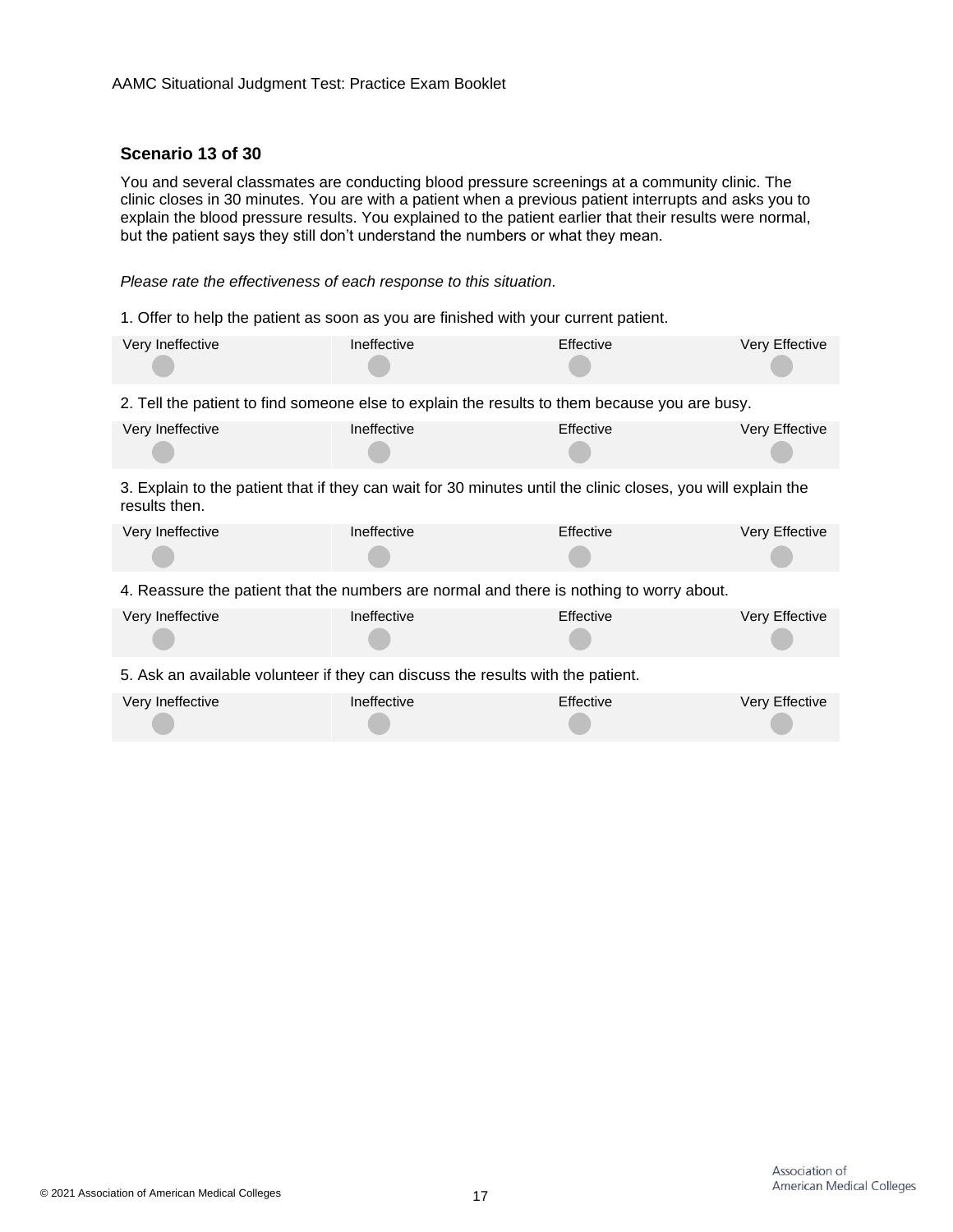#### **Scenario 14 of 30**

You have a paid position as a tutor for a group of pre-med students. Your supervisor relies on you to independently schedule and conduct tutoring sessions. Ten minutes before a scheduled tutoring session, you remember that you need to attend a final exam review during the same 2-hour timeframe. The final exam is 50% of your final grade, and you are worried that you won't do as well on the final exam if you miss the review session.

#### *Please rate the effectiveness of each response to this situation.*

1. Conduct the tutoring session for one hour instead of two, and then attend the second hour of the exam review.

| Very Ineffective                                                                                                        | Ineffective | Effective | Very Effective |  |
|-------------------------------------------------------------------------------------------------------------------------|-------------|-----------|----------------|--|
| 2. Notify the pre-med students that today's tutoring session has been cancelled because you have an<br>exam review.     |             |           |                |  |
| Very Ineffective                                                                                                        | Ineffective | Effective | Very Effective |  |
| 3. Ask your professor if they can postpone the exam review, so that you can attend.                                     |             |           |                |  |
| Very Ineffective                                                                                                        | Ineffective | Effective | Very Effective |  |
| 4. Conduct the tutoring session and ask a trusted classmate if they will share notes from the review<br>session.        |             |           |                |  |
| Very Ineffective                                                                                                        | Ineffective | Effective | Very Effective |  |
| 5. Ask the pre-med students to conduct the tutoring session on their own because you need to attend<br>the exam review. |             |           |                |  |
| Very Ineffective                                                                                                        | Ineffective | Effective | Very Effective |  |
| 6. Contact the pre-med students to identify an alternate time to conduct the tutoring session.                          |             |           |                |  |
| Very Ineffective                                                                                                        | Ineffective | Effective | Very Effective |  |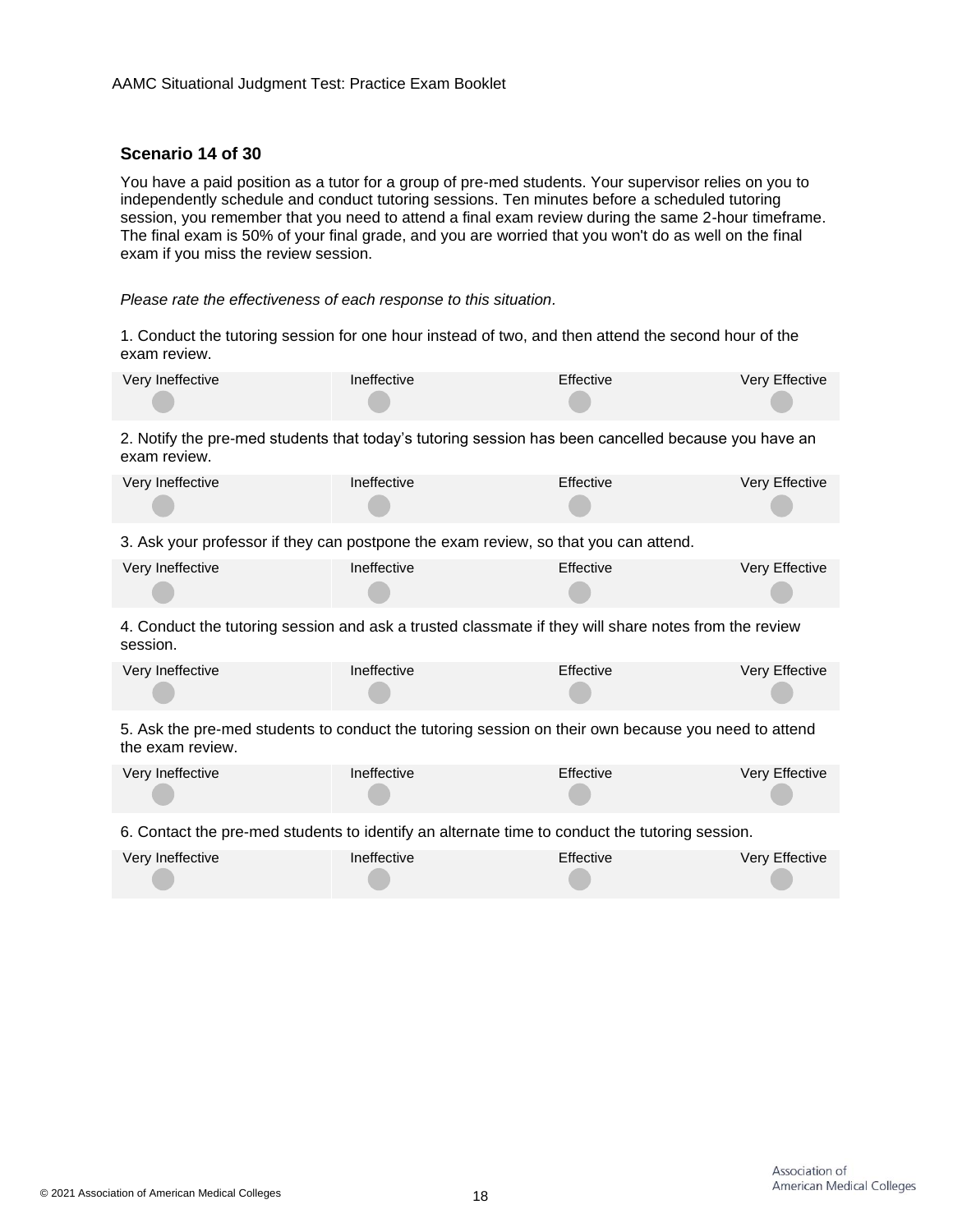#### **Scenario 15 of 30**

A new semester has started, and your first lecture has just ended. It is important to you that you perform well in this course. Before leaving class, you approach the professor and politely ask if there is a study guide for the exams. The professor tells you to study your assigned readings and lecture notes and that it is not their responsibility to provide you with an additional study guide.

*Please rate the effectiveness of each response to this situation.*

1. Form a study group with your classmates to prepare for the exams.

| Very Ineffective                                                                                                | Ineffective | Effective | Very Effective |
|-----------------------------------------------------------------------------------------------------------------|-------------|-----------|----------------|
| 2. Avoid asking the professor questions in the future.                                                          |             |           |                |
| Very Ineffective                                                                                                | Ineffective | Effective | Very Effective |
| 3. Work with your classmates to prepare study guides for yourselves.                                            |             |           |                |
| Very Ineffective                                                                                                | Ineffective | Effective | Very Effective |
| 4. Ask students who have already completed the course for advice on how to effectively study for the<br>course. |             |           |                |
| Very Ineffective                                                                                                | Ineffective | Effective | Very Effective |
| 5. Ask the professor's teaching assistant if they could provide a study guide.                                  |             |           |                |
| Very Ineffective                                                                                                | Ineffective | Effective | Very Effective |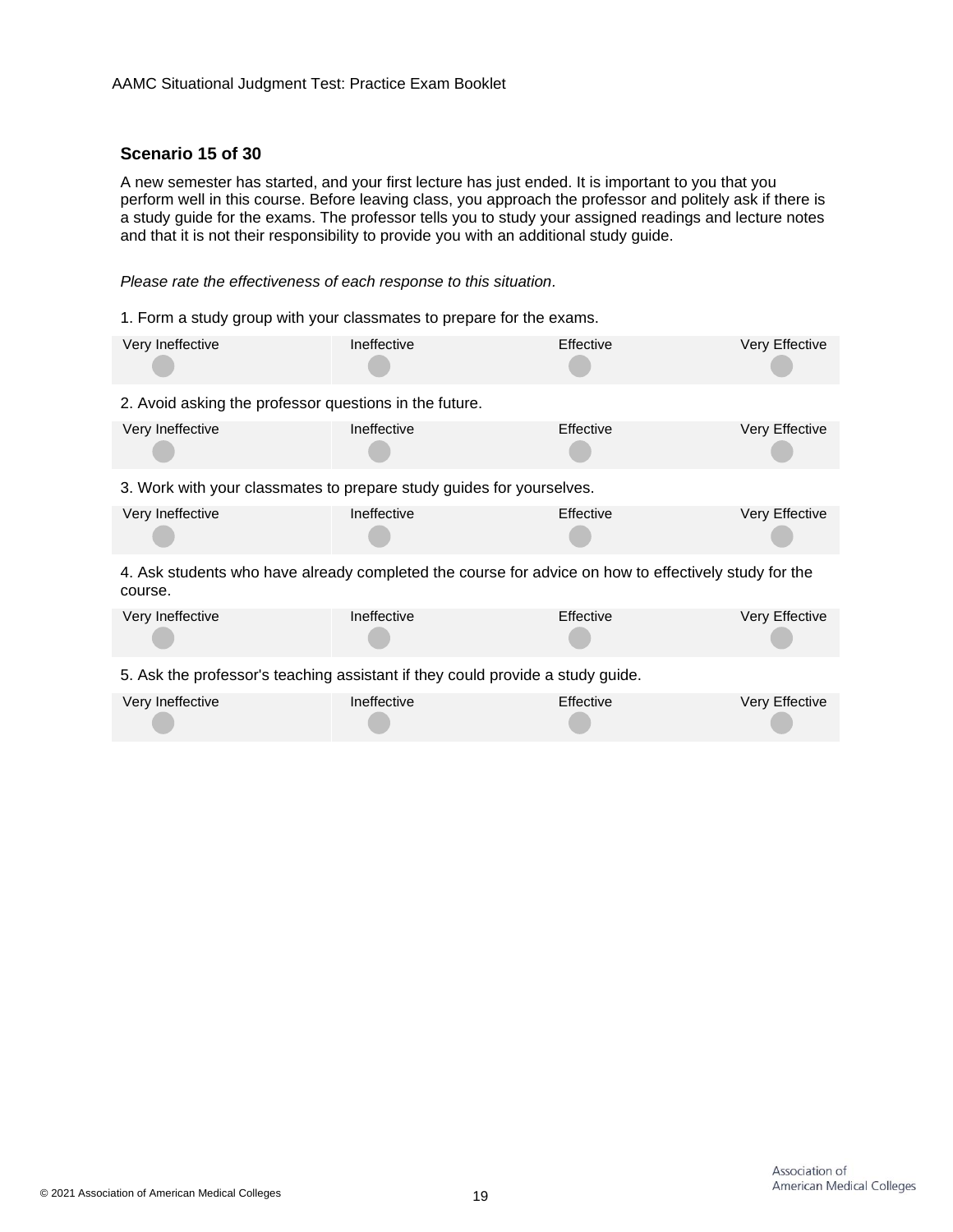#### **Scenario 16 of 30**

You are assisting a physician at a local hospital. Upon entering a patient's room, you forget to wash your hands because you are nervous. In front of the patient, the doctor explains that you did not follow protocol because you did not wash your hands.

#### *Please rate the effectiveness of each response to this situation.*

1. Explain to the doctor that you were nervous and forgot to wash your hands.

| Very Ineffective                                                                   | Ineffective | Effective | Very Effective |
|------------------------------------------------------------------------------------|-------------|-----------|----------------|
| 2. Apologize for your mistake and assure the doctor that it will not happen again. |             |           |                |
| Very Ineffective                                                                   | Ineffective | Effective | Very Effective |
| 3. Tell the doctor that you have not gotten a chance to do it yet.                 |             |           |                |
| Very Ineffective                                                                   | Ineffective | Effective | Very Effective |
| 4. Assure the patient that your hands are clean.                                   |             |           |                |
| Very Ineffective                                                                   | Ineffective | Effective | Very Effective |
| 5. Wash your hands immediately.                                                    |             |           |                |
| Very Ineffective                                                                   | Ineffective | Effective | Very Effective |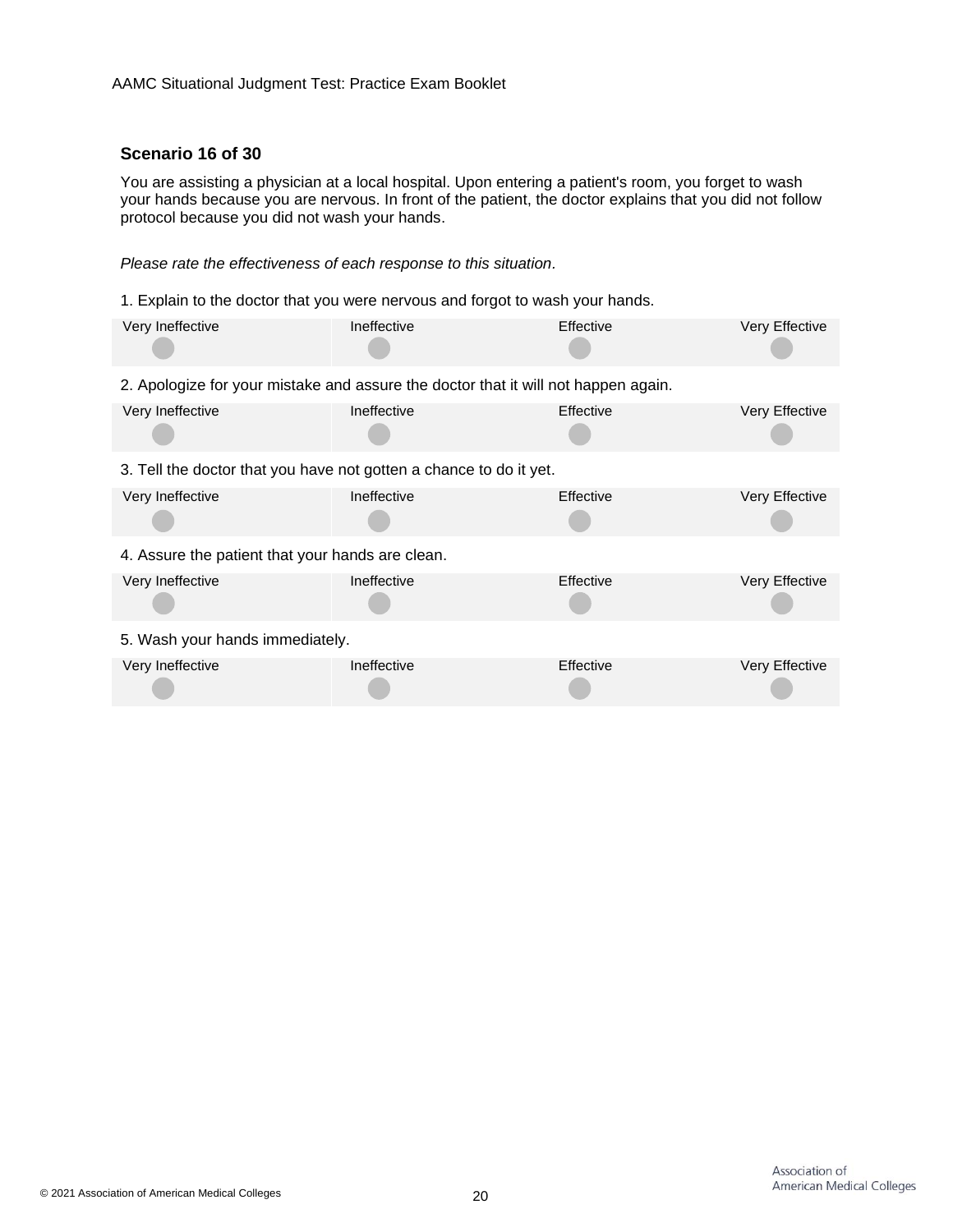#### **Scenario 17 of 30**

For one of your classes, you must work in 4-person groups to complete weekly assignments. Your group has been dividing the workload equally across members. The group has been meeting once weekly to combine the individual pieces; however, this week, two group members got into an argument and neither wants to attend the meeting this week. It seems unlikely that the assignment could be completed between you and the remaining group member.

*Please rate the effectiveness of each response to this situation.*

1. Tell the course instructor about the situation and ask for an extension on the assignment.

| Very Ineffective                                                                                     | Ineffective | Effective                                                                                         | Very Effective |  |
|------------------------------------------------------------------------------------------------------|-------------|---------------------------------------------------------------------------------------------------|----------------|--|
|                                                                                                      |             | 2. Tell the two group members to stop acting immaturely and attend the weekly meeting.            |                |  |
| Very Ineffective                                                                                     | Ineffective | Effective                                                                                         | Very Effective |  |
|                                                                                                      |             | 3. Ask the two group members to set aside their differences for the sake of the project.          |                |  |
| Very Ineffective                                                                                     | Ineffective | Effective                                                                                         | Very Effective |  |
|                                                                                                      |             | 4. Remind the two group members that you all need to work together to complete assignments.       |                |  |
| Very Ineffective                                                                                     | Ineffective | Effective                                                                                         | Very Effective |  |
| submitted separately.                                                                                |             | 5. Tell the course instructor about the situation and ask if the individual pieces of work can be |                |  |
| Very Ineffective                                                                                     | Ineffective | Effective                                                                                         | Very Effective |  |
| 6. Ask the group member who has contributed most to work with you and the remaining group<br>member. |             |                                                                                                   |                |  |
| Very Ineffective                                                                                     | Ineffective | Effective                                                                                         | Very Effective |  |
| 7. Ask the course instructor if you can be reassigned to a different group.                          |             |                                                                                                   |                |  |
| Very Ineffective                                                                                     | Ineffective | Effective                                                                                         | Very Effective |  |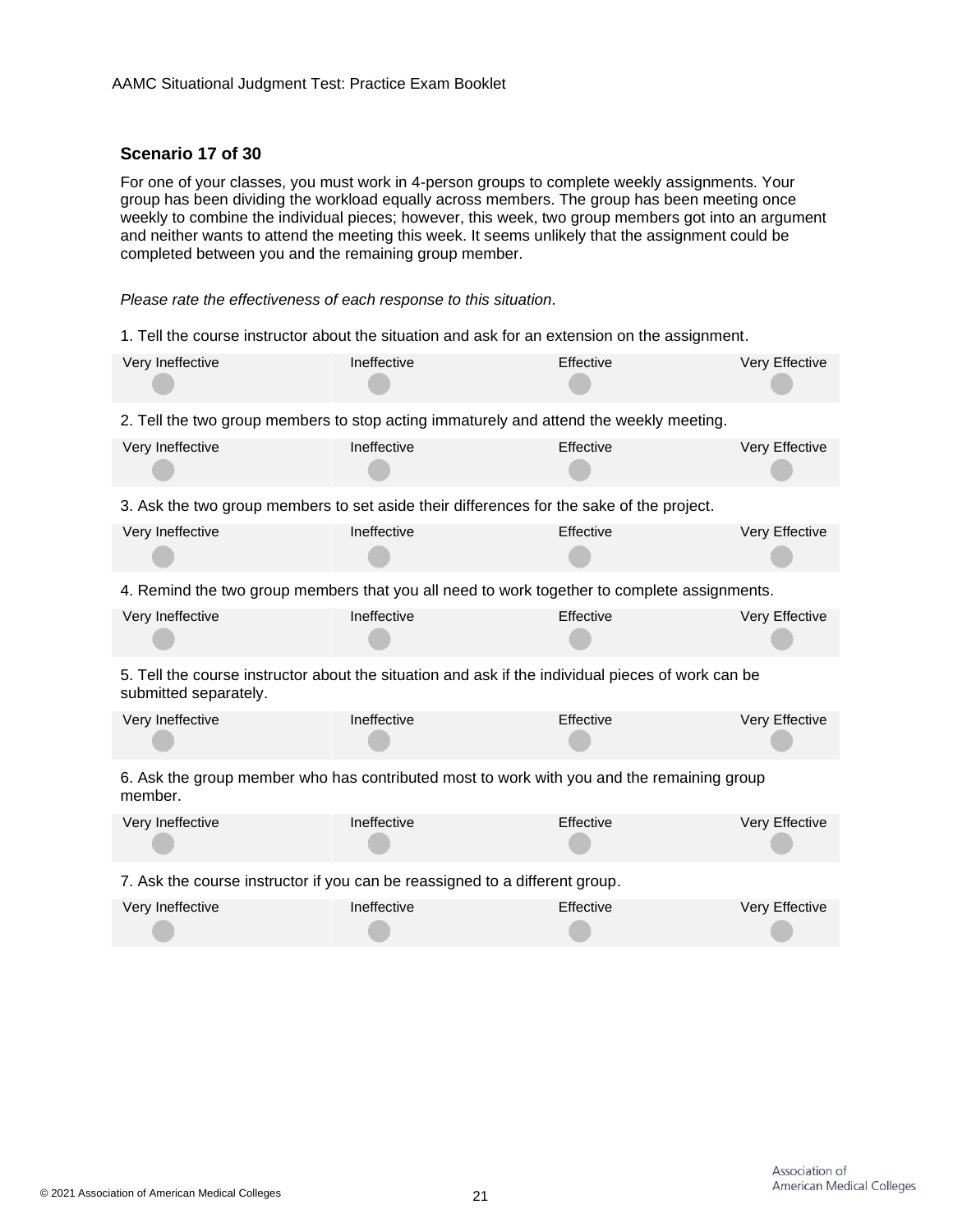#### **Scenario 18 of 30**

You receive a low grade on your first major assignment in your biochemistry course. You ask the instructor for feedback. They tell you that your submission did not use the formatting style specified in the syllabus. You realize you were so busy that you forgot to read through the syllabus for this course.

#### *Please rate the effectiveness of each response to this situation.*

1. Tell the instructor that you will pay better attention to the syllabus from now on.

| Very Ineffective                                                                                                  | Ineffective | Effective | Very Effective |  |
|-------------------------------------------------------------------------------------------------------------------|-------------|-----------|----------------|--|
| 2. Explain to the instructor that you should not be punished for being overwhelmed with coursework.               |             |           |                |  |
| Very Ineffective                                                                                                  | Ineffective | Effective | Very Effective |  |
| 3. Offer to submit another version of the assignment that is consistent with the course syllabus<br>requirements. |             |           |                |  |
| Very Ineffective                                                                                                  | Ineffective | Effective | Very Effective |  |
| 4. Ask the instructor how using the correct formatting style contributes to the quality of the assignment.        |             |           |                |  |
| Very Ineffective                                                                                                  | Ineffective | Effective | Very Effective |  |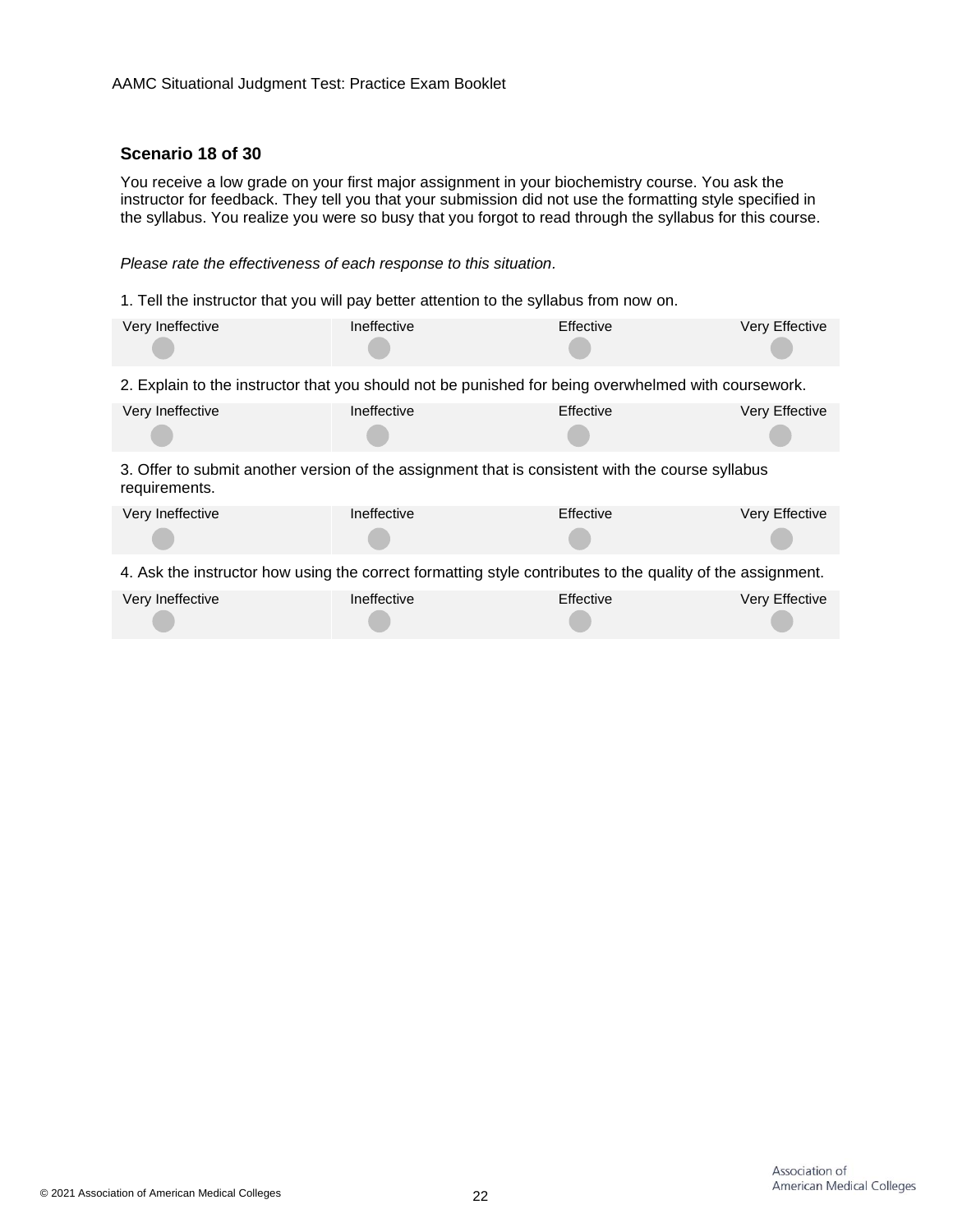#### **Scenario 19 of 30**

During a new rotation, you are having difficulty working with others on your medical team. The rotation director asked to meet with you to share feedback about your performance from other peer members on your team. During the meeting, the director states that your peers believe your professional conduct needs improvement. The director also shares specific feedback about your behavior and offers to discuss your areas for improvement in greater detail.

*Please rate the effectiveness of each response to this situation.*

1. Tell the director that you will find additional time to work on your professional behavior.

| Very Ineffective                                                                                        | Ineffective | Effective | Very Effective |
|---------------------------------------------------------------------------------------------------------|-------------|-----------|----------------|
| 2. Tell the director that your peers' opinions do not accurately reflect your true behavior on the job. |             |           |                |
| Very Ineffective                                                                                        | Ineffective | Effective | Very Effective |
| 3. Suggest to the director that the other team members may misunderstand your behavior.                 |             |           |                |
| Very Ineffective                                                                                        | Ineffective | Effective | Very Effective |
| 4. Remind the director that sometimes it takes time to adjust to working with new team members.         |             |           |                |
| Very Ineffective                                                                                        | Ineffective | Effective | Very Effective |
| 5. Ask the director if you can set up a follow up meeting in the near future to discuss your progress.  |             |           |                |
| Very Ineffective                                                                                        | Ineffective | Effective | Very Effective |
| 6. Explain that you haven't noticed any difficulties in working with the medical team.                  |             |           |                |
| Very Ineffective                                                                                        | Ineffective | Effective | Very Effective |
| 7. Discuss with the director for possible solutions to address your peers' feedback.                    |             |           |                |
| Very Ineffective                                                                                        | Ineffective | Effective | Very Effective |

 $\overline{\phantom{0}}$ 

**Contract** 

 $\overline{\phantom{a}}$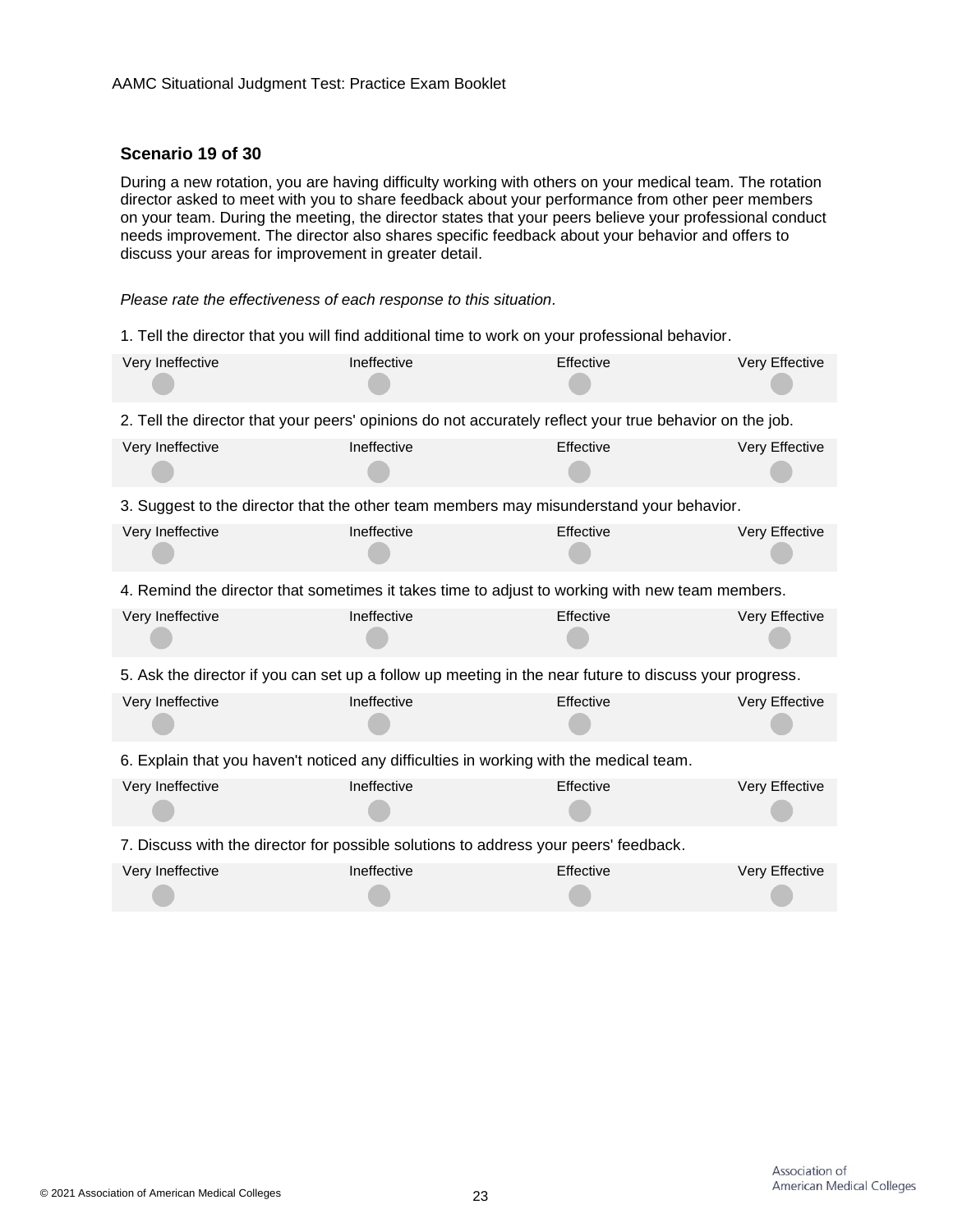#### **Scenario 20 of 30**

You are enrolled in your school's tutoring program and are doing very well in your neuroanatomy course. However, many of your classmates are struggling. One of your classmates is having a particularly difficult time in the laboratory section of the class. The classmate tells you that, despite studying extensively, they are worried they will fail the course.

*Please rate the effectiveness of each response to this situation.*

1. Tell the classmate about the tutoring program that helped you.

| Very Ineffective                                                                             | Ineffective | Effective | Very Effective |  |
|----------------------------------------------------------------------------------------------|-------------|-----------|----------------|--|
| 2. Sympathize with the classmate that neuroanatomy is a difficult subject for many students. |             |           |                |  |
| Very Ineffective                                                                             | Ineffective | Effective | Very Effective |  |
| 3. Offer to study with the classmate to help them learn the material.                        |             |           |                |  |
| Very Ineffective                                                                             | Ineffective | Effective | Very Effective |  |
| 4. Suggest that the classmate request supplementary learning materials from the professor.   |             |           |                |  |
| Very Ineffective                                                                             | Ineffective | Effective | Very Effective |  |
| 5. Explain to the classmate that some students may not excel in the course.                  |             |           |                |  |
| Very Ineffective                                                                             | Ineffective | Effective | Very Effective |  |
| 6. Suggest the classmate spend more time and effort studying.                                |             |           |                |  |
| Very Ineffective                                                                             | Ineffective | Effective | Very Effective |  |
| 7. Tell the classmate you cannot help because you have other classes to focus on.            |             |           |                |  |
| Very Ineffective                                                                             | Ineffective | Effective | Very Effective |  |
| 8. Suggest to the student that they meet with the professor to develop a study plan.         |             |           |                |  |
| Very Ineffective                                                                             | Ineffective | Effective | Very Effective |  |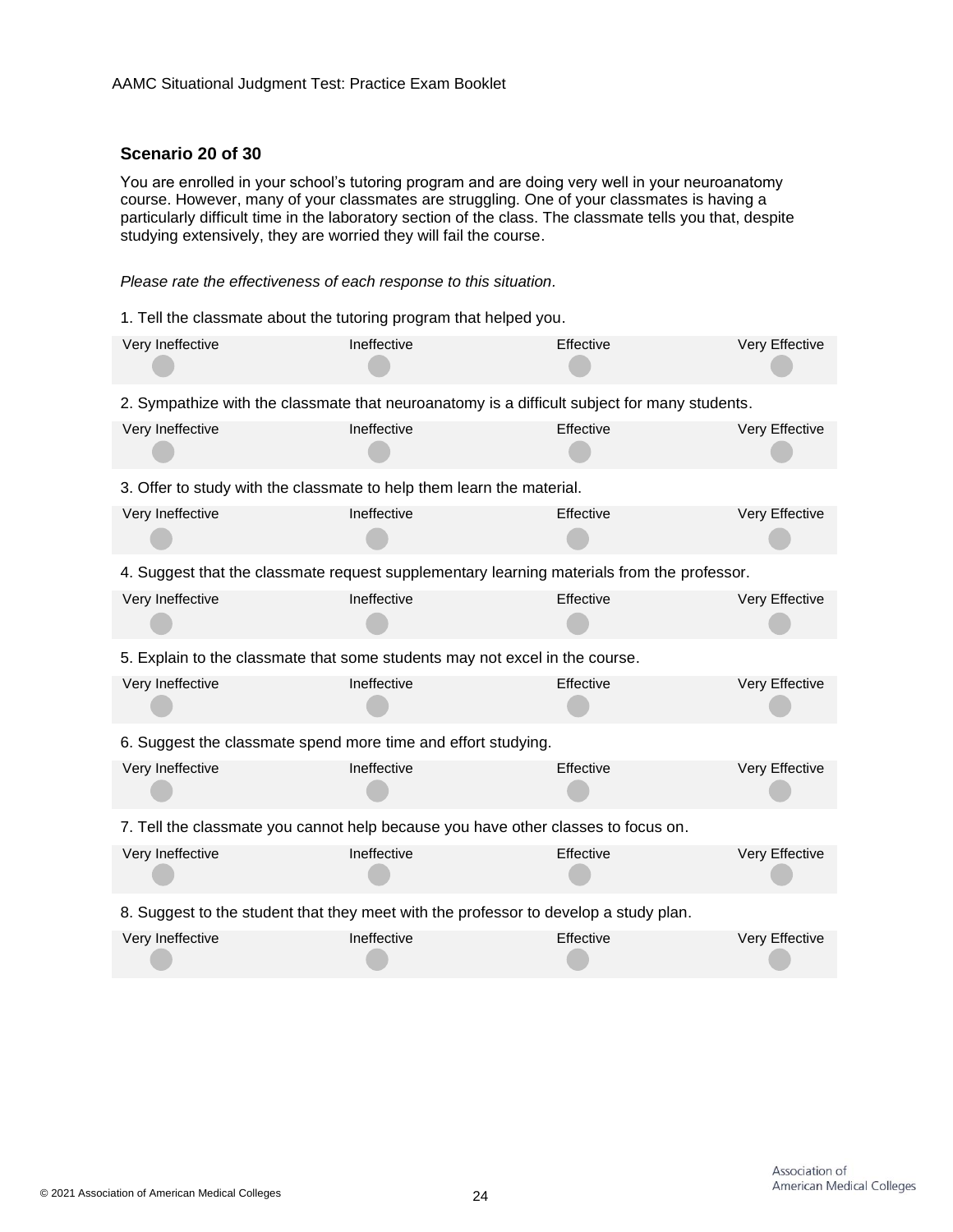#### **Scenario 21 of 30**

Your professor tells your class about a patient care team that went to great lengths to contact the family members of a deceased patient to obtain consent for organ donation. The patient had recently immigrated to the U.S., but the rest of the family stayed in their native country. After hearing the story, a classmate quietly tells you, "the care team wasted their time on an undocumented immigrant".

*Please rate the effectiveness of each response to this situation.*

1. Remind the classmate that the care team is responsible for the patient regardless of the patient's immigration status.

| Very Ineffective | Ineffective                                                                                       | Effective | Very Effective |
|------------------|---------------------------------------------------------------------------------------------------|-----------|----------------|
|                  | 2. Ask your classmate to explain why they think the patient was an undocumented immigrant.        |           |                |
| Very Ineffective | Ineffective                                                                                       | Effective | Very Effective |
|                  | 3. Quietly agree with your classmate so that you do not interrupt the professor.                  |           |                |
| Very Ineffective | Ineffective                                                                                       | Effective | Very Effective |
| immigrant.       | 4. Tell your classmate you doubt the team would have done that if the patient was an undocumented |           |                |
| Very Ineffective | Ineffective                                                                                       | Effective | Very Effective |
|                  | 5. After class, privately explain to the classmate why you felt their comment was inappropriate.  |           |                |
| Very Ineffective | Ineffective                                                                                       | Effective | Very Effective |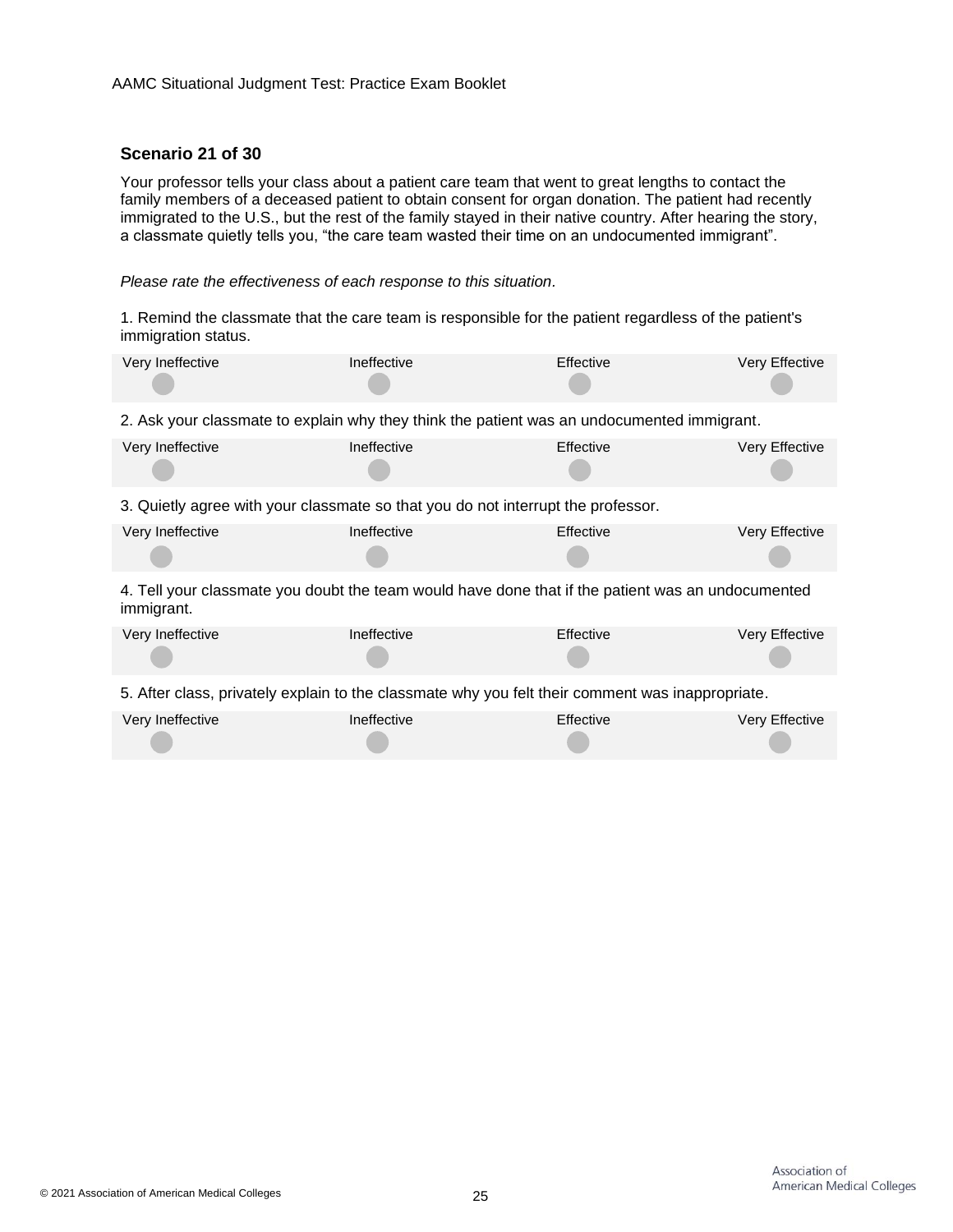#### **Scenario 22 of 30**

You are leading a study group with some classmates when two classmates begin arguing about one of the course topics. The argument is tense but stays on-topic until one student insults the other's intelligence. The other student responds by insulting the first student's appearance.

#### *Please rate the effectiveness of each response to this situation.*

1. Ask another classmate to diffuse the argument.

| Very Ineffective                                                                                     | Ineffective | Effective | Very Effective |  |
|------------------------------------------------------------------------------------------------------|-------------|-----------|----------------|--|
| 2. Let the two classmates handle the situation themselves, as you were not involved in the argument. |             |           |                |  |
| Very Ineffective                                                                                     | Ineffective | Effective | Very Effective |  |
| 3. Tell the two classmates you are no longer willing to work with them.                              |             |           |                |  |
| Very Ineffective                                                                                     | Ineffective | Effective | Very Effective |  |
| 4. Tell the two classmates that personal attacks are not acceptable.                                 |             |           |                |  |
| Very Ineffective                                                                                     | Ineffective | Effective | Very Effective |  |
| 5. Ask the two classmates to resolve their issue privately.                                          |             |           |                |  |
| Very Ineffective                                                                                     | Ineffective | Effective | Very Effective |  |
| 6. Tell the study group to take a short break and offer to speak with the two classmates privately.  |             |           |                |  |
| Very Ineffective                                                                                     | Ineffective | Effective | Very Effective |  |
| 7. Ignore the classmates' argument and continue leading the discussion with the other group members. |             |           |                |  |
| Very Ineffective                                                                                     | Ineffective | Effective | Very Effective |  |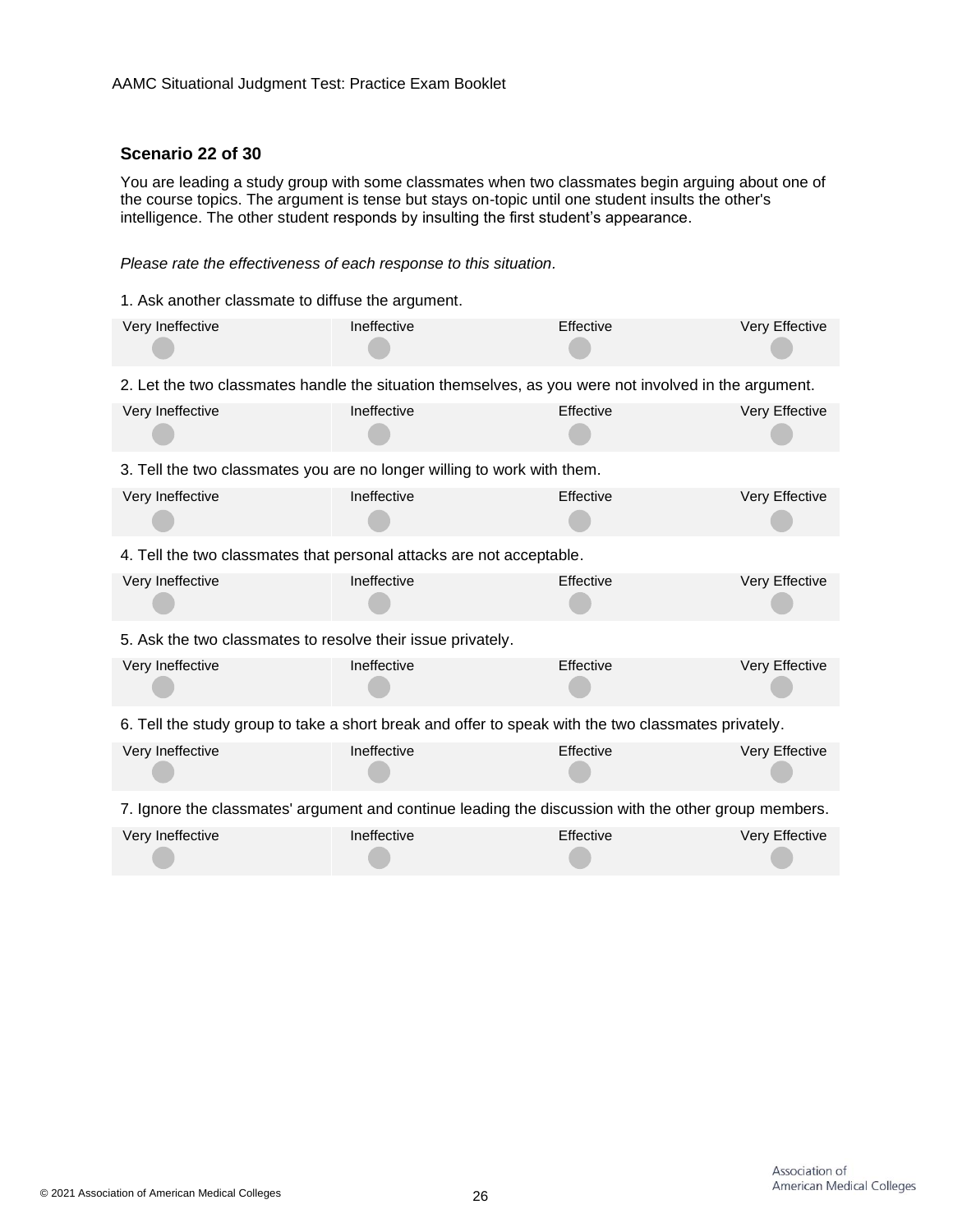#### **Scenario 23 of 30**

This year, medical school is much harder than you expected. Course material has become challenging to understand, and you are having difficulty balancing your schoolwork and your personal life. Completing course work and preparing for exams is consuming more of your free time than ever before. In casual conversations, other students are saying that they are facing similar difficulties.

*Please rate the effectiveness of each response to this situation.*

1. Work with classmates to create a forum to discuss how to balance schoolwork and personal life.

| Very Ineffective                                                                                                   | Ineffective | Effective | Very Effective |
|--------------------------------------------------------------------------------------------------------------------|-------------|-----------|----------------|
| 2. Seek suggestions from more senior students for balancing your schoolwork and personal life.                     |             |           |                |
| Very Ineffective                                                                                                   | Ineffective | Effective | Very Effective |
| 3. Prioritize your schoolwork and make time for your personal life after you've met your obligations at<br>school. |             |           |                |
| Very Ineffective                                                                                                   | Ineffective | Effective | Very Effective |
| 4. Ask a trusted faculty member for advice on managing school-related and personal responsibilities.               |             |           |                |
| Very Ineffective                                                                                                   | Ineffective | Effective | Very Effective |
| 5. Make a schedule that limits the amount of time you spend studying each day.                                     |             |           |                |
| Very Ineffective                                                                                                   | Ineffective | Effective | Very Effective |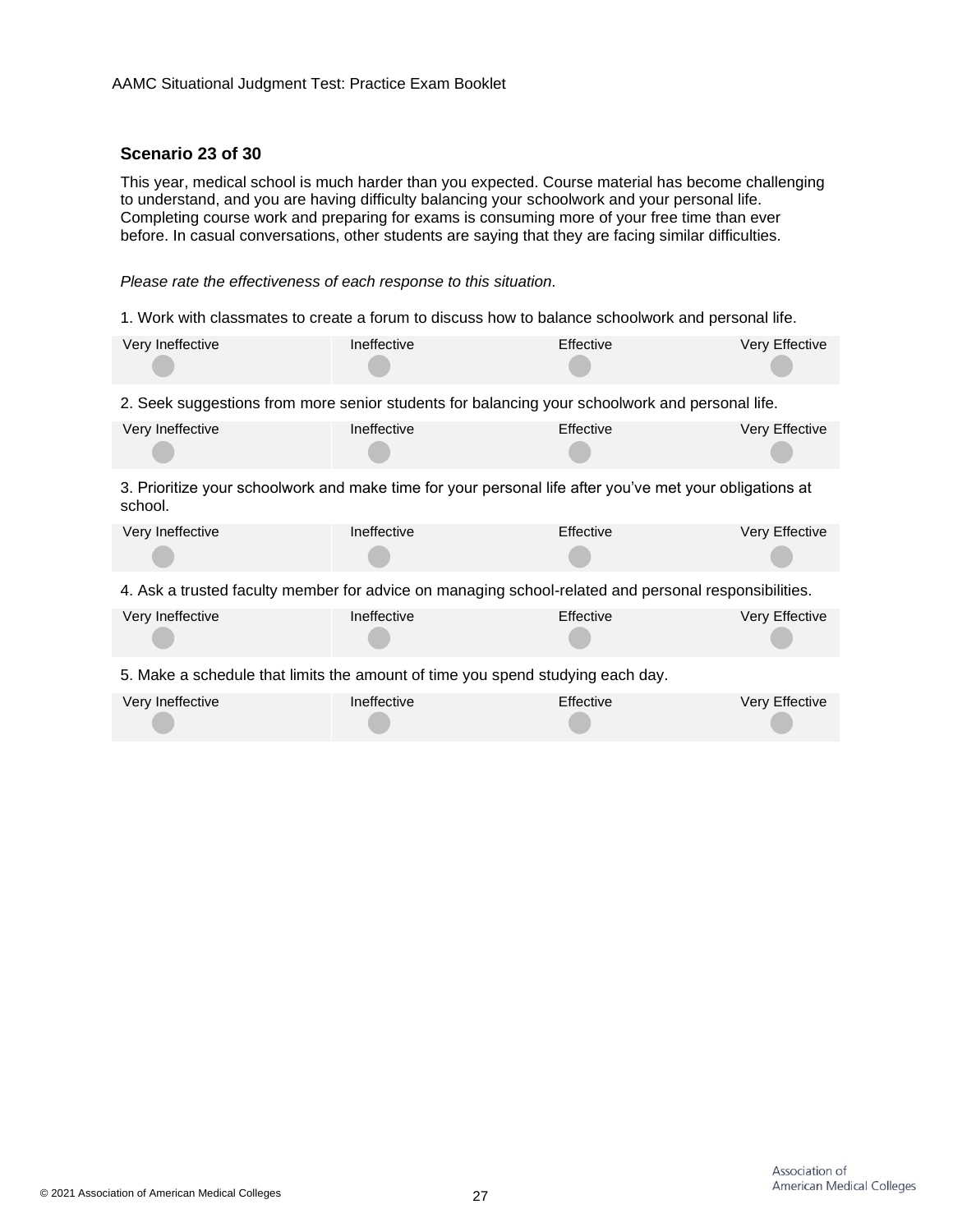#### **Scenario 24 of 30**

You are part of a team assigned to a group project. During your first group meeting, you and most of your team members discuss how you want to do extra work on the project in an effort to get a higher grade. However, one team member says they don't have time to do extra work due to their volunteer commitments.

*Please rate the effectiveness of each response to this situation.*

1. Discuss with the team member their other commitments to understand what work they will be able to complete for the group project.

| Very Ineffective                                                                                                | Ineffective | Effective | Very Effective |  |
|-----------------------------------------------------------------------------------------------------------------|-------------|-----------|----------------|--|
| 2. Discuss as a team which parts of the project each person is able to complete.                                |             |           |                |  |
| Very Ineffective                                                                                                | Ineffective | Effective | Very Effective |  |
| 3. Suggest the team assign the team member fewer tasks to accommodate their schedule.                           |             |           |                |  |
| Very Ineffective                                                                                                | Ineffective | Effective | Very Effective |  |
| 4. Tell the team member that if they don't do enough work on the project, you will tell the instructor.         |             |           |                |  |
| Very Ineffective                                                                                                | Ineffective | Effective | Very Effective |  |
| 5. Suggest the team member ask the instructor for a new team that agrees with their approach to the<br>project. |             |           |                |  |
| Very Ineffective                                                                                                | Ineffective | Effective | Very Effective |  |
| 6. Ask your team member if they can adjust their volunteer commitments to make time for this project.           |             |           |                |  |
| Very Ineffective                                                                                                | Ineffective | Effective | Very Effective |  |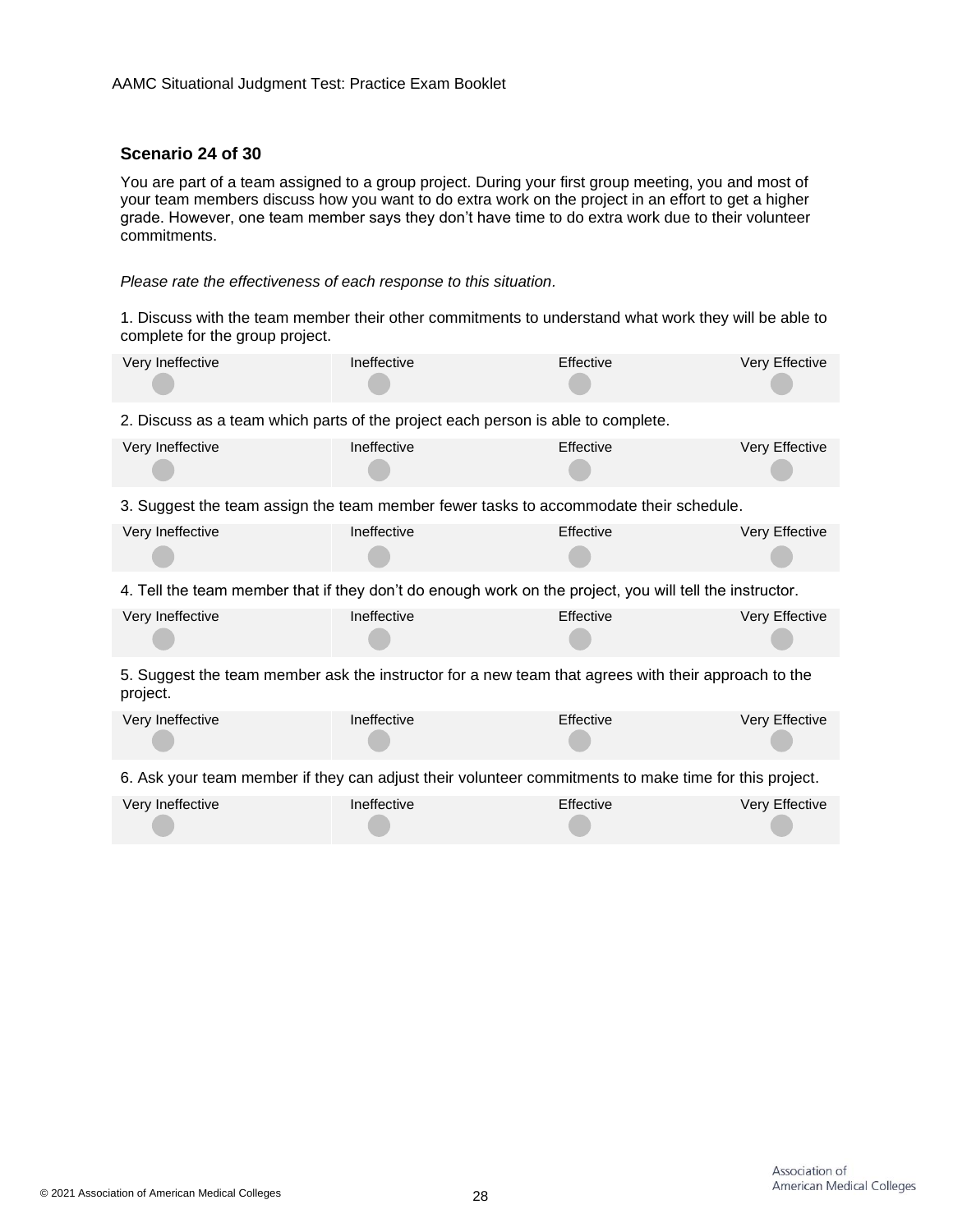#### **Scenario 25 of 30**

You just started working at a local clinic. You are responsible for meeting with patients and documenting their health concerns before they see the doctor. Before you meet with a patient complaining of stomach pain, a more experienced student pulls you aside and says: "That person is homeless and comes to the clinic all the time. They're obviously making up concerns so they can stay here for a while. Don't waste your time meeting with the patient".

*Please rate the effectiveness of each response to this situation.*

1. Acknowledge the student's comments but meet with the patient regardless.

| Very Ineffective                                                                                          | Ineffective | Effective | Very Effective |  |  |
|-----------------------------------------------------------------------------------------------------------|-------------|-----------|----------------|--|--|
| 2. Tell the student it's important to assist the patient in case there actually is a problem.             |             |           |                |  |  |
| Very Ineffective                                                                                          | Ineffective | Effective | Very Effective |  |  |
| 3. Tell the student you're not going to treat the patient differently because they happen to be homeless. |             |           |                |  |  |
| Very Ineffective                                                                                          | Ineffective | Effective | Very Effective |  |  |
| 4. Let your supervisor know you would prefer not to see the patient.                                      |             |           |                |  |  |
| Very Ineffective                                                                                          | Ineffective | Effective | Very Effective |  |  |
| 5. Tell the student it can be frustrating when people use clinic resources they don't really need.        |             |           |                |  |  |
| Very Ineffective                                                                                          | Ineffective | Effective | Very Effective |  |  |
| 6. Tell the student their comments are inappropriate and biased.                                          |             |           |                |  |  |
| Very Ineffective                                                                                          | Ineffective | Effective | Very Effective |  |  |
| 7. Ignore the student's comments and meet with the patient.                                               |             |           |                |  |  |
| Very Ineffective                                                                                          | Ineffective | Effective | Very Effective |  |  |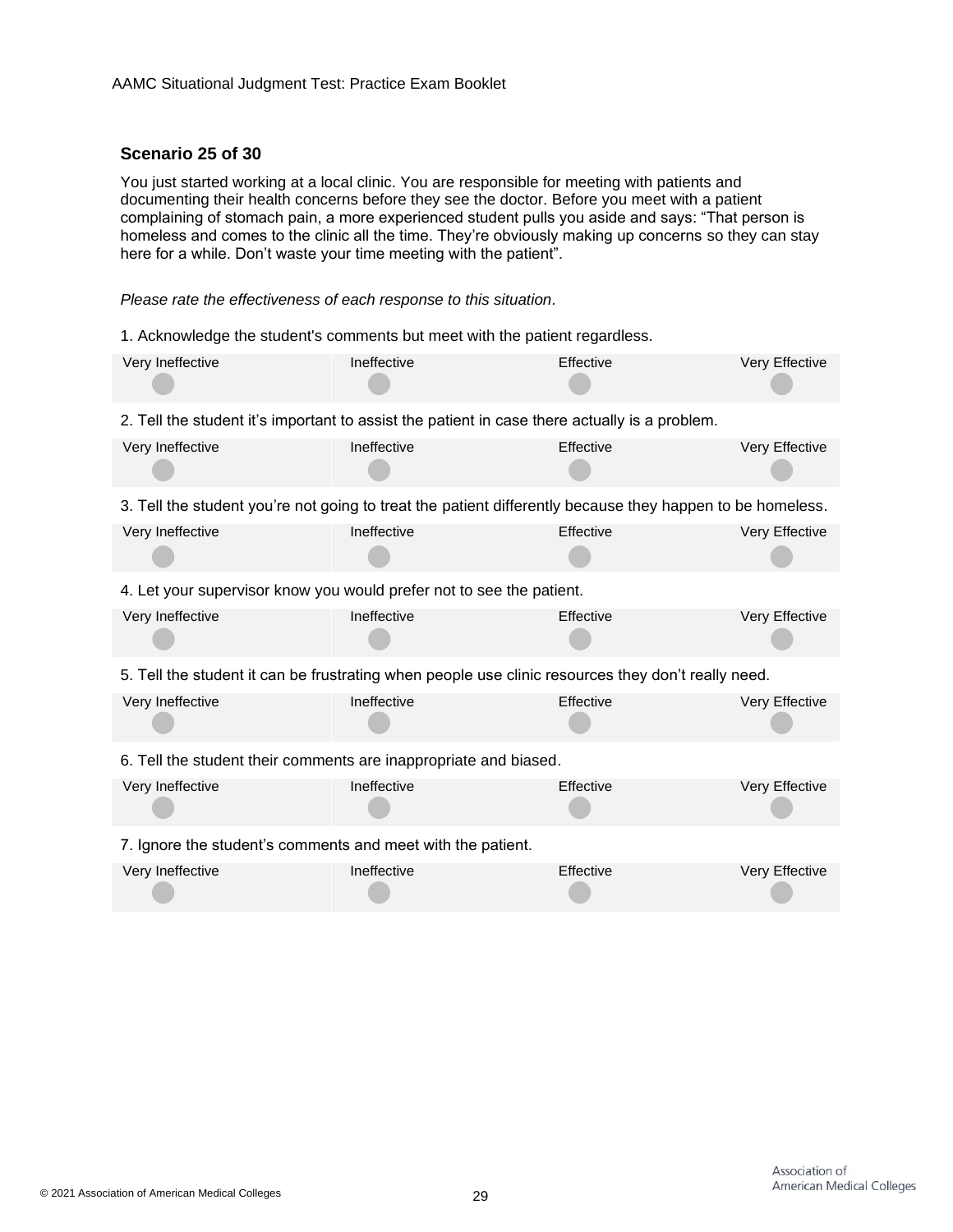#### **Scenario 26 of 30**

As part of a class assignment, you're leading a team of students in a group activity. One student is trying their best but is struggling to keep up with the rest of the team. The student's pace is making it difficult for everyone else to complete their tasks, so you suggest the student briefly stop working and instead watch and learn from other team members. The next day the student tells you they didn't receive credit for the assignment because the professor saw they didn't participate the entire time.

*Please rate the effectiveness of each response to this situation.*

1. Share with the professor that the student was participating for the majority of the task.

| Very Ineffective                                                                                              | Ineffective | Effective | Very Effective |  |  |
|---------------------------------------------------------------------------------------------------------------|-------------|-----------|----------------|--|--|
| 2. Explain to the professor that you asked the student to stop working to learn from others.                  |             |           |                |  |  |
| Very Ineffective                                                                                              | Ineffective | Effective | Very Effective |  |  |
| 3. Offer to meet with the student and the professor to explain that you asked the student to stop<br>working. |             |           |                |  |  |
| Very Ineffective                                                                                              | Ineffective | Effective | Very Effective |  |  |
| 4. Ask the other students in the team if they think the student should get credit.                            |             |           |                |  |  |
| Very Ineffective                                                                                              | Ineffective | Effective | Very Effective |  |  |
| 5. Acknowledge your mistake to the student and ask if there is any way you can help them.                     |             |           |                |  |  |
| Very Ineffective                                                                                              | Ineffective | Effective | Very Effective |  |  |
| 6. Offer to help the student with another assignment in the future.                                           |             |           |                |  |  |
| Very Ineffective                                                                                              | Ineffective | Effective | Very Effective |  |  |
| 7. Remind the student that they were slowing down the team.                                                   |             |           |                |  |  |
| Very Ineffective                                                                                              | Ineffective | Effective | Very Effective |  |  |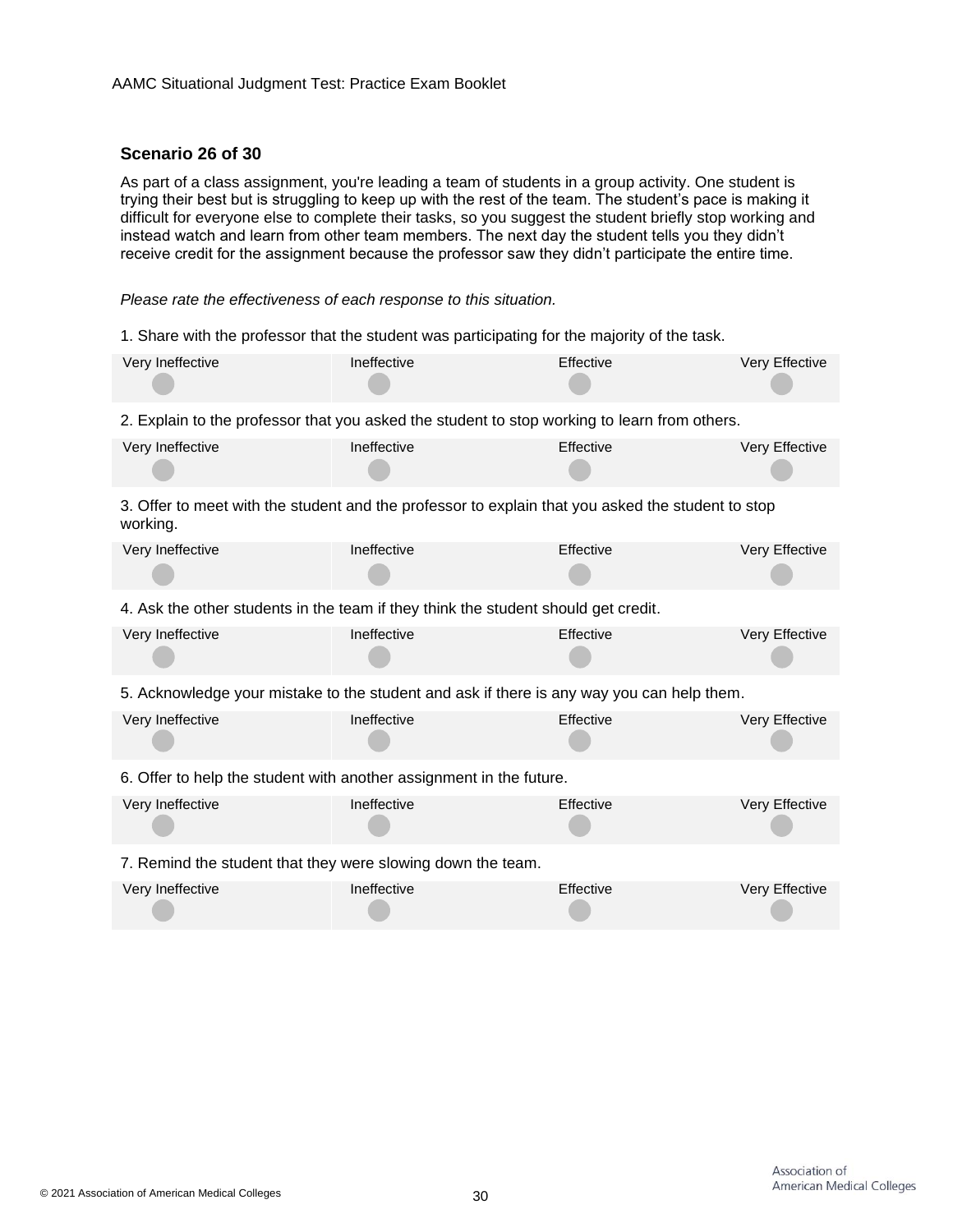#### **Scenario 27 of 30**

You are working on a class project that will require extensive group collaboration and is due soon. Your group hasn't made any progress, and no one has created a plan for how to complete the project by the due date. During the last meeting, you raised concerns to your team about the lack of progress, but your team members said they have been too busy with other school commitments to work on it. You are heading to the next group meeting and remain unclear about the work you should do for the project.

*Please rate the effectiveness of each response to this situation.*

| 1. Suggest you work as a group to make a checklist of tasks and a timeline.                                          |             |           |                |  |
|----------------------------------------------------------------------------------------------------------------------|-------------|-----------|----------------|--|
| Very Ineffective                                                                                                     | Ineffective | Effective | Very Effective |  |
| 2. Tell your team they must prioritize this project over other commitments.                                          |             |           |                |  |
| Very Ineffective                                                                                                     | Ineffective | Effective | Very Effective |  |
| 3. Start a conversation with your group by telling them which part of the project you would like to work<br>on.      |             |           |                |  |
| Very Ineffective                                                                                                     | Ineffective | Effective | Very Effective |  |
| 4. Tell your group that you will complete the project without them.                                                  |             |           |                |  |
| Very Ineffective                                                                                                     | Ineffective | Effective | Very Effective |  |
| 5. Ask group members to share their upcoming schedules with you so the team can find time to work<br>on the project. |             |           |                |  |
| Very Ineffective                                                                                                     | Ineffective | Effective | Very Effective |  |
| 6. Present a project plan to the group and ask the group to commit to following it.                                  |             |           |                |  |
| Very Ineffective                                                                                                     | Ineffective | Effective | Very Effective |  |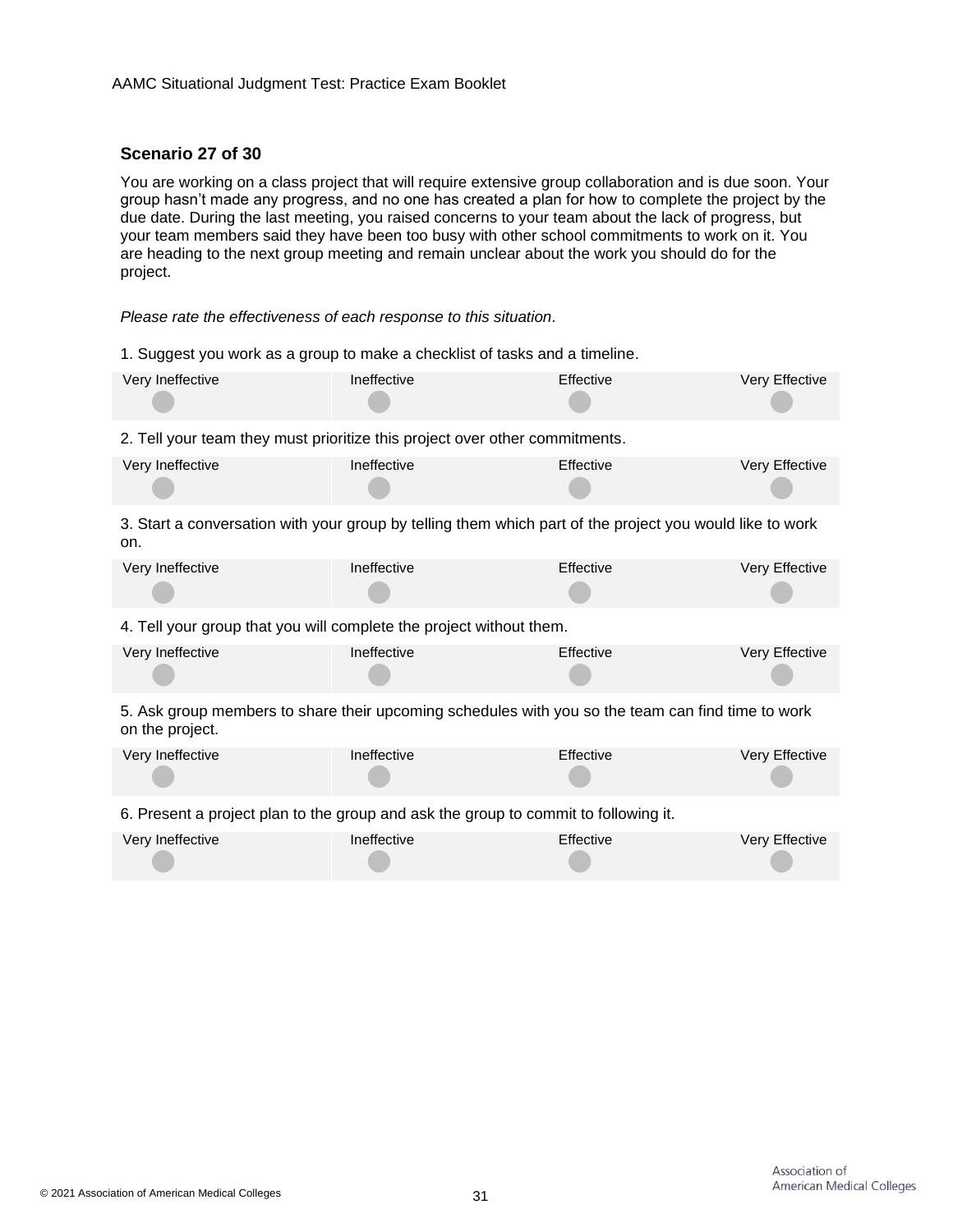#### **Scenario 28 of 30**

You and a classmate volunteer at a health clinic where you both commit to several shifts during a month. Your classmate tells you they are particularly busy with school obligations over the next few weeks and are struggling to balance all of their responsibilities. Your classmate asks if you can cover their 4-hour shift at the clinic this weekend. You do not have any conflicting obligations, but this is your first weekend with a break in the last couple of months.

*Please rate the effectiveness of each response to this situation.*

1. Ask your classmate if they would be willing to swap shifts for a time when they are less busy.

| Very Ineffective                                                                                                            | Ineffective | Effective | Very Effective |  |
|-----------------------------------------------------------------------------------------------------------------------------|-------------|-----------|----------------|--|
| 2. Tell your classmate that it is only fair that everyone completes their own shifts.                                       |             |           |                |  |
| Very Ineffective                                                                                                            | Ineffective | Effective | Very Effective |  |
| 3. Decline the shift but ask your classmate if there is anything else you could do to help with their other<br>obligations. |             |           |                |  |
| Very Ineffective                                                                                                            | Ineffective | Effective | Very Effective |  |
| 4. Decline and suggest your classmate contact their supervisor to ask if they can have the day off.                         |             |           |                |  |
| Very Ineffective                                                                                                            | Ineffective | Effective | Very Effective |  |
| 5. Let your classmate know you will cover their shift if they cannot find a replacement volunteer.                          |             |           |                |  |
| Very Ineffective                                                                                                            | Ineffective | Effective | Very Effective |  |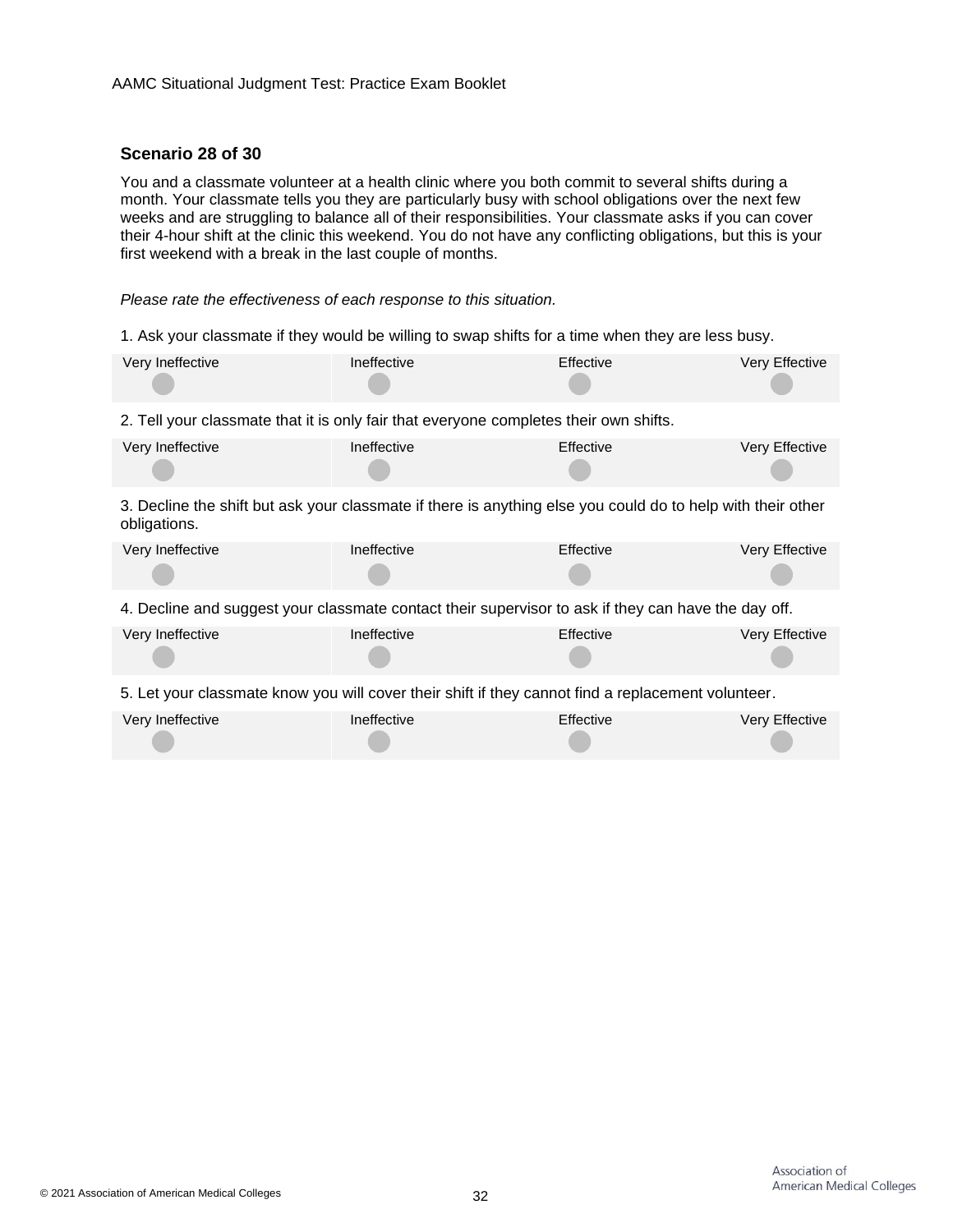#### **Scenario 29 of 30**

During a class exercise, you and a partner are assigned to work together. As a team, you must conduct interviews of volunteers who are pretending to be patients. You must each collect information from the volunteers using the information sheet. Together, you must write a summary report describing the volunteers' answers. Your partner suggests using a hidden cell phone to record the interviews even though the instructor explicitly said to only use the information sheet.

*Please rate the effectiveness of each response to this situation.*

1. Tell your partner that you both should only use the information sheet as instructed.

| Very Ineffective                                                                                                   | Ineffective | Effective | Very Effective |
|--------------------------------------------------------------------------------------------------------------------|-------------|-----------|----------------|
| 2. Agree and allow your partner to use their phone to record the interviews.                                       |             |           |                |
| Very Ineffective                                                                                                   | Ineffective | Effective | Very Effective |
| 3. Ignore your partner's suggestion and do the interviews as originally planned.                                   |             |           |                |
| Very Ineffective                                                                                                   | Ineffective | Effective | Very Effective |
| 4. Ask your other classmates if they plan to record their interviews before making a decision.                     |             |           |                |
| Very Ineffective                                                                                                   | Ineffective | Effective | Very Effective |
| 5. Tell your partner you're not comfortable with their suggestion.                                                 |             |           |                |
| Very Ineffective                                                                                                   | Ineffective | Effective | Very Effective |
| 6. Tell your partner that you will complete the assignment yourself and plan to use only the information<br>sheet. |             |           |                |
| Very Ineffective                                                                                                   | Ineffective | Effective | Very Effective |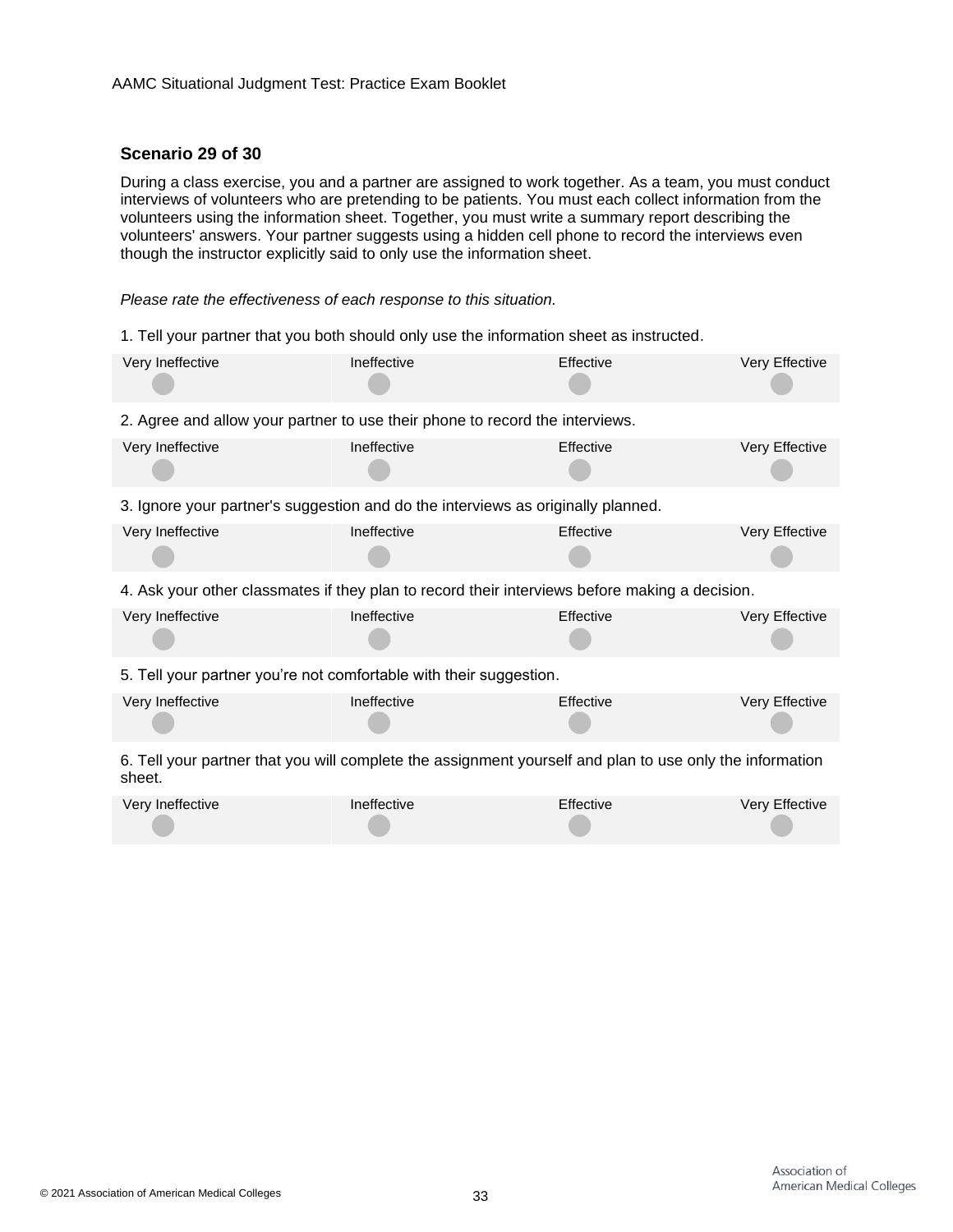#### **Scenario 30 of 30**

As you are finishing a lab session, your lab partner reminds you about a voluntary lecture you were both planning to attend. Your lab partner suggests leaving without cleaning or resetting your shared workspace because otherwise you will be a few minutes late to the lecture. Your instructor encourages students to clean and reset their workspaces after lab so students in the next day's class don't have to. However, you have noticed that students sometimes leave without completing these steps.

*Please rate the effectiveness of each response to this situation.*

1. Leave to attend the lecture without cleaning and resetting your workspace.

| Very Ineffective | Ineffective | Effective | Very Effective |
|------------------|-------------|-----------|----------------|
|                  |             |           |                |

2. Suggest that your lab partner go to the lecture on time and offer to stay to clean and reset the lab by yourself.

| Very Ineffective | Ineffective | Effective | Very Effective |
|------------------|-------------|-----------|----------------|
|                  |             |           |                |

3. Inform your instructor that you want to leave early and cannot clean and reset your workspace.

| Very Ineffective | Ineffective | Effective | Very Effective |
|------------------|-------------|-----------|----------------|
|                  |             |           |                |

4. Tell your lab partner that cleaning and resetting the workspace should take priority over attending the voluntary lecture on time.

| Very Ineffective | Ineffective | Effective | Very Effective |
|------------------|-------------|-----------|----------------|
|                  |             |           |                |

5. Ask another classmate in your lab to clean and reset your workspace so you can leave to attend the lecture.

| Very Ineffective | Ineffective | <b>Effective</b> | Very Effective |
|------------------|-------------|------------------|----------------|
|                  |             |                  |                |

6. Leave to attend the lecture and plan to return to clean and reset your workspace before the day ends.

| Very Ineffective | Ineffective | Effective | Very Effective |
|------------------|-------------|-----------|----------------|
|                  |             |           |                |

7. Remind your lab partner that it may be inconvenient for the next class if you do not clean and reset the workspace and encourage them to stay.

| Very Ineffective | Ineffective | Effective | Very Effective |
|------------------|-------------|-----------|----------------|
|                  |             |           |                |

8. Quickly clean the workspace but do not reset it for the next class to get to the lecture as soon as possible.

| Very Ineffective | Ineffective | Effective | <b>Very Effective</b> |
|------------------|-------------|-----------|-----------------------|
|                  |             |           |                       |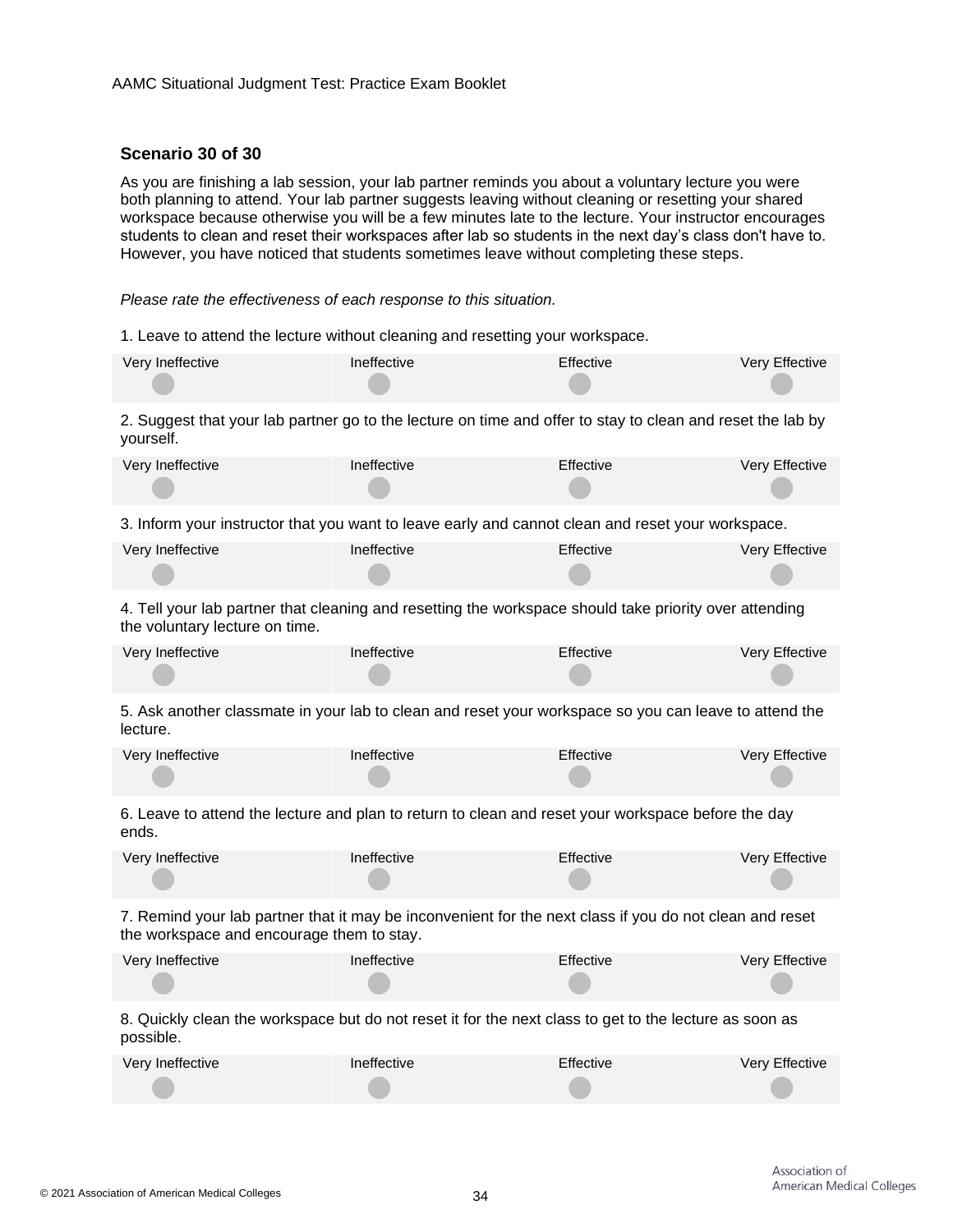# <span id="page-34-0"></span>Scoring Key

This section presents the scoring key for each scenario set in the practice exam. We recommend that you compare your effectiveness rating for each response (item) to the scoring key to better understand your performance on the practice exam.

Your AAMC SJT exam score is based on the extent to which your effectiveness ratings of the responses (items) align with medical educators' ratings. Full credit is awarded for an item if your rating matches the medical educators' rating. Partial credit is awarded if your rating is close to the medical educators' rating.

| Response<br><b>Number</b> | <b>Scoring Key</b> |  | Response<br><b>Number</b> | <b>Scoring I</b>  |
|---------------------------|--------------------|--|---------------------------|-------------------|
| Scenario 1                |                    |  |                           | <b>Scenario 4</b> |
| 1.1                       | Very ineffective   |  | 4.1                       | Very effe         |
| 1.2                       | Ineffective        |  | 4.2                       | Very inet         |
| 1.3                       | Effective          |  | 4.3                       | Ineffectiv        |
| 1.4                       | Very ineffective   |  | 4.4                       | Effective         |
| 1.5                       | Very effective     |  | 4.5                       | Very inet         |
|                           | <b>Scenario 2</b>  |  | 4.6                       | Effective         |
| 2.1                       | Effective          |  | 4.7                       | Very effe         |
| 2.2                       | Very effective     |  | 4.8                       | Very inet         |
| 2.3                       | Effective          |  |                           | <b>Scenario 5</b> |
| 2.4                       | Very ineffective   |  | 5.1                       | Effective         |
| 2.5                       | Very ineffective   |  | 5.2                       | Very effe         |
| 2.6                       | Very ineffective   |  | 5.3                       | Ineffectiv        |
| 2.7                       | Very effective     |  | 5.4                       | Very inet         |
| 2.8                       | Ineffective        |  | 5.5                       | Effective         |
|                           | <b>Scenario 3</b>  |  |                           | Scenario 6        |
| 3.1                       | Ineffective        |  | 6.1                       | Very effe         |
| 3.2                       | Very effective     |  | 6.2                       | Very inet         |
| 3.3                       | Very ineffective   |  | 6.3                       | Ineffectiv        |
| 3.4                       | Very effective     |  | 6.4                       | Very inet         |
| 3.5                       | Ineffective        |  | 6.5                       | Ineffectiv        |
| 3.6                       | Very effective     |  | 6.6                       | Very effe         |
| 3.7                       | Very ineffective   |  | 6.7                       | Effective         |
| 3.8                       | Effective          |  |                           |                   |

| onse<br>ıber | <b>Scoring Key</b> | Response<br><b>Number</b> | <b>Scoring Key</b> | Response<br><b>Number</b> | <b>Scoring Key</b> |
|--------------|--------------------|---------------------------|--------------------|---------------------------|--------------------|
| Scenario 1   |                    |                           | <b>Scenario 4</b>  |                           | <b>Scenario 7</b>  |
| 1.1          | Very ineffective   | 4.1                       | Very effective     | 7.1                       | Very ineffective   |
| 1.2          | Ineffective        | 4.2                       | Very ineffective   | 7.2                       | Ineffective        |
| 1.3          | Effective          | 4.3                       | Ineffective        | 7.3                       | Effective          |
| 1.4          | Very ineffective   | 4.4                       | Effective          | 7.4                       | Very effective     |
| 1.5          | Very effective     | 4.5                       | Very ineffective   | 7.5                       | Very effective     |
|              | <b>Scenario 2</b>  | 4.6                       | Effective          | 7.6                       | Ineffective        |
| 2.1          | Effective          | 4.7                       | Very effective     |                           | <b>Scenario 8</b>  |
| 2.2          | Very effective     | 4.8                       | Very ineffective   | 8.1                       | Very effective     |
| 2.3          | Effective          |                           | <b>Scenario 5</b>  | 8.2                       | Very ineffective   |
| 2.4          | Very ineffective   | 5.1                       | Effective          | 8.3                       | Very ineffective   |
| 2.5          | Very ineffective   | 5.2                       | Very effective     | 8.4                       | Ineffective        |
| 2.6          | Very ineffective   | 5.3                       | Ineffective        | 8.5                       | Very ineffective   |
| 2.7          | Very effective     | 5.4                       | Very ineffective   | 8.6                       | Very effective     |
| 2.8          | Ineffective        | 5.5                       | Effective          | 8.7                       | Effective          |
|              | <b>Scenario 3</b>  |                           | Scenario 6         | 8.8                       | Ineffective        |
| 3.1          | Ineffective        | 6.1                       | Very effective     |                           | Scenario 9         |
| 3.2          | Very effective     | 6.2                       | Very ineffective   | 9.1                       | Ineffective        |
| 3.3          | Very ineffective   | 6.3                       | Ineffective        | 9.2                       | Very effective     |
| 3.4          | Very effective     | 6.4                       | Very ineffective   | 9.3                       | Ineffective        |
| 3.5          | Ineffective        | 6.5                       | Ineffective        | 9.4                       | Very effective     |
| 3.6          | Very effective     | 6.6                       | Very effective     | 9.5                       | Very ineffective   |
| 3.7          | Very ineffective   | 6.7                       | Effective          |                           |                    |

| Response<br><b>Number</b> | <b>Scoring Key</b> |  |  |  |
|---------------------------|--------------------|--|--|--|
| <b>Scenario 7</b>         |                    |  |  |  |
| 7.1                       | Very ineffective   |  |  |  |
| 7.2                       | Ineffective        |  |  |  |
| 7.3                       | Effective          |  |  |  |
| 7.4                       | Very effective     |  |  |  |
| 7.5                       | Very effective     |  |  |  |
| 7.6                       | Ineffective        |  |  |  |
|                           | <b>Scenario 8</b>  |  |  |  |
| 8.1                       | Very effective     |  |  |  |
| 8.2                       | Very ineffective   |  |  |  |
| 8.3                       | Very ineffective   |  |  |  |
| 8.4                       | Ineffective        |  |  |  |
| 8.5                       | Very ineffective   |  |  |  |
| 8.6                       | Very effective     |  |  |  |
| 8.7                       | Effective          |  |  |  |
| 8.8                       | Ineffective        |  |  |  |
|                           | <b>Scenario 9</b>  |  |  |  |
| 9.1                       | Ineffective        |  |  |  |
| 9.2                       | Very effective     |  |  |  |
| 9.3                       | Ineffective        |  |  |  |
| 9.4                       | Very effective     |  |  |  |
| 9.5                       | Very ineffective   |  |  |  |
|                           |                    |  |  |  |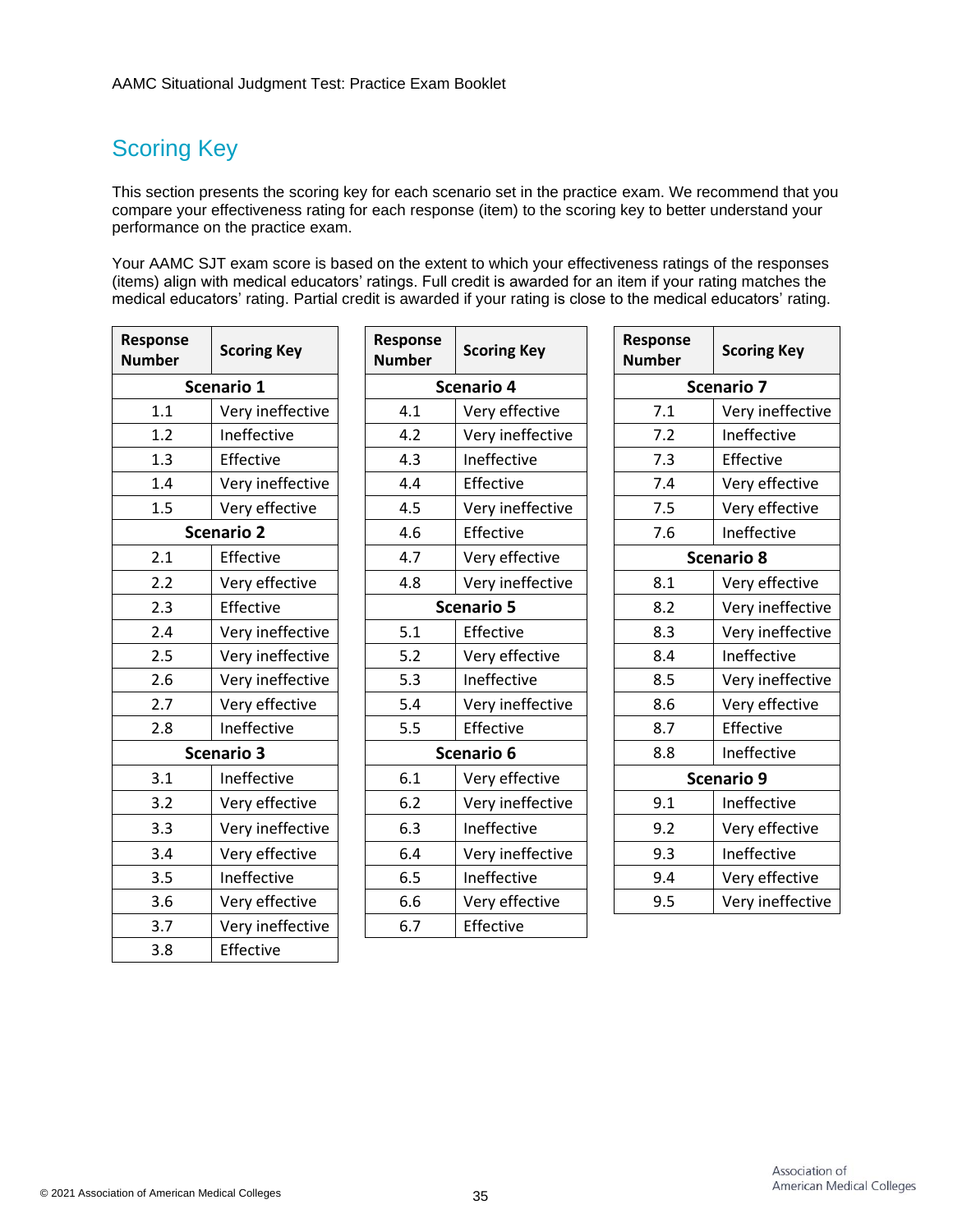| <b>Response</b><br><b>Number</b> | <b>Scoring Key</b> | Response<br><b>Number</b> |
|----------------------------------|--------------------|---------------------------|
|                                  | Scenario 10        | S <sub>0</sub>            |
| 10.1                             | Effective          | 14.1                      |
| 10.2                             | Effective          | 14.2                      |
| 10.3                             | Very effective     | 14.3                      |
| 10.4                             | Very ineffective   | 14.4                      |
| 10.5                             | Very effective     | 14.5                      |
| 10.6                             | Effective          | 14.6                      |
| 10.7                             | Ineffective        | S <sub>0</sub>            |
|                                  | Scenario 11        | 15.1                      |
| 11.1                             | Effective          | 15.2                      |
| 11.2                             | Very effective     | 15.3                      |
| 11.3                             | Very ineffective   | 15.4                      |
| 11.4                             | Ineffective        | 15.5                      |
| 11.5                             | Very effective     | $\mathsf{S}$              |
|                                  | <b>Scenario 12</b> | 16.1                      |
| 12.1                             | Effective          | 16.2                      |
| 12.2                             | Very effective     | 16.3                      |
| 12.3                             | Ineffective        | 16.4                      |
| 12.4                             | Very ineffective   | 16.5                      |
| 12.5                             | Effective          | S <sub>0</sub>            |
|                                  | <b>Scenario 13</b> | 17.1                      |
| 13.1                             | Very effective     | 17.2                      |
| 13.2                             | Very ineffective   | 17.3                      |
| 13.3                             | Effective          | 17.4                      |
| 13.4                             | Ineffective        | 17.5                      |
| 13.5                             | Very effective     | 17.6                      |
|                                  |                    |                           |

| ponse<br>nber | <b>Scoring Key</b> | Response<br><b>Number</b> | <b>Scoring Key</b> | Response<br><b>Number</b> | <b>Scoring Key</b> |  |
|---------------|--------------------|---------------------------|--------------------|---------------------------|--------------------|--|
|               | Scenario 10        |                           | Scenario 14        |                           | Scenario 18        |  |
| 10.1          | Effective          | 14.1                      | Ineffective        | 18.1                      | Effective          |  |
| 10.2          | Effective          | 14.2                      | Very ineffective   | 18.2                      | Very ineffective   |  |
| 10.3          | Very effective     | 14.3                      | Ineffective        | 18.3                      | Effective          |  |
| 10.4          | Very ineffective   | 14.4                      | Very effective     | 18.4                      | Very ineffective   |  |
| 10.5          | Very effective     | 14.5                      | Very ineffective   |                           | Scenario 19        |  |
| 10.6          | Effective          | 14.6                      | Effective          | 19.1                      | Effective          |  |
| 10.7          | Ineffective        |                           | <b>Scenario 15</b> | 19.2                      | Very ineffective   |  |
| Scenario 11   |                    | 15.1                      | Very effective     | 19.3                      | Ineffective        |  |
| 11.1          | Effective          | 15.2                      | Very ineffective   | 19.4                      | Ineffective        |  |
| 11.2          | Very effective     | 15.3                      | Very effective     | 19.5                      | Very effective     |  |
| 11.3          | Very ineffective   | 15.4                      | Effective          | 19.6                      | Very ineffective   |  |
| 11.4          | Ineffective        | 15.5                      | Ineffective        | 19.7                      | Very effective     |  |
| 11.5          | Very effective     |                           | Scenario 16        |                           | <b>Scenario 20</b> |  |
|               | <b>Scenario 12</b> | 16.1                      | Effective          | 20.1                      | Very effective     |  |
| 12.1          | Effective          | 16.2                      | Very effective     | 20.2                      | Effective          |  |
| 12.2          | Very effective     | 16.3                      | Very ineffective   | 20.3                      | Effective          |  |
| 12.3          | Ineffective        | 16.4                      | Very ineffective   | 20.4                      | Effective          |  |
| 12.4          | Very ineffective   | 16.5                      | Very effective     | 20.5                      | Very ineffective   |  |
| 12.5          | Effective          |                           | Scenario 17        | 20.6                      | Very ineffective   |  |
|               | Scenario 13        | 17.1                      | Ineffective        | 20.7                      | Very ineffective   |  |
| 13.1          | Very effective     | 17.2                      | Ineffective        | 20.8                      | Effective          |  |
| 13.2          | Very ineffective   | 17.3                      | Effective          |                           | <b>Scenario 21</b> |  |
| 13.3          | Effective          | 17.4                      | Effective          | 21.1                      | Effective          |  |
| 13.4          | Ineffective        | 17.5                      | Ineffective        | 21.2                      | Ineffective        |  |
| 13.5          | Very effective     | 17.6                      | Very ineffective   | 21.3                      | Very ineffective   |  |
|               |                    | 17.7                      | Very ineffective   | 21.4                      | Very ineffective   |  |
|               |                    |                           |                    |                           |                    |  |

| ponse<br>nber      | <b>Scoring Key</b> | Response<br><b>Number</b> |                    | <b>Scoring Key</b> |  |
|--------------------|--------------------|---------------------------|--------------------|--------------------|--|
| <b>Scenario 14</b> |                    |                           | Scenario 18        |                    |  |
| 14.1               | Ineffective        | 18.1                      |                    | Effective          |  |
| 14.2               | Very ineffective   | 18.2                      |                    | Very ineffective   |  |
| 14.3               | Ineffective        | 18.3                      |                    | Effective          |  |
| 14.4               | Very effective     | 18.4                      |                    | Very ineffective   |  |
| 14.5               | Very ineffective   |                           | <b>Scenario 19</b> |                    |  |
| 14.6               | Effective          | 19.1                      |                    | Effective          |  |
| Scenario 15        |                    | 19.2                      |                    | Very ineffective   |  |
| 15.1               | Very effective     | 19.3                      |                    | Ineffective        |  |
| 15.2               | Very ineffective   | 19.4                      |                    | Ineffective        |  |
| 15.3               | Very effective     | 19.5                      |                    | Very effective     |  |
| 15.4               | Effective          | 19.6                      |                    | Very ineffective   |  |
| 15.5               | Ineffective        | 19.7                      |                    | Very effective     |  |
| Scenario 16        |                    |                           | <b>Scenario 20</b> |                    |  |
| 16.1               | Effective          | 20.1                      |                    | Very effective     |  |
|                    |                    |                           |                    |                    |  |
| 16.2               | Very effective     | 20.2                      |                    | Effective          |  |
| 16.3               | Very ineffective   | 20.3                      |                    | Effective          |  |
| 16.4               | Very ineffective   | 20.4                      |                    | Effective          |  |
| 16.5               | Very effective     | 20.5                      |                    | Very ineffective   |  |
|                    | <b>Scenario 17</b> | 20.6                      |                    | Very ineffective   |  |
| 17.1               | Ineffective        | 20.7                      |                    | Very ineffective   |  |
| 17.2               | Ineffective        | 20.8                      |                    | Effective          |  |
| 17.3               | Effective          |                           |                    | <b>Scenario 21</b> |  |
| 17.4               | Effective          | 21.1                      |                    | Effective          |  |
| 17.5               | Ineffective        | 21.2                      |                    | Ineffective        |  |
| 17.6               | Very ineffective   | 21.3                      |                    | Very ineffective   |  |
| 17.7               | Very ineffective   | 21.4                      |                    | Very ineffective   |  |
|                    |                    | 21.5                      |                    | Very effective     |  |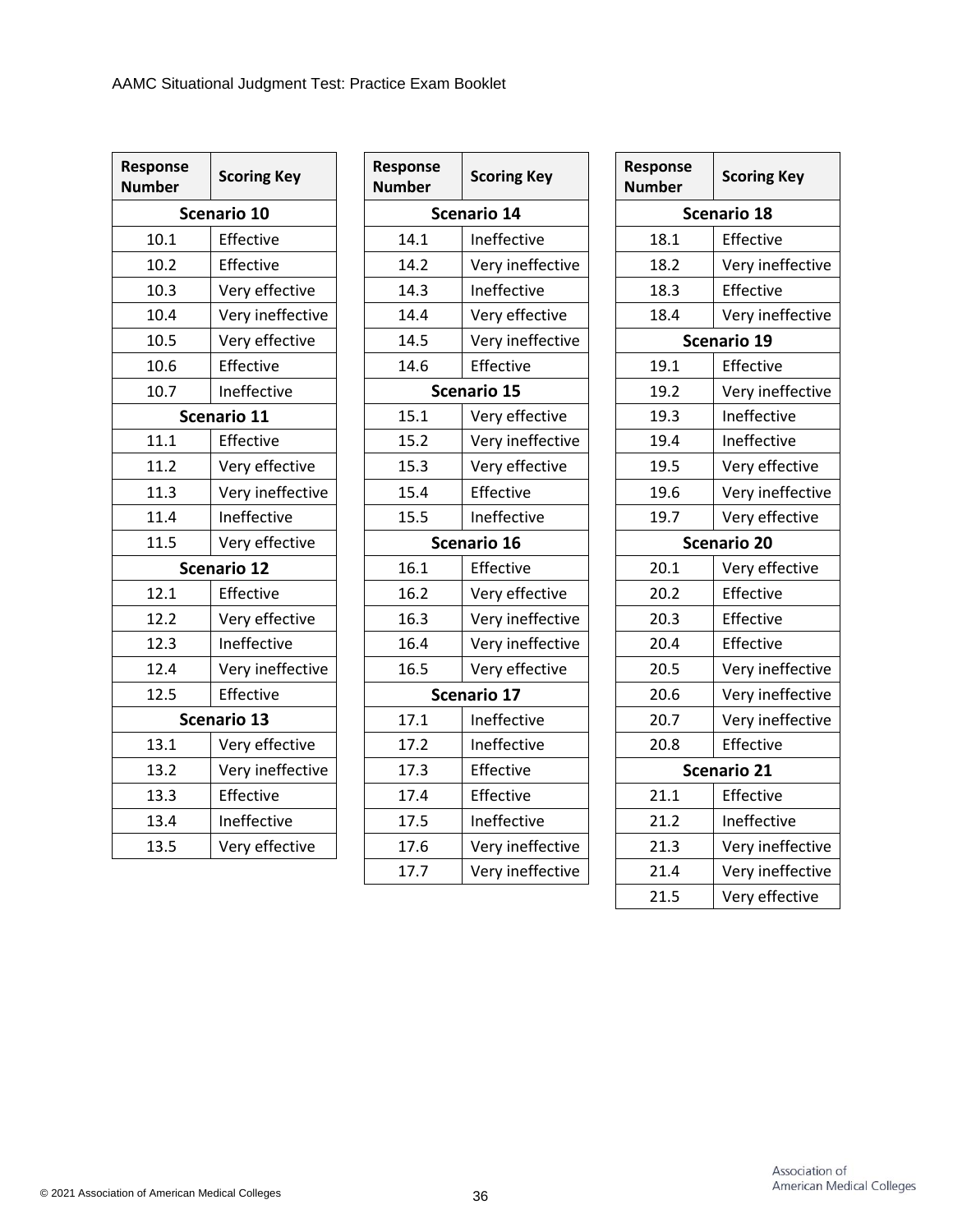| Response<br><b>Number</b> | <b>Scoring Key</b> |  | Response<br><b>Number</b> | <b>Scoring Ke</b> |  |  |
|---------------------------|--------------------|--|---------------------------|-------------------|--|--|
|                           | <b>Scenario 22</b> |  | <b>Scenario 26</b>        |                   |  |  |
| 22.1                      | Ineffective        |  | 26.1                      | Effective         |  |  |
| 22.2                      | Ineffective        |  | 26.2                      | Very effect       |  |  |
| 22.3                      | Ineffective        |  | 26.3                      | Very effect       |  |  |
| 22.4                      | Very effective     |  | 26.4                      | Very ineffe       |  |  |
| 22.5                      | Effective          |  | 26.5                      | Effective         |  |  |
| 22.6                      | Very effective     |  | 26.6                      | Ineffective       |  |  |
| 22.7                      | Very ineffective   |  | 26.7                      | Very ineffe       |  |  |
|                           | <b>Scenario 23</b> |  | <b>Scenario 27</b>        |                   |  |  |
| 23.1                      | Very effective     |  | 27.1                      | Very effect       |  |  |
| 23.2                      | Effective          |  | 27.2                      | Very ineffe       |  |  |
| 23.3                      | Ineffective        |  | 27.3                      | Effective         |  |  |
| 23.4                      | Very effective     |  | 27.4                      | Very ineffe       |  |  |
| 23.5                      | Ineffective        |  | 27.5                      | Effective         |  |  |
| <b>Scenario 24</b>        |                    |  | 27.6                      | Ineffective       |  |  |
| 24.1                      | Very effective     |  | <b>Scenario 28</b>        |                   |  |  |
| 24.2                      | Very effective     |  | 28.1                      | Very effect       |  |  |
| 24.3                      | Effective          |  | 28.2                      | Very ineffe       |  |  |
| 24.4                      | Very ineffective   |  | 28.3                      | Ineffective       |  |  |
| 24.5                      | Very ineffective   |  | 28.4                      | Ineffective       |  |  |
| 24.6                      | Effective          |  | 28.5                      | Very effect       |  |  |
|                           | <b>Scenario 25</b> |  | <b>Scenario 29</b>        |                   |  |  |
| 25.1                      | Ineffective        |  | 29.1                      | Very effect       |  |  |
| 25.2                      | Very effective     |  | 29.2                      | Very ineffe       |  |  |
| 25.3                      | Very effective     |  | 29.3                      | Ineffective       |  |  |
| 25.4                      | Very ineffective   |  | 29.4                      | Very ineffe       |  |  |
| 25.5                      | Very ineffective   |  | 29.5                      | Very effect       |  |  |
| 25.6                      | Effective          |  | 29.6                      | Ineffective       |  |  |
| 25.7                      | Effective          |  |                           |                   |  |  |

| ponse<br>nber          | <b>Scoring Key</b> | Response<br><b>Number</b> | <b>Scoring Key</b> | Response<br><b>Number</b> | <b>Scoring Key</b> |  |
|------------------------|--------------------|---------------------------|--------------------|---------------------------|--------------------|--|
| <b>Scenario 22</b>     |                    | Scenario 26               |                    | <b>Scenario 30</b>        |                    |  |
| 22.1                   | Ineffective        | 26.1                      | Effective          | 30.1                      | Very ineffective   |  |
| 22.2                   | Ineffective        | 26.2                      | Very effective     | 30.2                      | Very effective     |  |
| 22.3                   | Ineffective        | 26.3                      | Very effective     | 30.3                      | Ineffective        |  |
| 22.4                   | Very effective     | 26.4                      | Very ineffective   | 30.4                      | Effective          |  |
| 22.5                   | Effective          | 26.5                      | Effective          | 30.5                      | Ineffective        |  |
| 22.6                   | Very effective     | 26.6                      | Ineffective        | 30.6                      | Ineffective        |  |
| 22.7                   | Very ineffective   | 26.7                      | Very ineffective   | 30.7                      | Very effective     |  |
| <b>Scenario 23</b>     |                    |                           | <b>Scenario 27</b> | 30.8                      | Ineffective        |  |
| 23.1                   | Very effective     | 27.1                      | Very effective     |                           |                    |  |
| 23.2                   | Effective          | 27.2                      | Very ineffective   |                           |                    |  |
| 23.3                   | Ineffective        | 27.3                      | Effective          |                           |                    |  |
| 23.4                   | Very effective     | 27.4                      | Very ineffective   |                           |                    |  |
| 23.5                   | Ineffective        | 27.5                      | Effective          |                           |                    |  |
| <b>Scenario 24</b>     |                    | 27.6                      | Ineffective        |                           |                    |  |
| 24.1<br>Very effective |                    | <b>Scenario 28</b>        |                    |                           |                    |  |
| 24.2                   | Very effective     | 28.1                      | Very effective     |                           |                    |  |
| 24.3                   | Effective          | 28.2                      | Very ineffective   |                           |                    |  |
| 24.4                   | Very ineffective   | 28.3                      | Ineffective        |                           |                    |  |
| 24.5                   | Very ineffective   | 28.4                      | Ineffective        |                           |                    |  |
| 24.6                   | Effective          | 28.5                      | Very effective     |                           |                    |  |
| <b>Scenario 25</b>     |                    | <b>Scenario 29</b>        |                    |                           |                    |  |
| 25.1                   | Ineffective        | 29.1                      | Very effective     |                           |                    |  |
| 25.2                   | Very effective     | 29.2                      | Very ineffective   |                           |                    |  |
| 25.3                   | Very effective     | 29.3                      | Ineffective        |                           |                    |  |
| 25.4                   | Very ineffective   | 29.4                      | Very ineffective   |                           |                    |  |
| 25.5                   | Very ineffective   | 29.5                      | Very effective     |                           |                    |  |
| 25.6                   | Effective          | 29.6                      | Ineffective        |                           |                    |  |
|                        |                    |                           |                    |                           |                    |  |

| Response<br>Number | <b>Scoring Key</b> |  |  |  |  |  |
|--------------------|--------------------|--|--|--|--|--|
| <b>Scenario 30</b> |                    |  |  |  |  |  |
| 30.1               | Very ineffective   |  |  |  |  |  |
| 30.2               | Very effective     |  |  |  |  |  |
| 30.3               | Ineffective        |  |  |  |  |  |
| 30.4               | Effective          |  |  |  |  |  |
| 30.5               | Ineffective        |  |  |  |  |  |
| 30.6               | Ineffective        |  |  |  |  |  |
| 30.7               | Very effective     |  |  |  |  |  |
| 30.8               | Ineffective        |  |  |  |  |  |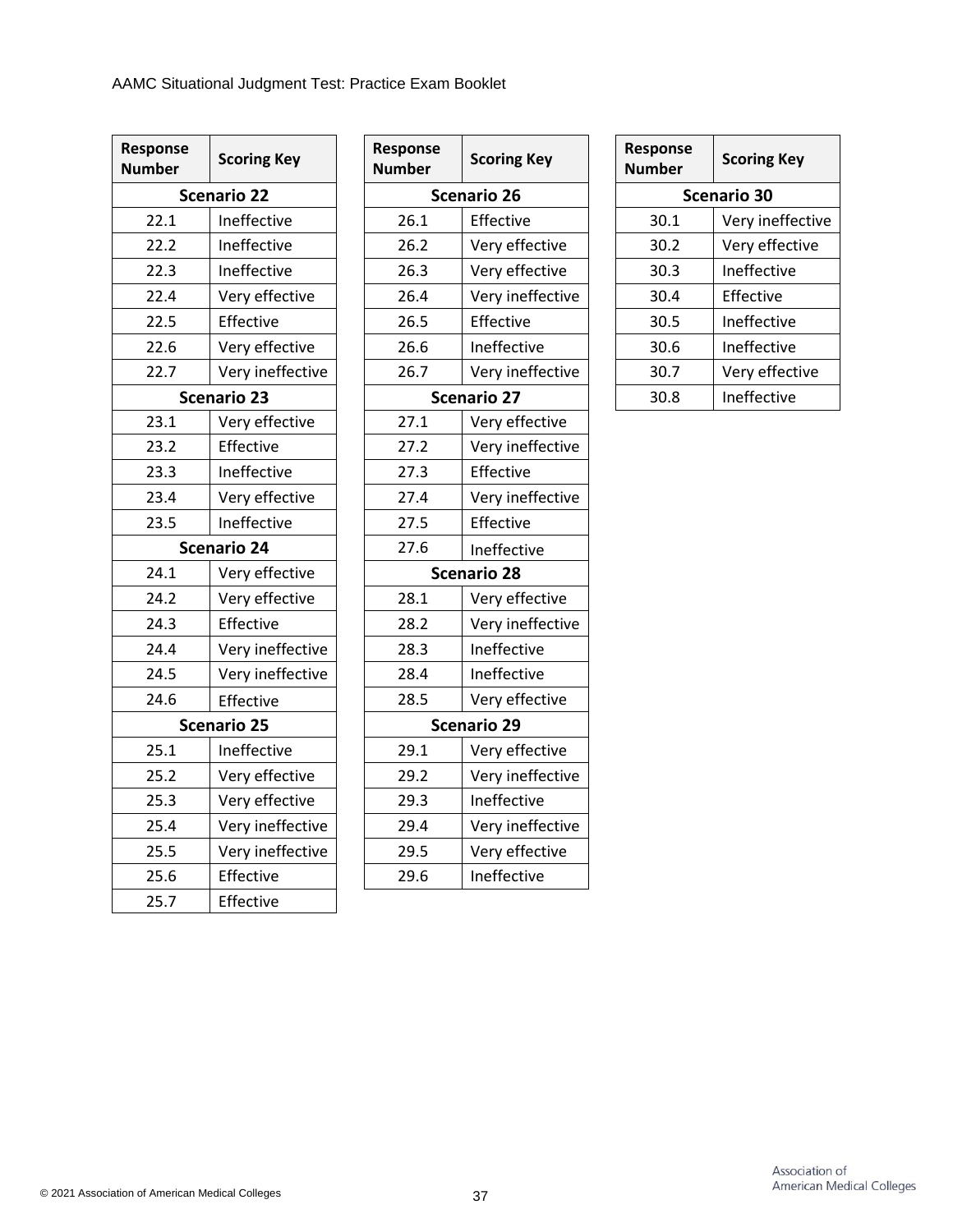# Scoring Key Rationales

The AAMC has provided a rationale to explain the scoring key for each response (item) in this practice exam. The purpose of the rationales is to help familiarize you with the process for evaluating the effectiveness of responses, including how to apply the effectiveness rating scale. We recommend that you review the rationales *after* you have completed the practice exam. Compare your effectiveness rating for each item with the scoring key and review the corresponding rationale to get a better sense of the reasoning applied by our medical school experts.

# **Scenario 1 of 30**

You are pursuing a two-week volunteer opportunity at a well-regarded local clinic. When you receive your course schedule, you realize the volunteer opportunity would conflict with your weekly required lab. This is the only time that the lab is offered this semester, so you are not able to make up the lab. Participation in the lab will count toward your grade.

1. Skip your lab for two weeks to attend the volunteer opportunity.

# *Effectiveness Rating: Very ineffective*

*Rationale: The scenario specifies that the student has a required lab. By skipping the lab, the individual is failing to fulfill their obligations as a medical student. This behavior would likely jeopardize their performance in the lab as well as their understanding of course material. The student should explore if a solution is available that would accommodate both the student's professional interests and their obligations to the lab.*

2. Ask your lab instructor to identify a solution that will allow you to attend both.

# *Effectiveness Rating: Ineffective*

*Rationale: While the student may have recognized the importance of attending the lab, they are placing the burden of identifying a solution on their instructor rather than taking personal responsibility and finding a solution on their own.*

3. Stop pursuing the volunteer opportunity so that you can attend the required lab.

# *Effectiveness Rating: Effective*

*Rationale: By attending the required lab rather than pursuing the volunteer opportunity, the student is taking personal responsibility and fulfilling their school obligations. However, the behavior is not very effective because the student does not first explore if a solution is available that would accommodate both the student's professional interests and their obligations to the lab.*

4. Tell your lab instructor in advance that you will miss two of your scheduled lab sessions.

#### *Effectiveness Rating: Very ineffective*

*Rationale: Although the student gives the instructor advance notice that they will be absent for lab, this behavior is very ineffective because they have decided to prioritize the volunteer opportunity rather than their previous obligation to a school commitment. It may communicate to your professor a lack of respect or perceived value for the lab. Additionally, this would likely jeopardize their performance in the lab as well as their understanding of course material.*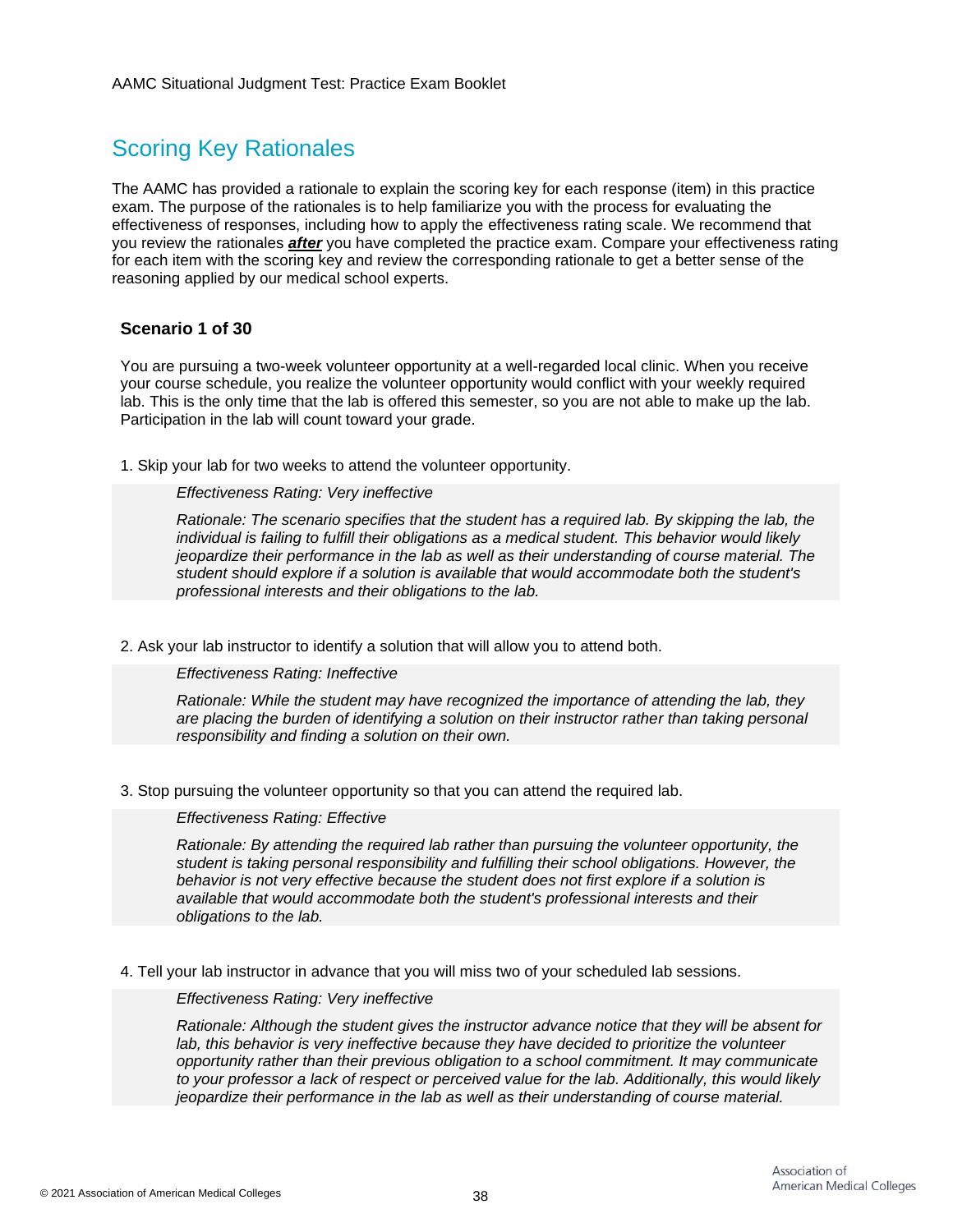5. Attend the lab and investigate if similar volunteer opportunities are available at another time.

*Effectiveness Rating: Very effective*

*Rationale: The student is not only fulfilling their previously established responsibilities, but also taking the initiative to find other volunteer opportunities that may benefit them in the future.*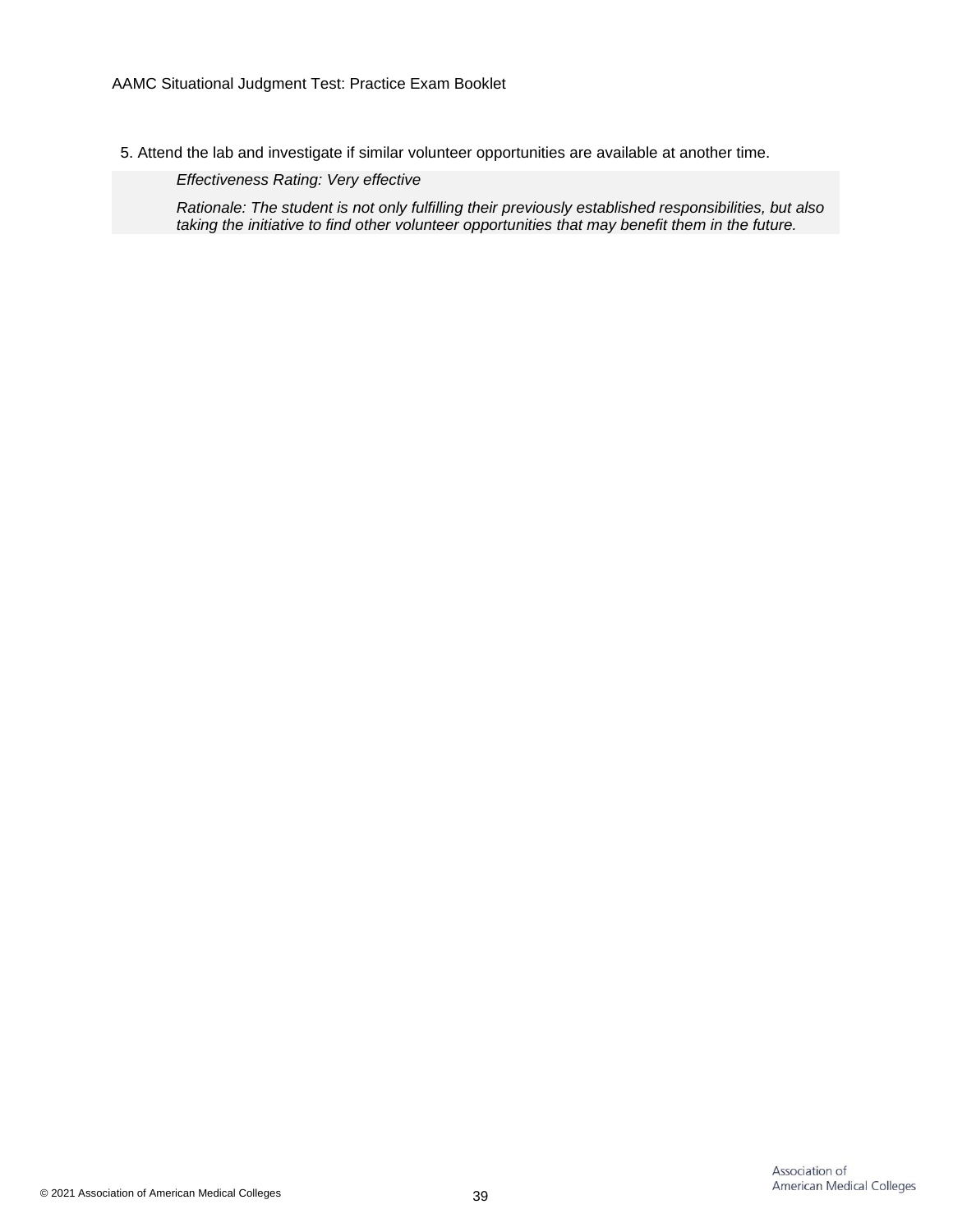# **Scenario 2 of 30**

You are assigned to a small group in your clinical skills course. One of your group members has recently struggled with their assignments. The group member is often late to sessions, prepares materials of poor quality, and needs numerous reminders to complete tasks. Your group receives a new assignment that is due in three weeks and will be graded based on the group's overall performance.

1. Encourage the group member to speak to the professor about creating a plan to handle their workload.

#### *Effectiveness Rating: Effective*

*Rationale: The student recognizes that their fellow group member has struggled with*  assignments in the past and identifies a potential solution. The behavior is effective, but not *very effective because the student does not take any action to collaborate with or help the group member on their own or with their group.*

2. Meet with the group member one-on-one and ask how you can help them contribute more effectively to the assignment.

#### *Effectiveness Rating: Very effective*

*Rationale: This behavior demonstrates an understanding of the group member's past struggles and may help both the group member and the larger group. By meeting with the group member individually, the student is proactively making an effort to identify any challenges the group member may face and determining if there is a way to resolve those challenges.*

3. Meet with your group and evenly divide tasks across all members, making sure expectations are clear.

*Effectiveness Rating: Effective*

*Rationale: It is important to set goals and expectations for all group members. However, merely setting expectations for the group's tasks upfront may be insufficient in helping the group member complete those tasks effectively.*

4. Ask the professor to assign the group member to a different group.

*Effectiveness Rating: Very ineffective*

*Rationale: The student appears to have recognized that working with the group member may be challenging, but the student chooses to disengage. Not only is this solution inconsiderate toward the group member, but the student's request defies the original group assignment and is unlikely to be well-received by the professor.*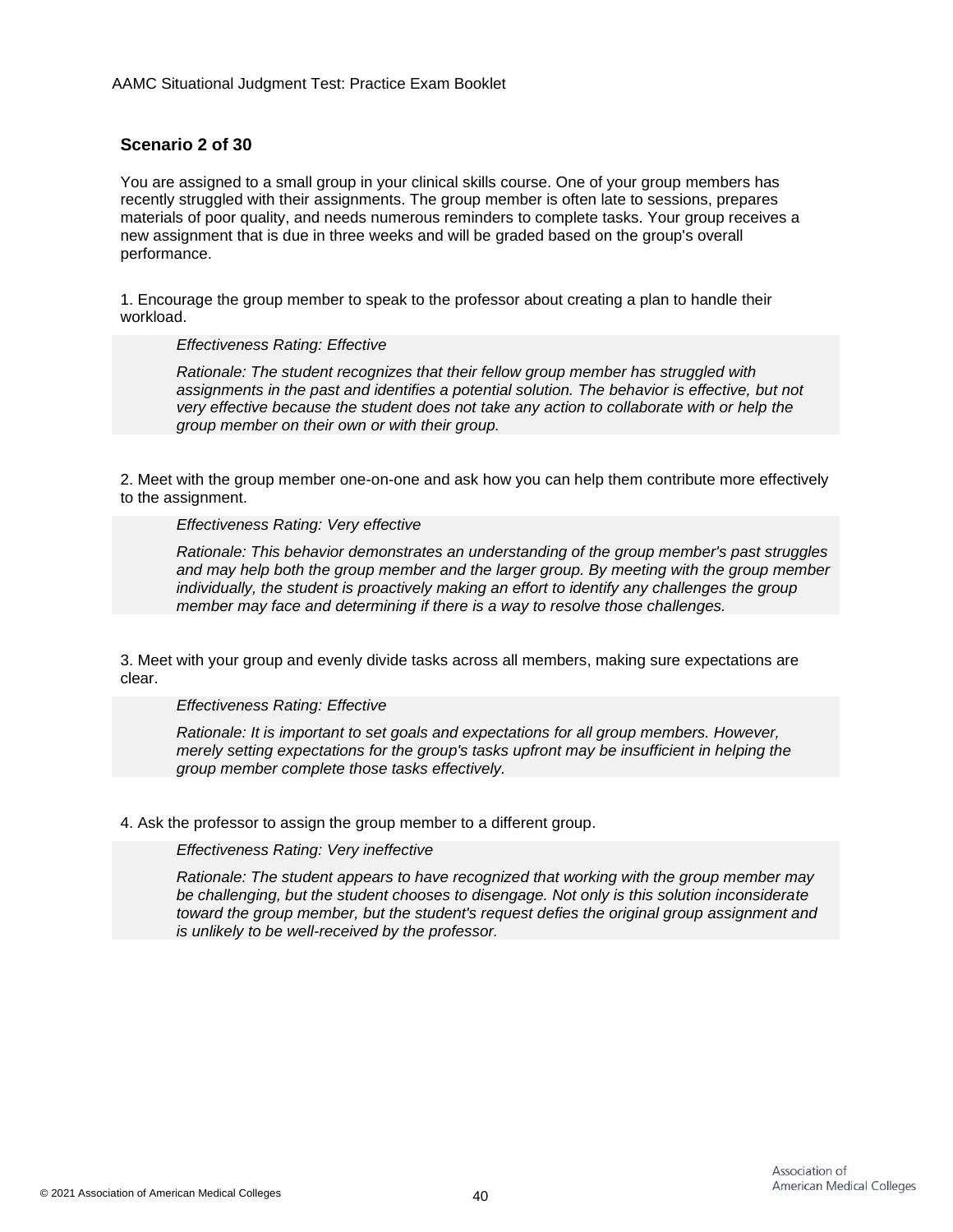5. Work with the other members of your group to complete the assignment without the group member.

*Effectiveness Rating: Very ineffective*

*Rationale: The student chooses to dismiss the struggling team member from the group rather than finding a solution to help the group member be more effective. This demonstrates poor teamwork skills, a lack of compassion toward the group member, and a refusal to take responsibility given the group member was assigned to be a contributing group member. In addition, this response creates additional work for other group members.*

6. Request that your professor grade each group member independently.

### *Effectiveness Rating: Very ineffective*

*Rationale: The student is prioritizing their own interests (i.e., their grade) rather than exploring a potential solution that will help the group function more cohesively. This request is also likely to elicit a negative response from the professor as they specified it is a group project. The student needs to learn how adapt to varying personalities and skill levels during team-based activities.*

7. Schedule recurring group meetings to review the work completed by each group member.

### *Effectiveness Rating: Very effective*

*Rationale: The student identifies a proactive solution that will better allow the group to check on progress and work quality as well as identify potential challenges faced by group members throughout the project timeline. This demonstrates a responsible and considerate solution that will likely help improve overall team functioning.*

8. Tell the group member their lack of accountability places the entire group's performance and grade at risk.

#### *Effectiveness Rating: Ineffective*

*Rationale: The student recognizes that the group member's unreliability may negatively impact the group's performance and course grade and brings this issue to the attention of the group member. However, simply raising the issue may not change the struggling group member's behavior, because it does not offer constructive feedback or suggestions to help the group member more effectively contribute to the group's performance.*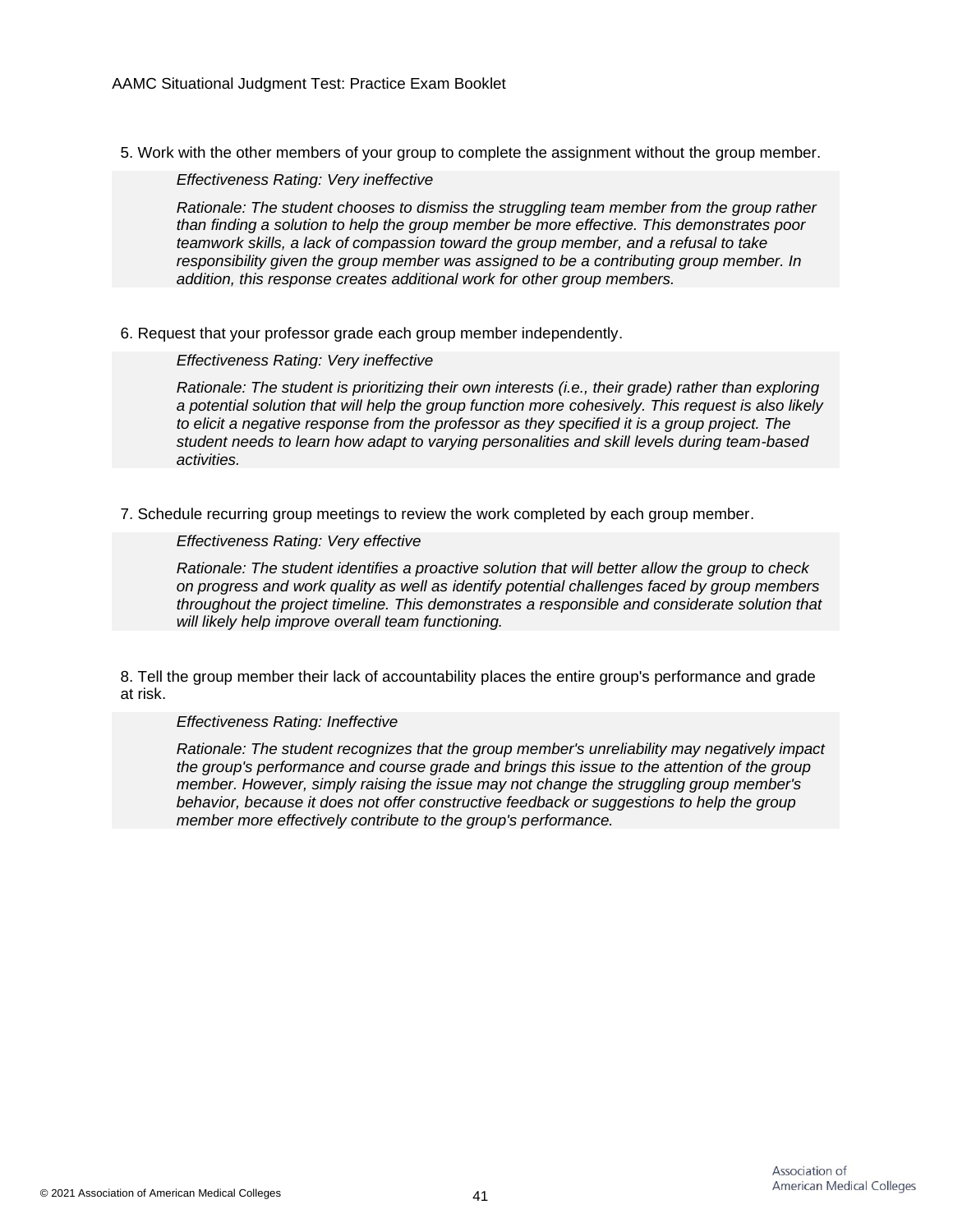# **Scenario 3 of 30**

During class, your professor observes you participating in a role-play exercise with one of your classmates. You are acting as a doctor, and your classmate is acting as an angry patient. The role-play is tense but stays on course. You think you performed well, but, after class, your classmate gives you unexpected negative feedback that you missed several opportunities to comfort the patient and calm the situation. You are now expected to attend a debriefing session with your professor.

1. Tell your classmate that only the professor is qualified to provide feedback.

#### *Effectiveness Rating: Ineffective*

*Rationale: Although the student may recognize that the professor's feedback is important, they should also take the classmate's feedback into consideration, and perhaps use it as a learning opportunity and to potentially improve their performance. Further, the behavior communicates that the classmate's feedback is not important, which could create challenges when working with the classmate in the future.*

2. Explain to your professor that you understand you missed some opportunities during the exercise and discuss how to improve.

*Effectiveness Rating: Very effective*

*Rationale: This behavior suggests that the student has acknowledged the classmate's feedback. In addition, the student uses the feedback as a starting point in their conversation with their professor, showing a desire to learn and improve their performance in the future.*

3. Skip the debriefing session because you have already received feedback.

*Effectiveness Rating: Very ineffective*

*Rationale: This behavior would create significant issues for the student in the future. The student is not only failing to fulfill a responsibility by skipping their meeting with their professor, but they have also incorrectly assumed their classmate's feedback would be just as valuable as their professor's feedback or that the professor would not have additional feedback to share.*

4. Ask your classmate how you could improve your performance in the future.

*Effectiveness Rating: Very effective*

*Rationale: This behavior both acknowledges the student's critique of their performance and requests additional feedback, which demonstrates an openness to feedback and a desire to improve their performance in the future.*

5. Explain to your professor why you were satisfied with your performance.

### *Effectiveness Rating: Ineffective*

*Rationale: This behavior in and of itself does not show an openness to the classmate's critique or an interest in improving the student's performance; however, it would not necessarily make the situation worse because it doesn't preclude further discussion. The student should enter the debriefing session with an open mind to learn and improve in the future, especially considering they have already received some negative feedback.*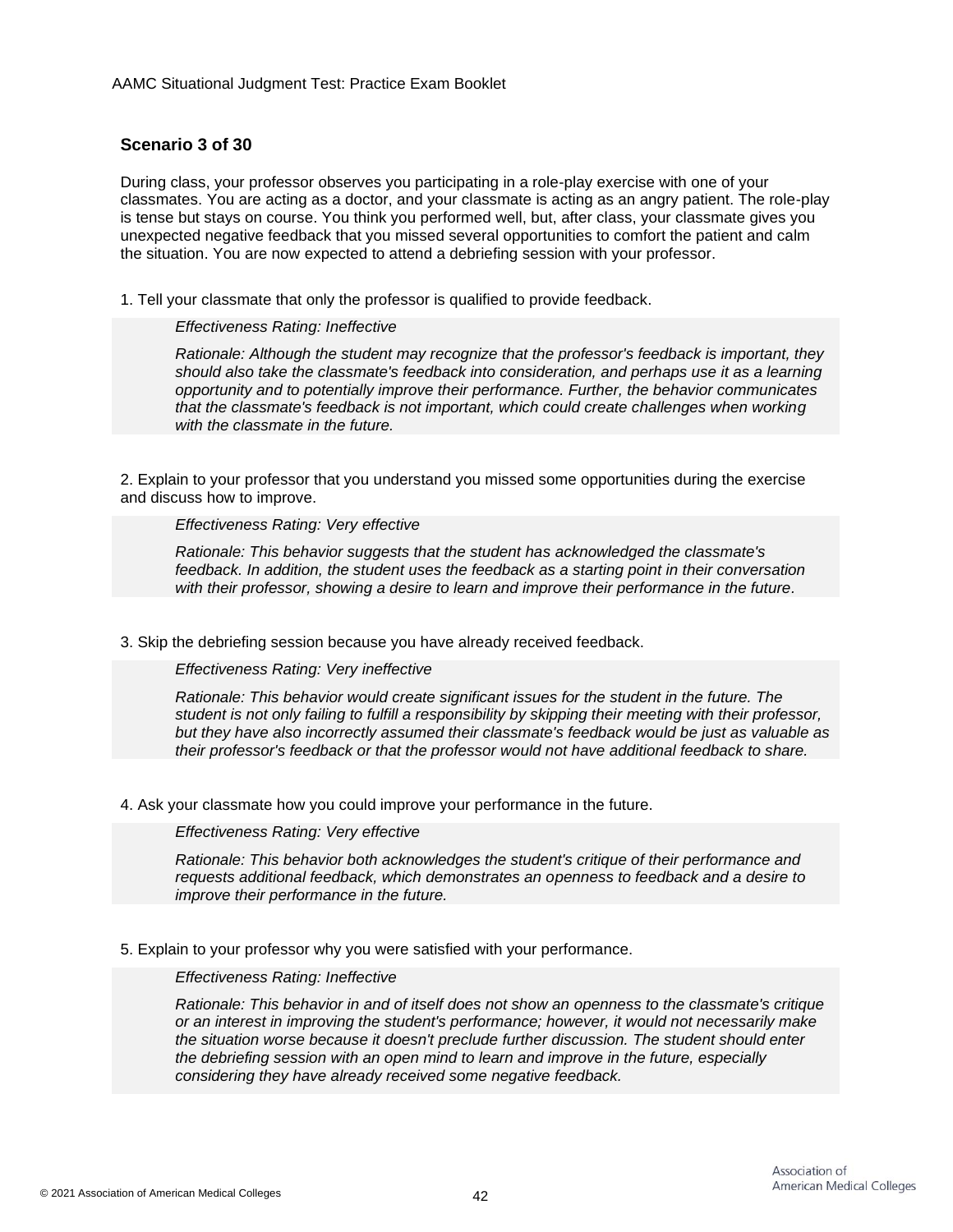6. Ask your classmate if they would be willing to practice role playing in advance of your next exercise.

*Effectiveness Rating: Very effective*

*Rationale: This behavior both acknowledges their classmate's feedback and shows a desire to improve their performance by continuing to practice with their classmate with the goal of improving their performance.*

7. Ask your classmate not to bring up the negative feedback during your debriefing session.

*Effectiveness Rating: Very Ineffective*

*Rationale: The student should recognize that the classmate's feedback, while negative, could be useful for them to improve their performance. Instead, they attempt to hide the classmate's criticism from their professor, which is both dishonest and unhelpful for their growth as a physician.*

8. Confirm your classmate's feedback with your professor.

*Effectiveness Rating: Effective*

*Rationale: The professor's feedback is likely more valuable in this instance than the classmate's, so it is important to seek their feedback in addition to the classmate's. However, this behavior is not very effective because the student fails to recognize that the classmate's feedback has its own merits.*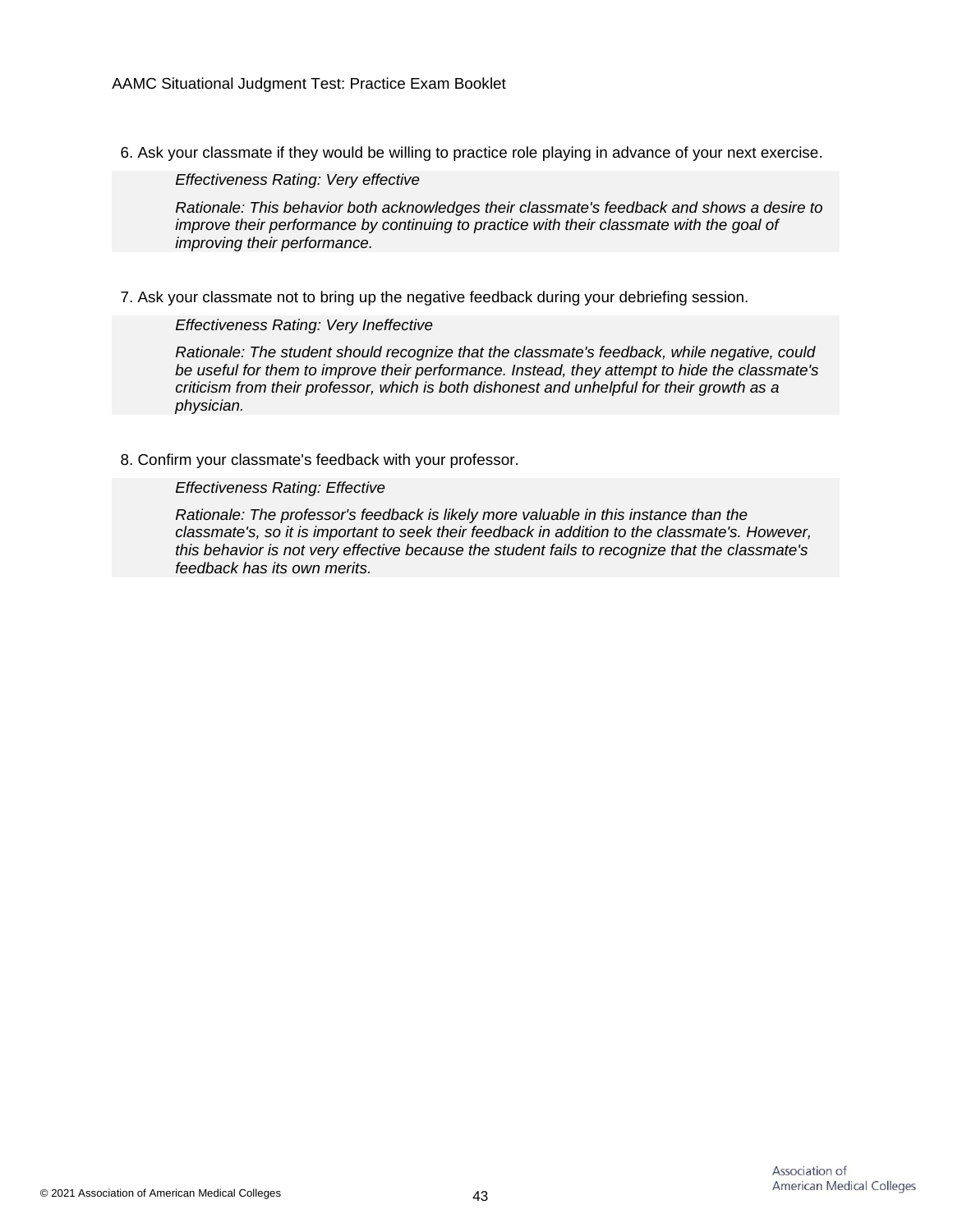# **Scenario 4 of 30**

For the past few days, you have been checking up on several patients, including a patient who is recovering from surgery. The patient has been in the hospital for one week and has not received any visitors. The patient is friendly, cheerful, and enjoys sharing stories about their career as a photographer. However, you are finding it difficult to politely end your conversations so that you can spend enough time with other patients with whom you were assigned to meet.

1. Spend additional time visiting with the patient once you have completed your other patient visits.

#### *Effectiveness Rating: Very effective*

*Rationale: The scenario specifies that the patient has not received any visitors. By spending additional time visiting the patient, the student is demonstrating empathy and compassion toward the patient. Further, the student recognizes that they have other important appointments to attend and identifies a solution that will allow them to spend extra time with the patient while fulfilling their other obligations.*

2. Tell the patient that you do not enjoy photography, so you can shorten your interactions with them.

*Effectiveness Rating: Very ineffective*

*Rationale: This is a* very ineffective *way to respond because it is dismissive and disrespectful toward the patient's feelings and lacks emotional intelligence. Instead, the student should choose to communicate in a more empathetic and respectful manner.*

3. Ask another student to visit the patient, so you can focus on your other patients.

*Effectiveness Rating: Ineffective*

*Rationale: The student tries to make sure the patient has a visitor and that they have time to spend their other patients, however they don't complete what they are assigned to do. This may also be imposing on the other student who has similar responsibilities.*

4. Determine if any of your tasks can be done more efficiently, so you can spend more time with the patient.

#### *Effectiveness Rating: Effective*

*Rationale: The student is proactively managing their schedule so that they can address their other responsibilities in an efficient manner, while also allocating more time to spend with the patient. However, their willingness to spend more time with the patient depends on whether it fits within their schedule.*

5. Create an excuse, so you can leave the patient's room.

*Effectiveness Rating: Very ineffective*

*Rationale: By creating an excuse, the student is demonstrating poor integrity and could potentially create challenges in working with the patient in the future. Rather, the student should either be honest with the patient about their availability, or ideally, find a way to spend additional time with the patient after completing other tasks.*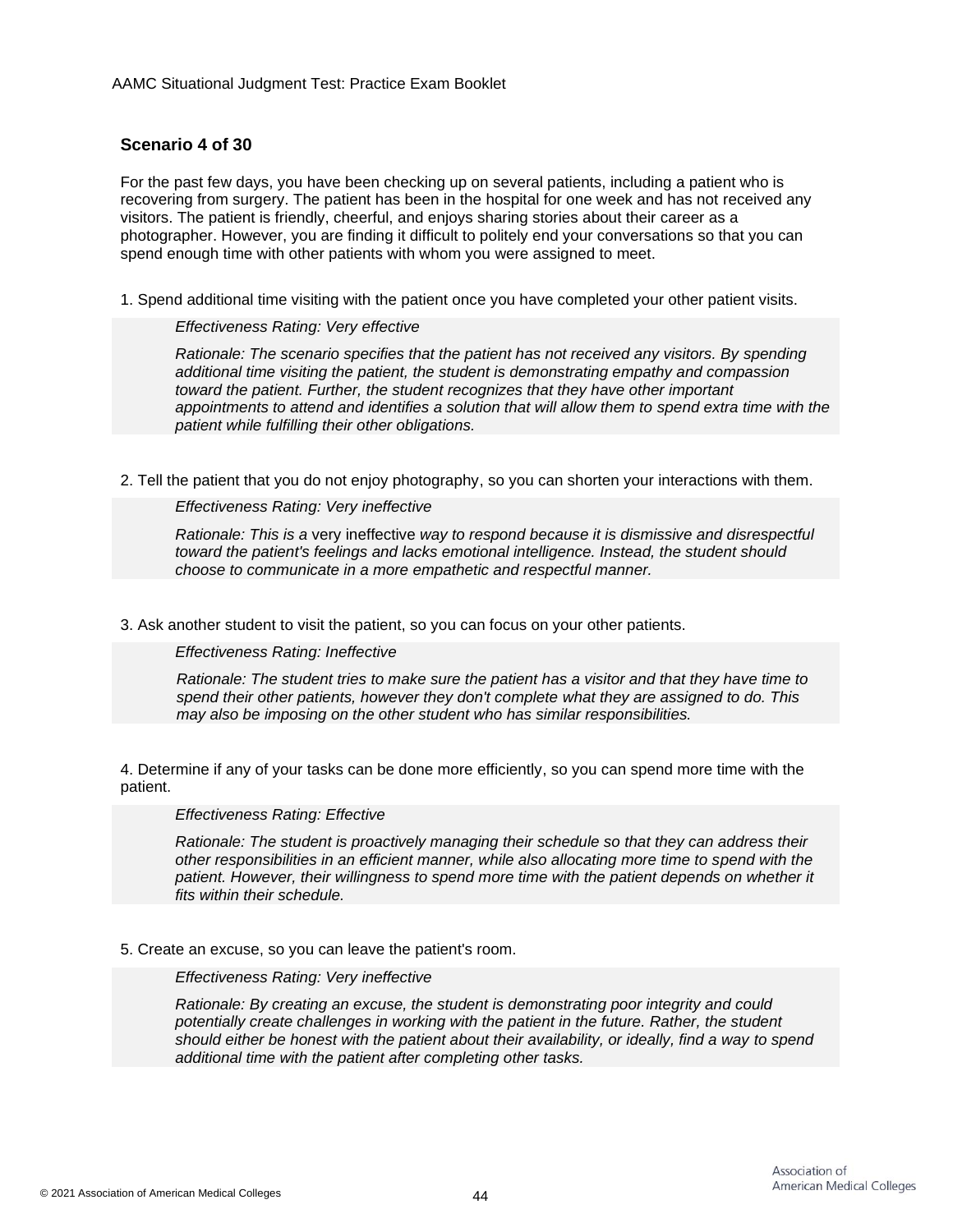6. Tell the patient you have other patients to visit, but you will try to stop by later if you have time.

*Effectiveness Rating: Effective*

*Rationale: This behavior demonstrates an honest response to the patient, given the student has other commitments they must fulfill. This represents an effective way to communicate the student's dilemma to the patient. However, a more effective response would include finding a solution that addresses the patient's desire to interact with others given that they haven't had any visitors.*

7. Ask your supervising doctor for advice on how to handle the situation.

### *Effectiveness Rating: Very effective*

*Rationale: Medical students are in the process of learning how to interact with and manage patients. Thus, it is reasonable for the student to request advice from a supervising physician who likely has significant patient management experience. This also shows an interest in learning how to care for patients under time constraints.*

8. Skip some of your other patient visits so you can spend additional time with the patient.

# *Effectiveness Rating: Very ineffective*

*Rationale: Although the student may be acting compassionately toward the patient, they are not fulfilling their responsibilities to other patients. By skipping their other appointments, the student is not providing adequate patient care. Rather, the student should uphold their commitments to all patients.*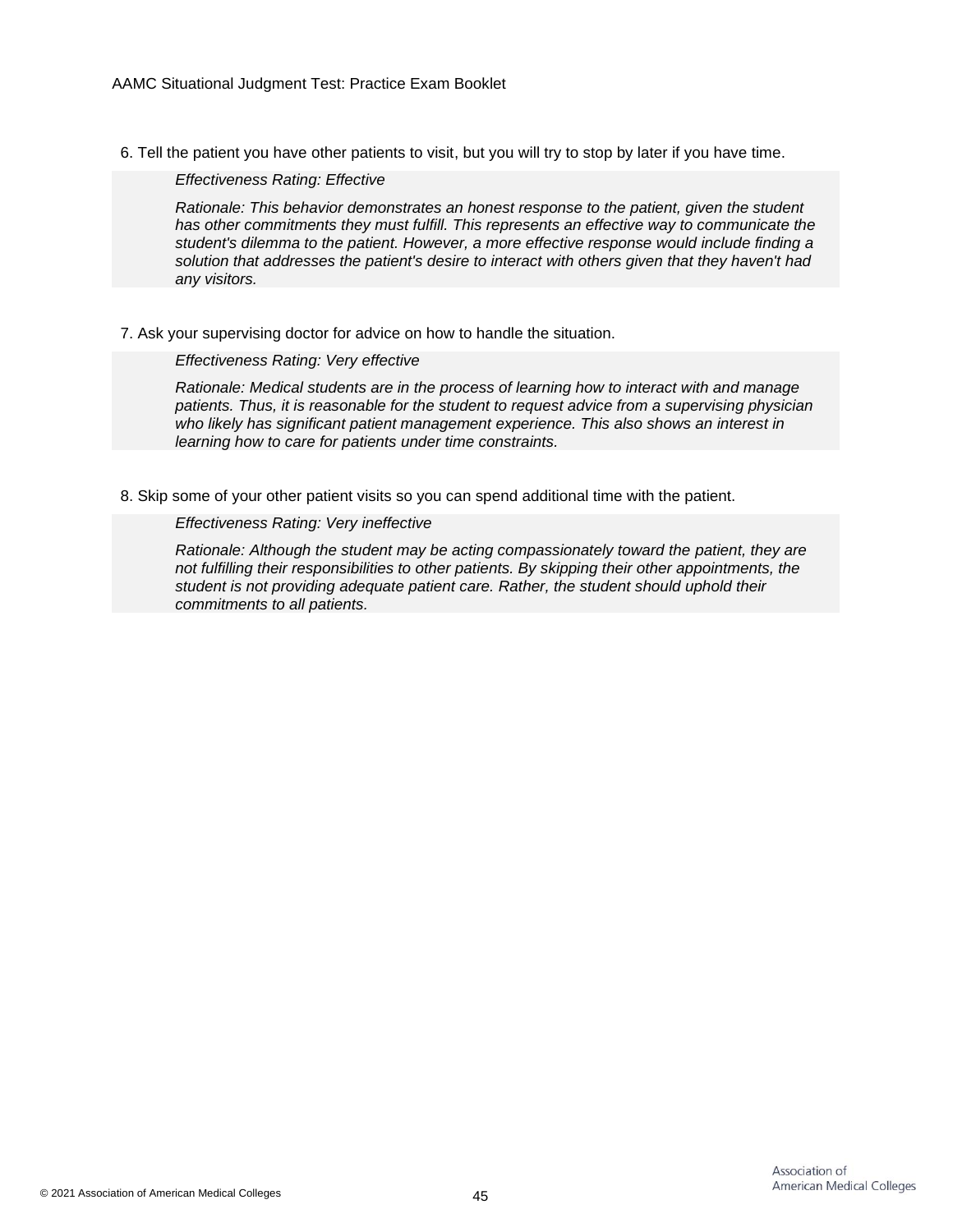# **Scenario 5 of 30**

While viewing a classmate's social media profile, you notice that your classmate has made negative comments about treating a recent patient. Your classmate describes the patient and the patient's condition in detail, which violates patient privacy regulations.

1. Explain to your classmate the importance of patient privacy and ask them to remove the comments.

*Effectiveness Rating: Effective*

*Rationale: This behavior demonstrates ethical responsibility in two ways. One, the student understands the importance of educating their peer on the importance of patient privacy. Two, the student understands the importance of communicating to their peer that they remove the comments given they violate privacy regulations. This is not a very effective response because it does not report the regulation violation to an authority, which is critical given the severity of the violation.*

2. Report your classmate's behavior as a privacy violation.

*Effectiveness Rating: Very effective*

*Rationale: The classmate's actions are specified as a breach of patient privacy regulations, which should be reported immediately given the severity of the violation. This behavior shifts the responsibility to the proper entity.*

3. Read through your classmate's previous comments to see how often they comment about patients.

*Effectiveness Rating: Ineffective*

*Rationale: As an immediate next step, reading through the classmate's social media comments is an* ineffective *response as it fails to address the patient privacy violation at hand. While this behavior is unlikely to help the situation as it doesn't directly address the violation, it is unlikely to make the situation significantly worse given the possibility of finding additional privacy violations that need to be reported.*

4. Let other students know your classmate should not be trusted with private information.

*Effectiveness Rating: Very ineffective*

*Rationale: While the classmate demonstrated poor ethical judgment and made a serious error, they may not have realized the gravity of their mistake. Rather than making an effort to correct the classmate's behavior or use the experience as a learning opportunity, this behavior would likely alienate the classmate and create additional problems.*

5. Suggest your classmate remove the comments as soon as possible.

#### *Effectiveness Rating: Effective*

*Rationale: The behavior demonstrates awareness of the patient privacy violation and*  represents a step toward addressing the violation. However, the student's behavior is not very effective *in resolving the situation because they are only suggesting the classmate remove the comments and not the importance of patient privacy to prevent future occurrences.*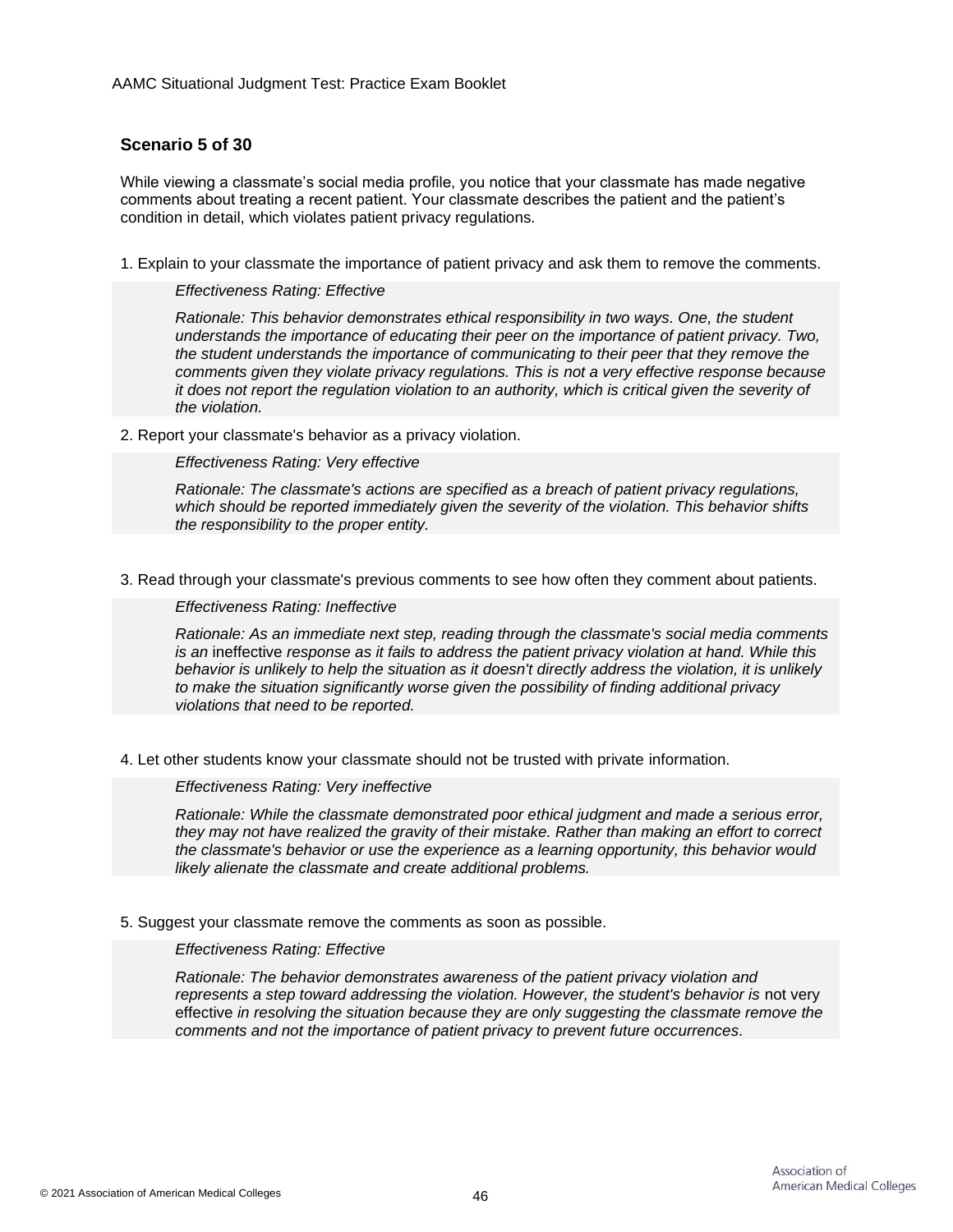# **Scenario 6 of 30**

Your professor assigned you to a weekly study group with several classmates. During your first session, you are having trouble keeping up with the discussion and think you are not as prepared as the other students. At the end of the study session, you are still confused on the topic, but the rest of the group seems ready to move on to next week's topic.

1. Ask one of the study group members if they have time to review the material with you.

### *Effectiveness Rating: Very effective*

*Rationale: The student demonstrates resilience by reaching out to a study group member and requesting their help to better understand the topic. Further, the behavior is very effective because the student is communicating this request in a polite manner and recognizes the student may also be busy with other work.*

2. Tell the study group to slow down to accommodate all learning paces in the group.

# *Effectiveness Rating: Very ineffective*

*Rationale: This behavior places the student's burden on the other group members, even though the rest of the group appears to be ready to advance to the next topic. The student should find a solution that does not prioritize their own struggle over the needs and interests of the other group members. Telling the group to slow down rather than requesting that they slowdown is also unprofessional.*

3. Ask to be assigned to a different study group that may be more conducive to your learning.

# *Effectiveness Rating: Ineffective*

*Rationale: It is important to recognize one's limitations and acknowledge when there may be a gap in understanding of course material; however, the scenario notes that this is only the first session of the weekly study group meetings. Thus, the student should demonstrate greater resilience as a next step rather than immediately searching for a new study group.*

4. Stop attending the study group and study on your own for the rest of the semester.

# *Effectiveness Rating: Very ineffective*

*Rationale: The student is giving up on the possibility that they could catch up or that the study group could be a valuable experience. The student is also not fulfilling their responsibility to the study group and their assignment, given that the professor assigned them to this group. Before giving up, the student should try to find a more effective way to prepare for study sessions.*

5. Ask the professor if the material that you are confused about will be included on any upcoming exams.

#### *Effectiveness Rating: Ineffective*

*Rationale: This behavior suggests that the student is primarily concerned about their grade rather than comprehension of the material. The student should recognize that the course material they are expected to study is important to their learning. This behavior may also create problems for the student, given that they will likely face challenging course material in the future.*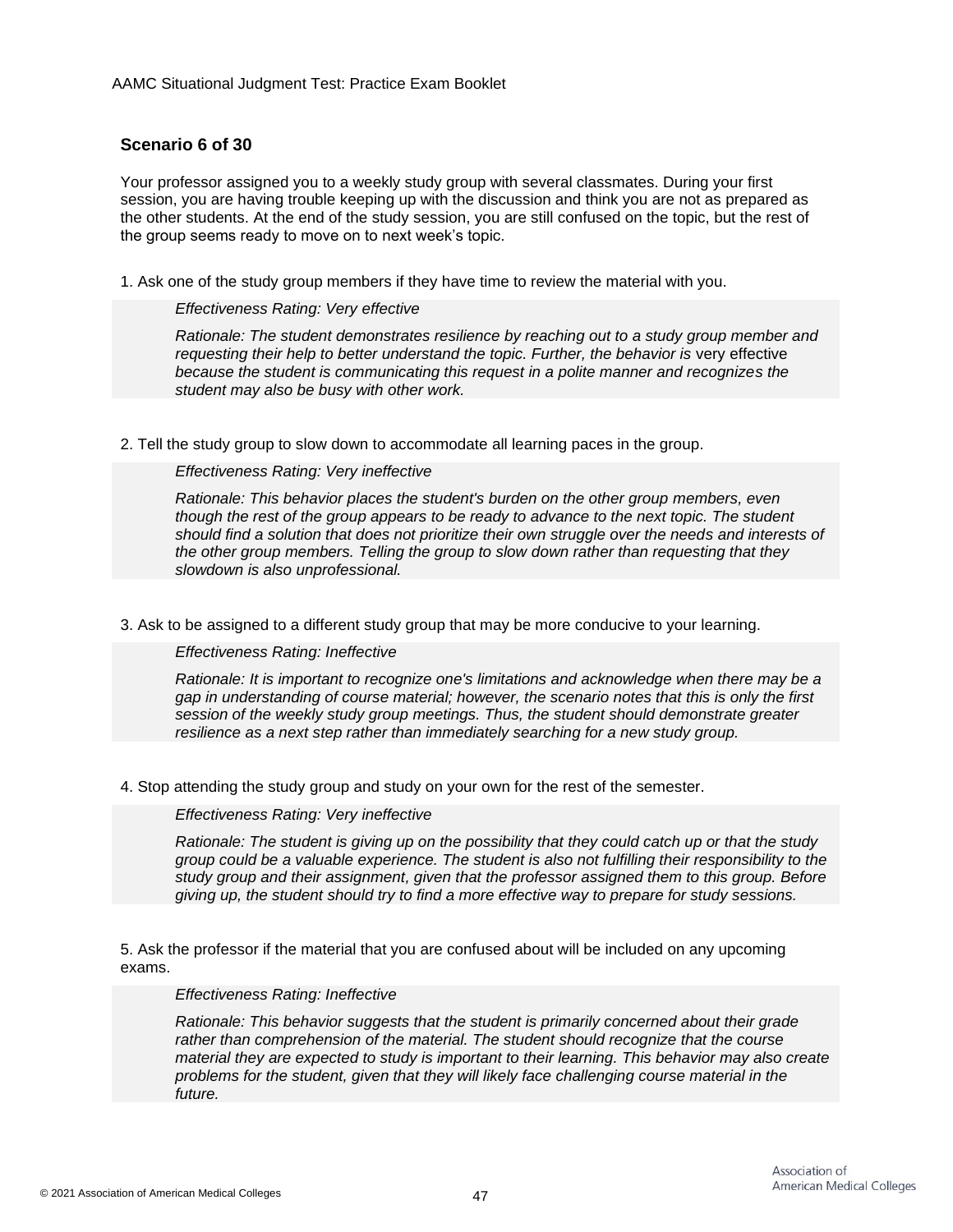6. Ask your study group if any group member would share their notes on the topic you are struggling with, so you can review them on your own.

*Effectiveness Rating: Very effective*

*Rationale: The student demonstrates resilience by identifying a potential solution to their challenge. By requesting the study group's notes, the student has identified a potential study resource that could help them better understand the course material. Their request also does not impose upon the study group.*

7. Prepare a study plan for next week's topic to make sure you keep up with the next discussion.

*Effectiveness Rating: Effective*

*Rationale: The student recognizes their preparation for the first topic may not be sufficient and identifies an actionable solution that should help them prepare for discussion of the next topic. However, this action does not address the student's need to learn the information they found confusing in the first week's topic.*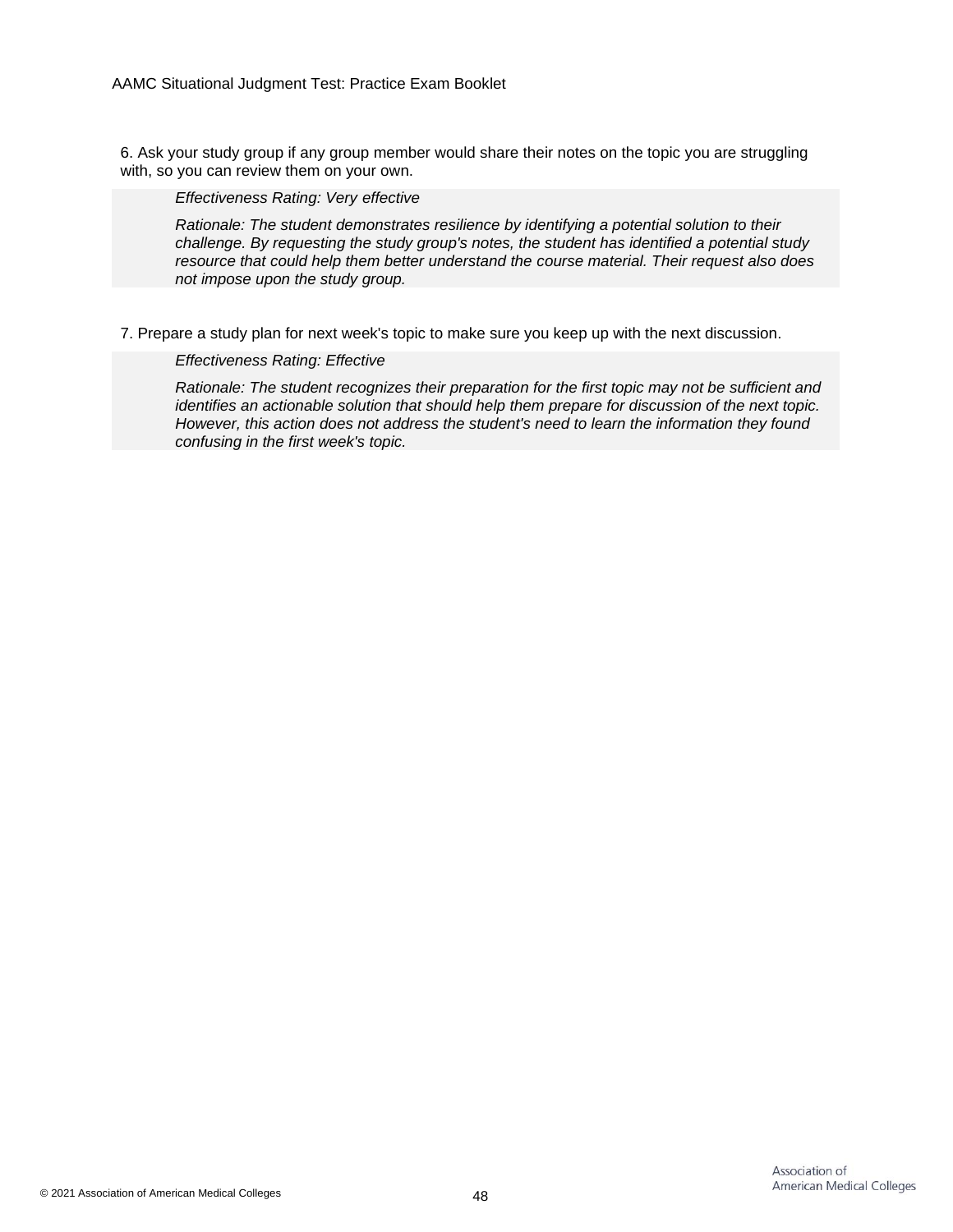# **Scenario 7 of 30**

You are speaking with a patient who recently immigrated to the United States. The patient is undergoing minor surgery and asks you to contact their family in their home country if anything unexpected occurs. The patient shares the customs that should be followed when someone dies and asks you to ensure that those customs are respected.

1. Tell the patient that, because the surgery is minor, it is not necessary to worry about the customs.

### *Effectiveness Rating: Very ineffective*

*Rationale: The student has failed to demonstrate empathy toward the patient by dismissing their concerns, which could cause the patient stress or anxiety and damage the student's relationship with the patient. Rather, the student should recognize that the patient is concerned about the procedure and should also make an effort to adhere to their request.*

2. Tell the patient that you will respect the customs, but that you cannot guarantee the actions of other hospital staff.

### *Effectiveness Rating: Ineffective*

*Rationale: Although the student acknowledges that they personally will acknowledge the patient's request, explaining that the hospital staff may not acknowledge the patients request is not helpful as an immediate next step. It could cause the patient stress.*

3. Suggest the patient share their request with other hospital staff to ensure the customs are respected by everyone.

# *Effectiveness Rating: Effective*

*Rationale: This behavior recognizes that the hospital may have a protocol in place for the patient's customs, but it places the burden of further sharing the request on the patient. It is important for the student to recognize the importance of sharing the patient's customs with other hospital staff, but the student should take the patient's request to staff themselves.*

4. Tell the patient that you will ask whether the hospital will be able to honor the patient's requests.

# *Effectiveness Rating: Very effective*

*Rationale: The student has demonstrated empathy and listening skills by acknowledging the patient's request and also taking action to make sure other hospital staff are aware of the request.*

# 5. Discuss the patient's request with your supervisor and ask how to proceed.

# *Effectiveness Rating: Very effective*

*Rationale: While it is critical to acknowledge the patient's request, the student should also consider that there may be a specific protocol in place when managing similar requests. The student is acting responsibly by bringing this request to their supervisor's attention and asking for advice on how to proceed.*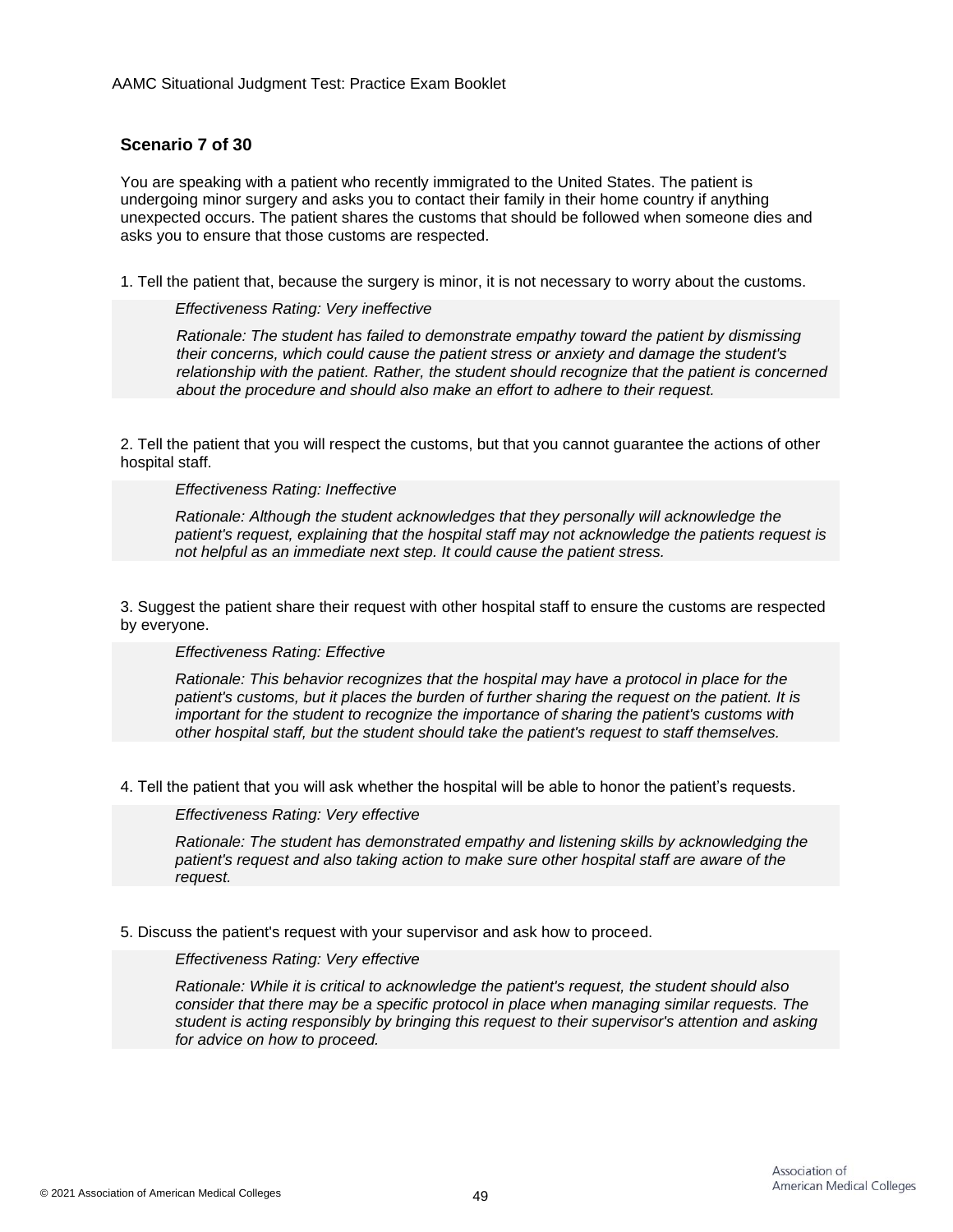6. Tell the patient you will try to find a different student who is more familiar with their culture.

*Effectiveness Rating: Ineffective*

*Rationale: Although the student has offered to find another student to help the patient, they have demonstrated a lack of cultural competence by not personally engaging with the patient's customs. The student should also demonstrate accountability by acknowledging the patient's concern and taking action to accommodate their request, if possible. Lastly, while another student may be able to help, they may also lack an understanding of the hospital's protocol for handling the patient's request.*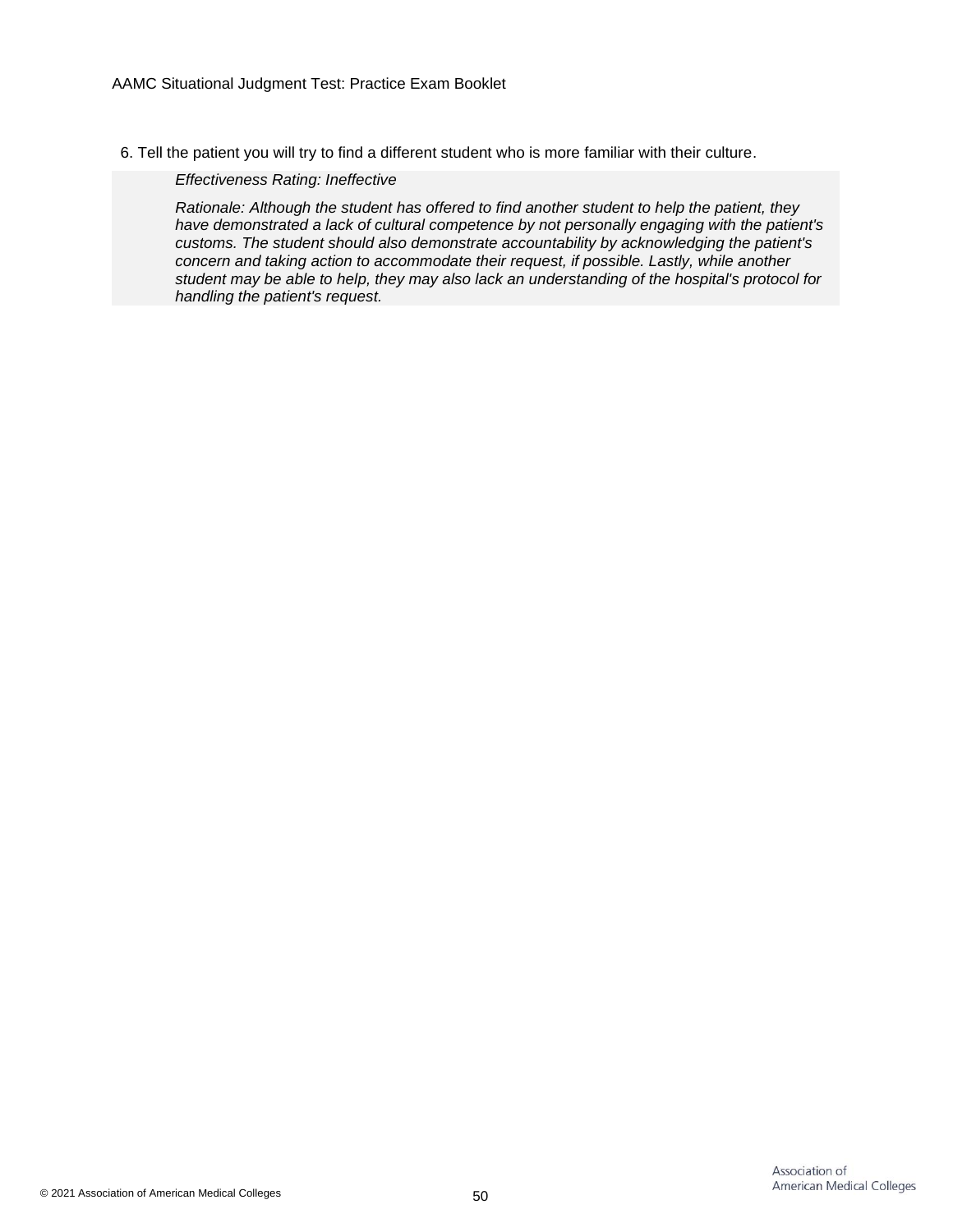# **Scenario 8 of 30**

You just received a lower course grade than you expected. You worked extremely hard and don't believe your course grade accurately reflects your performance in the course. You are also worried this grade will reflect poorly on you when you apply to residency, so you are meeting with your professor to discuss your grade.

1. Ask the professor for feedback on why you earned a lower grade.

### *Effectiveness Rating: Very effective*

*Rationale: The student seeks feedback from their professor regarding their course grade as an immediate next step. This response demonstrates a desire to learn from and potentially improve the student's performance in the future.*

2. Tell the professor that you deserve a better grade for this course.

*Effectiveness Rating: Very ineffective*

*Rationale: The student fails to enter the conversation with an open mind, nor do they communicate their perspective in an appropriate manner. The student's behavior also demonstrates that they are unwilling to accept or learn from this setback.*

# 3. Question the professor's application of the grading rubric.

*Effectiveness Rating: Very ineffective*

*Rationale: The student does not show an openness to additional feedback or to learn from the professor's evaluation. Instead, the student treats their professor with a lack of respect by presuming they are better suited to evaluate their performance than the professor.*

4. Ask your professor if there are any additional assignments you can do to raise your grade.

*Effectiveness Rating: Ineffective*

*Rationale: While the student seeks opportunities to improve their grade, they fail to demonstrate a willingness to learn from their performance in the class. Given that the scenario specifies that the student believes their course grade does not match their performance, the student should instead seek feedback on why they received a lower than expected grade.*

5. Ask the professor to make an exception for you given your level of effort.

*Effectiveness Rating: Very ineffective*

*Rationale: This response suggests the student is unwilling to take responsibility for their course grade. The student does not show any interest in additional feedback or desire to listen to the professor's perspective or learn from their evaluation.*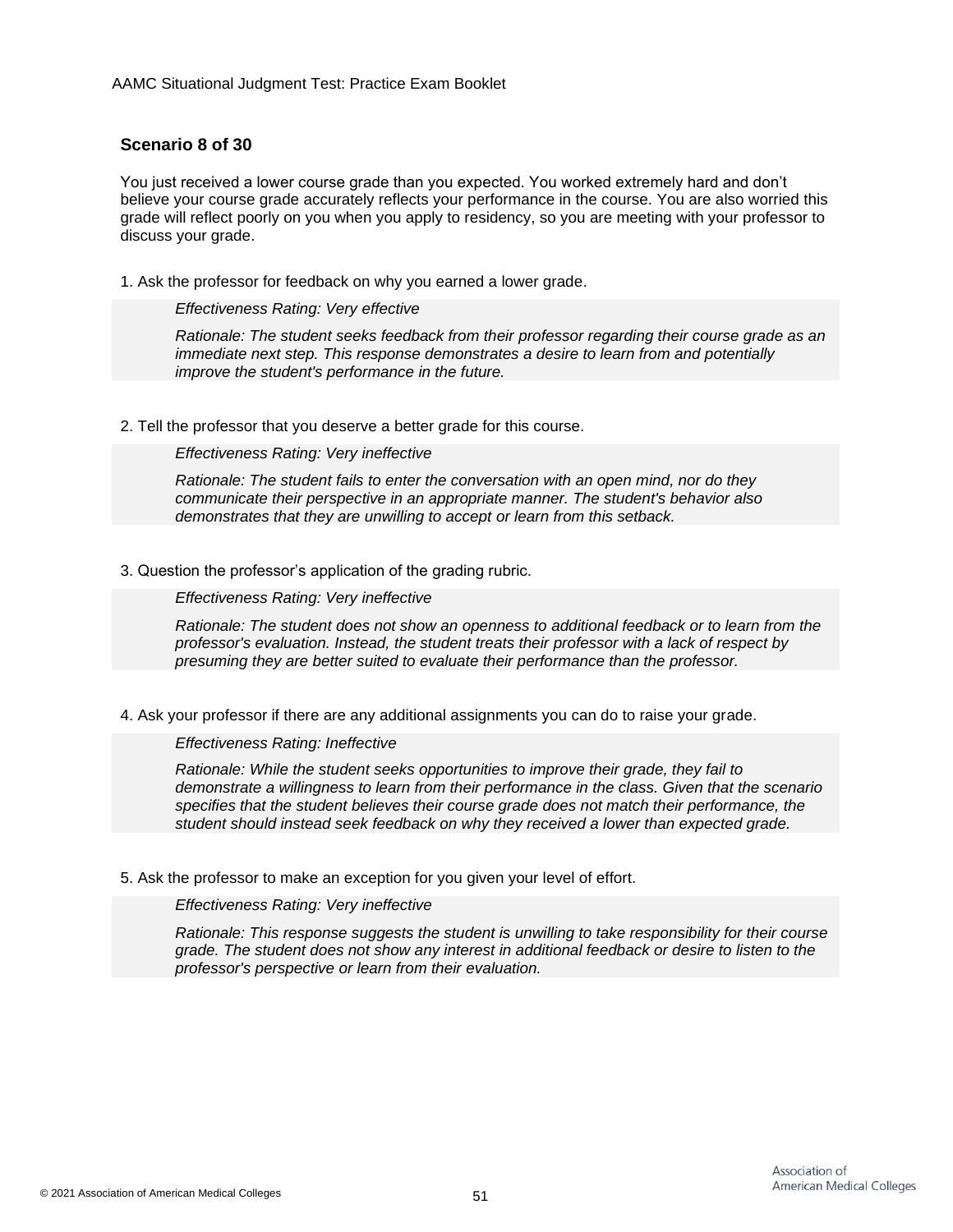6. Ask the professor how you can improve your performance in the future.

*Effectiveness Rating: Very effective*

*Rationale: Although the course has ended, the student proactively seeks input from their professor regarding how they can improve in the future. The response demonstrates a commitment to ongoing improvement in the student's development as a physician.*

7. Discuss your situation with classmates to determine whether their understanding of the grading rubric matches yours.

*Effectiveness Rating: Effective*

*Rationale: By seeking input from classmates, the student makes an effort to better understand the grading rubric as it pertains to their own performance. However, as an immediate next step, the student should first consult with the professor given the professor's role as an evaluator.*

8. Explain to your professor why you feel the grade does not reflect your performance.

*Effectiveness Rating: Ineffective*

*Rationale: While the student may be advised to share their perspective with the professor, they should enter the conversation with a more open mind regarding their professor's evaluation of their performance.*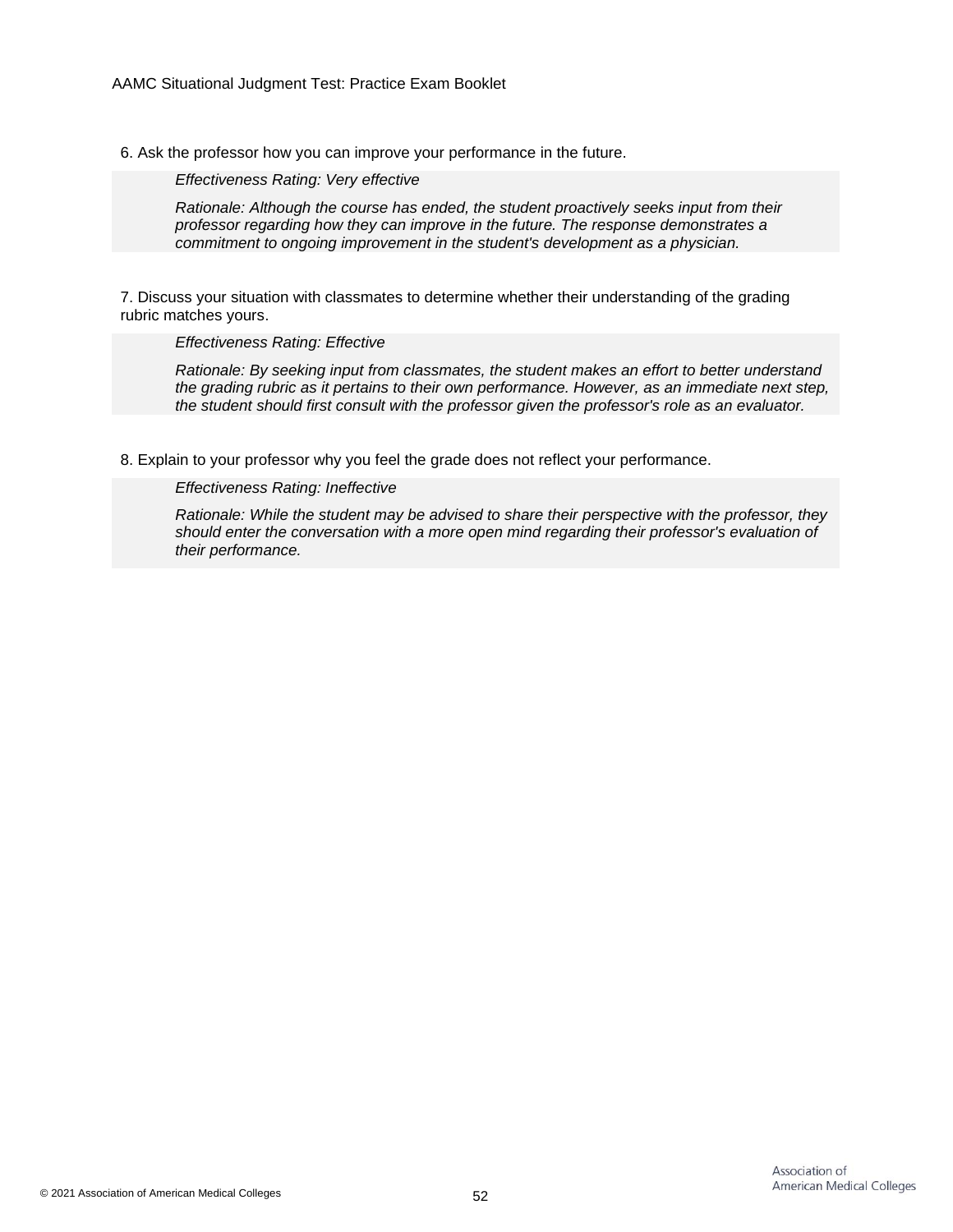# **Scenario 9 of 30**

You have been elected president of your student government. Students have expressed ongoing concerns that the school's pass rates on national certification exams are below average, and that the school's curriculum is not preparing students adequately for these exams. Even though faculty are aware of this concern, they have been reluctant to make changes to the curriculum. You and the other student representatives are meeting with faculty members to discuss the concern.

1. Present the faculty with a list of expected updates to the curriculum.

#### *Effectiveness Rating: Ineffective*

*Rationale: By presenting a list of "expected updates," the student fails to demonstrate an openness toward collaborating with faculty or hearing their perspective. However, the behavior is not very ineffective because the student is merely presenting the students' request, which wouldn't necessarily rule out further discussion.*

2. Ask the faculty to share their perspective on how students should better prepare for exams.

*Effectiveness Rating: Very effective*

*Rationale: As an immediate next step, this response is very effective as the student takes initiative to hear the faculty perspective on the issue. This not only demonstrates a willingness to listen to others' perspectives, but it may also provide clarity to other classmates and eventually allow for a more transparent dialogue between parties.*

3. Ask the faculty to explain why they have been unwilling to change the curriculum.

*Effectiveness Rating: Ineffective*

*Rationale: The student places responsibility on faculty members to justify the school curriculum, which fails to invite discussion or show a willingness to collaborate. The behavior is not very ineffective because the student is merely asking the faculty for their justification, which would not necessarily cause additional problems.*

4. Propose setting up a series of meetings with both faculty and students to discuss the curriculum.

*Effectiveness Rating: Very effective*

*Rationale: By meeting to discuss the issue, the student finds a solution that proactively serves the students' ongoing concerns while demonstrating a willingness to listen to and collaborate with faculty members on the issue.*

5. Tell the faculty that the curriculum must change immediately given the students' concerns.

*Effectiveness Rating: Very ineffective*

*Rationale: The student demands changes despite knowing faculty are reluctant to make changes. This behavior fails to demonstrate a willingness to listen to others' perspectives and collaborate and could make the situation worse by closing off future discussion and collaboration for change.*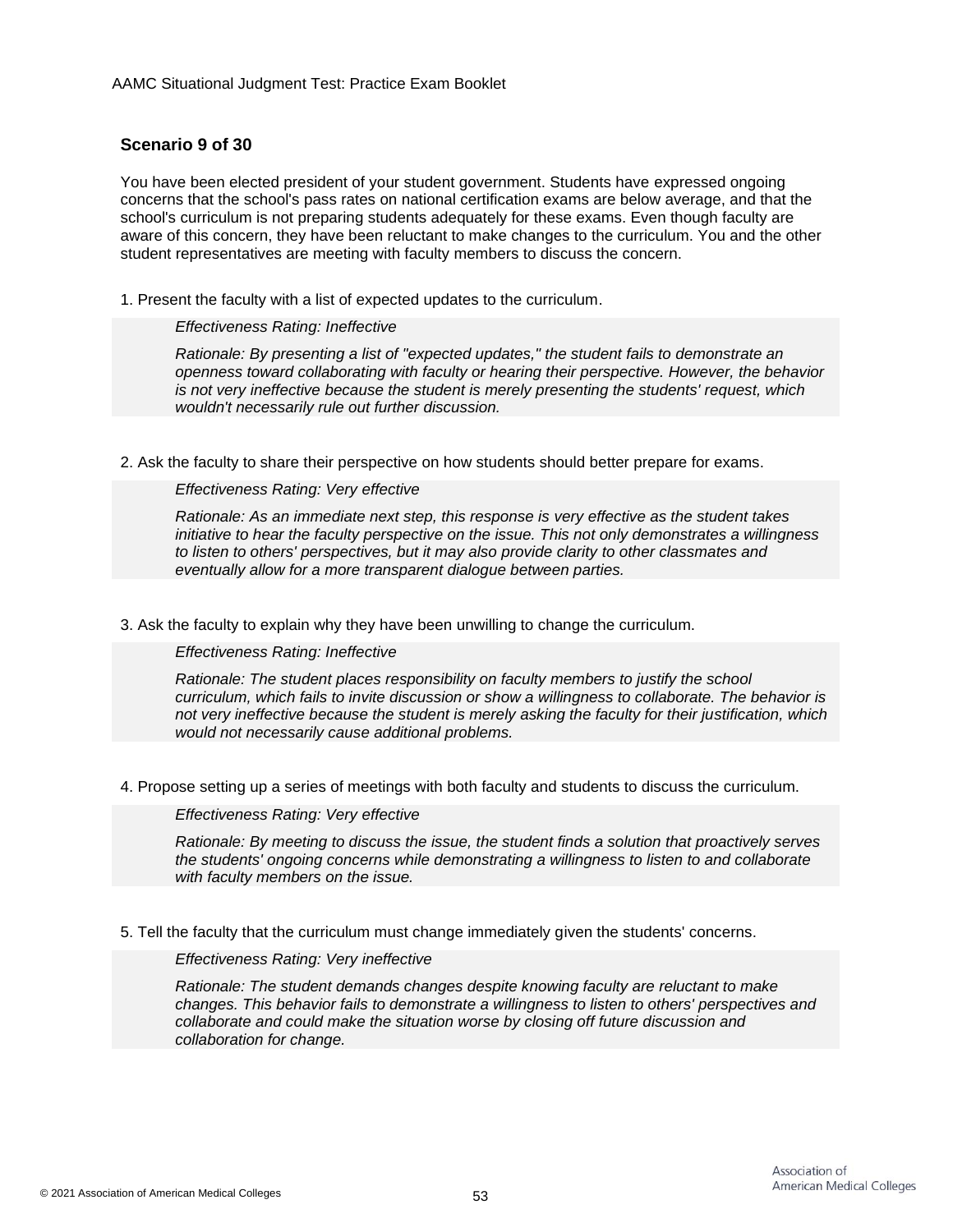# **Scenario 10 of 30**

You are working in a hospital's emergency department. This clerkship rotation has been particularly challenging. Your workload has become overwhelming and stressful. A lack of sleep combined with stress is starting to impact your judgment. You are concerned because you still have three weeks remaining in your hospital assignment.

1. Join a support group for students who are facing similar challenges.

#### *Effectiveness Rating: Effective*

*Rationale: This behavior demonstrates the student is taking responsibility to address the situation and resolve their stress, but it is not very effective because adding a support group to their existing schedule may exacerbate their existing time constraints.*

2. Seek advice from other students who appear to be successfully coping with their stress.

# *Effectiveness Rating: Effective*

*Rationale: This behavior shows the student is being resourceful by seeking input from others who have successfully adapted in similar situations. However, it is not very effective because it is not clear that talking to other students will provide effective solutions or remedies for helping improve their own situation.*

3. Tell your supervisor you are concerned that your lack of sleep and stress is starting to impact your judgment.

# *Effectiveness Rating: Very effective*

*Rationale: The scenario acknowledges the student's work is being impacted. This behavior shows the student is being transparent about their concerns regarding the impact on their judgment, as well as acting ethically to prevent problems at work that could arise given their current state.*

4. Tell your supervisor that you are unable to return to work unless they are willing to reduce your hours.

*Effectiveness Rating: Very ineffective*

*Rationale: The student is not only unwilling to take responsibility for finding a solution to their problem, but they are also refusing to fulfill their commitments to their clerkship rotation until their supervisor gives them a reduced workload. Further, the student presents a demand to their supervisor rather than holding an open conversation, which may create problems for the relationship between the student and their supervisor.*

5. Contact your school's academic support office to seek advice about managing the situation.

#### *Effectiveness Rating: Very effective*

*Rationale: The student recognizes the importance of seeking advice from others on how to manage the situation, which shows an understanding of the need to adapt to a stressful situation. In addition, the student seeks resources from official channels that are likely to help provide a more immediate solution to their situation.*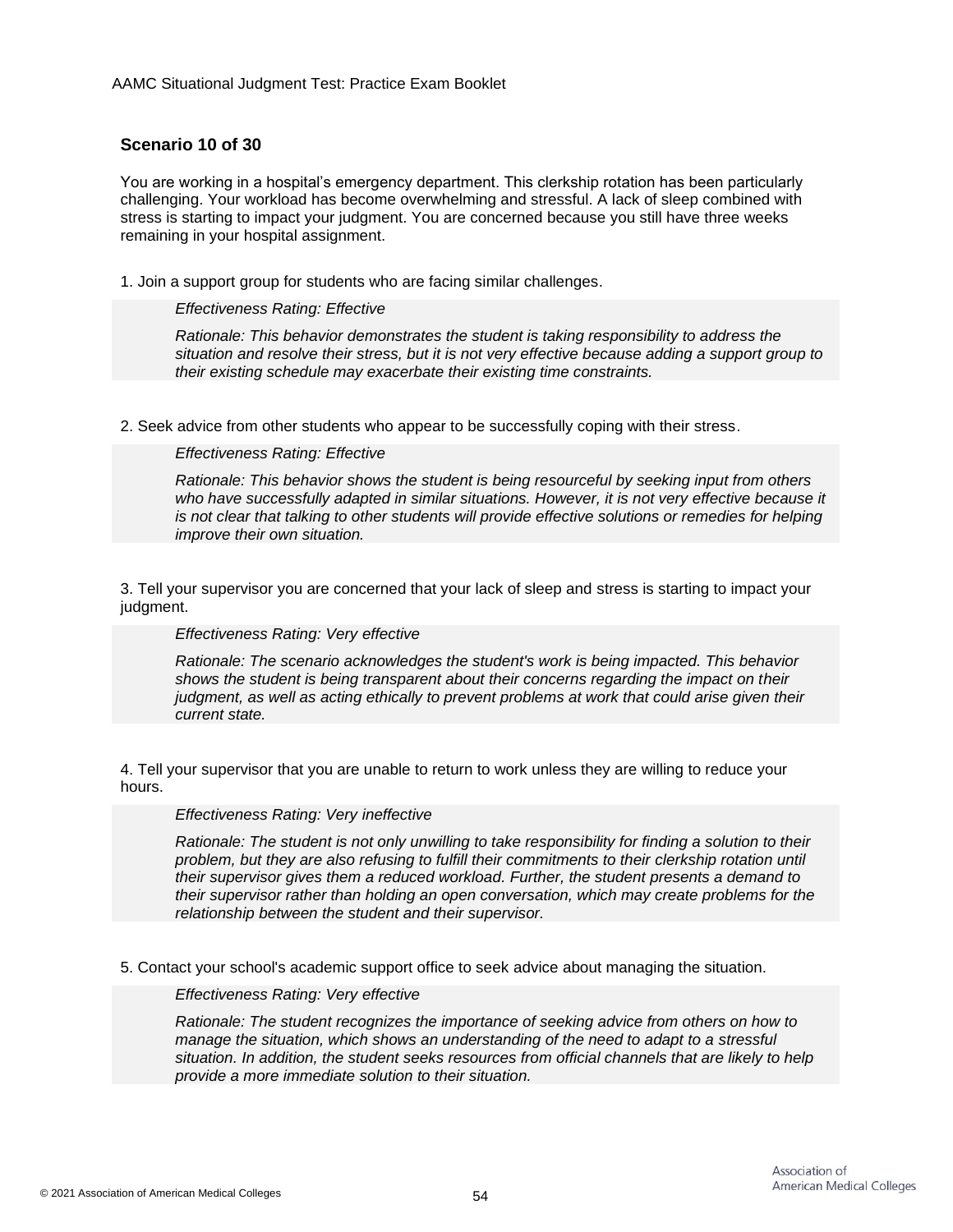6. Ask your supervisor if it would be possible to have a day off to recuperate.

*Effectiveness Rating: Effective*

*Rationale: Although the student takes personal responsibility for their situation and acts ethically to prevent problems at work that could arise given their current state, it is not very effective because it does not attempt to address or resolve the underlying issues that may be causing their stress.*

7. Contact your school's academic support office and explain that the hospital's expectations are unreasonable for students.

#### *Effectiveness Rating: Ineffective*

*Rationale: Although the student identifies that the rotation may be problematic for students and attempts to raise awareness of this issue, the student is unwilling to take personal responsibility for resolving their situation. The student also fails to consider that the situation may be specific to them rather than a systemic problem.*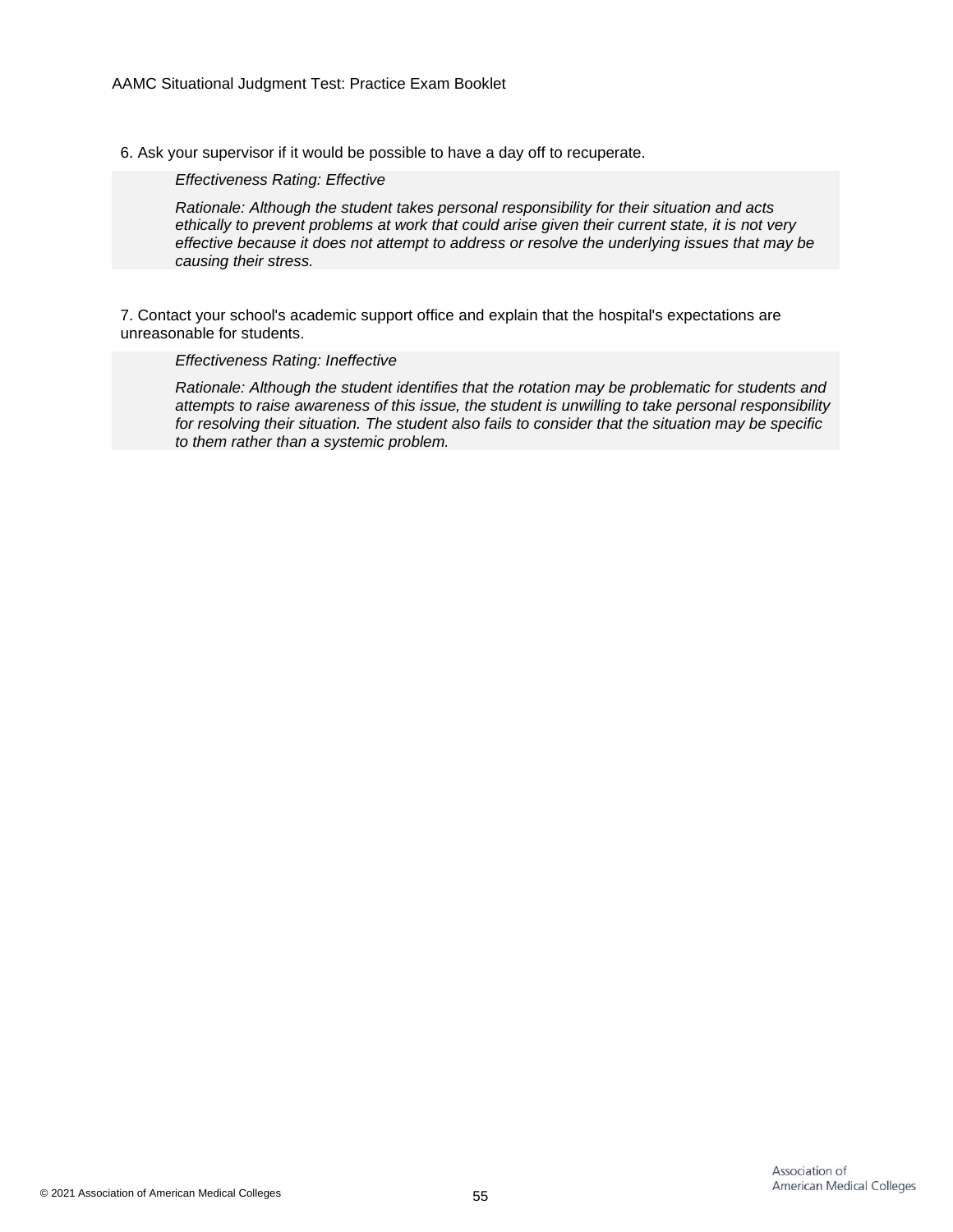# **Scenario 11 of 30**

You and a classmate stay late after class one day to ask a teaching assistant some questions about an assignment they graded. While the three of you are talking, the teaching assistant teases your classmate about their ethnic background, saying your classmate is the smart kid with the overbearing and pushy parents. You see from your classmate's face that they are offended, and they walk out of the room.

1. Ask the teaching assistant to stop making these comments.

#### *Effectiveness Rating: Effective*

*Rationale: The student acknowledges that the teaching assistant's comments are inappropriate and takes action. While the student is considerate of the classmate's feelings, the response is not very effective because it doesn't necessarily address the cultural insensitivity of the comments.*

# 2. Report the interaction to a school administrator.

*Effectiveness Rating: Very effective*

*Rationale: The student recognizes that the teaching assistant made inappropriate comments regarding a classmate's ethnicity that were hurtful to the classmate and takes action to report the behavior. This response demonstrates a very effective and appropriate way to address bias in others and may help prevent a similar situation from occurring in the future.*

### 3. Laugh at the teaching assistant's joke to be polite.

#### *Effectiveness Rating: Very Ineffective*

*Rationale: This response does not consider the classmate who was targeted by the teaching assistant. Further, by laughing at the comments rather than addressing them, the student enables the teaching assistant's behavior and potentially encourages them to behave inappropriately in the future.*

4. Ask the teaching assistant a question related to the course material to take the attention off of their comment.

#### *Effectiveness Rating: Ineffective*

*Rationale: By switching the subject, the student recognizes that the teaching assistant made an inappropriate comment and prioritizes redirecting the conversation; however, the response is ineffective because the student fails to address the comment or make an effort to correct the teaching assistant's behavior.*

5. Explain to the teaching assistant that it is not okay to make comments about your classmate's ethnicity.

### *Effectiveness Rating: Very effective*

*Rationale: This response is very effective because the student recognizes and directly addresses the inappropriate comment. The student takes action to explain why the comment is culturally insensitive, which may help prevent the situation from reoccurring in the future.*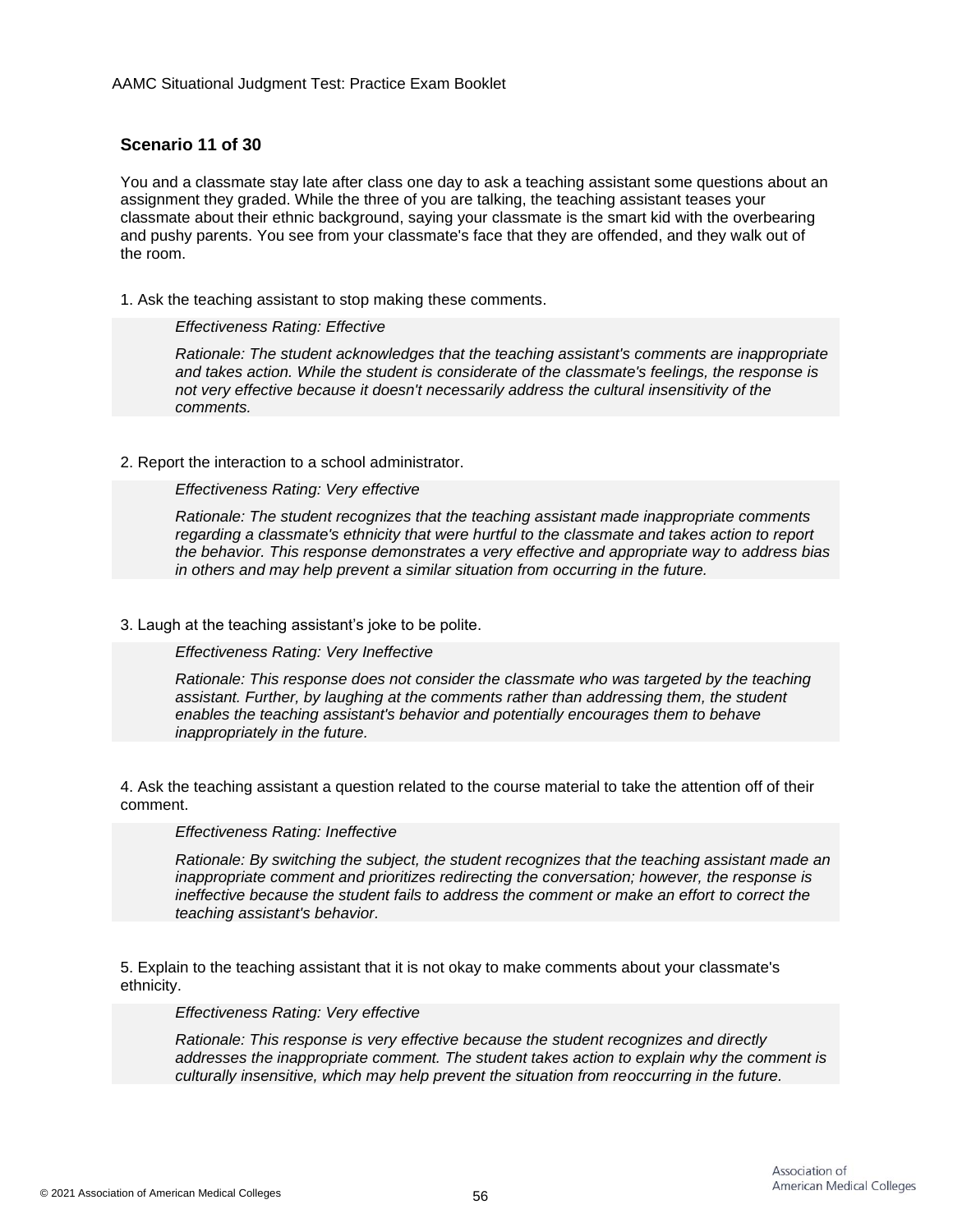# **Scenario 12 of 30**

You are attending a guest lecture about a subject that is very important to medical students' clinical education. The lecture was organized by one of your professors. Although there are multiple valid perspectives on the subject, the guest presenter focused their presentation on only one perspective. As the question and answer section begins, the presenter is quickly dismissing other valid perspectives in their responses to students' questions.

1. Consider the merits of the lecture and what you can learn from the lecturer.

#### *Effectiveness Rating: Effective*

*Rationale: This behavior shows that the student is trying to be open to the guest lecturer's perspective and is willing to take into account multiple perspectives. However, this response it is not very effective because the student does not take action to help the other medical students learn about the other perspectives on this issue.*

2. After the lecture, submit a request to your professor to provide resources on the other perspectives.

*Effectiveness Rating: Very effective*

*Rationale: This behavior is a respectful way for the student to try to ensure that all sides of the topic are covered so the students receive balanced and comprehensive information. It also demonstrates an initiative to stand up for what is best for the medical students' clinical education on the subject.*

3. After the lecture, suggest your professor reconsider inviting the guest lecturer back in the future.

#### *Effectiveness Rating: Ineffective*

*Rationale: Although they recognize the importance of trying to address the problematic lecturer, the student's approach may be considered disrespectful by the professor. In addition, this behavior does not help ensure the current or future medical students receive balanced and comprehensive information on the topic.*

4. After the lecture, tell the guest lecturer their behavior was unprofessional.

#### *Effectiveness Rating: Very ineffective*

*Rationale: The student fails to treat the guest lecturer with respect and instead takes a confrontational approach with the guest lecturer. The student fails to share their concerns in a constructive manner that could improve the situation.*

5. After the lecture, suggest to the guest lecturer that they consider alternative perspectives in future discussions.

# *Effectiveness Rating: Effective*

*Rationale: This behavior is a respectful way for the student to bring up their concern over the one-sidedness of the lecture and also demonstrates that the student is willing to stand up for what they think is best for the future students' clinical education. However, it is not very effective because the student does not take steps to ensure students will receive information about the other perspectives.*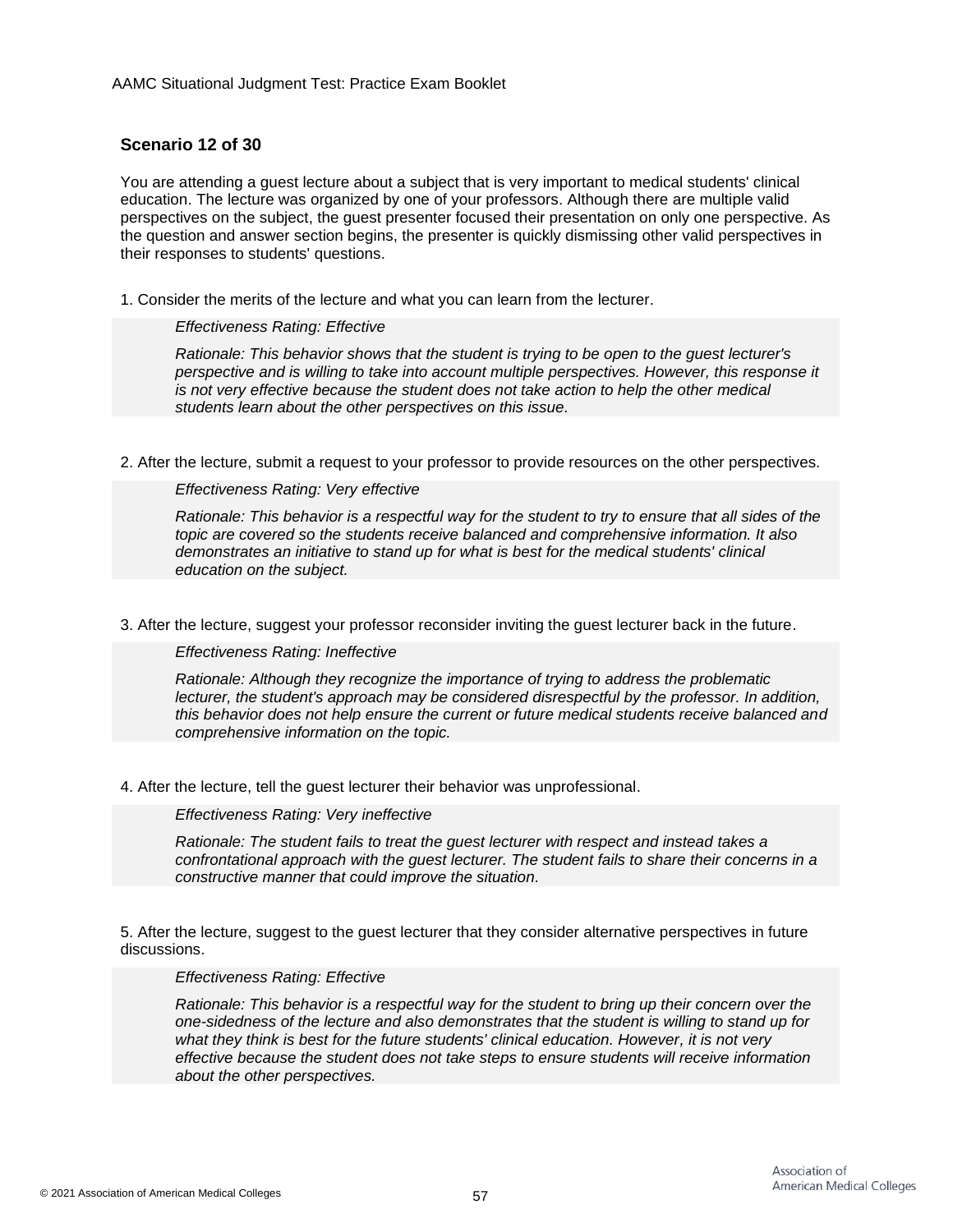# **Scenario 13 of 30**

You and several classmates are conducting blood pressure screenings at a community clinic. The clinic closes in 30 minutes. You are with a patient when a previous patient interrupts and asks you to explain the blood pressure results. You explained to the patient earlier that their results were normal, but the patient says they still don't understand the numbers or what they mean.

1. Offer to help the patient as soon as you are finished with your current patient.

### *Effectiveness Rating: Very effective*

*Rationale: The student recognizes the importance of helping the previous patient, while also recognizing their responsibility to continue serving their current patient. The student finds a balance and addresses both patients' needs in a respectful manner.*

2. Tell the patient to find someone else to explain the results to them because you are busy.

# *Effectiveness Rating: Very ineffective*

*Rationale: The student's immediate response is dismissive and shifts the responsibility to the patient to find someone else at the clinic who can help them. The student fails to make an effort to help a patient in need of assistance and communicates their message in a disrespectful manner.*

3. Explain to the patient that if they can wait for 30 minutes until the clinic closes, you will explain the results then.

#### *Effectiveness Rating: Effective*

*Rationale: This response shows the student's willingness to address the previous patient's needs while also being respectful of the current patient's time. However, the behavior is not very effective because the student's actions will cause a delay for the patient when they could find a more immediate solution.*

4. Reassure the patient that the numbers are normal and there is nothing to worry about.

*Effectiveness Rating: Ineffective*

*Rationale: Although attempting to reassure the patient that there is nothing to worry about may be compassionate, the student fails to help the patient by not addressing their desire for an explanation of the results. This response may also be perceived as dismissive by the patient given the patient specifically asked the student to expand on the results.*

5. Ask an available volunteer if they can discuss the results with the patient.

*Effectiveness Rating: Very effective*

*Rationale: By seeking help from an available volunteer, the student finds a viable way to address the previous patient's needs while being respectful of their current patient's time.*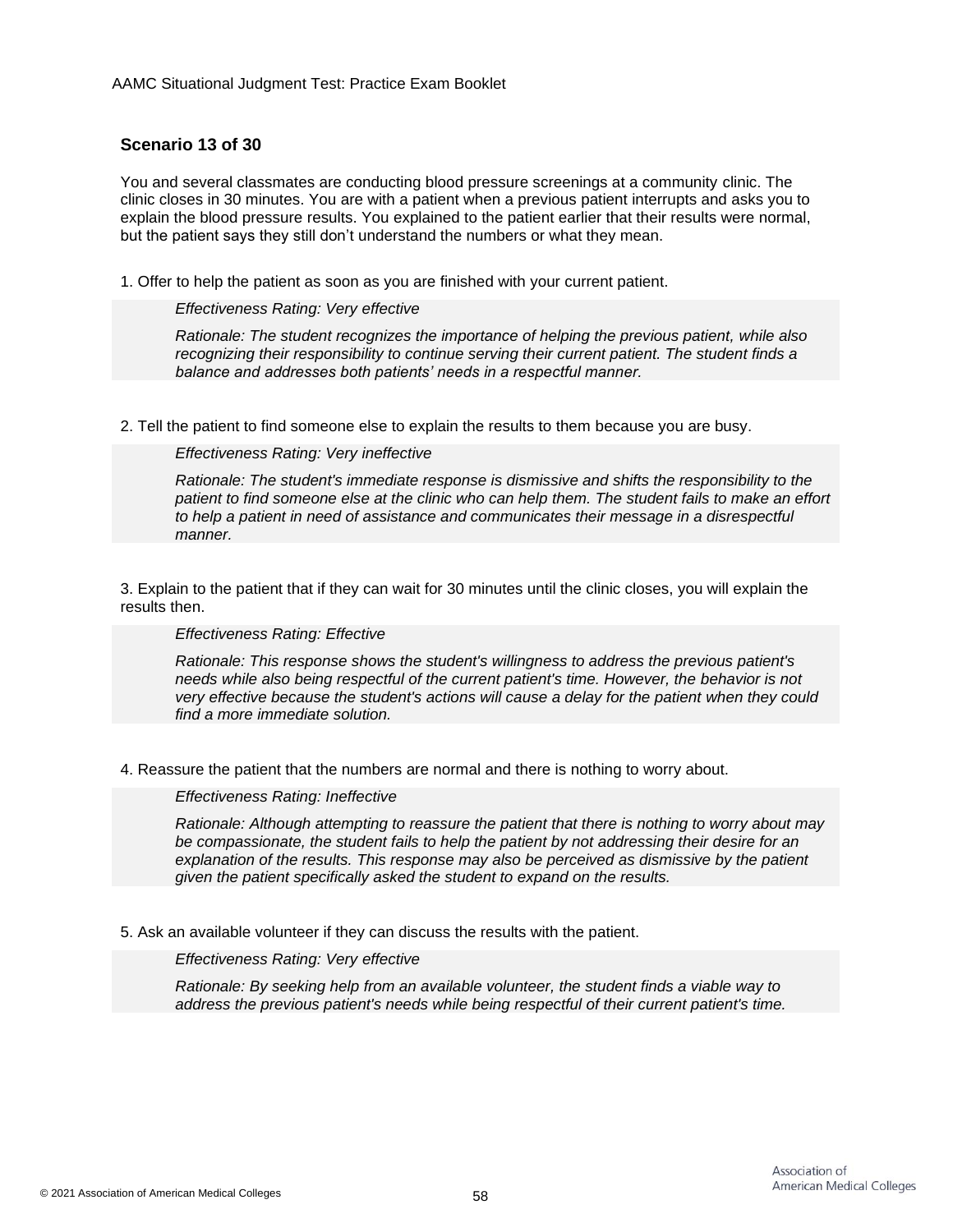# **Scenario 14 of 30**

You have a paid position as a tutor for a group of pre-med students. Your supervisor relies on you to independently schedule and conduct tutoring sessions. Ten minutes before a scheduled tutoring session, you remember that you need to attend a final exam review session during the same 2-hour time frame. The final exam is 50% of your final grade, and you are worried that you won't do as well on the final exam if you miss the review session.

1. Conduct the tutoring session for one hour instead of two, and then attend the second hour of the exam review.

#### *Effectiveness Rating: Ineffective*

*Rationale: While this response intends to address both responsibilities, the student ultimately prioritizes their own needs over the needs of the tutoring group by reducing the length of the tutoring session. The student may also be putting themselves and the pre-med students at a disadvantage by reducing the allotted time for their respective review sessions.*

2. Notify the pre-med students that today's tutoring session has been cancelled because you have an exam review.

#### *Effectiveness Rating: Very ineffective*

*Rationale: The student fails to fulfill their obligations by canceling the exam review as an immediate next step while not offering an alternative solution for the group. This response also prioritizes the student's own needs over the needs of the group.*

3. Ask your professor if they can postpone the exam review so that you can attend.

# *Effectiveness Rating: Ineffective*

*Rationale: If granted, the student's request could potentially inconvenience the professor and classmates planning to attend the scheduled exam review session. However, it would not necessarily make the situation worse because the student is merely asking the professor if it is possible to postpone the review session.*

4. Conduct the tutoring session and ask a trusted classmate if they will share notes from the review session.

# *Effectiveness Rating: Very effective*

*Rationale: The student identifies a solution that allows them to attend their work obligation and address their academic needs while not placing a burden on the pre-med students. The student's actions demonstrate effective time management skills and the ability to adapt in a difficult situation.*

5. Ask the pre-med students to conduct the tutoring session on their own because you need to attend the exam review.

#### *Effectiveness Rating: Very ineffective*

*Rationale: The student prioritizes their own needs over the needs of the group. This response also places significant burden on the tutoring group by expecting them to conduct their own tutoring session.*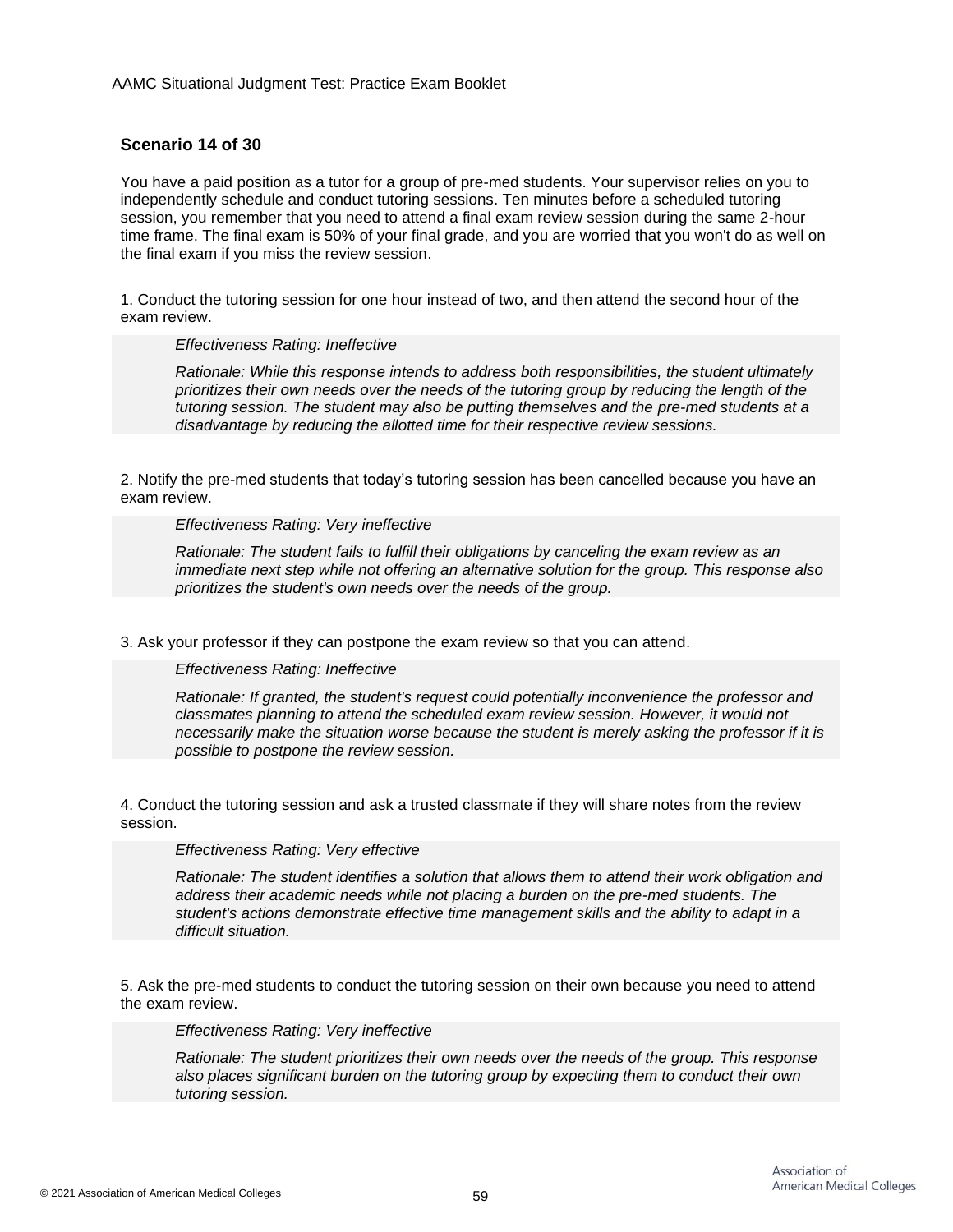6. Contact the pre-med students to identify an alternate time to conduct the tutoring session.

*Effectiveness Rating: Effective*

*Rationale: The student is being proactive by contacting the tutoring group and attempting to find a time that will work with the group. However, the student's response may place a burden on the tutoring group by not honoring the original time.*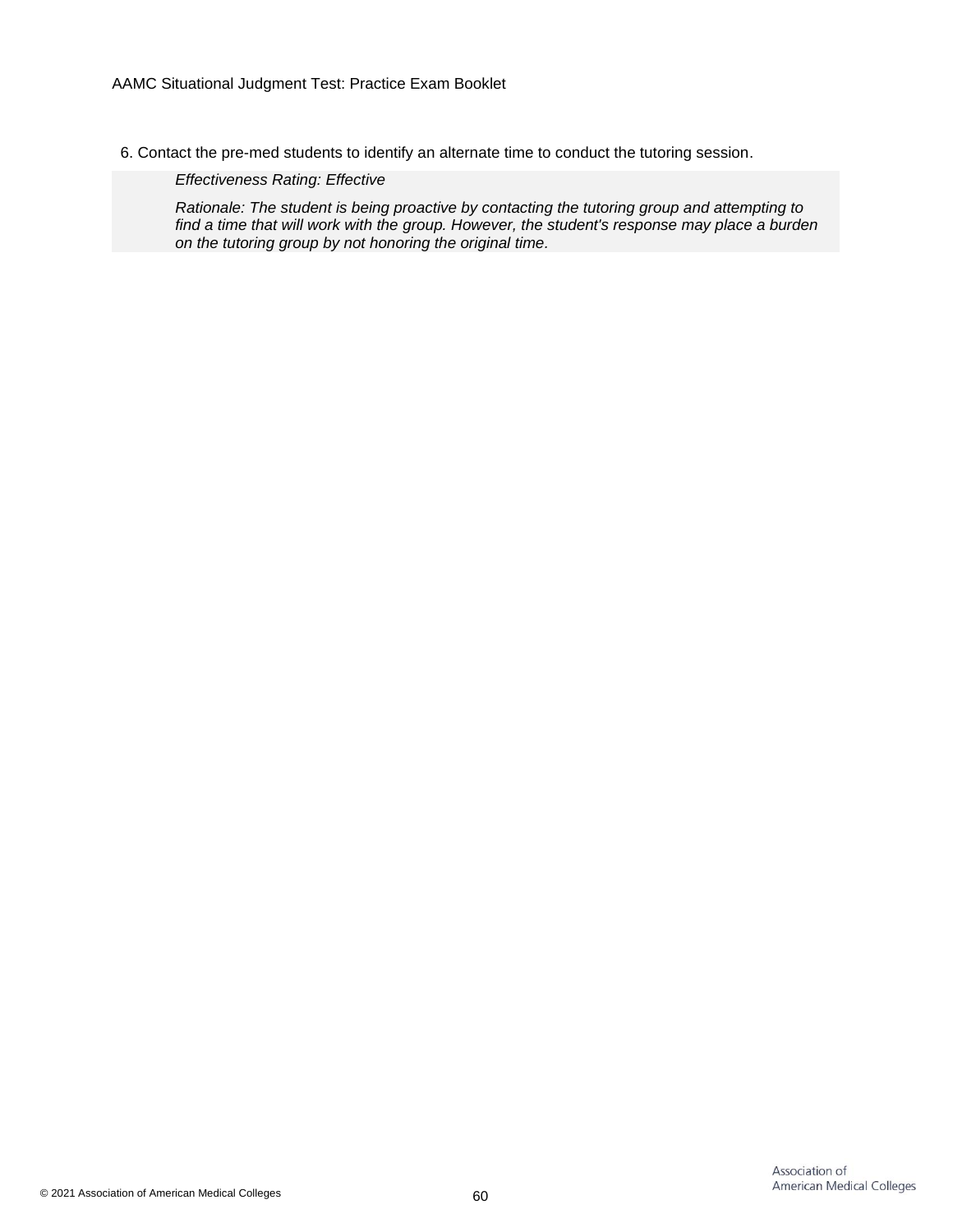# **Scenario 15 of 30**

A new semester has started, and your first lecture has just ended. It is important to you that you perform well in this course. Before leaving class, you approach the professor and politely ask if there is a study guide for the exams. The professor tells you to study your assigned readings and lecture notes and that it is not their responsibility to provide you with an additional study guide.

1. Form a study group with your classmates to prepare for the exams.

# *Effectiveness Rating: Very effective*

*Rationale: The student identifies an alternative solution to prepare for exams, which demonstrates a willingness to adapt and take responsibility for their own learning. Further, the student's solution involves working with peer classmates who are in the same position, which may help the student better navigate the course.*

# 2. Avoid asking the professor questions in the future.

*Effectiveness Rating: Very ineffective*

*Rationale: The student fails to adapt effectively in response to a difficult encounter. Further, this response could potentially create long term problems for the student in the likely event that they have questions for their professor in the future.*

# 3. Work with your classmates to prepare study guides for yourselves.

*Effectiveness Rating: Very effective*

*Rationale: Working with others to create study guides shows the student acknowledges the professor's comments and identifies an alternative solution to prepare for exams.*

4. Ask students who have already completed the course for advice on how to effectively study for the course.

### *Effectiveness Rating: Effective*

*Rationale: This behavior demonstrates the student's commitment to learning and shows that the student is willing to reach out to others for advice. However, it is not very effective because other students' learning styles and methods for studying may not be suitable for the student. Further, the student merely asks for advice rather than taking a more actionable step that will lead to success.*

5. Ask the professor's teaching assistant if they could provide a study guide.

# *Effectiveness Rating: Ineffective*

*Rationale: Although this behavior may not cause any additional conflict, it shows the student is ignoring the professor's recommendations and is unable to think of an alternative solution to prepare for exams. Instead, the student fails to respect the professor's guidance by asking the same request of the teaching assistant, which is likely to result in the same outcome.*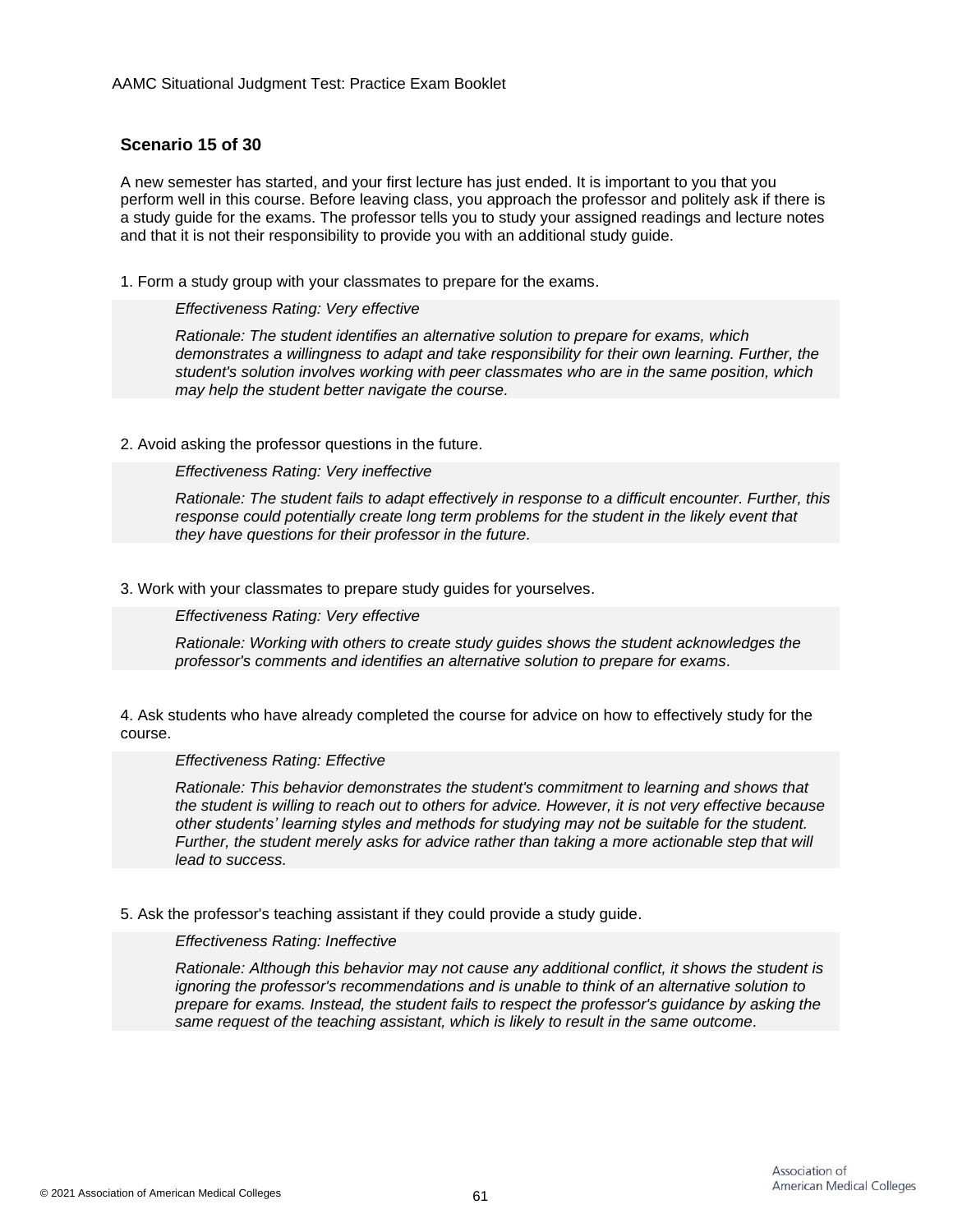# **Scenario 16 of 30**

You are assisting a physician at a local hospital. Upon entering a patient's room, you forget to wash your hands because you are nervous. In front of the patient, the doctor explains that you did not follow protocol because you did not wash your hands.

1. Explain to the doctor that you were nervous and forgot to wash your hands.

*Effectiveness Rating: Effective*

*Rationale: The student acknowledges the doctor's comment and offers an explanation for why they made a mistake. However, the response isn't very effective because the student does not take accountability for their actions or make an effort to correct their mistake.*

2. Apologize for your mistake and assure the doctor that it will not happen again.

*Effectiveness Rating: Very effective*

*Rationale: The student both acknowledges the doctor's comment and takes responsibility for their mistake. Further, the student attempts to instill trust in the doctor by communicating that they will make an effort to avoid similar mistakes in the future.*

#### 3. Tell the doctor that you have not gotten a chance to do it yet.

*Effectiveness Rating: Very ineffective*

*Rationale: The student fails to take accountability for their mistake. Further, the response may indicate resistance to feedback from the doctor, which will be ineffective to the student's future learning and development.*

# 4. Assure the patient that your hands are clean.

*Effectiveness Rating: Very ineffective*

*Rationale: The response is very ineffective because the student fails to take personal responsibility for their actions. Further, the student's response indicates a violation of the handwashing protocol established in the scenario, which demonstrates poor ethical responsibility to self and others.*

# 5. Wash your hands immediately.

*Effectiveness Rating: Very effective*

*Rationale: This response is very effective because the student addresses the doctor's feedback and adheres to the hand-washing protocol. The student demonstrates accountability for their mistake by correcting their behavior.*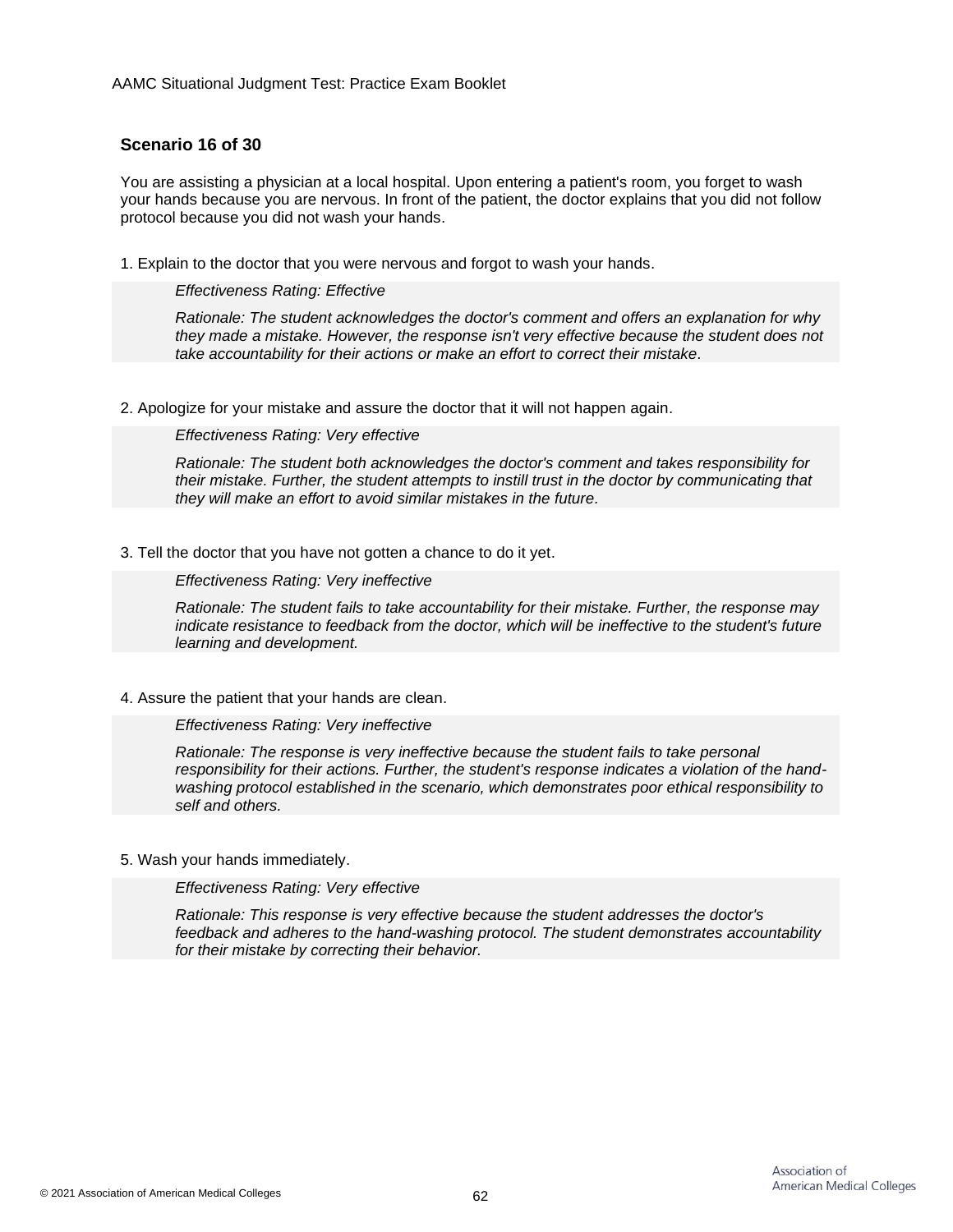# **Scenario 17 of 30**

For one of your classes, you must work in 4-person groups to complete weekly assignments. Your group has been dividing the workload equally across members. The group has been meeting once weekly to combine the individual pieces; however, this week, two group members got into an argument and neither wants to attend the meeting this week. It seems unlikely that the assignment could be completed between you and the remaining group member.

1. Tell the course instructor about the situation and ask for an extension on the assignment.

#### *Effectiveness Rating: Ineffective*

*Rationale: Although this response doesn't cause additional conflict within the team, it shows the student does not try to first resolve the conflict within the team before asking the instructor for an extension. This behavior is also problematic because the student does not discuss talking to the instructor with their team before asking for an extension.*

2. Tell the two members to stop acting immaturely and attend the weekly meeting.

*Effectiveness Rating: Ineffective*

*Rationale: While the student recognizes that the team members need to resolve their differences for the project to move forward, this response fails to demonstrate an appropriate level of respect toward the team members and does not help address the reason for their original conflict.*

3. Ask the members to set aside their differences for the sake of the project.

# *Effectiveness Rating: Effective*

*Rationale: The student reminds their teammates about the team's shared goal to help move them past their conflict. This response is not very effective because it does not help the team members resolve their underlying conflict.*

4. Remind the two members that they need to work together to complete assignments, so they should come to the meeting.

#### *Effectiveness Rating: Effective*

*Rationale: The student reminds their teammates that their involvement in the project is necessary for the team to achieve their goal, hoping it will help move them past their conflict. This response is not very effective because the student does not make an effort to help the team members resolve their underlying conflict.*

5. Tell the course instructor about the situation and ask if the individual pieces of work can be submitted separately.

### *Effectiveness Rating: Ineffective*

*Rationale: Although this response does not cause additional conflict within the team, the student does not try to help their team resolve the conflict and prioritizes their own goals above the team's goals. The student also talks to the instructor before discussing this option with their team, which demonstrates poor collaboration with their team.*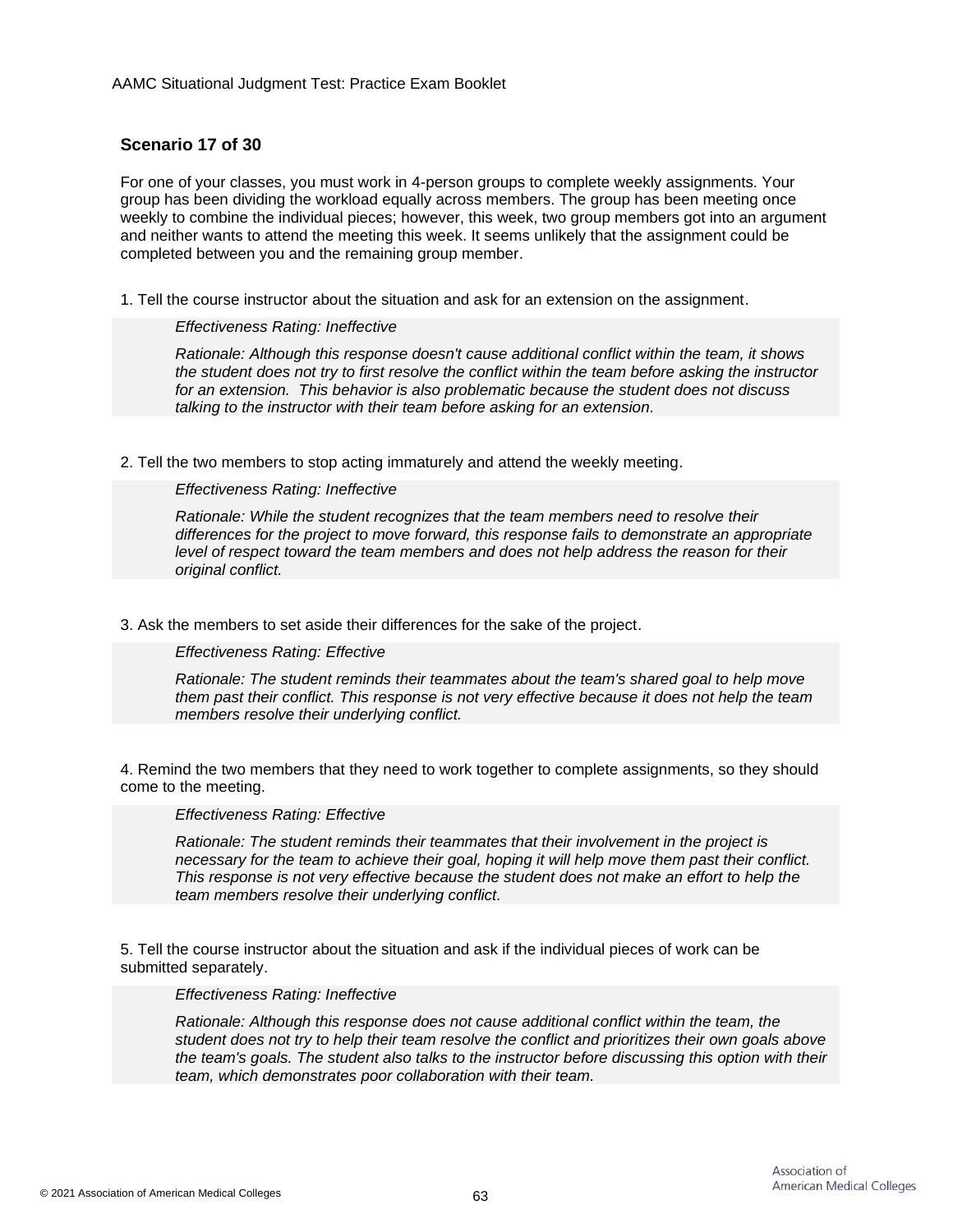6. Ask the team member who has contributed most to work with you and the remaining group member.

*Effectiveness Rating: Very ineffective*

*Rationale: The student fails to try to resolve the conflict within their team. Further, their approach will create additional conflict by trying to remove one of the team members from the project work.*

7. Ask the course instructor if you can be reassigned to a different group.

*Effectiveness Rating: Very ineffective*

*Rationale: The student does not make an effort to help address the issues within their team. Instead, this response prioritizes the student's own goals over those of their team members, which demonstrates poor teamwork skills.*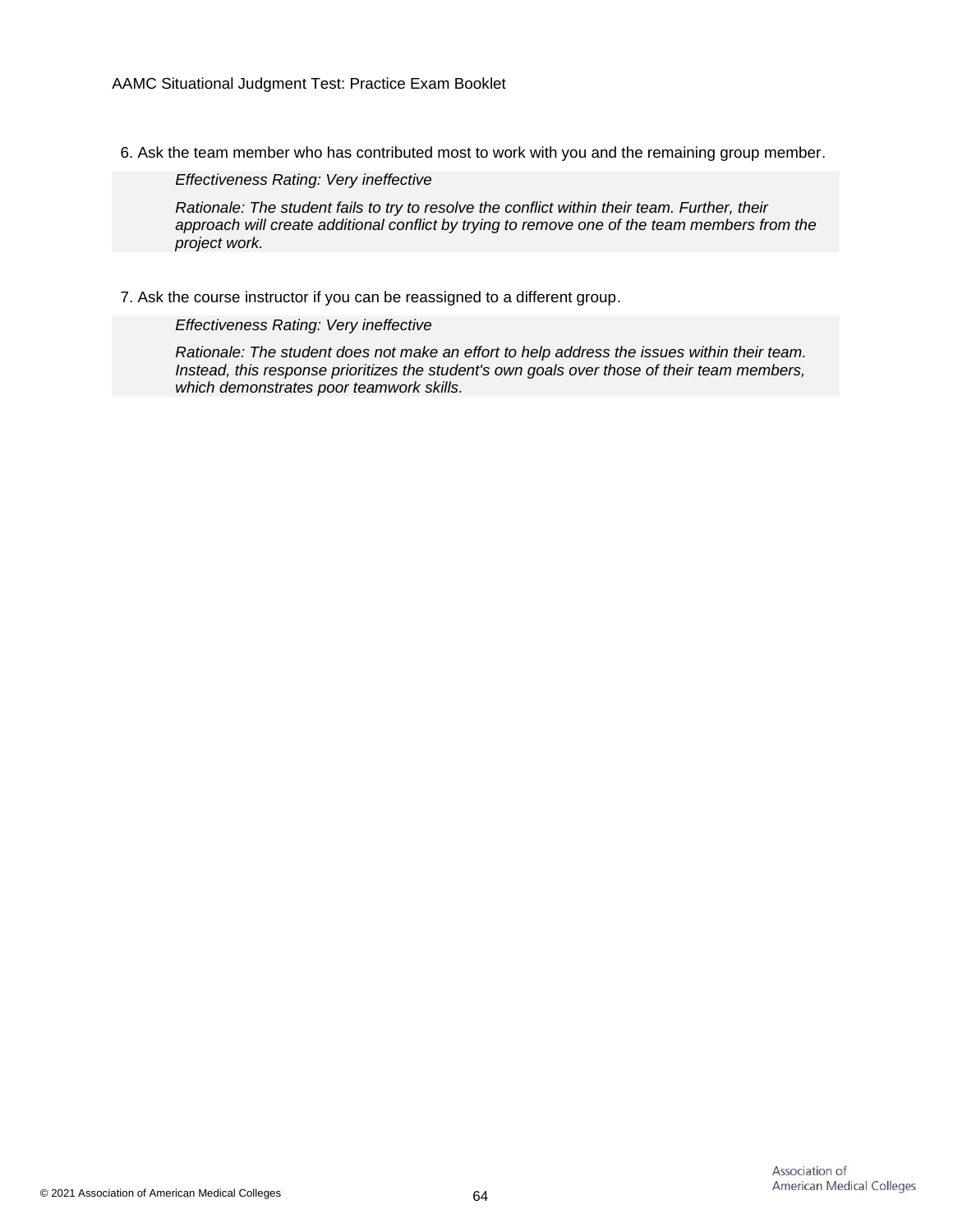# **Scenario 18 of 30**

You receive a low grade on your first major assignment in your biochemistry course. You ask the instructor for feedback. They tell you that your submission did not use the formatting style specified in the syllabus. You realize you were so busy that you forgot to read through the syllabus for this course.

1. Tell the instructor that you will pay better attention to the syllabus from now on.

*Effectiveness Rating: Effective*

*Rationale: While the student takes responsibility for their actions by acknowledging they should be more attentive in the future, a more effective response would attempt to address the underlying cause, such as attempting to balance the student's schedule to avoid this mistake in the future.*

2. Explain to the instructor that you should not be punished for being overwhelmed with coursework.

### *Effectiveness Rating: Very ineffective*

*Rationale: The student demonstrates poor personal maturity and a lack of respect to the instructor, who provided expectations for the course in the syllabus. Further, this response suggests that the student is unwilling to accept responsibility for failing to read through the syllabus.*

3. Offer to submit another version of the assignment that is consistent with the requirements of the course syllabus.

#### *Effectiveness Rating: Effective*

*Rationale: The student proactively seeks an opportunity to remediate their work, which demonstrates that they are willing to act on critical feedback. However, this is only the first assignment of the course; as an immediate next step, the student should use this opportunity to reflect on strategies for not overlooking critical information about the course in the future.*

4. Ask the instructor how using the correct formatting style contributes to the quality of the assignment.

*Effectiveness Rating: Very ineffective*

*Rationale: The student should expect requirements included in the syllabus will be important to the instructor and their performance on the course. The student demonstrates poor personal maturity and is disrespectful to the instructor by questioning their evaluation methods for the course, which may damage the student's reputation with the instructor.*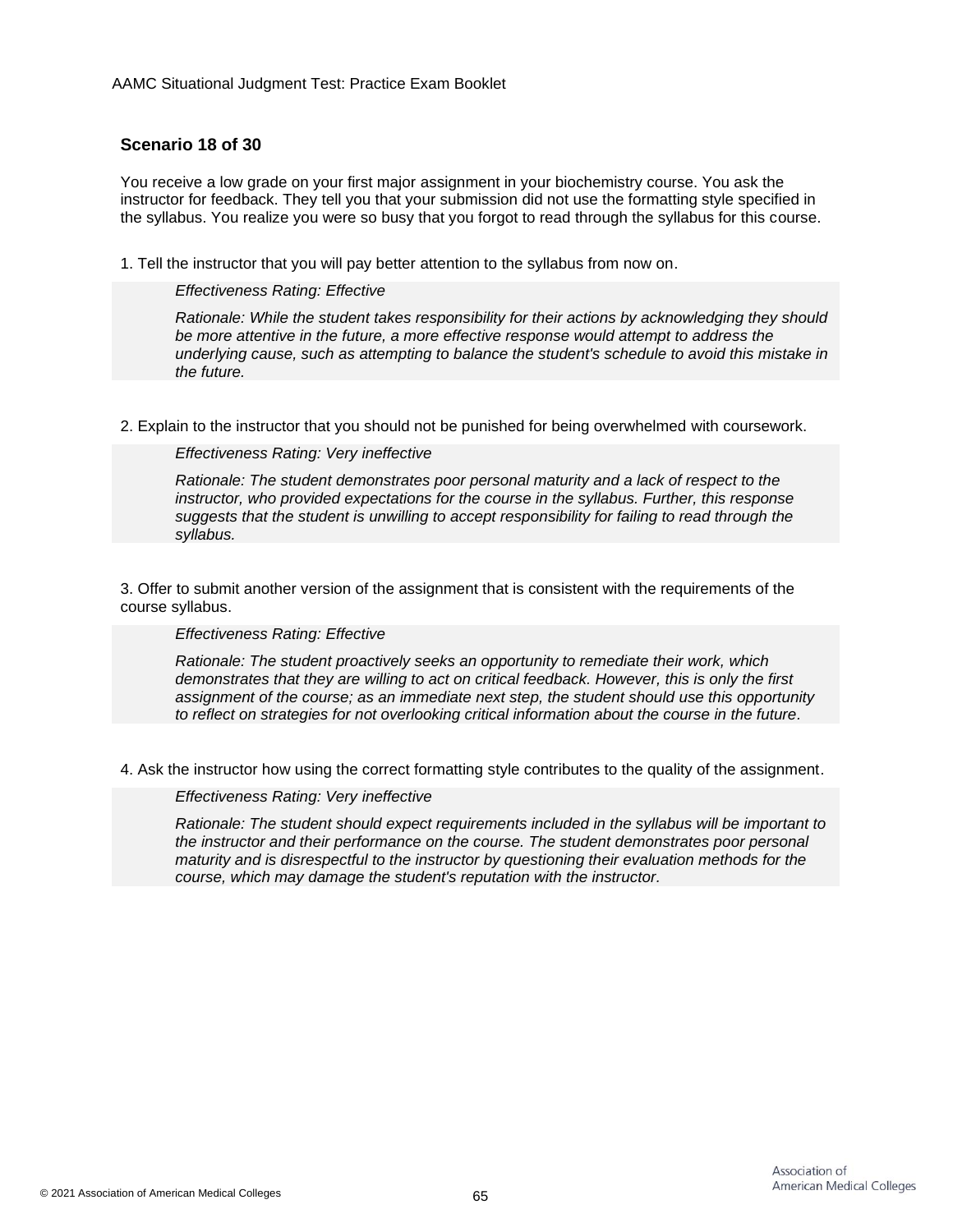# **Scenario 19 of 30**

During a new rotation, you are having difficulty working with others on the medical team. The rotation director asked to meet with you to share feedback about your performance from other peer members of the team. During the meeting, the director states that your peers believe your professional conduct needs improvement. The director also shares specific feedback about your behavior and offers to discuss your areas for improvement in greater detail.

1. Tell the director that you will find additional time to work on your professional behavior.

# *Effectiveness Rating: Effective*

*Rationale: The student acknowledges the feedback regarding their performance, which is a positive first step toward improving. The response is not very effective because, while it reflects a willingness to improve, the student doesn't specify any tangible steps that would help improve their performance.*

2. Tell the director that your peers' opinions do not accurately reflect your true behavior on the job.

### *Effectiveness Rating: Very ineffective*

*Rationale: The student fails to acknowledge peer feedback regarding their professionalism, which reflects poorly on the student's willingness to listen to others' perspectives and desire to improve. Further, the rotation director may respond negatively to the student's comment in the context of offering performance feedback, which could jeopardize their working relationship and/or be reflected in the student's evaluation.*

3. Suggest to the director that the other members of the team may misunderstand your behavior.

# *Effectiveness Rating: Ineffective*

*Rationale: Instead of being open to critical feedback regarding their performance, the student attempts to rationalize the feedback. The student fails to demonstrate an attempt to understand and improve based on the feedback.*

4. Remind the director that sometimes it takes time to adjust to working with members of a new team.

# *Effectiveness Rating: Ineffective*

*Rationale: As an immediate next step, the student offers a possible rationale for their peer feedback. While the student doesn't necessarily reject the peer feedback, the response is ineffective because the student fails to demonstrate an openness to different perspectives regarding their performance.*

5. Ask the director if you can set up a follow up meeting in the near future to discuss your progress.

### *Effectiveness Rating: Very effective*

*Rationale: The student not only shows they are open to feedback, but also takes initiative to address feedback by asking to set up a future meeting to discuss progress. The student demonstrates an initiative to improve and have the rotation director reassess their progress in the near future.*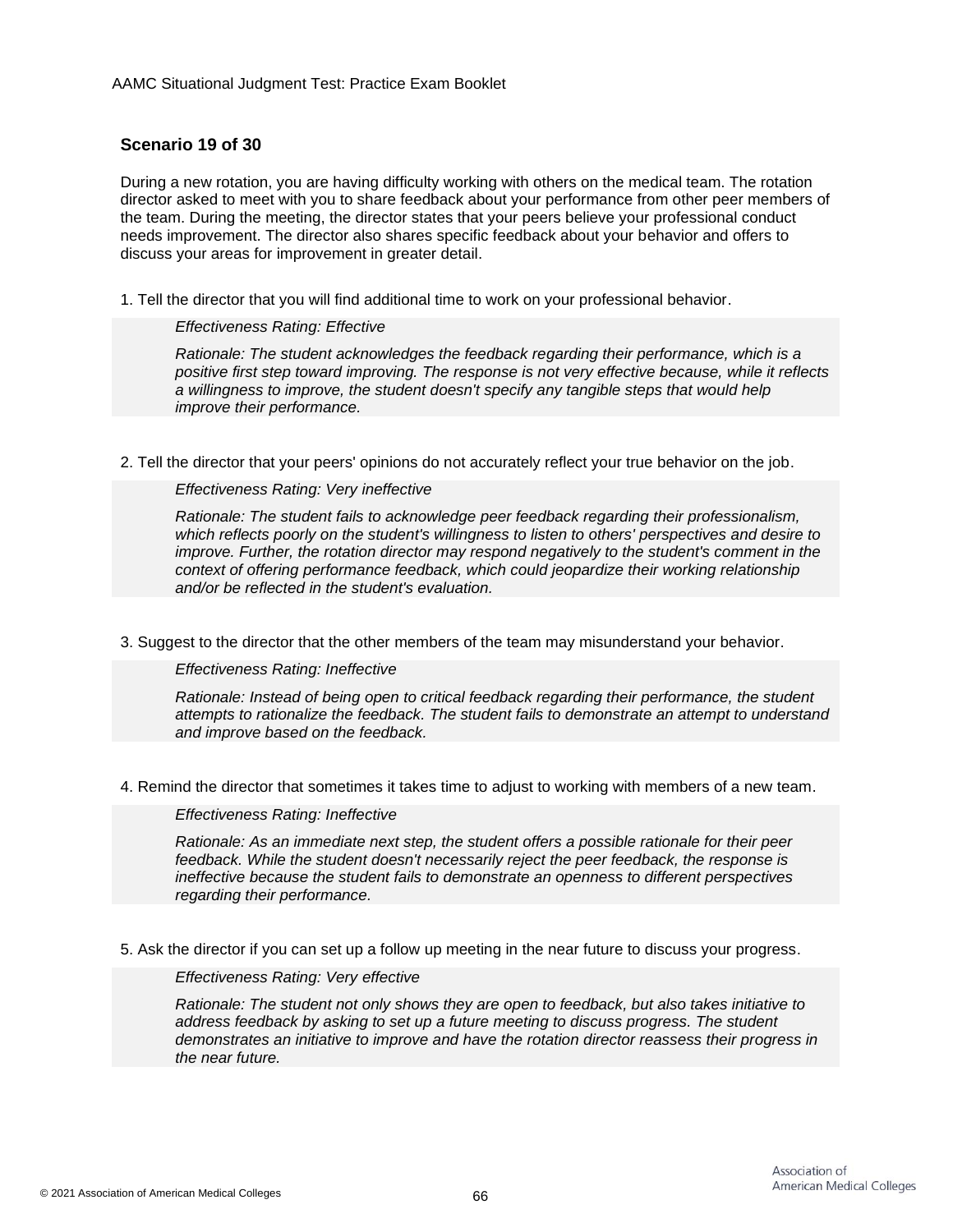6. Explain that you haven't noticed any difficulties in working with the medical team.

*Effectiveness Rating: Very ineffective*

*Rationale: Rather than being open to peer feedback, the student disputes the feedback, which could result in future performance issues. Further, the student is demonstrating poor ethical responsibility by lying to the rotation director about not having noticed any difficulties working with their team, which would likely create additional problems for the student.*

7. Discuss with the director possible solutions to address your peers' feedback.

*Effectiveness Rating: Very effective*

*Rationale: The student demonstrates a willingness to listen to their peers' feedback. Further, the student takes initiative to address the feedback by seeking solutions from the rotation director who presented the feedback to the student.*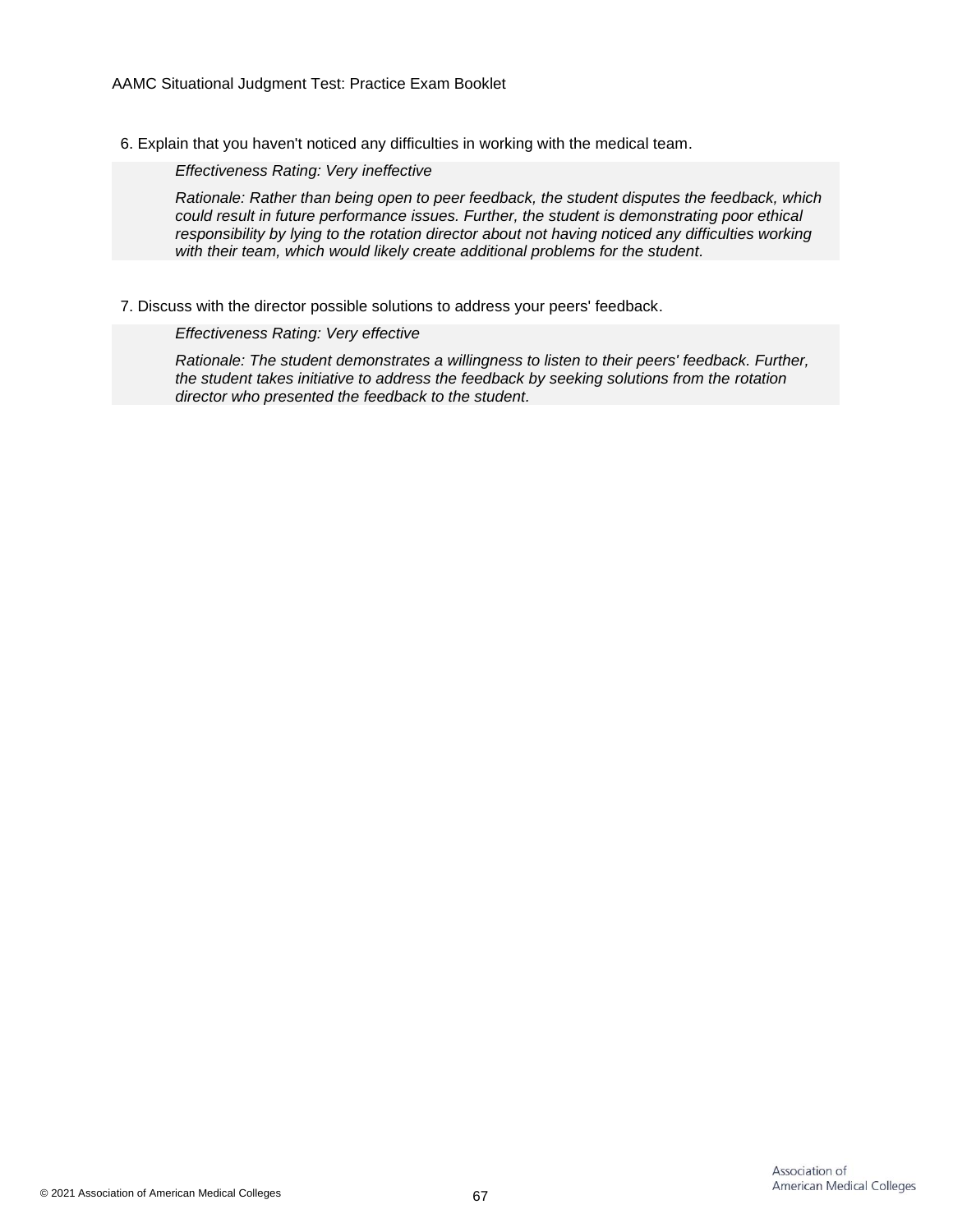# **Scenario 20 of 30**

You are enrolled in your school's tutoring program and are doing very well in your neuroanatomy course. However, many of your classmates are struggling. One of your classmates is having a particularly difficult time in the laboratory section of the class. The classmate tells you that, despite studying extensively, they are worried they will fail the course.

1. Tell the classmate about the tutoring program that helped you.

### *Effectiveness Rating: Very effective*

*Rationale: The student not only recognizes their classmate's concern regarding their academic struggles, but they also demonstrate a desire to help the classmate by offering a potential solution to improve the classmate's methods of studying based on their own positive experience.*

2. Sympathize with the classmate that neuroanatomy is a difficult subject for many students.

# *Effectiveness Rating: Effective*

*Rationale: Although the student recognizes and validates their classmate's struggle in the class, the response is not very effective because the student does not offer any sort of solution for how to improve their situation.*

#### 3. Offer to study with the classmate to help them learn the material.

#### *Effectiveness Rating: Effective*

*Rationale: By offering to study with the classmate, the student is supportive toward their classmate and offers a solution that may help them improve their grade. However, this response may add an additional burden onto the student. Rather, the student could direct their classmate to the tutoring program that has been successful for them.*

4. Suggest that the classmate request supplementary learning materials from the professor.

# *Effectiveness Rating: Effective*

*Rationale: The student recognizes the classmate's struggle and attempts to support them by providing a possible solution to their problem. However, the response is not very effective given the student fails to acknowledge the tutoring program, which they found very helpful in preparing for the course; rather, the student suggests a less actionable solution.*

5. Explain to the classmate that some students may not excel in the course.

#### *Effectiveness Rating: Very ineffective*

*Rationale: This response is insensitive to the classmate's struggle and could discourage the classmate. Further, the student fails to demonstrate a desire to help the classmate by not offering a potential solution to the classmate's problem.*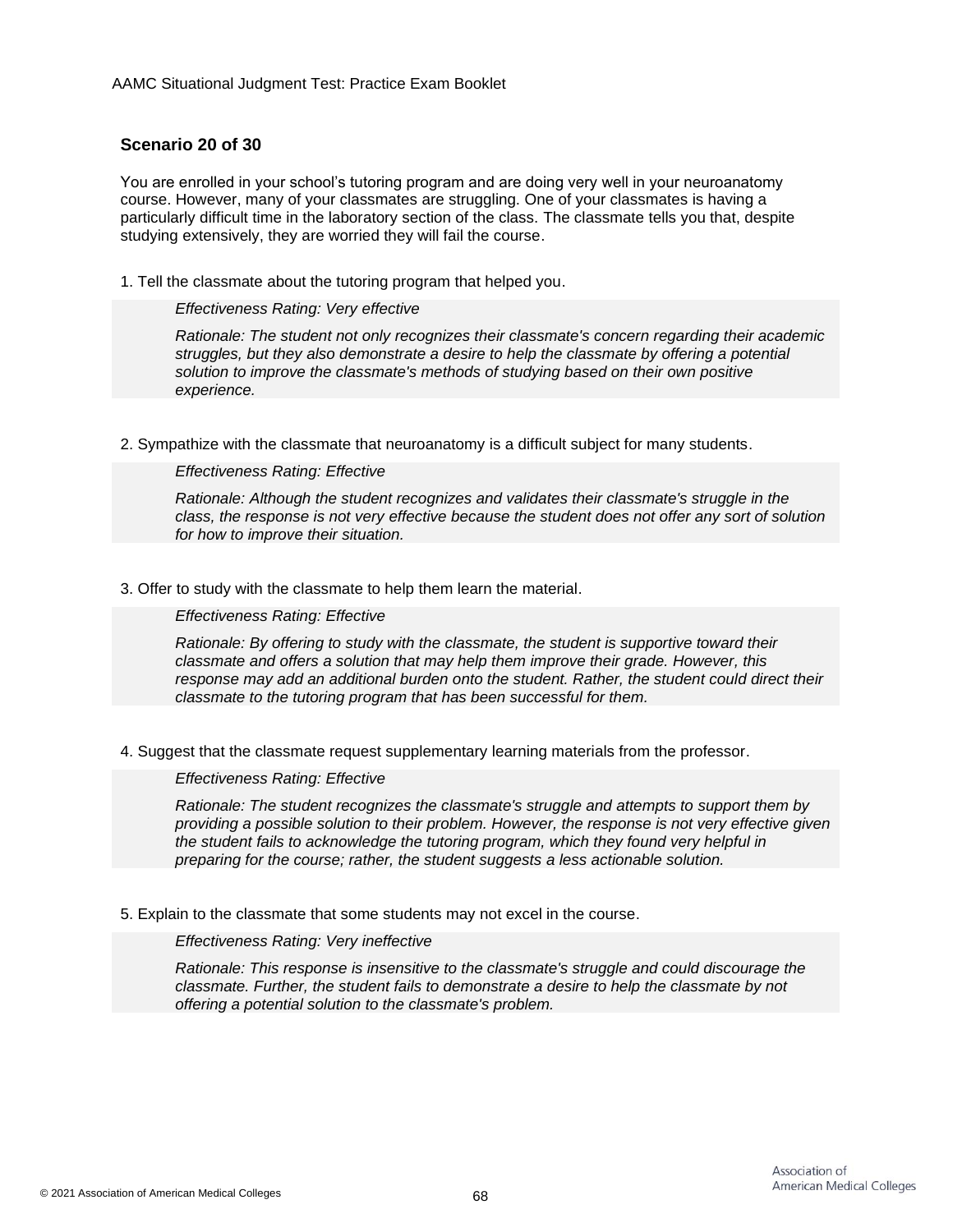6. Suggest the classmate spend more time and effort studying.

*Effectiveness Rating: Very ineffective*

*Rationale: This response fails to demonstrate awareness and recognition of their classmate's struggle and responds in an insensitive manner. Further, the student fails to demonstrate a desire to help their classmate by offering a solution that ignores the classmate's concerns.*

7. Tell the classmate you cannot help because you have other classes to focus on.

*Effectiveness Rating: Very ineffective*

*Rationale: By not offering any potential solutions for the classmate's challenge, or advice, the student fails to demonstrate a desire to help, and recognize the needs of, their classmate.*

8. Suggest to the student that they meet with the professor to develop a study plan.

*Effectiveness Rating: Effective*

*Rationale: This behavior shows the student recognizes the needs of their classmate and demonstrates a desire to help their classmate by offering a possible solution to help them improve their studying. However, it is not very effective because the student does not direct the classmate to the tutoring program that has been successful for them.*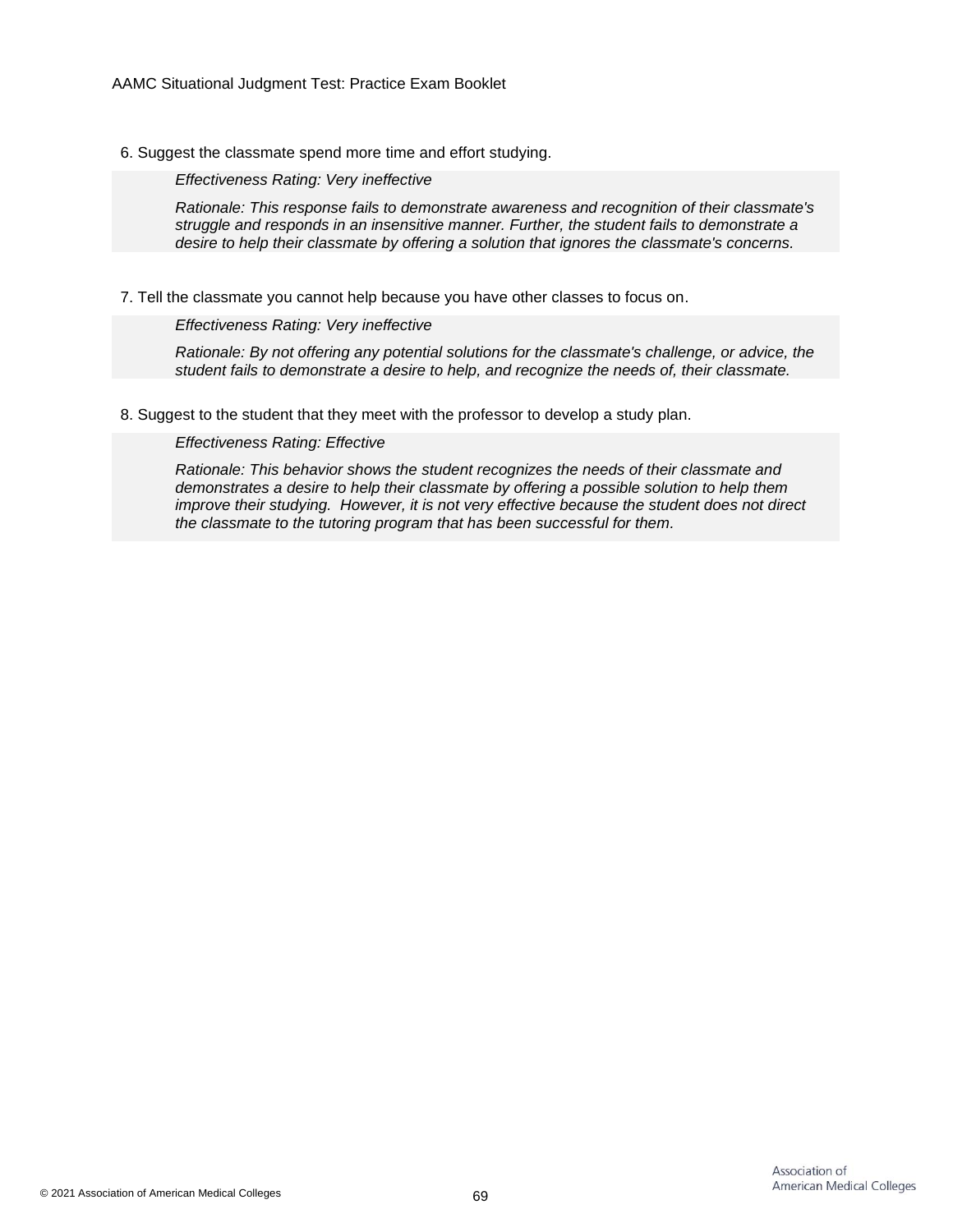# **Scenario 21 of 30**

Your professor tells your class about a patient care team that went to great lengths to contact the family members of a deceased patient to obtain consent for organ donation. The patient had recently immigrated to the U.S. but the rest of the family stayed in their native country. After hearing the story, a classmate quietly tells you, "the care team wasted their time on an undocumented immigrant".

1. Remind the classmate that the care team is responsible for the patient regardless of the patient's immigration status.

#### *Effectiveness Rating: Effective*

*Rationale: This response shows an understanding of the patient care team's responsibility toward the patient. The student shows initiative by communicating this to the classmate. However, the response is not very effective because the student does not make an effort to address why the classmate's comment was inappropriate.*

2. Ask your classmate to explain why they think the patient was an undocumented immigrant.

*Effectiveness Rating: Ineffective*

*Rationale: As an immediate next step, this response is ineffective because the student entertains the classmate's inappropriate and culturally insensitive comment. Rather, a more effective next step would be to correct the classmate's behavior or convey why their comment is inappropriate.*

3. Quietly agree with your classmate so that you do not interrupt the professor.

*Effectiveness Rating: Very ineffective*

*Rationale: The student's comment potentially encourages the classmate's bias against patients who have immigrated to the U.S. and endorses an insensitive stereotype. The student should address and speak to why the classmate's comment is inappropriate rather than condoning and potentially encouraging the classmate's comment.*

4. Tell your classmate you doubt the team would have done that if the patient was an undocumented immigrant.

*Effectiveness Rating: Very ineffective*

*Rationale: This response suggests the student agrees with the classmate's culturally insensitive comment. The student demonstrates both a lack of empathy toward the patient's family and an openness to discriminating against patients based on their cultural background or national origin.*

5. After class, privately explain to the classmate why you felt their comment was inappropriate.

*Effectiveness Rating: Very effective*

*Rationale: The student recognizes the comment is inappropriate and takes initiative to not only address the comment with the classmate, but also to explain why their comment was inappropriate. Thus, the student recognizes and appropriately addresses bias in others, which demonstrates very effective cultural competence.*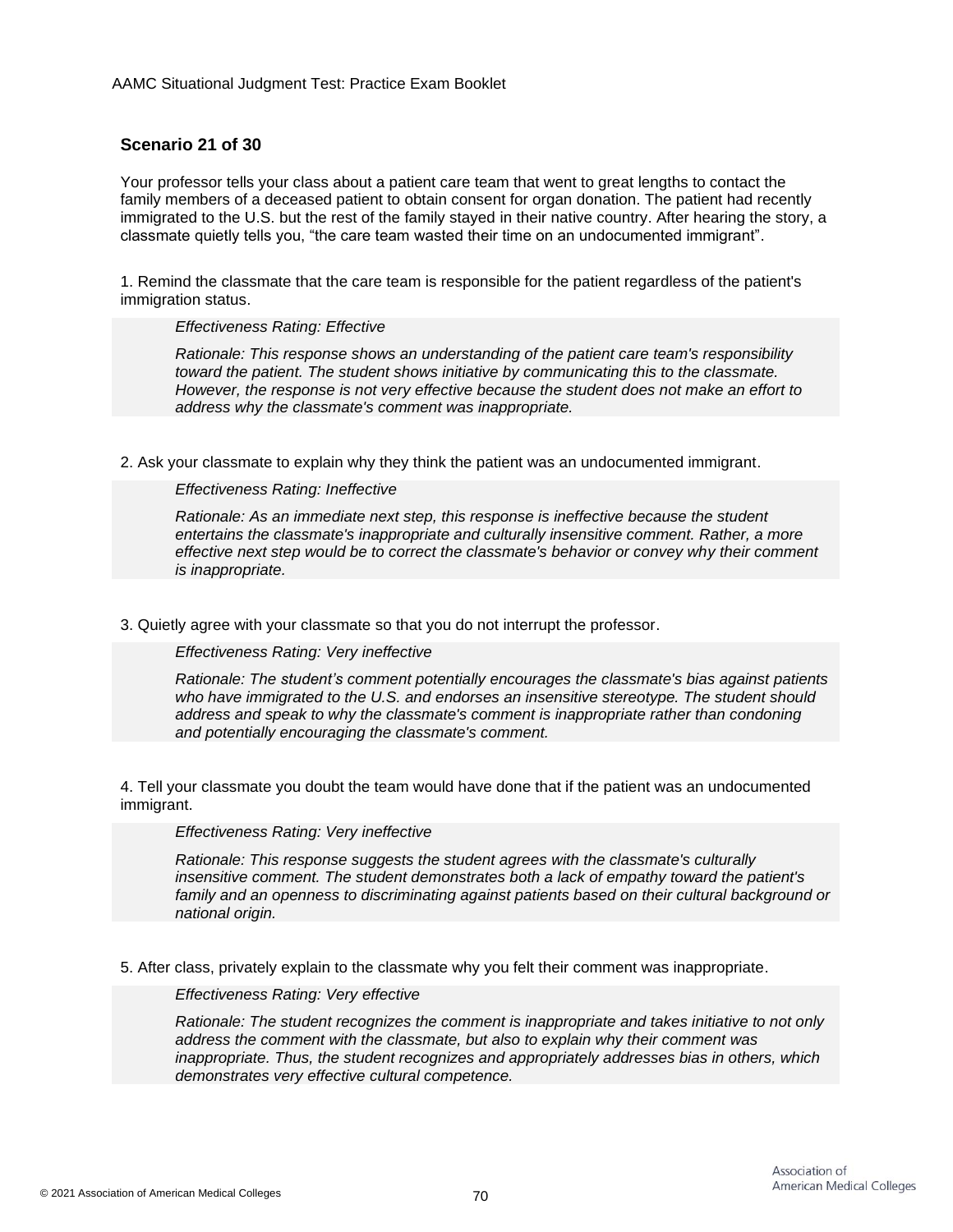# **Scenario 22 of 30**

You are leading a study group with some classmates when two classmates begin arguing about one of the course topics. The argument is tense but stays on-topic until one student insults the other's intelligence, and the other responds by insulting the first student's appearance.

1. Ask another classmate to diffuse the argument.

*Effectiveness Rating: Ineffective*

*Rationale: Although this response illustrates a desire to resolve the conflict, the student places the burden onto another student to diffuse the argument. As group leader, the student should both recognize and take steps to resolve the interpersonal conflict among group members.*

2. Let the two classmates handle the situation themselves, as you were not involved in the argument.

*Effectiveness Rating: Ineffective*

*Rationale: While the student may prefer not to intervene in what has become a personal argument, as group leader, they should take initiative to address the conflict as it has disrupted the group discussion. Further, there is no indication that the classmates will be able to resolve the conflict on their own.*

3. Tell the two classmates you are no longer willing to work with them.

*Effectiveness Rating: Ineffective*

*Rationale: This response may benefit other group members by removing the two distracting students and potentially improving the overall group dynamic. However, the response is ineffective as it does not attempt to resolve the interpersonal conflict among group members.*

4. Tell the two classmates that personal attacks are not acceptable.

*Effectiveness Rating: Very effective*

*Rationale: The student recognizes the importance of addressing the group members' distracting behavior. The student acts appropriately as group leader by pointing out that the personal attacks are not acceptable in this context, which demonstrates an effort to maintain group cohesion.*

5. Ask the two classmates to resolve their issue privately.

*Effectiveness Rating: Effective*

*Rationale: This response acknowledges that the two group members need to resolve their interpersonal conflict and potentially allows the group to stay on topic. However, the response is not very effective as the student avoids directly addressing the conflict with the group members.*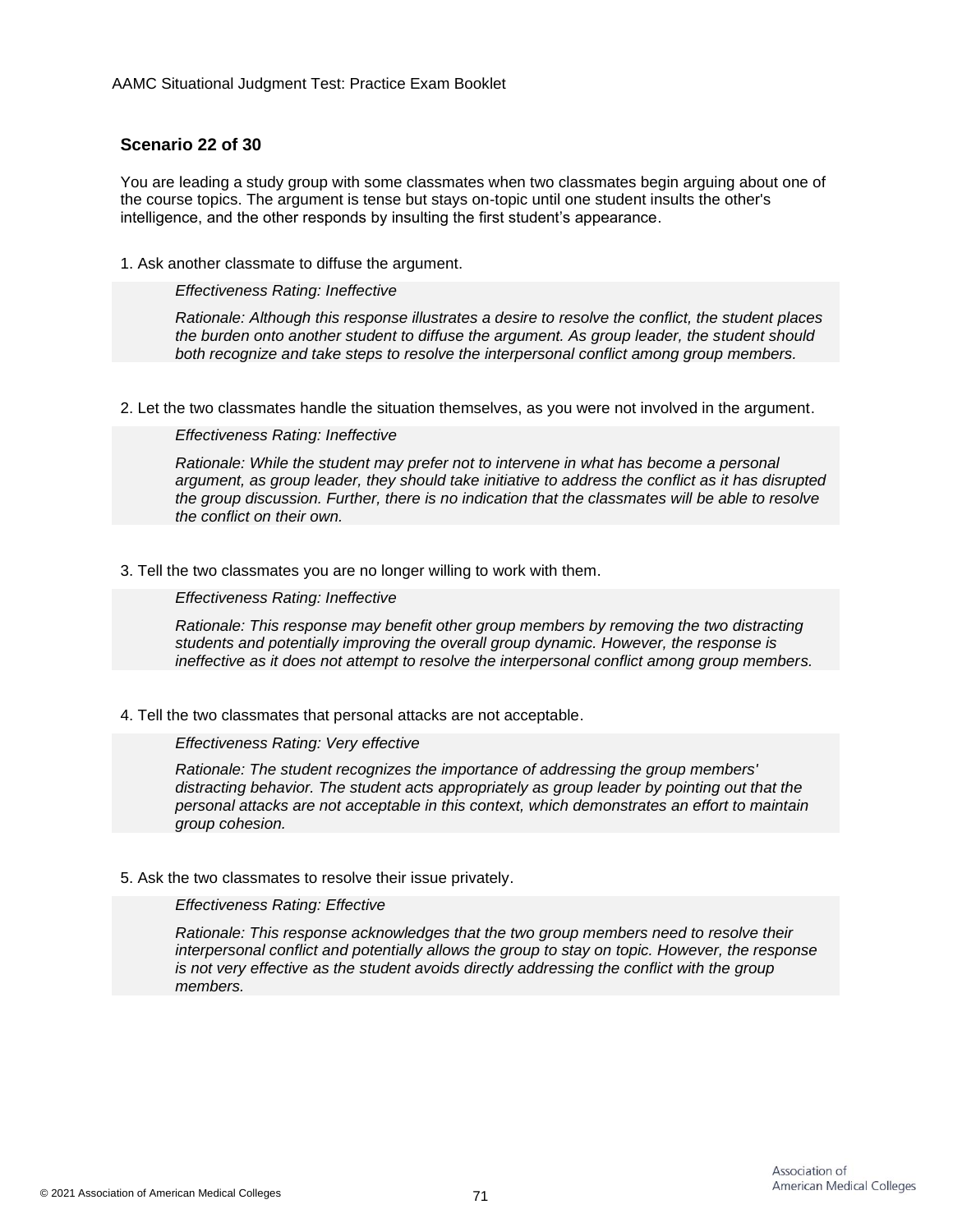6. Tell the study group to take a short break and offer to speak with the two classmates privately.

*Effectiveness Rating: Very effective*

*Rationale: As a group leader, the student takes responsibility by addressing the interpersonal conflict among group members. The student also takes initiative to address the classmates privately which may help diffuse the situation.*

7. Ignore the classmates' argument and continue leading the discussion with the other group members.

*Effectiveness Rating: Very ineffective*

*Rationale: By allowing the argument to continue, the student will be unable to keep other group members engaged and attentive as they will find the argument to be distracting and disruptive. Further, as a group leader, the student should make an effort to address the interpersonal conflict among team members.*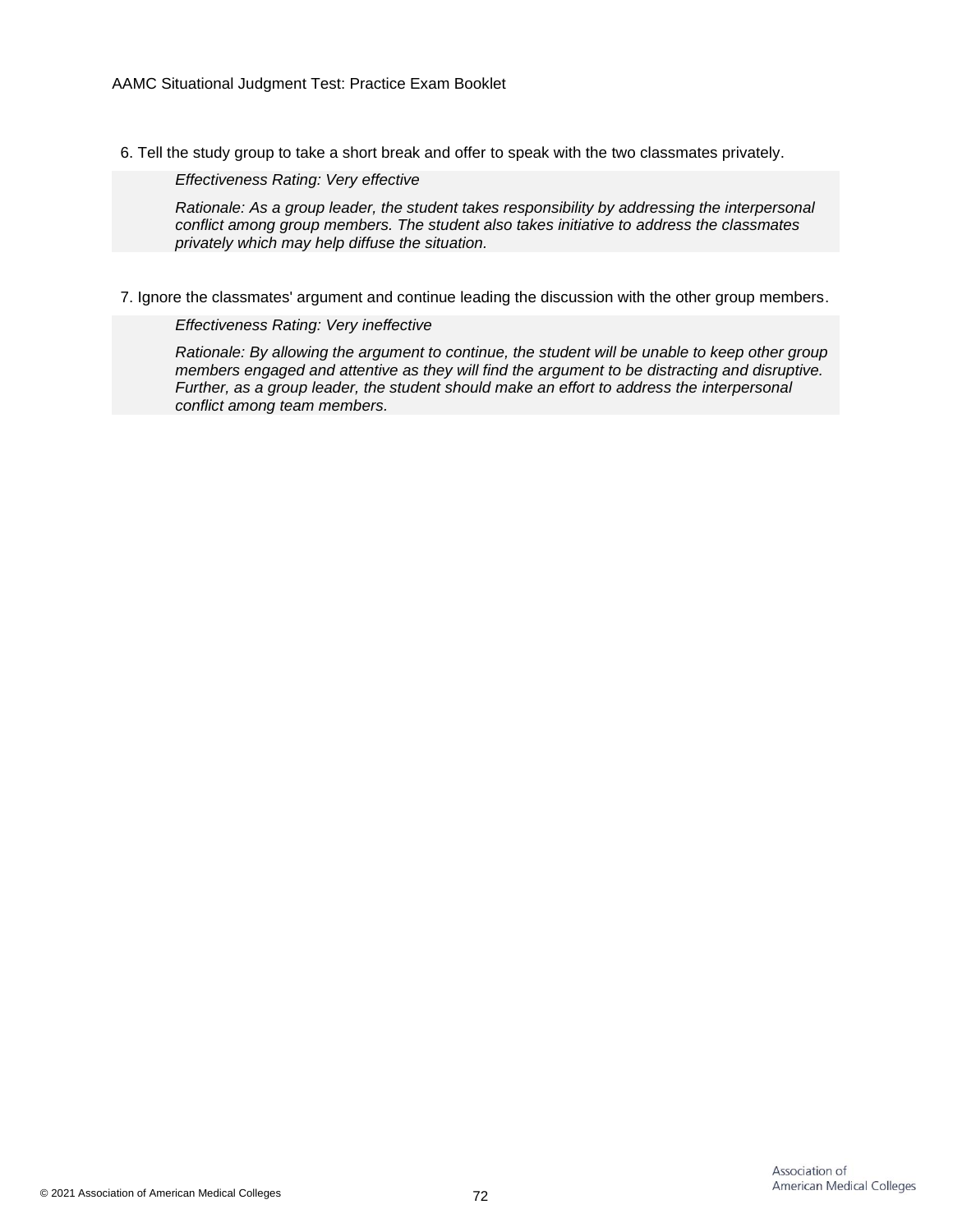# **Scenario 23 of 30**

This year, medical school is much harder than you expected. Course material has become challenging to understand, and you are having difficulty balancing your schoolwork and your personal life. Completing course work and preparing for exams is consuming more of your free time than ever before. In casual conversations, other students are saying that they are facing similar difficulties.

1. Work with classmates to create a forum to discuss how to balance schoolwork and personal life.

## *Effectiveness Rating: Very effective*

*Rationale: This response demonstrates the student's maturity and resilience by finding a way to adapt to the stressful situation. The student identifies an approach to share and learn from other students, which could also help other students facing similar difficulties.*

2. Seek suggestions from more senior students for balancing your schoolwork and personal life.

# *Effectiveness Rating: Effective*

*Rationale: The student is proactive in seeking suggestions from more senior students who may have successfully navigated the curriculum before. However, the response is not very effective as there is no indication that the senior students performed well or that they would be a helpful resource for the student's own individual situation.*

3. Prioritize your schoolwork and make time for your personal life after you've met your obligations at school.

# *Effectiveness Rating: Ineffective*

*Rationale: While the student understands the importance of fulfilling school responsibilities, their decision to deprioritize their personal life represents a failure to adapt effectively in a stressful situation and could have consequences down the road.*

4. Ask a trusted faculty member for advice on managing school-related and personal responsibilities.

# *Effectiveness Rating: Very effective*

*Rationale: The student acknowledges that they are struggling to balance their schoolwork and personal life and proactively seeks a trusted advisor, thus demonstrating resilience and a willingness to adapt to a challenging and stressful situation.*

5. Make a schedule that limits the amount of time you spend studying each day.

# *Effectiveness Rating: Ineffective*

*Rationale: While the student recognizes the importance of making time for their personal life, their approach does not address the student's struggle with managing their workload. The student fails to adapt in a way that would effectively address their ever-growing academic demands while balancing their personal life.*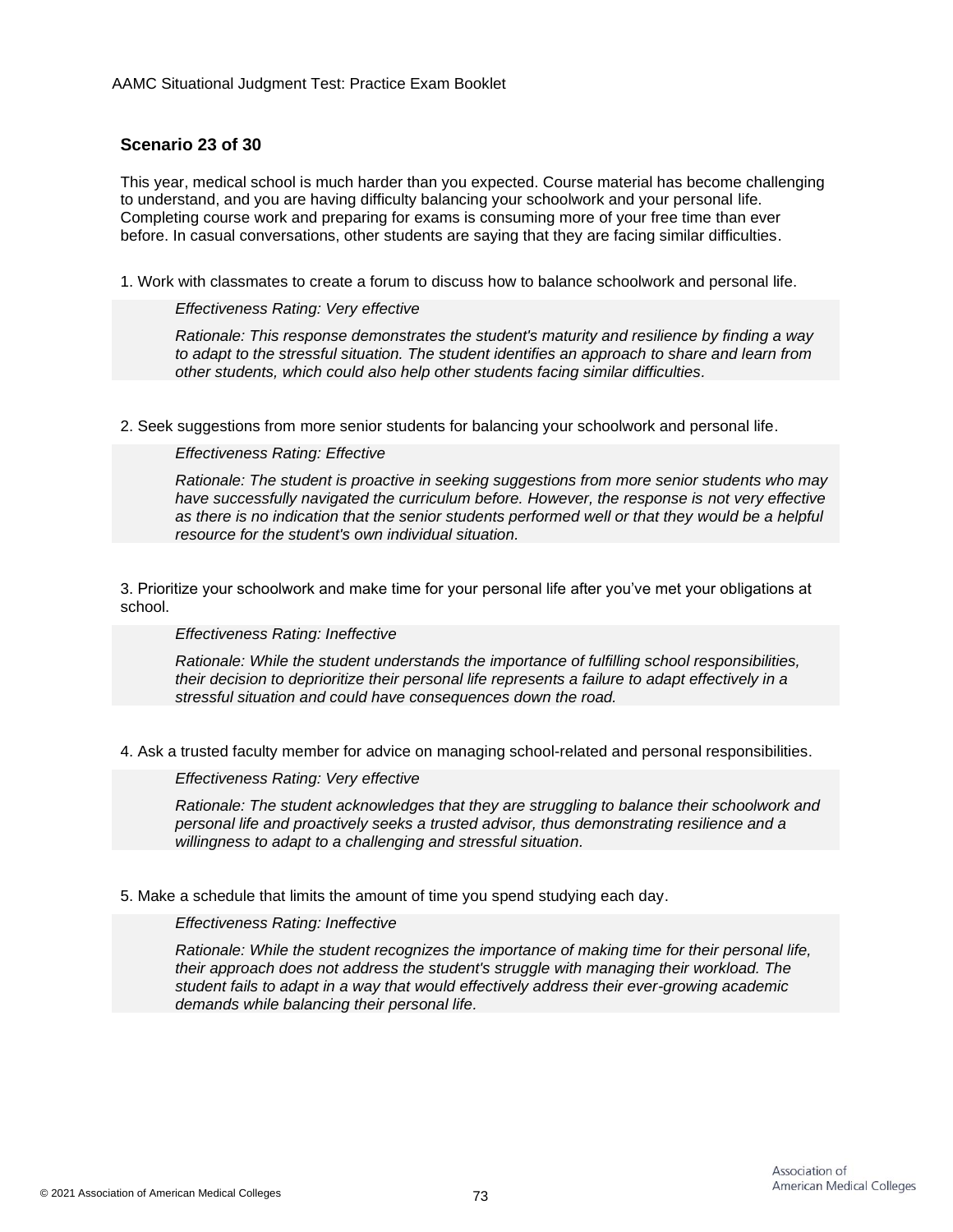# **Scenario 24 of 30**

You are part of a team assigned to a group project. During your first group meeting, you and most of your team members discuss how you want to do extra work on the project in an effort to get a higher grade. However, one team member says they don't have time to do extra work due to their volunteer commitments.

1. Discuss with the team member their other commitments to understand what work they will be able to complete for the group project.

*Effectiveness Rating: Very effective*

*Rationale: The student has acknowledged their team member's situation and offers a solution that accommodates the team member's schedule in the context of fulfilling team goals.*

2. Discuss as a team which parts of the project each person is able to complete.

*Effectiveness Rating: Very effective*

*Rationale: The student takes initiative by delegating project tasks across team members to achieve their team goal (i.e., completing the project). This response acknowledges the importance of collaborating with team members and prioritizing team goals.*

3. Suggest the team assign the team member fewer tasks to accommodate their schedule.

*Effectiveness Rating: Effective*

*Rationale: The student is willing to make adjustments for their team member due to their busy schedule and offers a solution that seeks to achieve the rest of the team's goals. However, the behavior is less effective because the student doesn't take the time to understand their team member's other responsibilities and or learn how they would like to help on the project.*

4. Tell the team member that if they don't do enough work on the project, you will tell the instructor.

*Effectiveness Rating: Very ineffective*

*Rationale: This response shows that the student is unwilling to work with or listen to their team member to find an acceptable solution. Rather, the student fails to demonstrate awareness of their team members needs and interests, and treats the team member in a disrespectful manner by suggesting they will report the team member.*

5. Suggest the team member ask the instructor for a new team that agrees with their approach to the project.

### *Effectiveness Rating: Very ineffective*

*Rationale: The student chooses to completely disengage from collaborating with the team member. Not only is this solution inconsiderate toward the team member, but the student's request defies the original group assignment and is unlikely to be well-received by the professor.*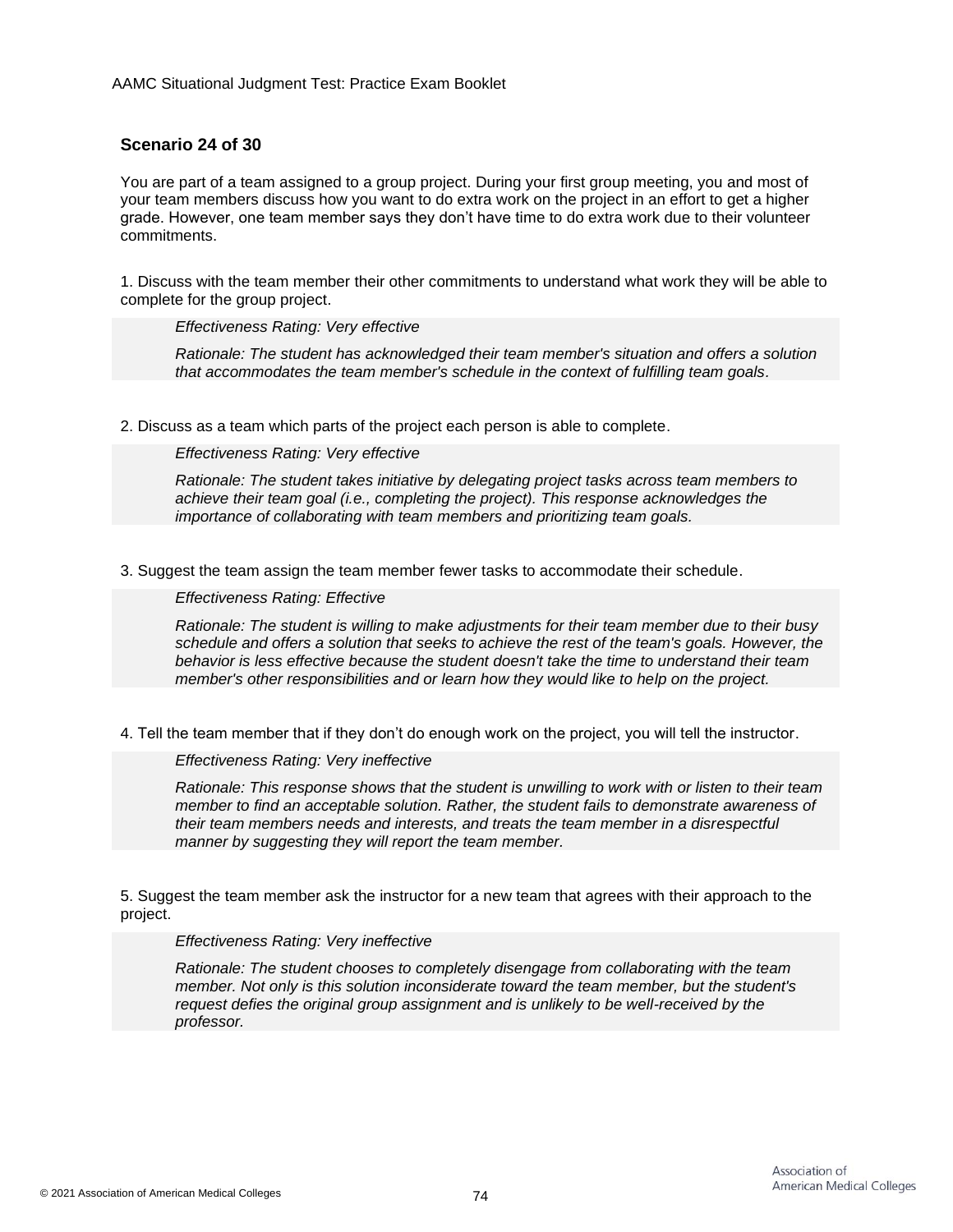6. Ask your team member if they can adjust their volunteer commitments to make time for this project.

*Effectiveness Rating: Effective*

*Rationale: This behavior shows the student is willing to start a conversation with their team member and how they can make adjustments to help accomplish the team goal. However, it is not very effective because it places a burden on the team member to adjust their schedule to fit the team goals without first exploring what their team member is able or willing to do to help finish the project.*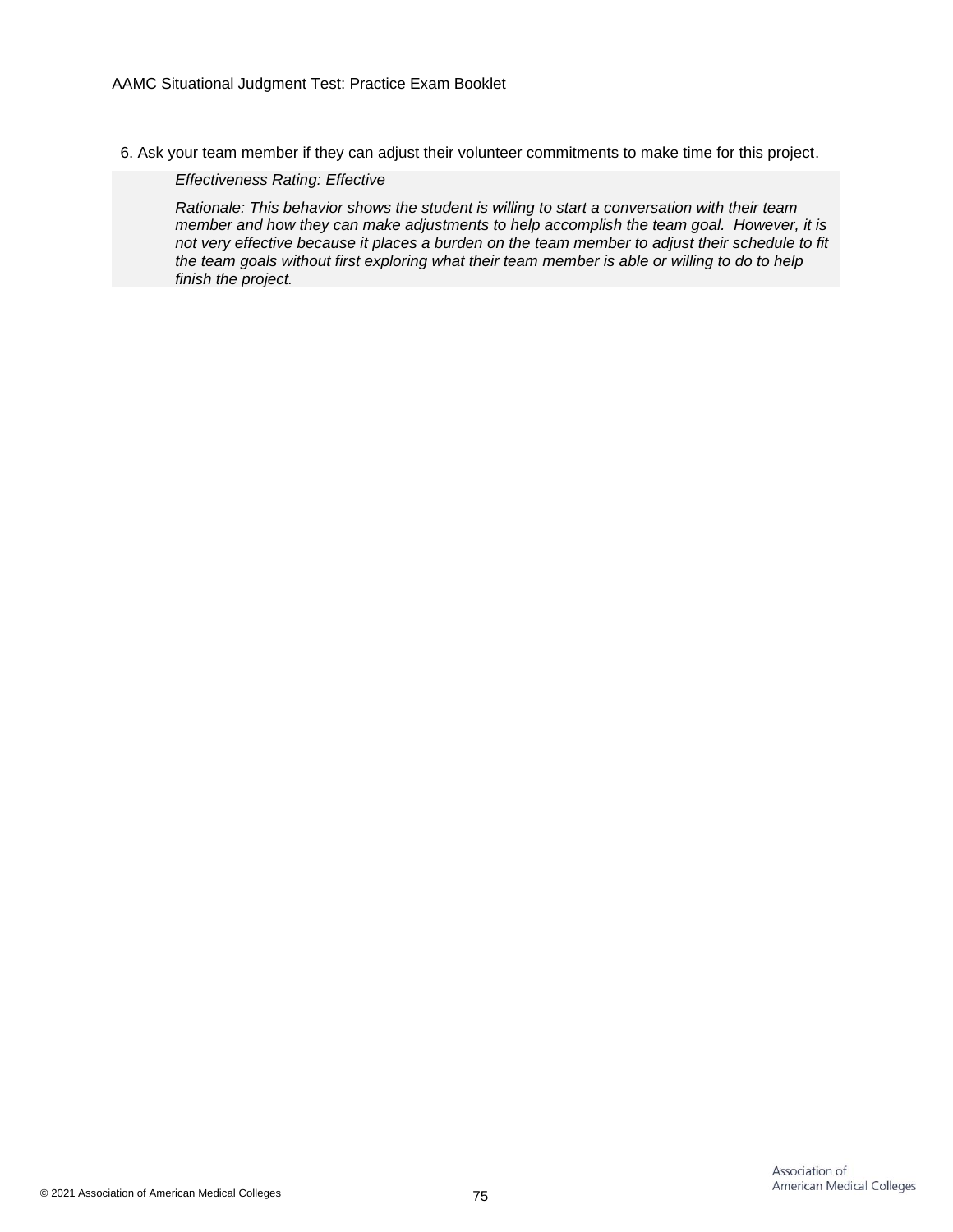# **Scenario 25 of 30**

You just started working at a local clinic. You are responsible for meeting with patients and documenting their health concerns before they see the doctor. Before you meet with a patient complaining of stomach pain, a more experienced student pulls you aside and says: "That person is homeless and comes to the clinic all the time. They're obviously making up concerns so they can stay here for a while. Don't waste your time meeting with the patient".

1. Acknowledge the student's comments but meet with the patient regardless.

### *Effectiveness Rating: Ineffective*

*Rationale: Although the student expresses that they would like to meet with the patient to complete their task, the student should not acknowledge the other student's comments given the biased and inappropriate nature of the comments.*

2. Tell the student it's important to assist the patient in case there actually is a problem.

# *Effectiveness Rating: Very effective*

*Rationale: The student recognizes that it is their responsibility to treat the patient the same regardless of the other student's assumptions. The student shows awareness of the importance of fulfilling their responsibilities and recognizes the need to serve others.*

3. Tell the student you're not going to treat the patient differently because they happen to be homeless.

### *Effectiveness Rating: Very effective*

*Rationale: This behavior shows the student does not let a person's possible background influence the way they are treated, and further, explains to the other student the honest and ethical way to treat any patient.*

# 4. Let your supervisor know you would prefer not to see the patient.

### *Effectiveness Rating: Very ineffective*

*Rationale: The student fails to carry out their responsibilities and demonstrates poor ethical responsibility toward the patient. Further, the student's decision suggests they agreed with the other student's biased comments and even incorporated them into their decision making.*

# 5. Tell the student it can be frustrating when people use clinic resources they don't really need.

# *Effectiveness Rating: Very ineffective*

*Rationale: This response is very ineffective because it does not help or protect the patient. Further, by acknowledging the other student's point of view rather than addressing it, the primary student condones the biased comments and potentially enables them to behave inappropriately in the future.*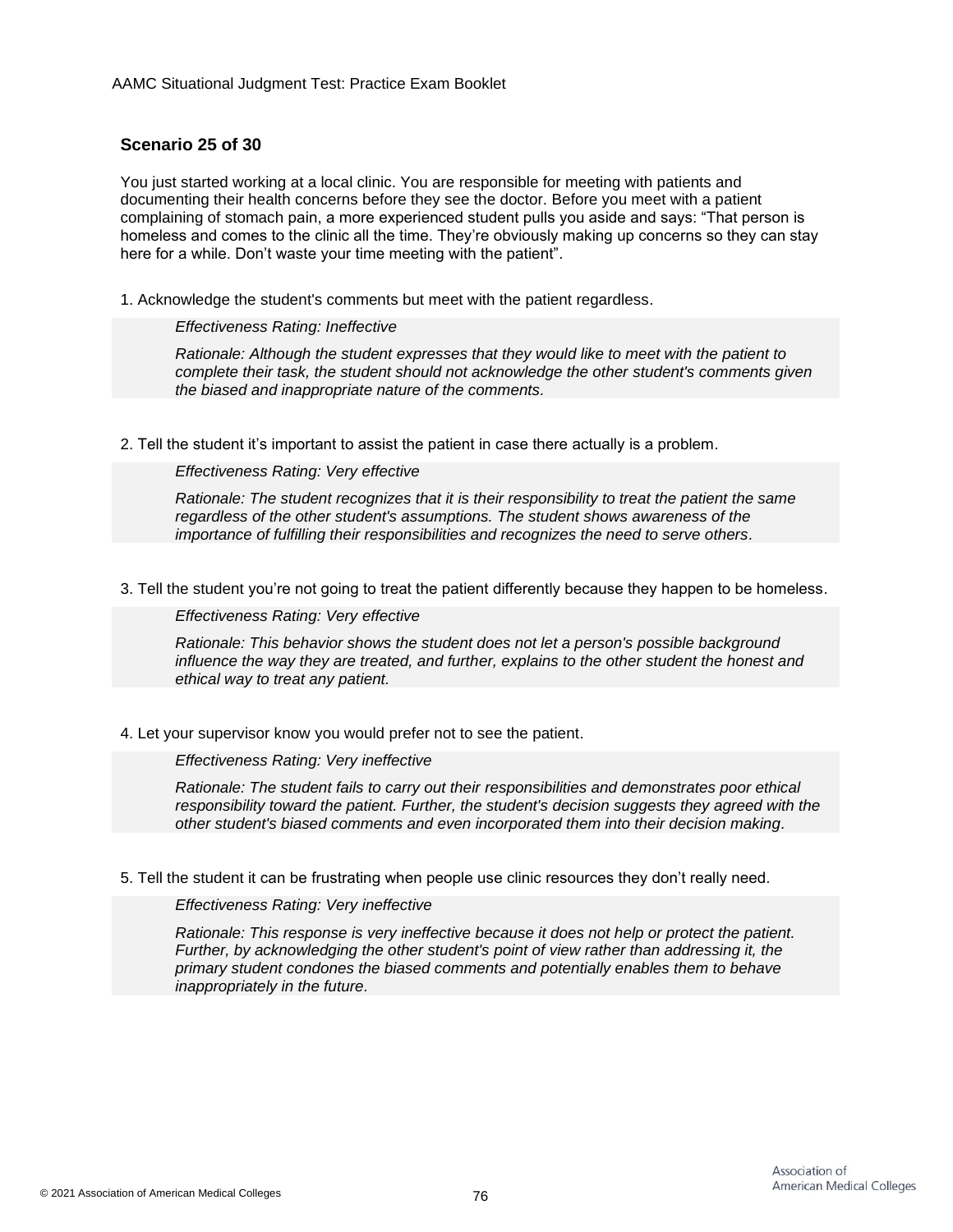6. Tell the student their comments are inappropriate and biased.

*Effectiveness Rating: Effective*

*Rationale: This behavior shows the student is willing to address the biased and unprofessional comment. However, this response is not very effective as it may be perceived as confrontational and does not necessarily open up a conversation with the other student.*

## 7. Ignore the student's comments and meet with the patient.

# *Effectiveness Rating: Effective*

*Rationale: The student fulfills their obligations by meeting with the patient, as assigned. However, the response is not very effective as the student fails to address the other student's inappropriate comments.*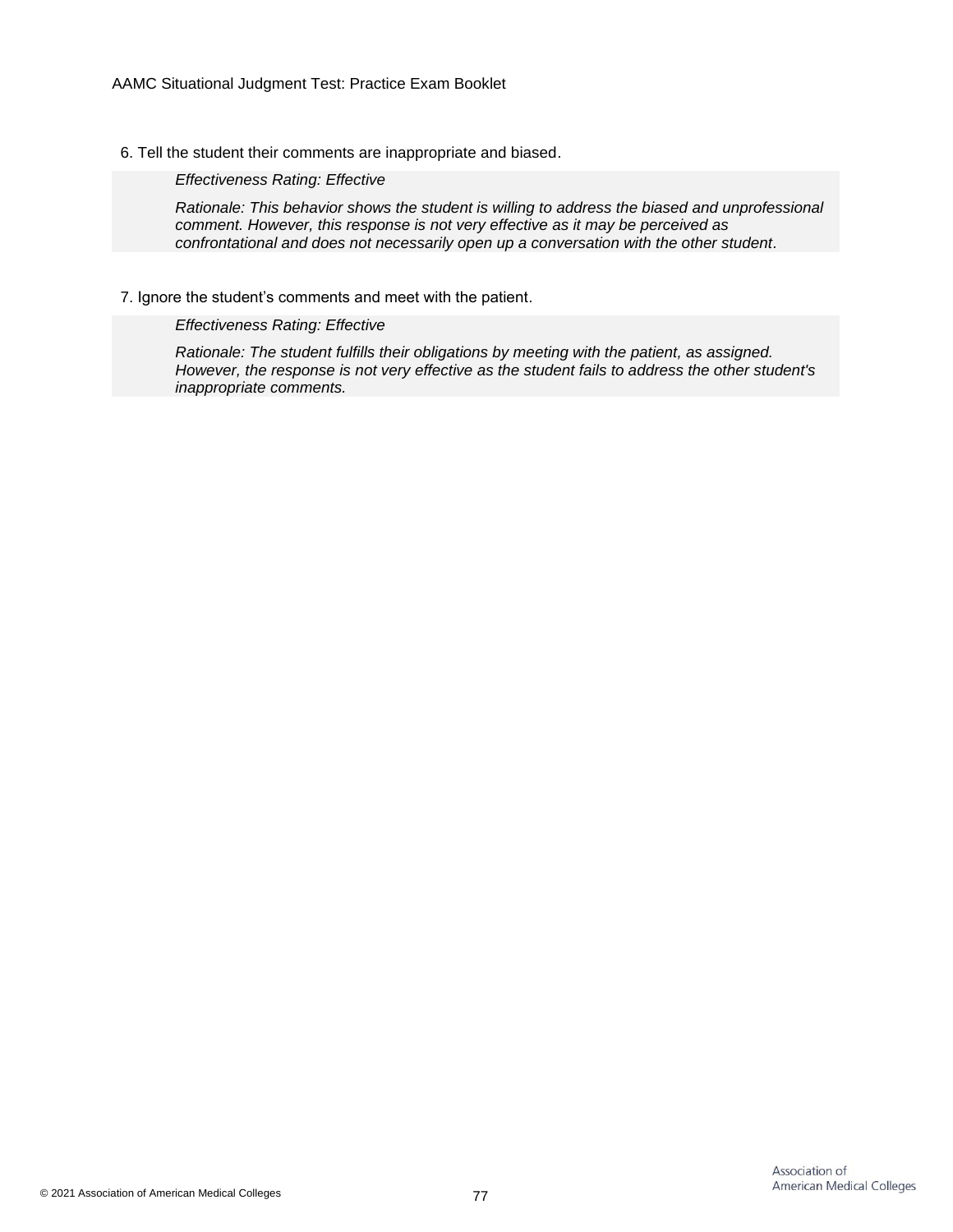# **Scenario 26 of 30**

As part of a class assignment, you're leading a team of students in a group activity. One student is trying their best but is struggling to keep up with the rest of the team. The student's pace is making it difficult for everyone else to complete their tasks, so you suggest the student briefly stop working and instead watch and learn from other team members. The next day the student tells you they didn't receive credit for the assignment because the professor saw they didn't participate the entire time.

1. Share with the professor that the student was participating for the majority of the task.

# *Effectiveness Rating: Effective*

*Rationale: The student takes initiative to remedy the situation by speaking with the professor and honestly reporting the amount of work the team member completed. However, the response is not very effective as it doesn't acknowledge the student's own role in stopping the team member's work.*

2. Explain to the professor that you asked the student to stop working to learn from others.

## *Effectiveness Rating: Very effective*

*Rationale: The student acknowledges their role in stopping the team member from working and explains to the professor the reason was to try to help their team member improve. Thus, the student takes responsibility for their actions and addresses the intentions behind their decision in an honest manner.*

3. Offer to meet with the student and the professor to explain that you asked the student to stop working.

# *Effectiveness Rating: Very effective*

*Rationale: This response demonstrates personal responsibility as the student offers to meet with the team member to discuss the issue, and also acknowledges their role in the situation to the professor.*

4. Ask the other students in the team if they think the student should get credit.

### *Effectiveness Rating: Very ineffective*

*Rationale: This behavior suggests the student is unwilling to take personal responsibility and ownership for their actions by relying on team members to come to a decision on how to resolve the issue.*

5. Acknowledge your mistake to the student and ask if there is any way you can help them.

# *Effectiveness Rating: Effective*

*Rationale: The student is willing to both accept responsibility for the situation and help the student. However, the response is not very effective because the student places the burden of identifying a solution on their team member rather than taking personal responsibility and seeking a solution on their own.*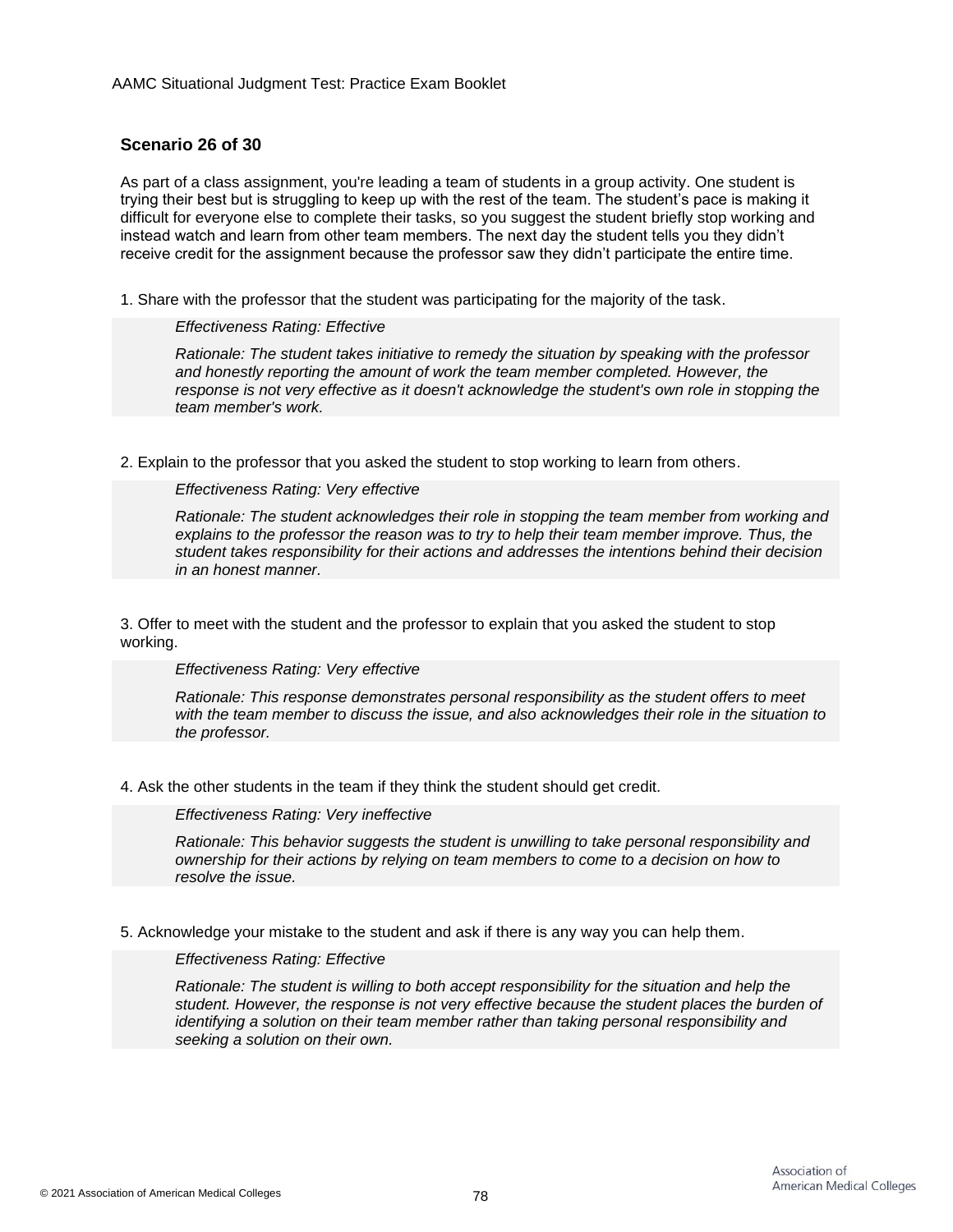6. Offer to help the student with another assignment in the future.

*Effectiveness Rating: Ineffective*

*Rationale: While the student demonstrates a desire to help their team member, this response does not help address the immediate problem. Rather, the student should demonstrate personal responsibility for the situation and attempt to resolve the team member's immediate concern.*

### 7. Remind the student that they were slowing down the team.

*Effectiveness Rating: Very ineffective*

*Rationale: This response fails to acknowledge the student's own role in the situation and instead places blame entirely on the team member. In addition, this response disregards the team member's concern and would fail to alleviate their distress.*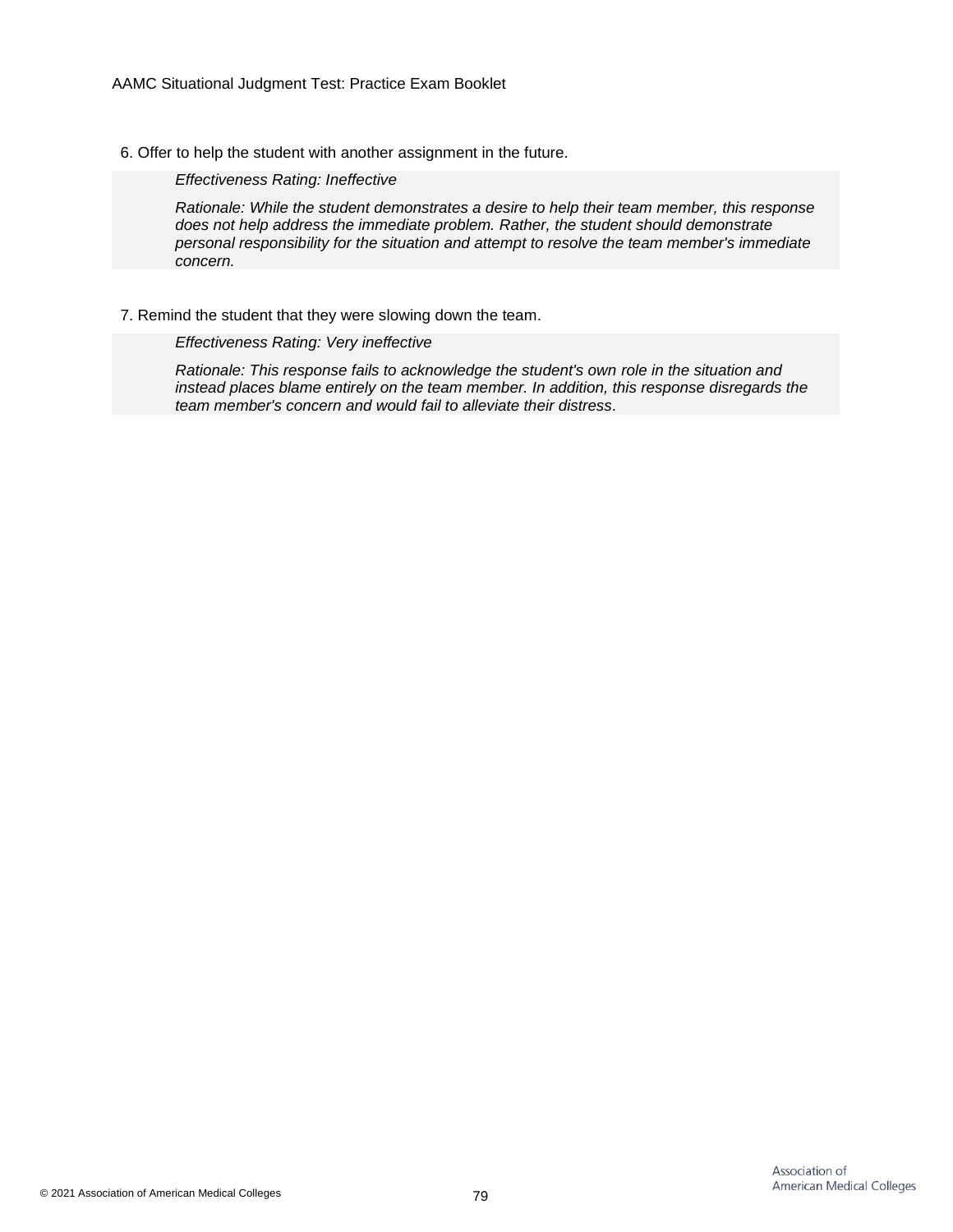# **Scenario 27 of 30**

You are working on a class project that will require extensive group collaboration and is due soon. Your group hasn't made any progress, and no one has created a plan for how to complete the project by the due date. During the last meeting, you raised concerns to your team about the lack of progress, but your team members said they have been too busy with other school commitments to work on it. You are heading to the next group meeting and remain unclear about the work you should do for the project.

1. Suggest you work as a group to make a checklist of tasks and a timeline.

# *Effectiveness Rating: Very effective*

*Rationale: The student takes initiative by suggesting an approach that will keep the team organized and on track to finish the project on time. This demonstrates a responsible and team-oriented solution that will better enable the team to complete their project.*

2. Tell your team they must prioritize this project over other commitments.

*Effectiveness Rating: Very ineffective*

*Rationale: This response demonstrates a lack of consideration toward the team members, who expressed that they are busy with school commitments. Further, the student's demand is unlikely to be received positively by group members, which could cause additional conflict within the team and may hinder their ability to complete the project.*

3. Start a conversation with your group by telling them which part of the project you would like to work on.

# *Effectiveness Rating: Effective*

*Rationale: The student takes initiative by beginning a conversation about the project, which may encourage the group to work collaboratively to establish a path forward. However, the response is not very effective because the student's approach emphasizes their own interests before soliciting input from other team members.*

4. Tell your group that you will complete the project without them.

*Effectiveness Rating: Very ineffective*

*Rationale: The student does not make an effort to collaborate with other team members. Instead, this response prioritizes the student's own goals over those of their team members.*

5. Ask group members to share their upcoming schedules with you so the team can find time to work on the project.

# *Effectiveness Rating: Effective*

*Rationale: This behavior shows the student is interested in supporting team members by helping them identify free time to work on the project. However, the response is not very effective as it doesn't address the fact that the team has been unwilling to advance the project due to their busy schedules, nor does the student offer actionable steps on how to complete the project.*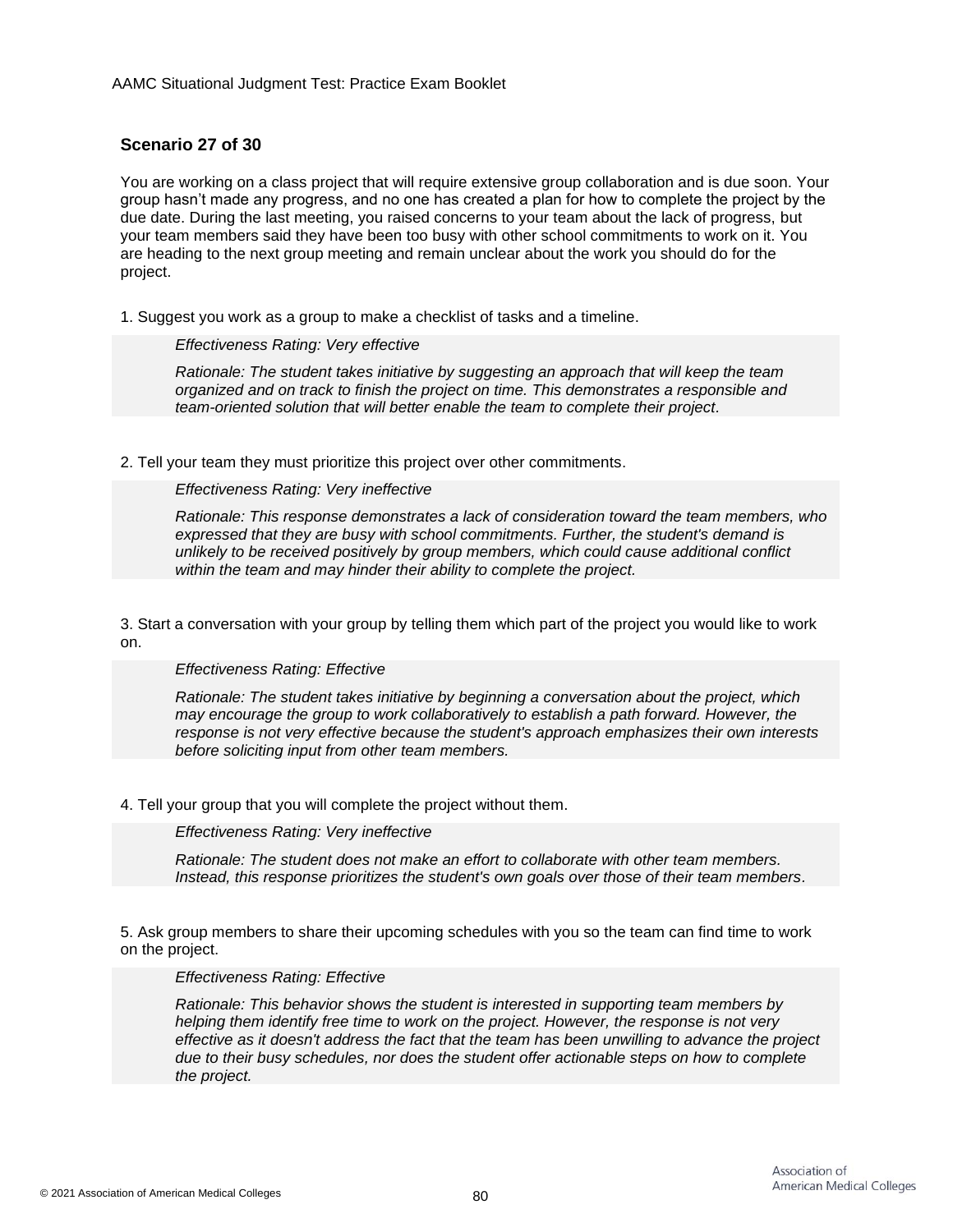6. Present a project plan to the group and ask the group to commit to following it.

*Effectiveness Rating: Ineffective*

*Rationale: Although the student takes steps to initiate work on the project, this response is ineffective as the student's approach fails to incorporate collaboration with team members with respect to decision-making.*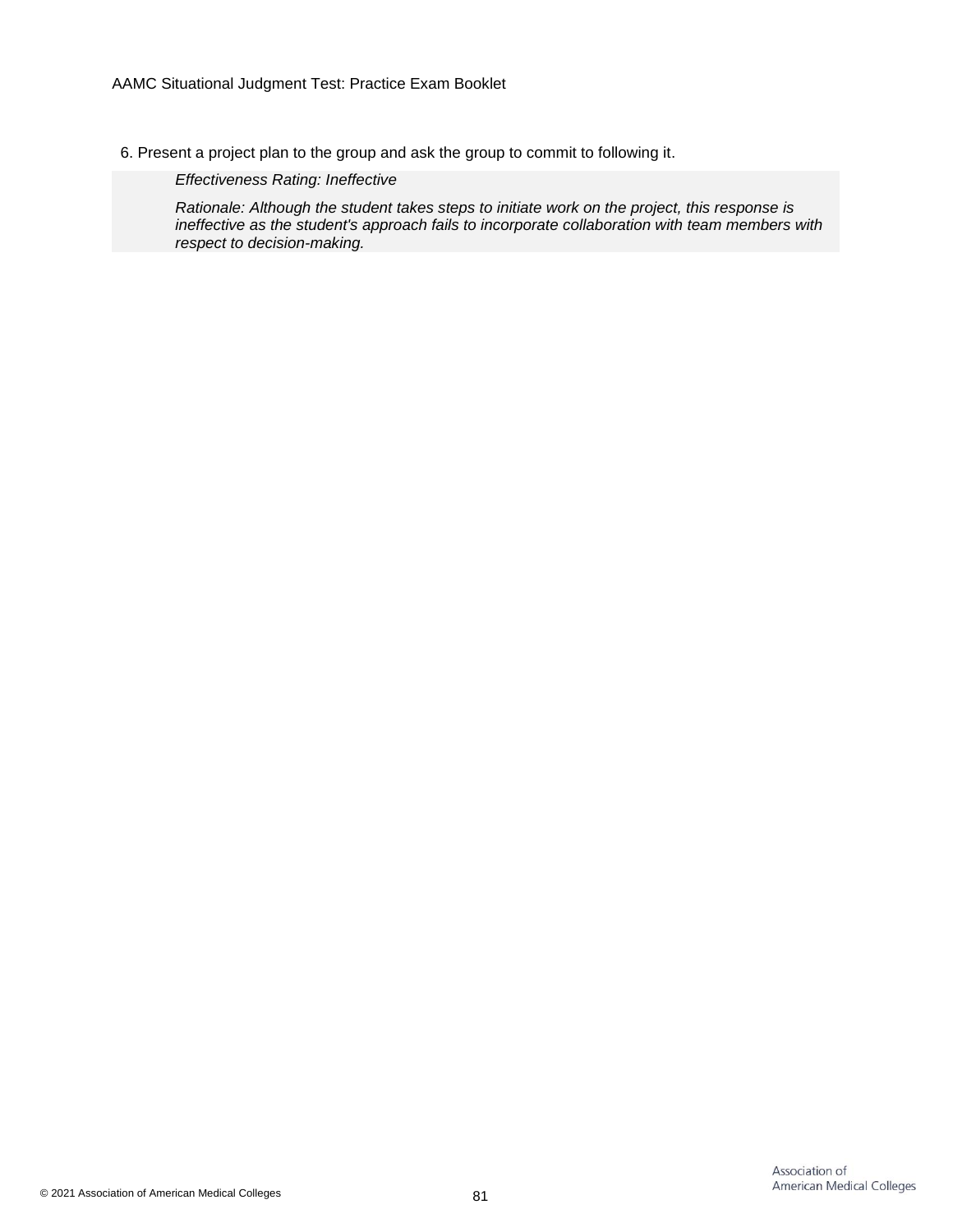# **Scenario 28 of 30**

You and a classmate volunteer at a health clinic where you both commit to several shifts during a month. Your classmate tells you they are particularly busy with school obligations over the next few weeks and are struggling to balance all of their responsibilities. Your classmate asks if you can cover their 4-hour shift at the clinic this weekend. You do not have any conflicting obligations, but this is your first weekend with a break in the last couple of months.

1. Ask your classmate if they would be willing to swap shifts for a time when they are less busy.

### *Effectiveness Rating: Very effective*

*Rationale: This response demonstrates compassion for the classmate's situation and shows willingness to help lessen their immediate burden. Furthermore, the student suggests a solution that would allow both students to complete their shifts at a time when it would be more convenient for them.*

2. Tell your classmate that it is only fair that everyone completes their own shifts.

# *Effectiveness Rating: Very ineffective*

*Rationale: The student is not only unwilling to help their classmate in any way after learning about their classmate's situation, but they also respond in a way that lacks empathy for the classmate's situation.*

3. Decline the shift but ask your classmate if there is anything else you could do to help with their other obligations.

### *Effectiveness Rating: Ineffective*

*Rationale: Although the student may demonstrate a desire to help the classmate by addressing their other obligations, the student's response fails to make an effort to address the classmate's immediate request, which is a more tangible area in which the student could assist their classmate.*

4. Decline and suggest your classmate contact their supervisor to ask if they can have the day off.

# *Effectiveness Rating: Ineffective*

*Rationale: The student offers a solution that could potentially help address the classmate's concern while respecting their own time. However, the response is ineffective as the student does not offer a solution that helps the classmate find a replacement for their shift.*

5. Let your classmate know you will cover their shift if they cannot find a replacement volunteer.

# *Effectiveness Rating: Very effective*

*Rationale: The student finds a solution that could potentially help address the classmate's concern by offering to take the shift, if needed. This response balances the student's own time while leaving the door open to helping their classmate in the event that the classmate cannot find a replacement.*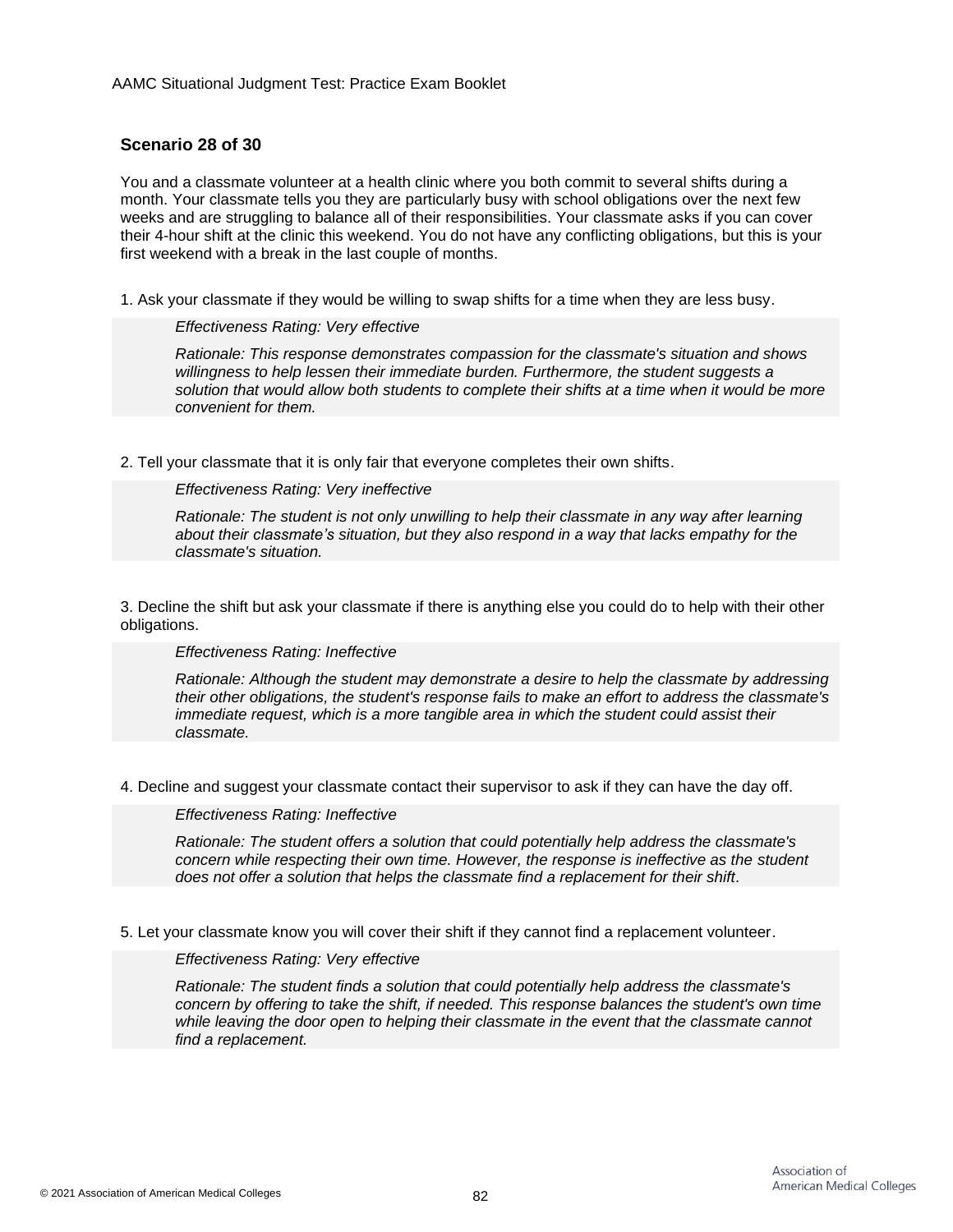# **Scenario 29 of 30**

During a class exercise, you and a partner are assigned to work together. As a team, you must conduct interviews of volunteers who are pretending to be patients. You must each collect information from the volunteers using the information sheet. Together, you must write a summary report describing the volunteers' answers. Your partner suggests using a hidden cell phone to record the interviews even though the instructor explicitly said to only use the information sheet.

1. Tell your partner that you both should only use the information sheet as instructed.

### *Effectiveness Rating: Very effective*

*Rationale: The student demonstrates integrity and ethical responsibility to others by not only declining the partner's request to use the cell phone, but also encouraging the partner to behave ethically, as well.*

2. Agree and allow your partner to use their phone to record the interviews.

### *Effectiveness Rating: Very ineffective*

*Rationale: The student demonstrates poor integrity and ethical responsibility to others by agreeing to the partner's request and enabling them to violate the rules of the assignment.*

3. Ignore your partner's suggestion and do the interviews as originally planned.

## *Effectiveness Rating: Ineffective*

*Rationale: Although the student does not break the rules of the assignment, this response fails to acknowledge and address the partner's request to violate the rules of the assignment. Instead, the student should make an effort to encourage their partner to behave in an ethical manner by adhering to the instructor's explicit instructions.*

4. Ask your other classmates if they plan to record their interviews before making a decision.

### *Effectiveness Rating: Very ineffective*

*Rationale: This response shows the student is open to the idea of violating the rules of the assignment. The student should know to follow the stated instructions without requiring input from other classmates, and should not allow the behaviors of others to influence their decision making.*

### 5. Tell your partner you're not comfortable with their suggestion.

### *Effectiveness Rating: Very effective*

*Rationale: The student communicates they are unwilling to violate the rules and provides a clear explanation regarding their perspective on the matter. The response also serves as a useful starting point in a conversation to encourage the partner to behave ethically.*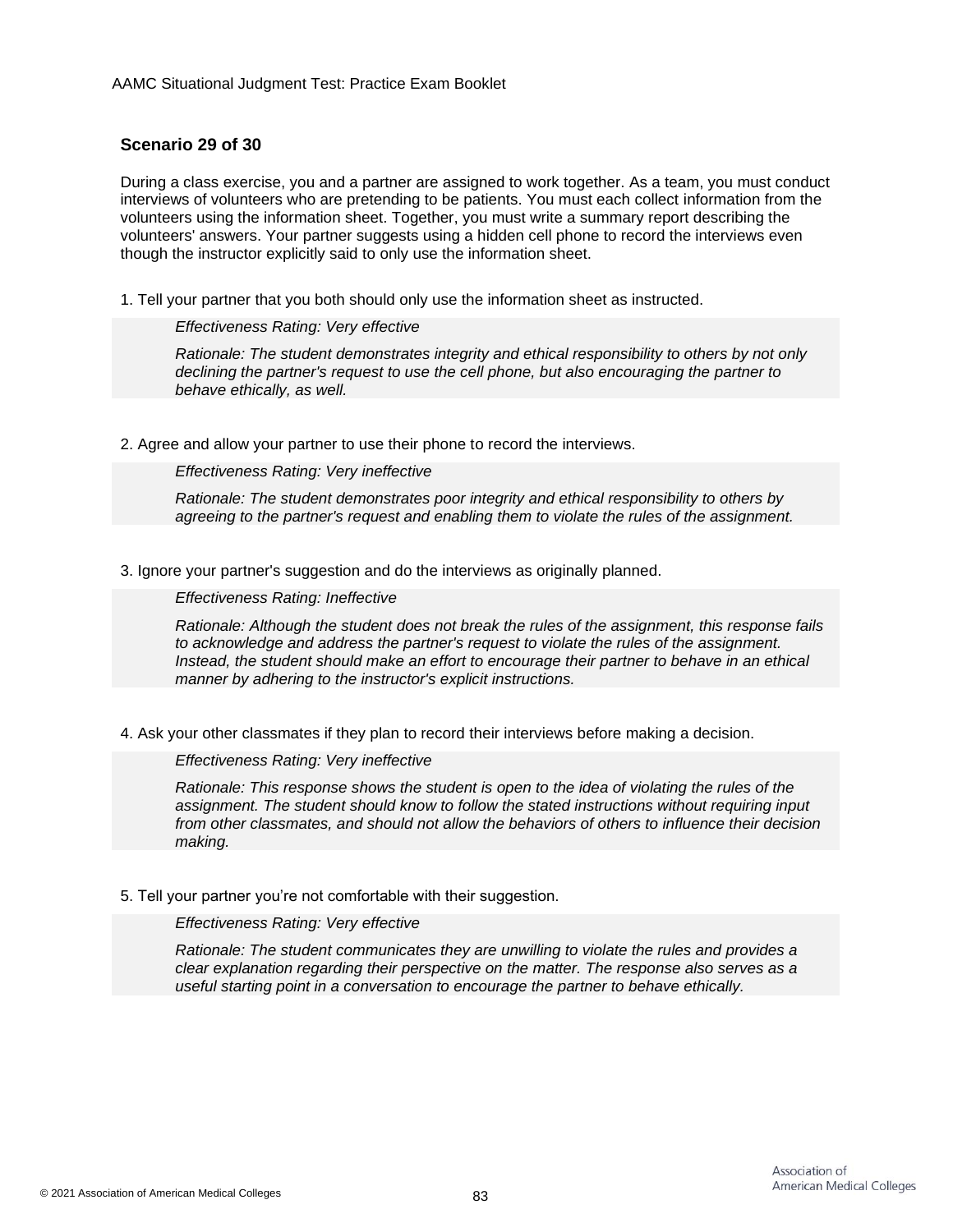6. Tell your partner that you will complete the assignment yourself and plan to use only the information sheet.

*Effectiveness Rating: Ineffective*

*Rationale: While the student understands the importance of following the rules of the assignment, their response handles the situation in an ineffective manner as the student assumes all responsibility for the task to avoid addressing the unethical behavior with their partner.*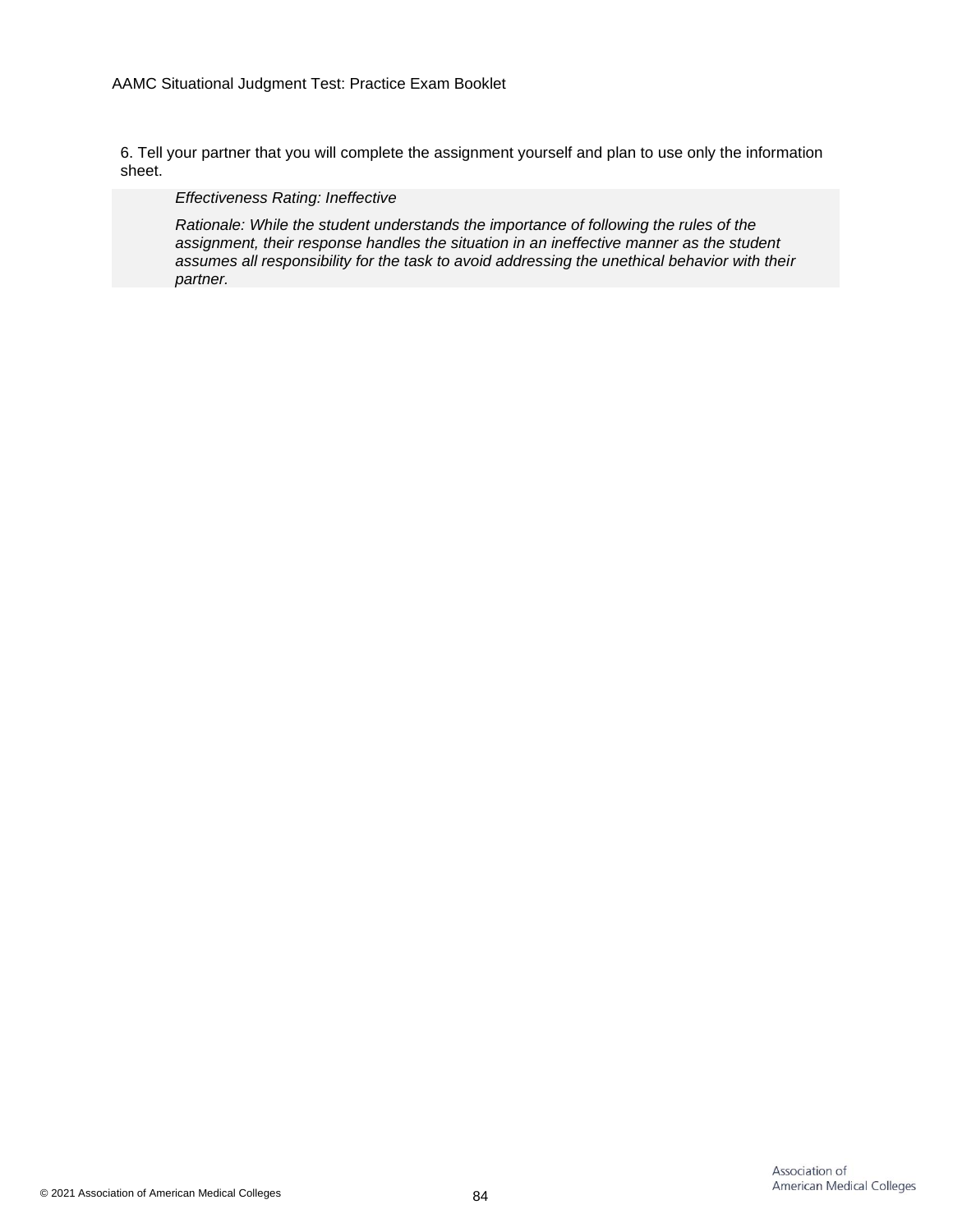# **Scenario 30 of 30**

As you are finishing a lab session, your lab partner reminds you about a voluntary lecture you were both planning to attend. Your lab partner suggests leaving without cleaning or resetting your shared workspace because otherwise you will be a few minutes late to the lecture. Your instructor encourages students to clean and reset their workspaces after lab so students in the next day's class don't have to. However, you have noticed that students sometimes leave without completing these steps.

1. Leave to attend the lecture without cleaning and resetting your workspace.

### *Effectiveness Rating: Very ineffective*

*Rationale: The student's response is inconsiderate toward the next day's class and places the burden of cleaning and resetting the workspace on someone else.*

2. Suggest that your lab partner go to the lecture on time and offer to stay to clean and reset the lab by yourself.

### *Effectiveness Rating: Very effective*

*Rationale: This response demonstrates a willingness to fulfill their obligations to others in a timely manner. Further, the response demonstrates a desire to help the lab partner by offering to take on the responsibility of cleaning and allowing the lab partner to attend the lecture.*

3. Inform your instructor that you want to leave early and cannot clean and reset your workspace.

### *Effectiveness Rating: Ineffective*

*Rationale: While the student takes initiative to inform their instructor that they have a time sensitive issue to address, they still place the burden of cleaning and resetting the workspace on someone else. The student prioritizes their own interests and fails to fulfill their obligations by choosing not to clean and reset their shared workspace.*

4. Tell your lab partner that cleaning and resetting the workspace should take priority over attending the voluntary lecture on time.

### *Effectiveness Rating: Effective*

*Rationale: By prioritizing cleaning and resetting the shared workspace, the student shows an understanding of the importance of fulfilling responsibilities and obligations to others. However, the response is not very effective as the student's response dismisses their lab partner's concern regarding arriving to the voluntary lecture on time.*

5. Ask another classmate in your lab to clean and reset your workspace so you can leave to attend the lecture.

### *Effectiveness Rating: Ineffective*

*Rationale: The student recognizes the importance of cleaning and resetting the workspace, but fails to take responsibility for their own obligations. By asking another classmate to take care of their work, the student places the burden of cleaning and resetting the student's workplace on someone else.*